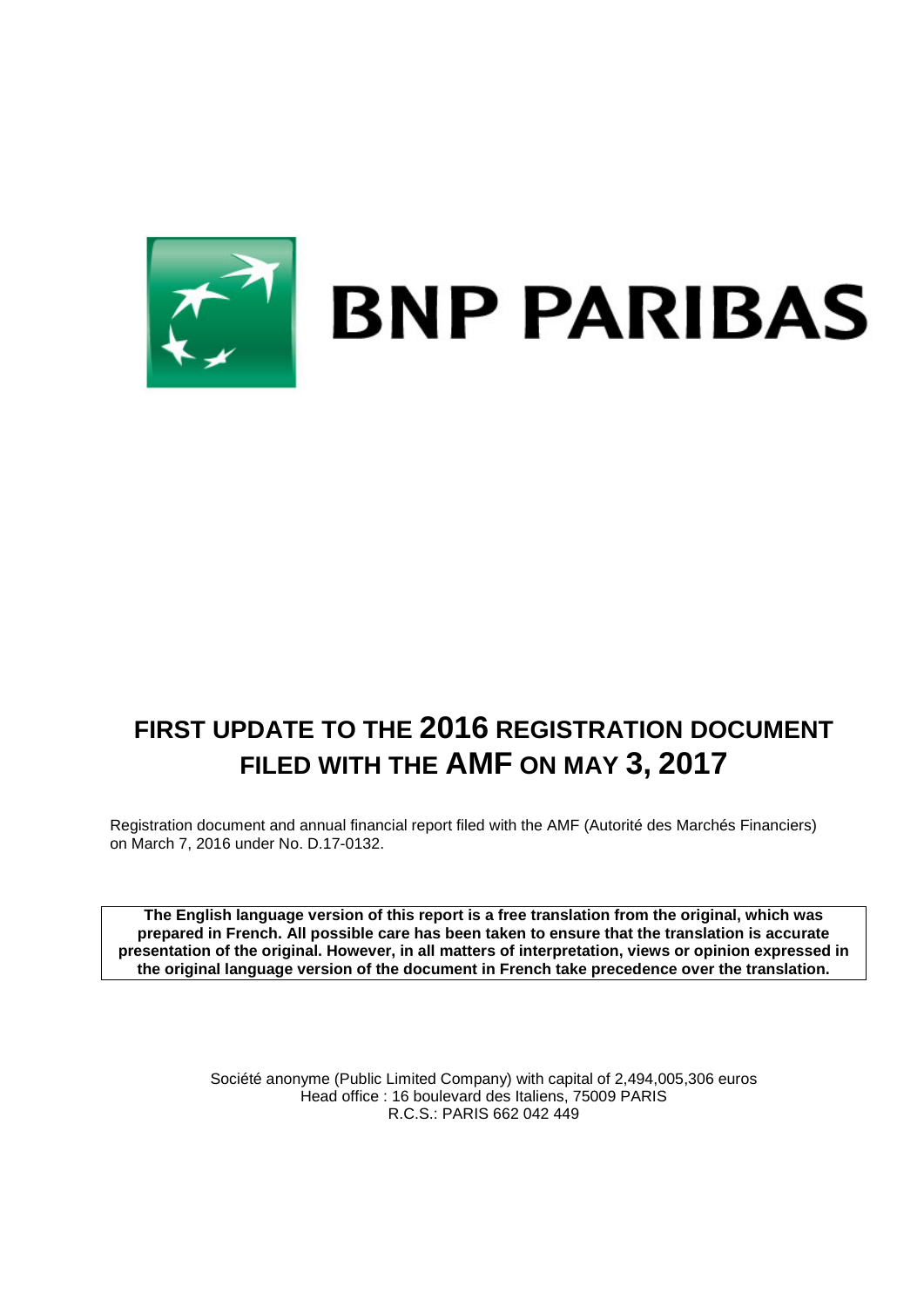| 2. |  |
|----|--|
|    |  |
|    |  |
| 5. |  |
|    |  |



Only the French version of the Registration document has been submitted to the AMF. It is therefore the only version that is binding in law. The original document was filed with the AMF (French Securities Regulator) on 3 May 2017, in accordance with article 212-13 of the AMF's General Regulations. It may be used in support of a financial transaction only if supplemented by a Transaction Note that has received approval from the AMF. This document was prepared by the Issuer and its signatories assume responsibility for it.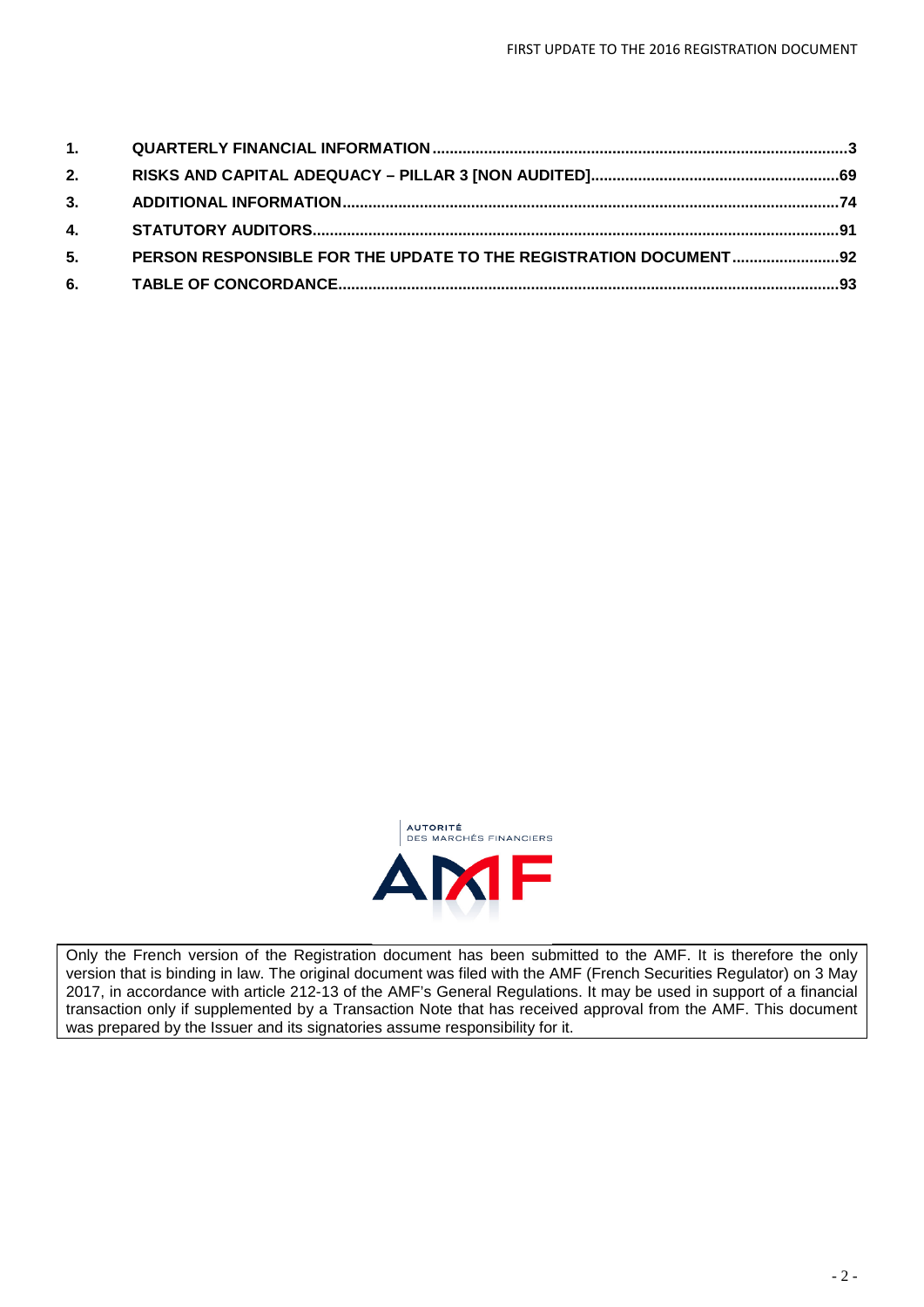# <span id="page-2-0"></span>**1. Quarterly financial information**

### **1.1 Group presentation**

BNP Paribas, Europe's leading provider of banking and financial services, has four domestic Retail Banking markets in Europe, namely in Belgium, France, Italy and Luxembourg.

It operates in 74 countries and has more than 192,000 employees, including more than 146,000 in Europe. BNP Paribas holds key positions in its two main businesses:

- Retail Banking and Services, which includes:
	- Domestic Markets, comprising:
		- French Retail Banking (FRB),
		- BNL banca commerciale (BNL bc), Italian retail banking,
		- Belgian Retail Banking (BRB),
		- Other Domestic Markets activities including Luxembourg Retail Banking (LRB);
	- International Financial Services, comprising:
		- Europe-Mediterranean,
		- BancWest,
		- Personal Finance,
		- Insurance,
		- Wealth and Asset Management;
- Corporate and Institutional Banking (CIB):
	- Corporate Banking,
	- Global Markets,
	- Securities Services.

<span id="page-2-1"></span>BNP Paribas SA is the parent company of the BNP Paribas Group.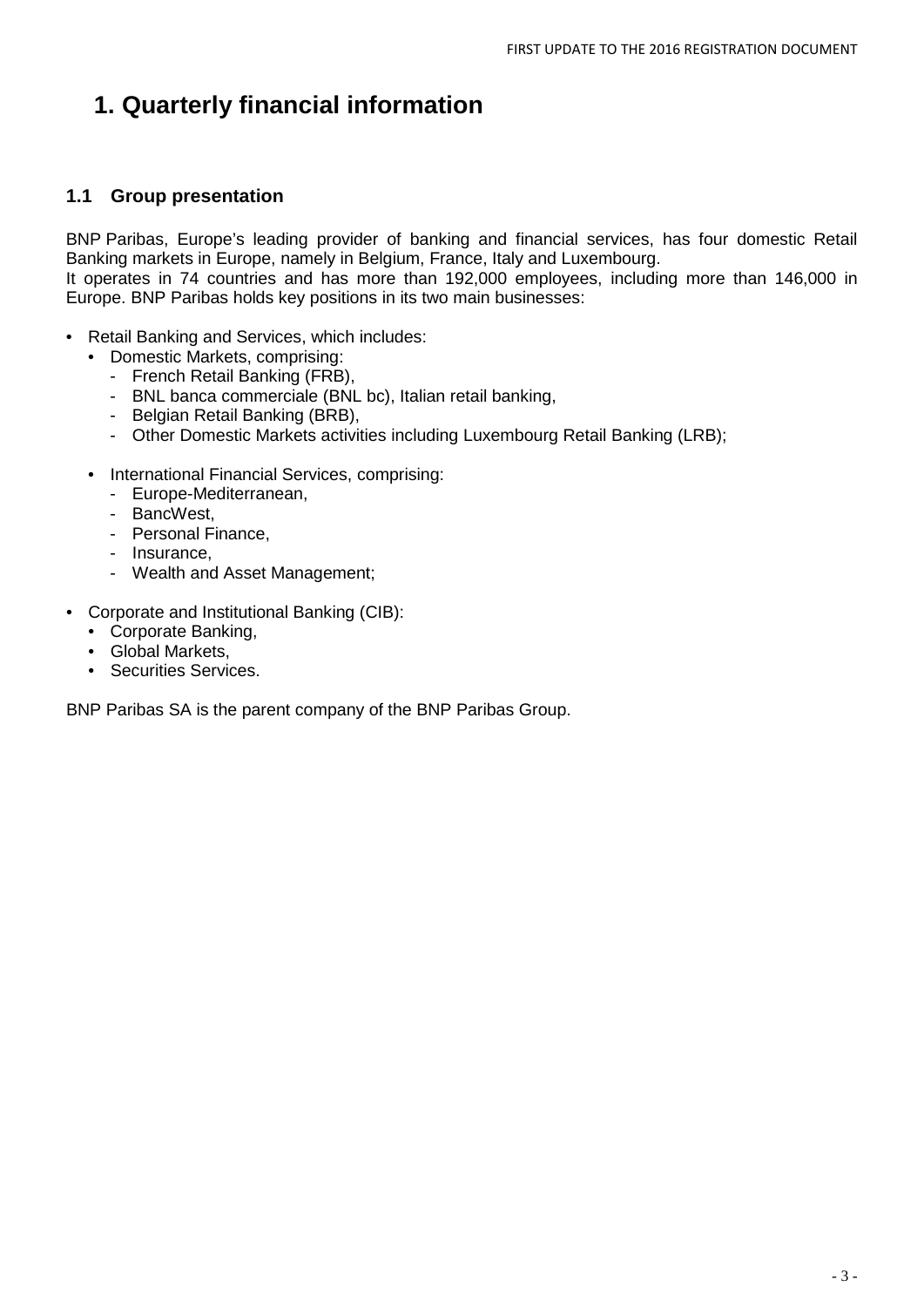### **1.2 First quarter 2017 results**

**GOOD PERFORMANCE OF THE OPERATING DIVISIONS** 

**REVENUES OF THE OPERATING DIVISIONS: +7.0% vs. 1Q16 GOI OF THE OPERATING DIVISIONS: +12.5% vs. 1Q16**

**SIGNIFICANT DECREASE IN THE COST OF RISK THIS QUARTER -21.8% VS. 1Q16 (32** bp**\*)**

**INCREASE IN NET INCOME ATTRIBUTABLE TO EQUITY HOLDERS**

**(limited exceptional items vs. 1Q16)** 

**Net income Group Share: €1,894M, +4.4% vs. 1Q16 (+13.2% excluding exceptional items)**

**CONTINUED INCREASE IN THE CET1 RATIO\*\***

**11.6% (11.5% AS AT 31.12.16)**



**SOLID RESULTS**

**\* COST OF RISK/CUSTOMER LOANS AT THE BEGINNING OF THE PERIOD (IN ANNUALISED BP); \*\* AS AT 31 MARCH 2017, CRD4 ("FULLY LOADED" RATIO)**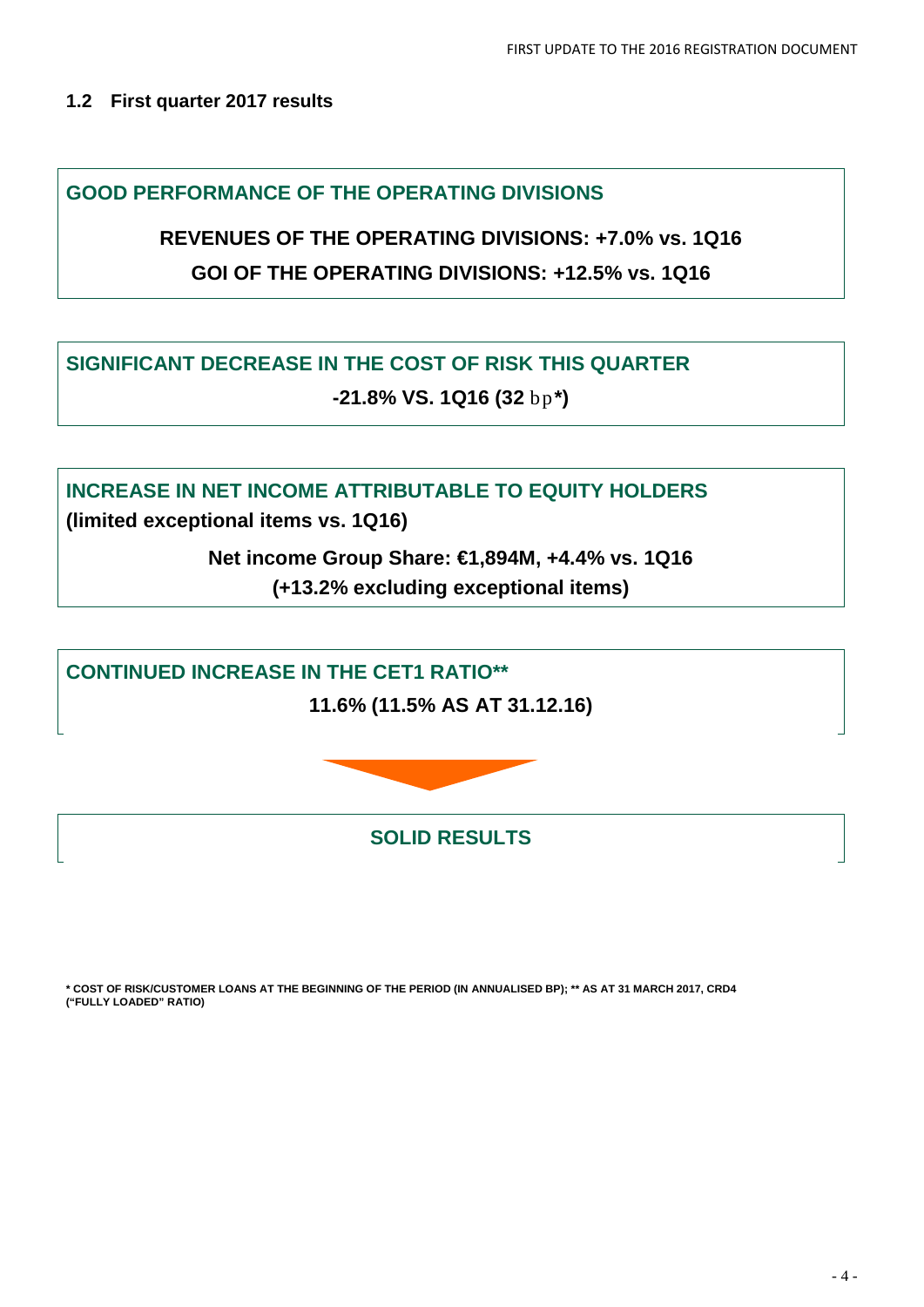The Board of Directors of BNP Paribas met on 2 May 2017. The meeting was chaired by Jean Lemierre and the Board examined the Group's results for the first quarter 2017.

### **GOOD BUSINESS GROWTH AND FURTHER INCREASE IN THE CET1**

BNP Paribas delivered a good performance this quarter, demonstrating the strength of its integrated and diversified business model.

Revenues totalled 11,297 million euros, up by 4.2% compared to the first quarter 2016. They included this quarter the exceptional impact of +148 million euros in capital gain from the sale of Shinhan shares and -7 million euros in Own Credit Adjustment (OCA) and own credit risk included in derivatives (DVA) compared to +365 million euros in the first quarter 2016.

The revenues of the operating divisions grew by 7.0%. They were down slightly by 0.3% at Domestic Markets<sup>[1](#page-2-1)</sup> due to the low interest rate environment, rose by 5.8% at International Financial Services and rebounded sharply by 20.0% at CIB which had experienced a very challenging market environment in the first quarter 2016.

At 8,119 million euros, operating expenses were up by 6.5% compared to the first quarter 2016. They included the exceptional 20 million euro impact (23 million euros in the first quarter 2016) of the acquisitions' restructuring  $costs<sup>2</sup>$  $costs<sup>2</sup>$  $costs<sup>2</sup>$  as well as the transformation costs of businesses for 90 million euros (23 million euros in the first quarter 2016), which amount was still limited this quarter due to the progressive launch of the programmes.

Operating expenses included 979 million euros in banking taxes and contributions (880 million euros in the first quarter 2016) booked this quarter for their entire amount for the year pursuant to IFRIC 21 "Taxes": they thus included in particular the increase of the banking taxes and contributions accounted in the second and third quarter 2016 for 84 million euros<sup>[3](#page-4-1)</sup>.

The operating expenses of the operating divisions rose by 4.9% compared to the first quarter 2016: +2.2% for Domestic Markets<sup>1</sup>, +2.6% for International Financial Services and +11.0% for CIB (weak base in the first quarter of last year). They included the impact of the application of IFRIC 21 reminded above and the effects of business growth in IFS and CIB.

The gross operating income of the Group thus decreased by 1.2%, to 3,178 million euros. It was up by 12.5% for the operating divisions.

The cost of risk was at a low level this quarter, at 592 million euros (757 million euros in the first quarter 2016) or 32 basis points of outstanding customer loans. This 21.8% decrease reflects in particular the good control of risk at loan origination, the low interest rate environment and the continued improvement in Italy as a result in particular to the repositioning on the better corporate clients.

The Group's operating income was up by 5.1%, at 2,586 million euros (2,460 million euros in the first quarter 2016). It was up by 26.4% for the operating divisions.

Non operating items totalled 168 million euros (178 million euros in the first quarter 2016).

Pre-tax income thus came to 2,754 million euros compared to 2,638 million euros in the first quarter 2016 (+4.4%). It was up sharply by 25.1% for the operating divisions.

<span id="page-4-2"></span> $^1$  Including 100% of Private Banking in the domestic networks (excluding PEL/CEL effects)  $^2$  In particular, LaSer, Bank BGZ, DAB Bank and GE LLD

<span id="page-4-0"></span>

<span id="page-4-1"></span> $3$  Increase of the contribution to the Single Resolution Fund in the 2nd quarter 2016 (61 million euros) and new tax on lending institutions in Belgium in the 3rd quarter 2016 (23 million euro impact)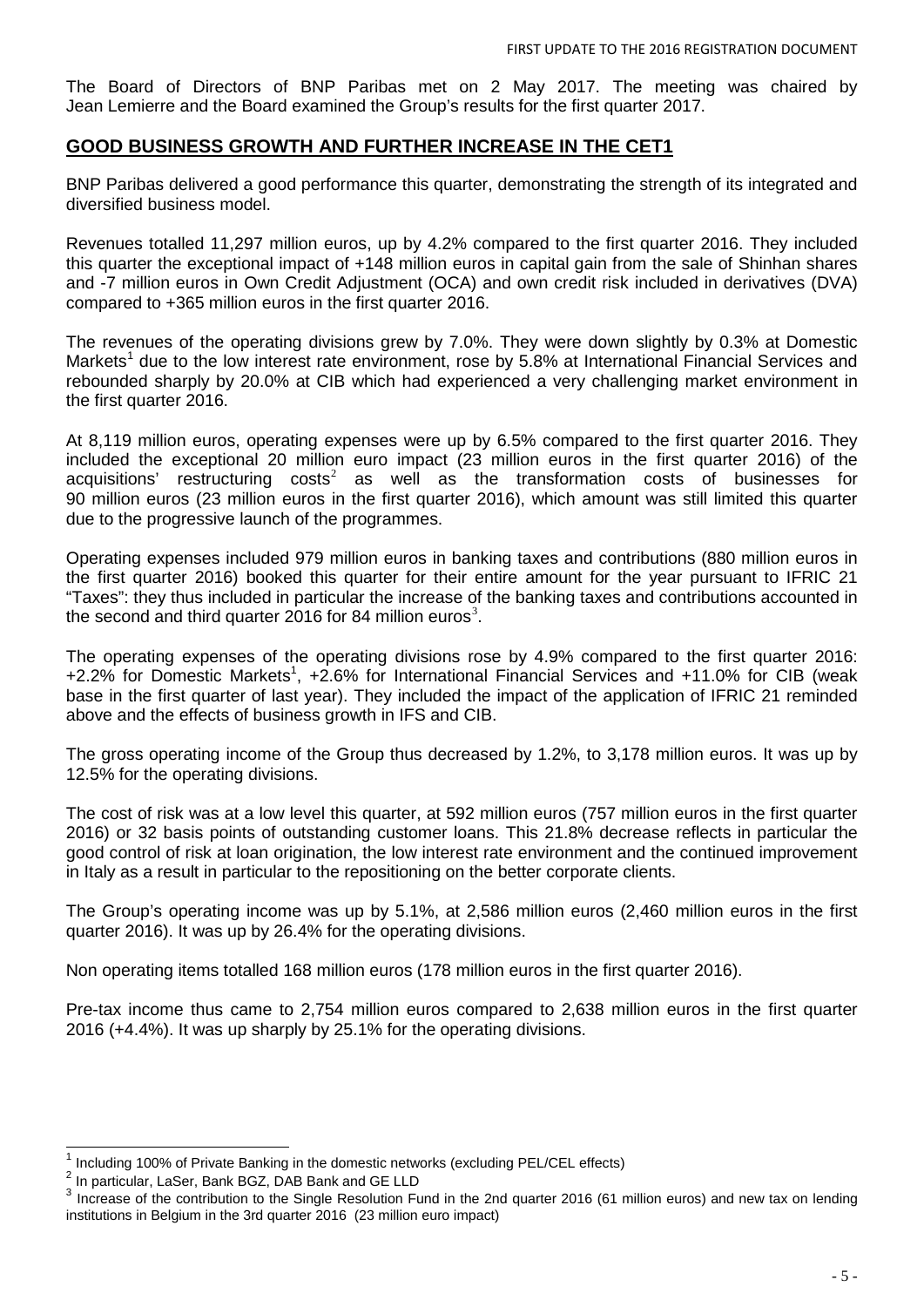Net income attributable to equity holders was 1,894 million euros, up by 4.4% compared to the first quarter 20[1](#page-4-2)6. Excluding one-off items<sup>1</sup>, it came to 1,818 million euros (+13.2%).

The return on equity was 10.4% excluding one-off items. The return on tangible equity came to 12.3% excluding one-off items.

As at 31 March [2](#page-5-0)017, the fully loaded Basel 3 common equity Tier 1 ratio<sup>2</sup> was 11.6% (11.5% as at 31 December 2016). The fully loaded Basel [3](#page-5-1) leverage ratio<sup>3</sup> came to 4.1%. The Liquidity Coverage Ratio was 125% at 31 March 2017. Lastly, the Group's immediately available liquidity reserve was 345 billion euros (305 billion euros as at 31 December 2016), equivalent to over one year of room to manoeuvre in terms of wholesale funding.

The net book value per share reached 75.1 euros, equivalent to a compounded annual growth rate of 6.2% since 31 December 2008, illustrating the continuous value creation throughout the cycle.

The Group is actively implementing the remediation plan agreed as part of the comprehensive settlement with the U.S. authorities and is continuing to reinforce its compliance and control procedures. It is also pursuing its ambitious Corporate Social Responsibility policy aimed at financing the economy in an ethical manner, being a positive agent for change, developing and engaging our people and combating climate change: the Group has just decided to become carbon neutral for its own operations in terms of greenhouse gas emissions.

> \* \* \*

<span id="page-5-2"></span><sup>&</sup>lt;sup>1</sup> Effect of exceptional items after tax: +76 million euros (+208 million euros in the first quarter 2016) <sup>2</sup> Ratio taking into account all the CRD4 rules with no transitory provisions

<span id="page-5-0"></span>

<span id="page-5-1"></span><sup>&</sup>lt;sup>3</sup> Ratio taking into account all the rules of the CRD4 at 2019 with no transitory provisions, calculated according to the delegated act of the European Commission dated 10 October 2014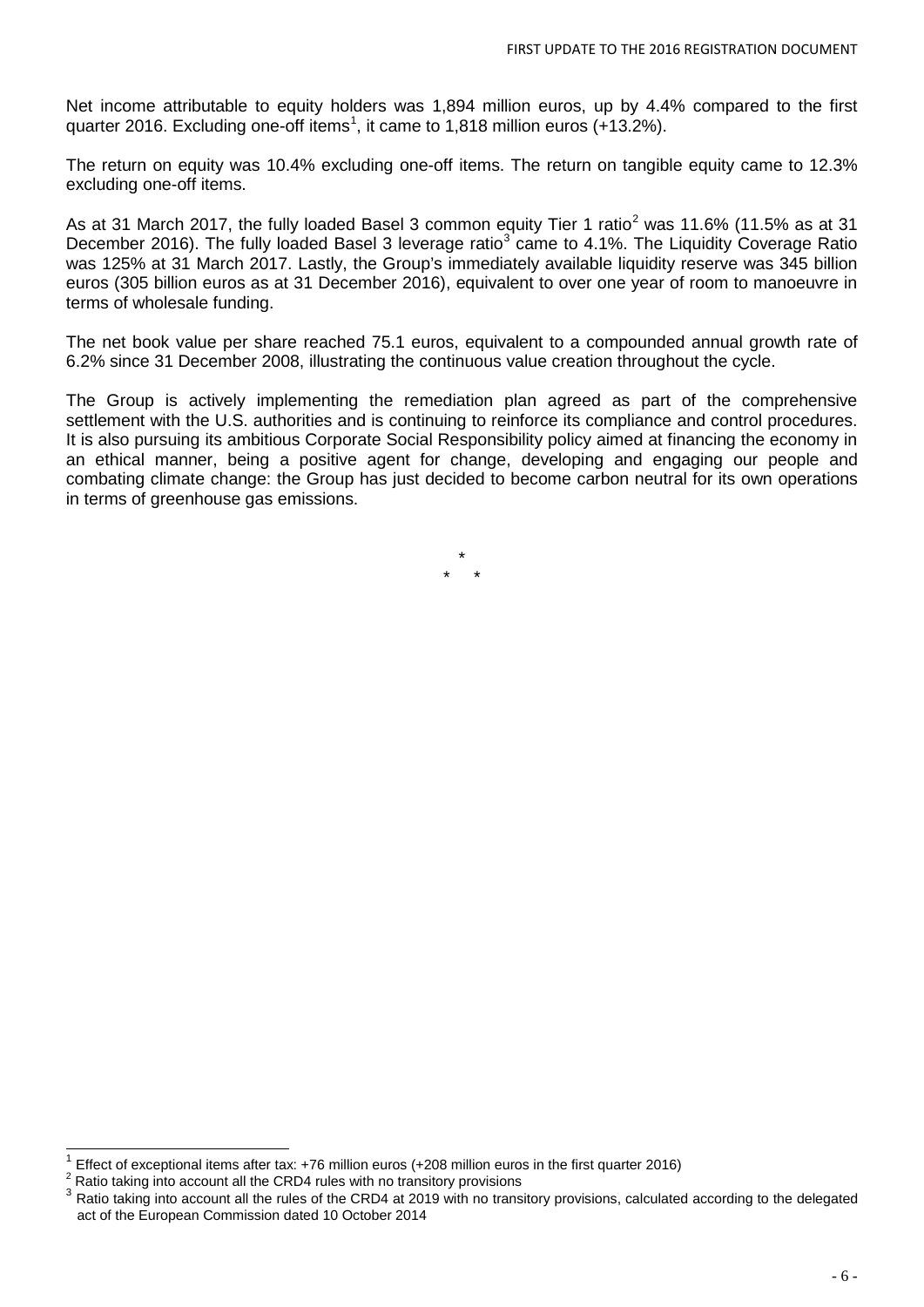### **RETAIL BANKING & SERVICES**

### **DOMESTIC MARKETS**

Domestic Markets reported sustained business activity. Outstanding loans were up by 5.2% compared to the first quarter 2016 with good growth in loans to individual and corporate clients. Deposits were up by 9.1% with strong growth across all the networks. The business activity of private banking was illustrated by increased assets under management: +8.0% compared to the level as at 31 March 2016. Hello bank! continued its business development and reached 2.6 million clients.

The operating division announced this quarter the acquisition of Compte-Nickel in France<sup>[1](#page-5-2)</sup> that will strengthen the set-up designed to new banking usage. With Compte-Nickel, whose exclusive partnership with the French *Confédération des Buralistes* was extended, the division will have, alongside Hello bank!, the retail banking digital offering and the branch network, a full range of solutions adapted to the needs of various customer segments. With over 540,000 accounts opened in three years, Compte-Nickel has had real success in France with a broad and diverse public. The real-time treatment of operations and the complete digitalisation of processes are major factors in its success. The target is to speed up the acquisition of new customers with an objective of 2 million accounts opened by 2020.

Revenues<sup>[2](#page-6-0)</sup>, at 3,952 million euros, were down slightly (-0.3%) compared to the first quarter 2016, the effect of business growth being more than offset by the impact of low interest rates. The division reported increased fees in all the networks.

Operating expenses<sup>2</sup> (2,880 million euros) were up by 2.2% compared to the same quarter last year. Excluding the impact of IFRIC 21 $3$ , they were up by only 0.8%, reflecting cost control.

Gross operating income<sup>2</sup> was thus down by 6.4%, at 1,072 million euros, compared to the same quarter last year.

The cost of risk was down significantly (-20.0% compared to the first quarter 2016), due in particular to a significant decrease at BNL bc.

Thus, after allocating one-third of Domestic Markets Private Banking's net income to the Wealth Management business (International Financial Services division), the division reported pre-tax income<sup>[4](#page-6-2)</sup> up 2.5% compared to the first quarter 2016, at 707 million euros.

### **French Retail Banking (FRB)**

FRB showed a good business drive. Outstanding loans were up by 7.1% compared to a low base in the first quarter 2016 with a good pick-up in loans to individual and corporate clients. Deposits were up by 12.0% compared to the first quarter 2016, driven by the strong growth in current accounts. Off balance sheet savings showed a good performance (rise by 13.9% of mutual fund outstandings and by 3.8% of life insurance outstandings compared to 31 March 2016) and private banking's assets under management strongly increased (+10.7%). The division also continued to expand its digital footprint with the good development of Hello bank! which already has 302,000 clients (+17% as compared to 31 March 2016) and launched the contactless mobile phone payment of *paylib*.

<span id="page-6-3"></span><sup>&</sup>lt;sup>1</sup> Closing of the deal scheduled in second quarter 2017 subject to the approval of regulatory authorities  $^2$  Including 100% of Private Banking in France (excluding PEL/CEL effects), Italy, Belgium and Luxembourg

<span id="page-6-1"></span><span id="page-6-0"></span><sup>3</sup> In particular booking this quarter of the increases of banking contributions and taxes accounted in the second and third quarter 2016

<span id="page-6-2"></span> $4$  Excluding PEL/CEL effects of -2 million euros compared to +18 million euros in the first quarter 2016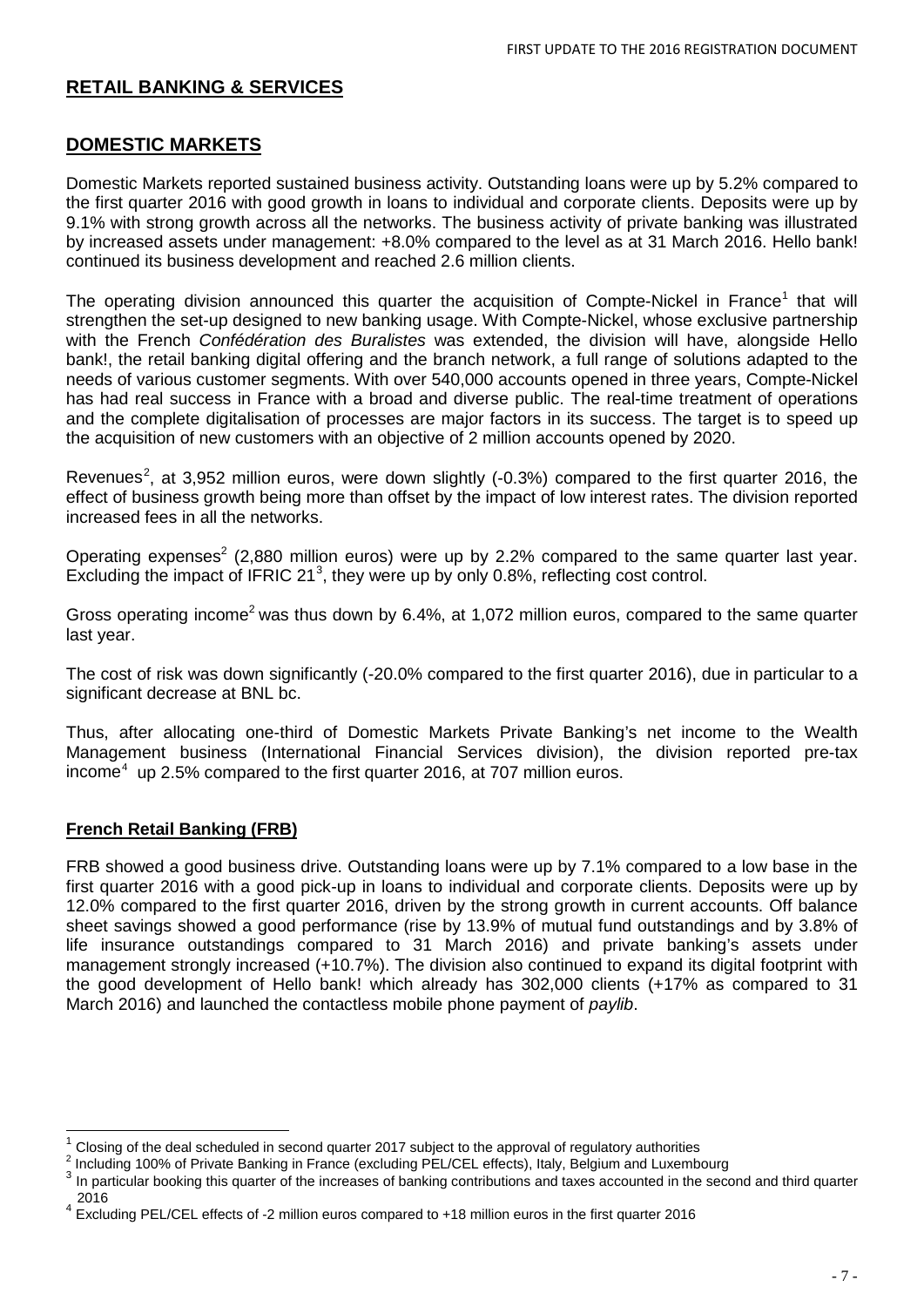Revenues<sup>[1](#page-6-3)</sup> totalled 1,620 million euros, down by 1.4% compared to the first quarter 2016. Net interest income<sup>1</sup> was down by 4.4% given the impact of persistently low interest rates. For their part, fees<sup>1</sup> rose by 2.7% with a rise in particular of financial fees.

At 1,184 million euros, operating expenses<sup>1</sup> were up by 0.9% compared to the first quarter 2016. Excluding the impact of IFRIC [2](#page-7-0)1<sup>2</sup>, they were up by only 0.5%.

Gross operating income<sup>1</sup> thus came to 436 million euros, down by 7.2% compared to the same quarter last year.

The cost of risk<sup>1</sup> was still low, at 79 million euros (73 million euros in the first quarter 2016). It was 21 basis points of outstanding customer loans.

Thus, after allocating one-third of French Private Banking's net income to the Wealth Management business (International Financial Services division), FRB posted [3](#page-7-1)19 million euros in pre-tax income<sup>3</sup>, down by 11.2% compared to first quarter 2016 due to the impact of persistently low interest rates and despite the good pick-up in its sales and marketing drive.

### **BNL banca commerciale (BNL bc)**

The outstanding loans of BNL bc were up by 2.3% compared to the first quarter 2016 with growth in the individual and corporate clients. Deposits rose by 11.3% with a sharp rise in current accounts. BNL bc delivered a good performance in off balance sheet savings: insurance outstandings rose by 8.5% and mutual fund outstandings were up by 12.4% compared to 31 March 2016. BNL bc continued to develop its digital footprint with already over 500,000 downloads of BNL's mobile banking apps (online banking, brokerage and payment services).

Revenues<sup>[4](#page-7-2)</sup> were down 1.3% compared to the first quarter 2016, at 727 million euros. Net interest income<sup>4</sup> was down by 5.5% due to the persistently low interest rate environment. Fees<sup>4</sup> were up significantly by 6.7% in connection with the good development of off balance sheet savings and private banking.

Operating expenses<sup>4</sup>, at 469 million euros, rose by 1.6% (+1.2% excluding the impact of IFRIC 21).

Gross operating income<sup>4</sup> thus totalled 258 million euros, down by 6.2% compared to the same quarter last year.

The cost of risk<sup>4</sup>, at 115 basis points of outstanding customer loans, was down by 46 million euros compared to the first quarter 2016 reflecting a gradual improvement of the quality of the loan portfolio.

Thus, after allocating one-third of Italian Private Banking's net income to the Wealth Management business (International Financial Services division), BNL bc posted 18 million euros in pre-tax income (+26 million euros compared to the first quarter 2016).

<span id="page-7-3"></span> <sup>1</sup> Including 100% of Private Banking in France (excluding PEL/CEL effects)

<span id="page-7-0"></span><sup>&</sup>lt;sup>2</sup> Booking this quarter of the increase of the contribution to the Single Resolution Fund accounted in the second quarter 2016 in Corporate Centre

<span id="page-7-1"></span> $\frac{3}{3}$  Excluding PEL/CEL effects of -2 million euros compared to +18 million euros in the first quarter 2016  $^4$  Including 100% of Private Banking in Italy

<span id="page-7-2"></span>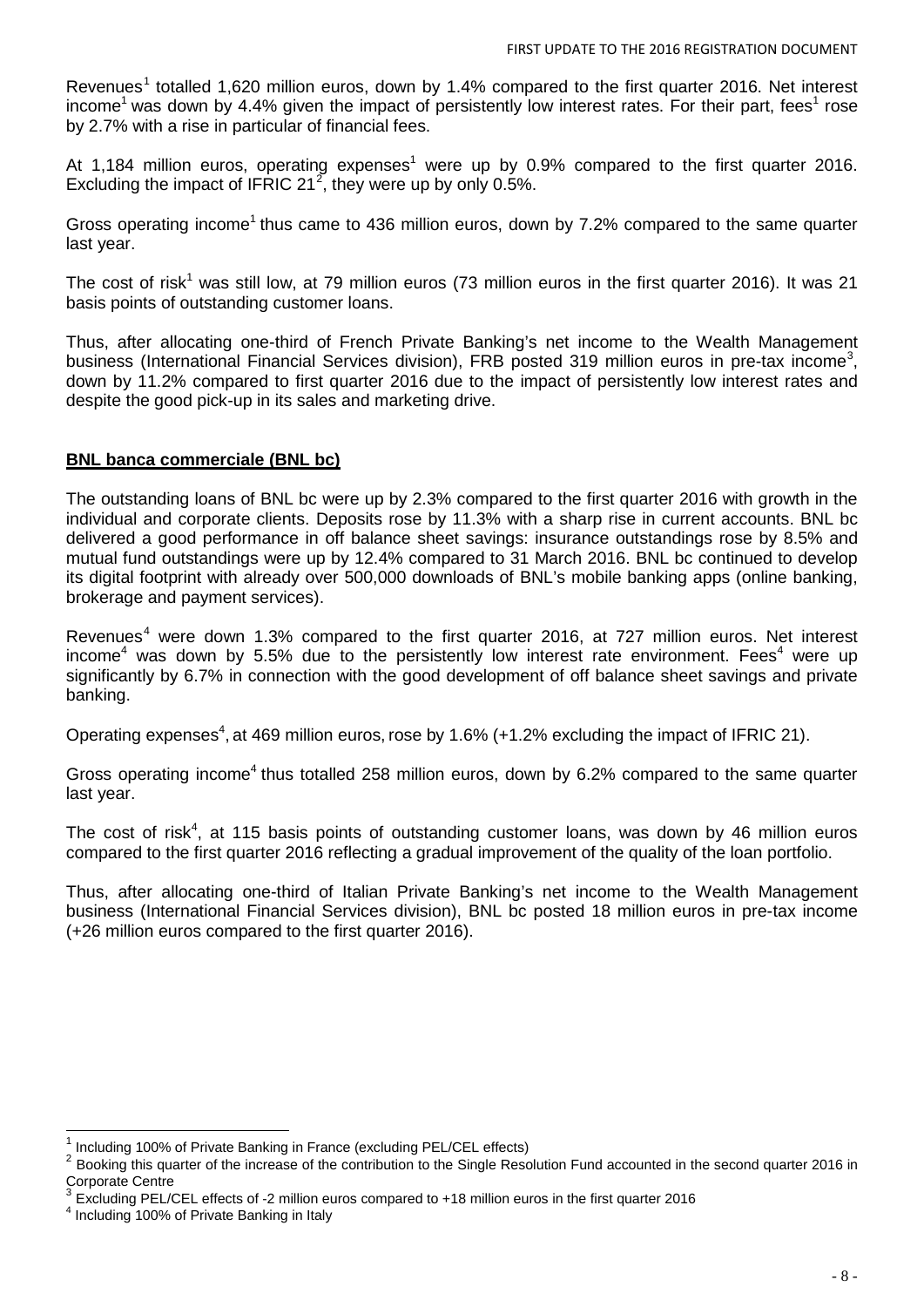### **Belgian Retail Banking**

BRB reported sustained business activity. Loans were up by 4.7% compared to the first quarter 2016 with a good growth in loans to corporate customers and growth in mortgages. For their part, deposits rose by 3.8% thanks in particular to a strong growth in current accounts.

Revenues<sup>[1](#page-7-3)</sup> were up by 1.5%, compared to the first quarter 2016, to 931 million euros: net interest income<sup>1</sup> rose by 0.6%, the effect of volume growth being partly offset by the low interest rate environment. Fees<sup>1</sup> rose by 4.4% as a result of business growth.

Operating expenses<sup>1</sup> rose by 4.0% compared to the first quarter 2016, at 823 million euros. Excluding the impact of IFRIC [2](#page-8-0)1<sup>2</sup>, they rose by only 0.2%, reflecting a good control.

Gross operating income<sup>1</sup>, at 108 million euros, was down by 14.0% compared to the same quarter last year.

The cost of risk<sup>1</sup> was nil this quarter as provisions were offset by write-backs. It was 21 million euros in the first quarter 2016.

After allocating one-third of Belgian Private Banking's net income to the Wealth Management business (International Financial Services division), BRB generated 96 million euros in pre-tax income, up by 9.5% compared to the first quarter 2016.

### **Other Domestic Markets business units (Arval, Leasing Solutions, Personal Investors and Luxembourg Retail Banking)**

Domestic Markets' specialised businesses showed a good overall drive. The business activity of Arval was sustained and the financed fleet showed strong growth (+7.3% compared to the first quarter 2016). The financing outstandings of Leasing Solutions were up (+6.1% at constant scope and exchange rates) thanks to the good growth of the business. Personal Investors saw a good level of new client acquisition.

Luxembourg Retail Banking's outstanding loans rose by 2.4% compared to the first quarter 2016, with growth in mortgage loans and corporate loans, and deposits were up by 20.3% with good inflows notably on the corporate segment.

Revenues<sup>[3](#page-8-1)</sup> were up on the whole by 1.2% compared to the first quarter 2016, at 674 million euros. Excluding a non-recurring item, they were up by 2.8%, driven by Personal Investors, Luxembourg Retail Banking and Arval.

Operating expenses<sup>3</sup> rose by 3.1% compared to the first quarter 2016, to 405 million euros. Excluding the impact of IFRIC 21 this quarter<sup>[4](#page-8-2)</sup>, they rose by 2.4% as a result of business development.

The cost of risk<sup>3</sup> was down by 18 million euros compared to the first quarter 2016, standing at 14 million euros.

Thus, the contribution of these four business units, after allocating one-third of Luxembourg Private Banking's net income to the Wealth Management business (International Financial Services division), was 274 million euros, up sharply by 9.0% compared to the first quarter 2016.

<sup>&</sup>lt;sup>1</sup> Including 100% of Private Banking in Belgium<br><sup>2</sup> In particular booking this quarter of the new tax on lending institutions accounted in the 3rd quarter 2016

<span id="page-8-1"></span><span id="page-8-0"></span><sup>3</sup> Including 100% of Private Banking in Luxembourg

<span id="page-8-3"></span><span id="page-8-2"></span><sup>&</sup>lt;sup>4</sup> In particular booking this quarter of the increase of the contribution to the Single Resolution Fund accounted in the second quarter 2016 in Corporate Centre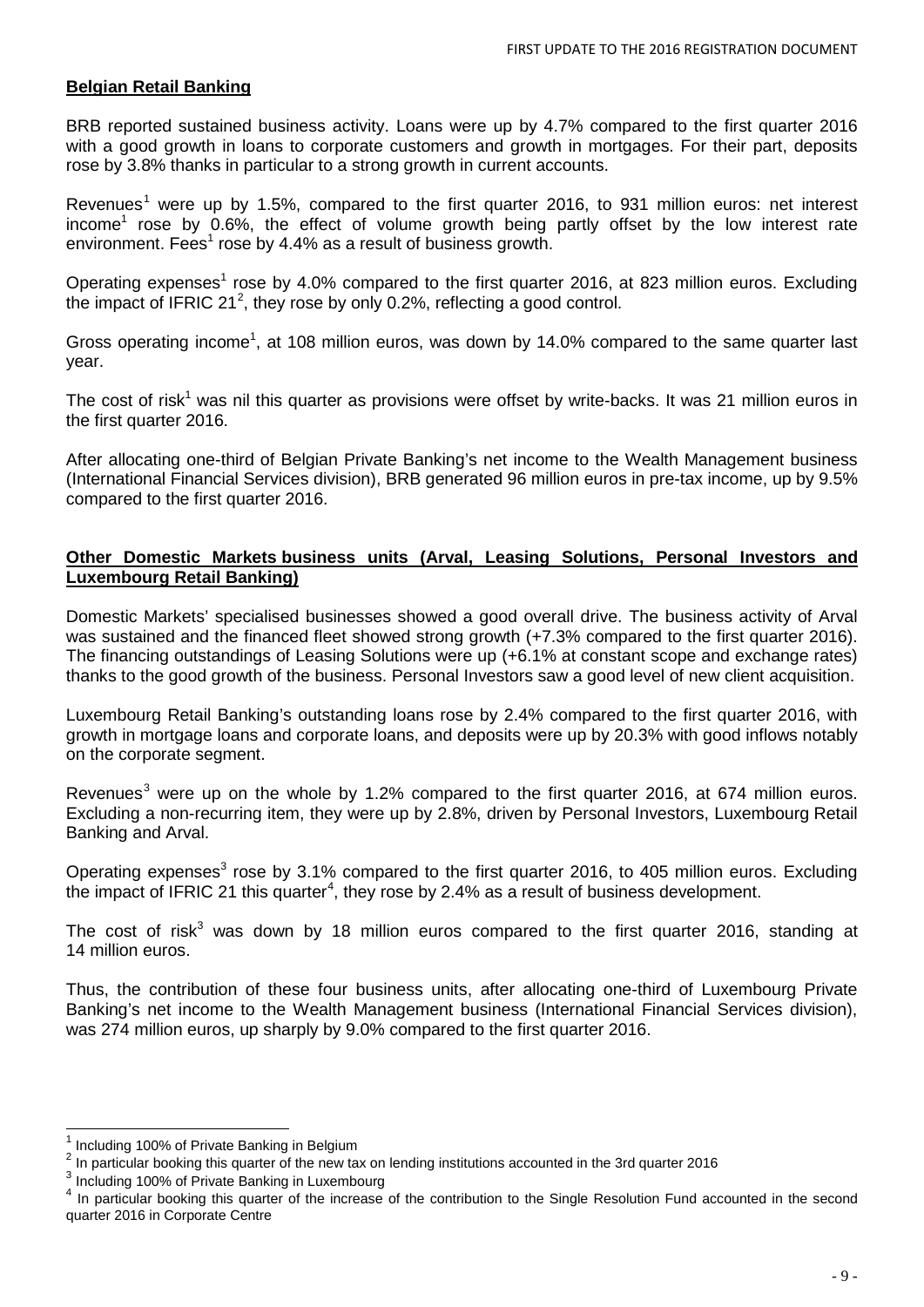### **INTERNATIONAL FINANCIAL SERVICES**

The International Financial Services' businesses reported a good business drive: Personal Finance had a sustained business activity and announced the joint acquisition with PSA of General Motors Europe's financing activities; Europe-Mediterranean and BancWest posted good growth in their activity; the Insurance and Wealth and Asset Management businesses generated very good asset inflows.

\* \* \*

At 3,909 million euros, revenues were up by 5.8% compared to the first quarter 2016, with good growth at Personal Finance, Europe-Mediterranean and Wealth and Asset Management. Insurance rebounded significantly compared to a weak base in the first quarter 2016 when the market context was very unfavourable.

Operating expenses (2,506 million euros) were up by 2.6% compared to the same quarter last year, generating a largely positive jaws effect.

Gross operating income thus came to 1,404 million euros, up by 11.9% compared to the same quarter last year.

The cost of risk was at a low level, at 315 million euros, down by 25 million compared to the first quarter 2016.

Operating income thus came to 1,089 million euros, up by 19.0% compared to the same quarter last year.

International Financial Services' pre-tax income was thus up significantly, at 1,222 million euros (+16.2%) compared to the first quarter 2016).

#### **Personal Finance**

Personal Finance announced this quarter the joint acquisition with PSA of General Motors Europe's financing activities<sup>[1](#page-8-3)</sup>. The acquisition price for 50% of the capital was 450 million euros equivalent to a multiple of 0.8 times the pro forma book value. Under the partnership agreement, BNP Paribas will fully consolidate the entity. General Motors Europe's financing activities meet the financing needs of close to 1,800 car dealers in 11 European countries and amounted to about 9.6 billion euros in outstandings at the end of 2016, of which about 5.8 billion euros are financed with deposits or securitisation.

Personal Finance also continued its very good organic growth. Outstanding loans were up by +11.2% compared to the first quarter 2016 in connection with the increase in demand in the Euro zone and the effect of new partnerships. Pursuant to its development plan, the business signed this quarter business agreements in new sectors (tourism with TUI in France) and in new countries (Austria in home furnishings).

<span id="page-9-0"></span>Revenues were up by 4.5% compared to the first quarter 2016, to 1,201 million euros, in connection with the rise in volumes and the growing positioning on products with a better risk profile. They were driven by a good drive in Italy, Spain and Germany.

 <sup>1</sup> Closing expected in the 4th quarter 2017 subject to regulatory approvals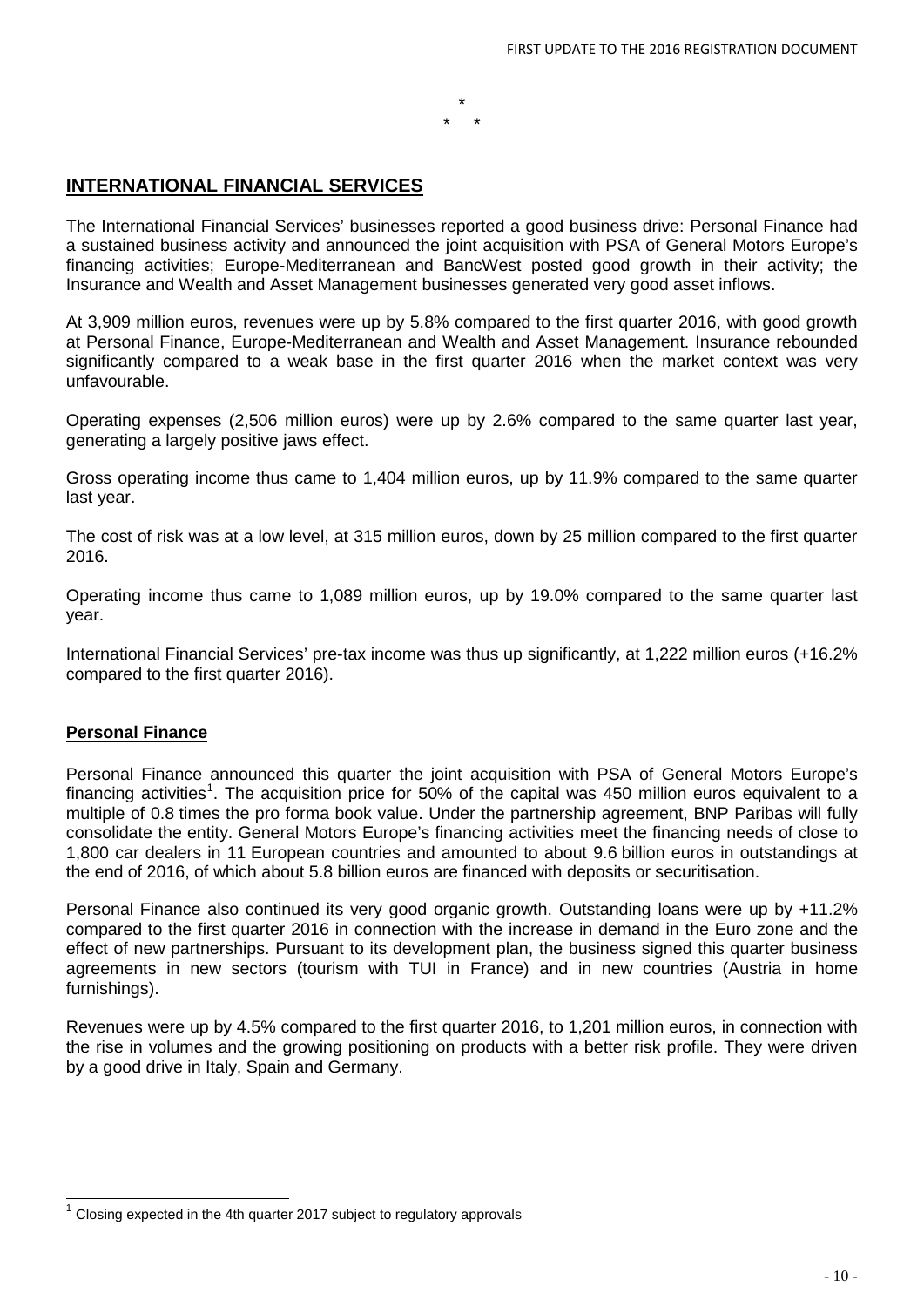Operating expenses were up by 4.1% compared to the first quarter 2016, at 634 million euros. Excluding the impact of IFRIC 2[1](#page-9-0)<sup>1</sup>, they were up by 3.3% as a result of business development.

Gross operating income thus came to 568 million euros, up by 5.0% compared to the same quarter last year.

The cost of risk was at a low level, at 240 million euros (221 million euros in the first quarter 2016), or 146 basis points of outstanding customer loans, due to the low interest rate environment and the growing positioning on products with a better risk profile (in particular car loans).

Personal Finance's pre-tax income thus came to 353 million euros, up by 6.1% compared to the first quarter 2016, reflecting the business' good business drive.

#### **Europe-Mediterranean**

Europe-Mediterranean continued its good growth. Outstanding loans rose by 5.4%<sup>[2](#page-10-0)</sup> compared to the first quarter 2016 with good growth in all regions and deposits were up by 11.1%<sup>2</sup>. There was a sustained development in digital with over 380,000 clients already for CEPTETEB in Turkey and more than 205,000 clients for BGZ OPTIMA in Poland.

At 592 million euros, revenues<sup>[3](#page-10-1)</sup> were up by  $6.2\%$ <sup>2</sup> compared to the first quarter 2016, as a result of volume increase.

Operating expenses<sup>3</sup>, at 424 million euros, rose by 4.9%<sup>2</sup> compared to the same quarter last year, due to business development.

The cost of risk<sup>3</sup> totalled 67 million euros (96 million euros in the first quarter 2016), or 70 basis points of outstanding customer loans, and benefited this quarter from 40 million euros in provision write-backs.

After allocating one-third of Turkish Private Banking's net income to the Wealth Management business, Europe-Mediterranean generated 1[4](#page-10-2)9 million euros in pre-tax income, up by  $28.2\%$ <sup>4</sup> compared to the same quarter last year.

### **BancWest**

BancWest continued its strong commercial drive. Loans were up by  $7.7\%$ <sup>2</sup> compared to the first quarter 2016 with sustained growth in loans to corporate and individuals. Deposits were up by 11.4% $^2$  with a sharp rise in current and savings accounts.

The quarter was also marked by the successful placement of 20.6% of First Hawaiian Bank in the market. Now 62.0% owned, FHB will continue to be fully consolidated as long as the Group maintains its control.

Revenues<sup>[5](#page-10-3)</sup>, at 761 million euros, were down by 5.0%<sup>2</sup> compared to the first quarter 2016 which included significant capital gains from the sale of securities and loans. Excluding this effect, they were up by 5.3%, as a result of volume growth.

<span id="page-10-4"></span>In particular booking this quarter of the increase of the contribution to the Single Resolution Fund accounted in the second quarter 2016 in Corporate Centre<br>
<sup>2</sup> At constant scope and exchange rates

<span id="page-10-2"></span>

<span id="page-10-1"></span><span id="page-10-0"></span><sup>2</sup> At constant scope and exchange rates<br>3 Including 100% of Private Banking in Turkey<br>4 At constant scope and exchange rates (+13.5% at historical scope and exchange rates given an unfavourable foreign exchange effect)

<span id="page-10-3"></span><sup>5</sup> Including 100% of Private Banking in the United States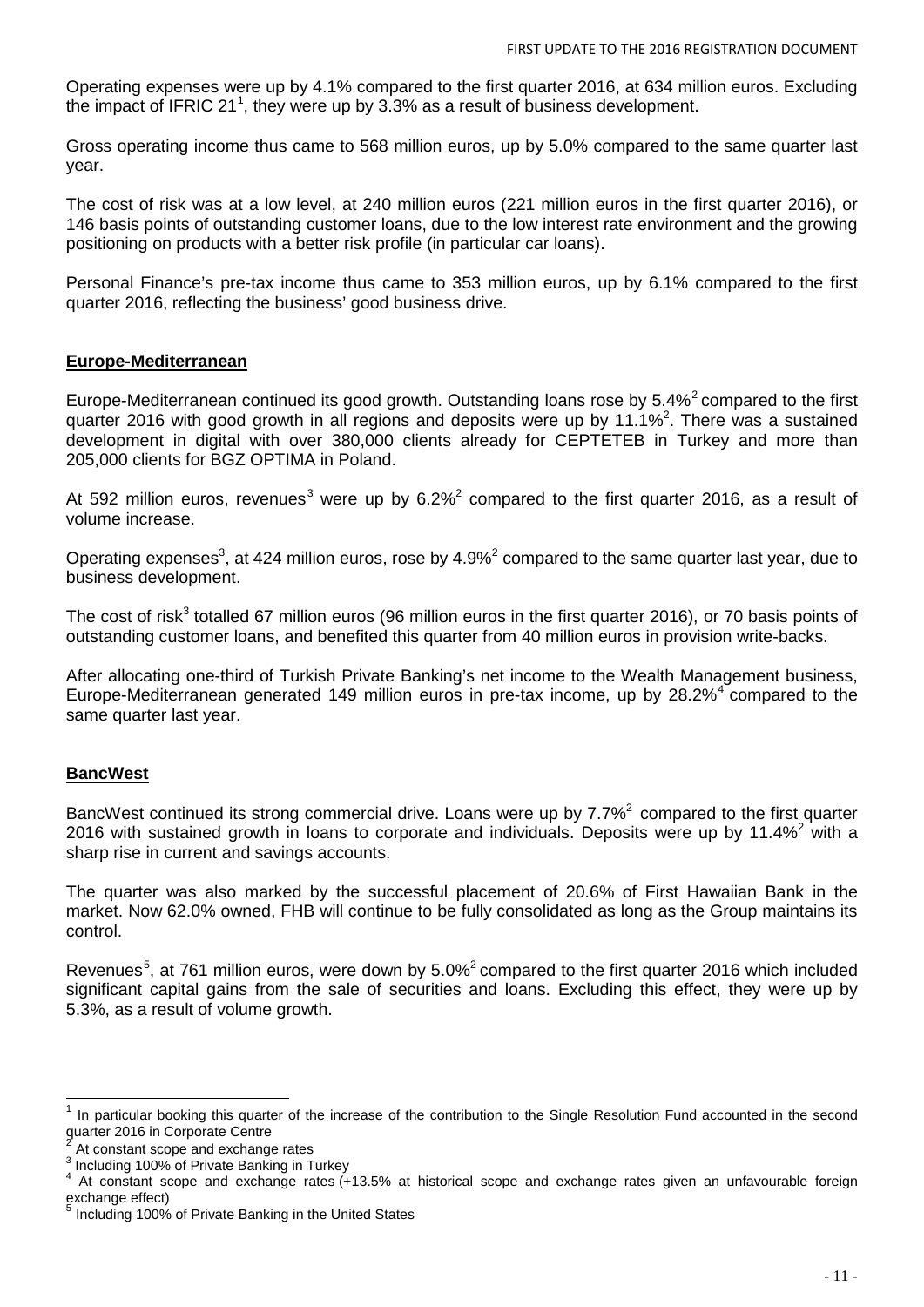At 556 million euros, operating expenses<sup>[1](#page-10-4)</sup> rose by only  $0.8\%$ <sup>[2](#page-11-0)</sup> compared to the first quarter 2016, reflecting good cost control.

The cost of risk<sup>1</sup> (22 million euros) was still low, at 13 basis points of outstanding customer loans (25 million euros in the first quarter 2016).

Thus, after allocating one-third of U.S. Private Banking's net income to Wealth Management business, BancWest posted 177 million euros in pre-tax income (-2[3](#page-11-1).1%<sup>3</sup> compared to the first quarter 2016 and +16.0%<sup>[4](#page-11-2)</sup> excluding capital gains from the sale of securities and loans in the first quarter 2016).

#### **Insurance and Wealth and Asset Management**

Insurance and Wealth and Asset Management's assets under management<sup>[5](#page-11-3)</sup> reached 1,042 billion euros as at 31 March 2017 (+10.4% as compared to 31 March 2016). They rose by 32 billion euros compared to 31 December 2016 due in particular to very good net asset inflows totalling 15.2 billion euros (good asset inflows at Wealth Management in particular in France; strong asset inflows at Asset Management, in particular into diversified, money market and bond funds; good asset inflows in Insurance particularly in unit-linked policies) and a positive performance effect of 16.1 billion euros.

As at 31 March 2017, assets under management<sup>5</sup> broke down as follows: Asset Management (433 billion euros), Wealth Management (355 billion euros), Insurance (230 billion euros) and Real Estate Services (24 billion euros).

The Insurance sales and marketing drive was illustrated this quarter by the strengthening of the partnership with Sumitomo Mitsui<sup>[6](#page-11-4)</sup> which notably aims to launch new insurance products in Japan leveraging its distribution network.

In Insurance, revenues, at 597 million euros, rebounded significantly by 31.0% compared to the weak base in the first quarter 2016 which saw a very challenging market context. The business reported a good performance of the Protection insurance business and a pick-up in the Savings business in Asia. Operating expenses, at 326 million euros, rose by 5.5%, as a result of good business development. At 326 million euros, pre-tax income was thus up sharply by 63.8% compared to the same quarter a year earlier.

Wealth and Asset Management's revenues (773 million euros) were up across all the businesses and rose by 7.0% compared to the first quarter 2016 which saw an unfavourable market environment. Operating expenses, at 576 million euros, were up 1.6%, generating a positive jaws effect. At 217 million euros, Wealth and Asset Management's pre-tax income, after receiving one-third of the net income of private banking in the domestic markets, in Turkey and in the United States, was thus up by 29.7% compared to the first quarter 2016.

> \* \* \*

 $\frac{1}{2}$  Including 100% of Private Banking in the United States  $\frac{2}{2}$  At constant scope and exchange rates

<span id="page-11-2"></span>

<span id="page-11-1"></span><span id="page-11-0"></span><sup>&</sup>lt;sup>3</sup> At constant scope and exchange rates (-19.8% at historical scope and exchange rates)<br>  $^{4}$  At constant scope and exchange rates (+23.8% at historical scope and exchange rates)<br>  $^{5}$  Including distributed assets

<span id="page-11-3"></span>

<span id="page-11-4"></span> $6$  Subject to approval by the relevant authorities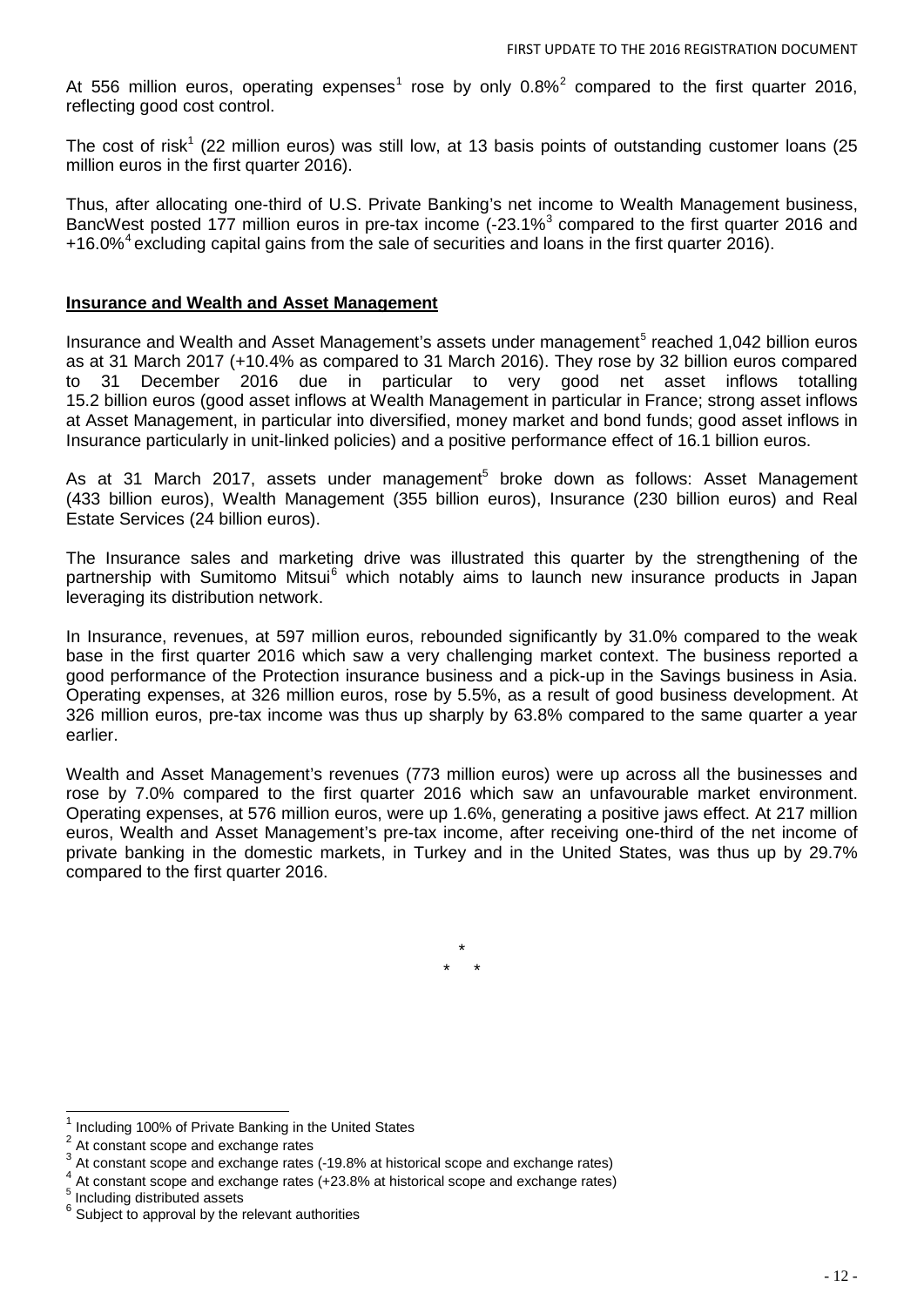### **CORPORATE AND INSTITUTIONAL BANKING (CIB)**

CIB's businesses had an excellent quarter.

Revenues, at 3,223 million euros, rebounded sharply compared to the first quarter 2016 which saw an unfavourable market environment (+20.0%).

At 1,754 million euros, Global Markets' revenues were up sharply compared to the first quarter 2016 (+33.1%) with a significant pick-up in client business compared to a very challenging market context at the beginning of the year 2016.

The revenues of FICC<sup>[1](#page-11-4)</sup>, at 1,174 million euros, were up by 31.9% compared to the first quarter 2016 with strong growth of rates, a good performance of forex and commodities as well as a solid rise of credit and bond issues where the business ranked number 1 for all bond issues in euros and number 9 for all international bond issues. At 580 million euros, the revenues of the Equity and Prime Services business were up very sharply (+35.5%) with strong growth of Prime Services and a rebound in the derivative business.

The VaR, which measures market risks, was very low (31 million euros compared to 43 million euros in the first quarter 2016). The business also continued the optimisation of resources with the sale of a subprofitable portfolio accounting for 2.5 billion euros in risk-weighted assets.

Securities Services' revenues, at 478 million euros, rose by 8.5% compared to the first quarter 2016, due to good business development. Assets under custody were up by 10.1% and the number of transactions by 7.0% compared to the first quarter 2016. The business won significant new mandates: Mapfre (60 billion euros in assets under custody) and Actiam (56 billion euros in assets under custody).

Corporate Banking's revenues, at 991 million euros, were up by 6.7% compared to the first quarter 2016 with good growth in all regions. Fees were up sharply (+19%) compared to a weak base in the first quarter 2016. The business had a good start of the year in advisory services, recorded solid performances in aircraft finance, export and media-telecom in Europe and showed robust growth in the transaction businesses (trade finance, cash management). Loans, at 135.3 billion euros, were up by 7.2% compared to the first quarter 2016. Deposits continued their growth, at 132.8 billion euros (+20.5% compared to the first quarter 2016), as a result of the good growth of cash management.

At 2,506 million euros, CIB's operating expenses were up by 11.0% compared to the first quarter 2016 due to business growth, producing a very positive jaws effect benefiting from cost saving measures implemented.

CIB's cost of risk was a 54 million euros net write-back (net provision of 28 million euros in the first quarter 2016) as the provisions were more than offset by write-backs. Corporate Banking's cost of risk was in particular a 57 million euros net write-back (net provision of 55 million euros in the first quarter 2016). Global Markets' cost of risk was 3 million euros (net write-back of 27 million euros in the first quarter 2016).

The operating income of CIB was thus up very sharply by 92.6% to stand at 770 million euros.

CIB reported thus an excellent performance and generated 778 million euros in pre-tax income, up sharply (+93.0%) compared to a low base in the same quarter last year when the market environment was unfavourable and client volumes significantly lower.

<span id="page-12-0"></span> $1$  Fixed Income, Currencies and Commodities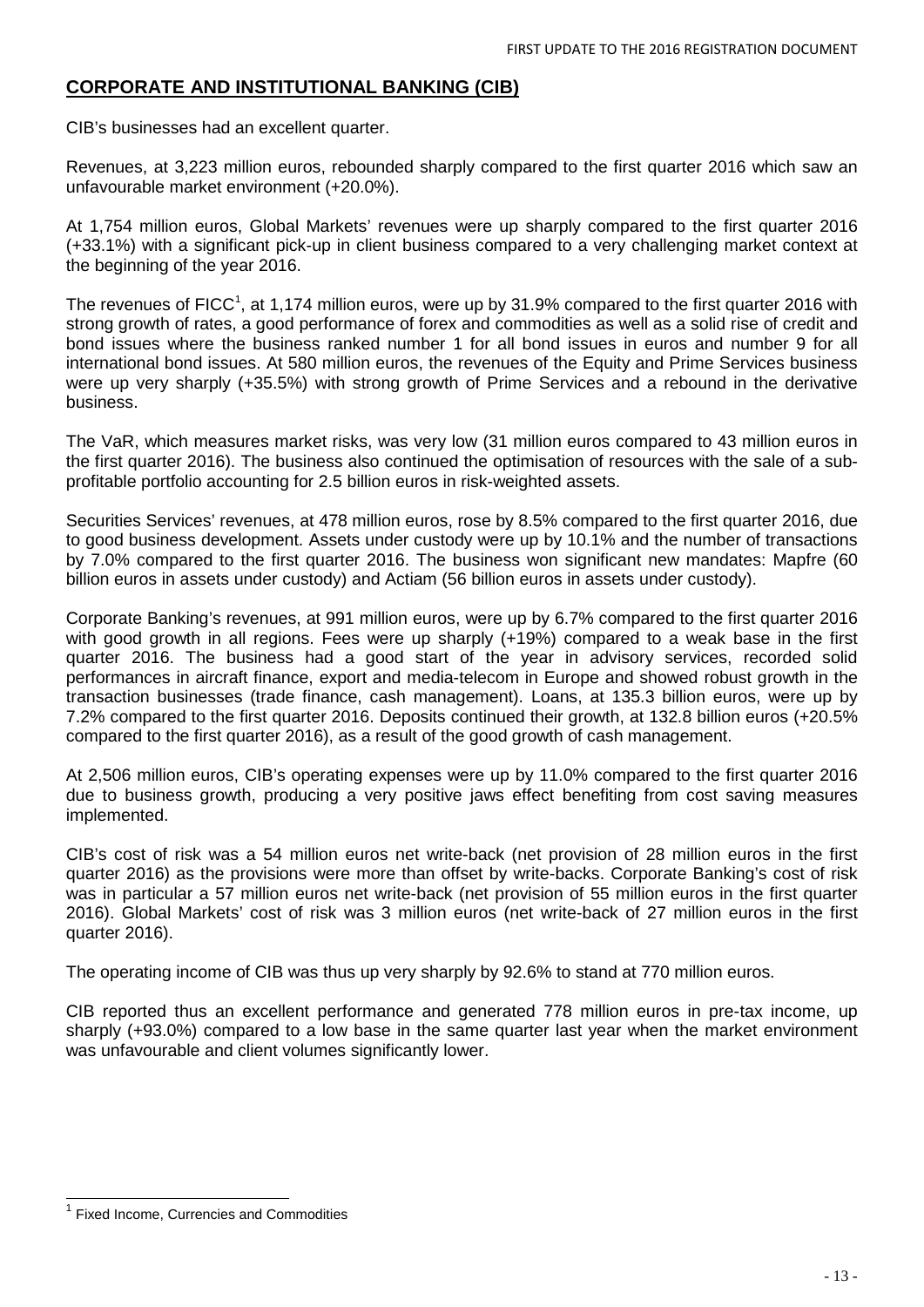### **CORPORATE CENTRE**

Corporate Centre revenues totalled 358 million euros compared to 618 million euros in the first quarter 2016. They included the exceptional impact of +148 million euros of the capital gain from the sale of Shinhan shares, -7 million euros in Own Credit Adjustment (OCA) and Debit Valuation Adjustment (DVA) (+365 million euros in the first quarter 2016) as well as a very good contribution by Principal Investments.

\* \* \*

Operating expenses totalled 308 million euros compared to 182 million euros in the first quarter 2016. They included the exceptional impact of 20 million euros in the acquisitions' restructuring costs<sup>[1](#page-12-0)</sup> (23 million euros in the first quarter 2016) and 90 million euros in businesses' transformation costs (23 million in the first quarter 2016).

The cost of risk totalled 11 million euros (9 million euros in net write-backs in the first quarter 2016).

Non-operating items totalled 11 million euros (31 million euros in the first quarter 2016).

The Corporate Centre's pre-tax income was thus 49 million euros compared to 475 million euros in the first quarter 2016.

> \* \* \*

### **FINANCIAL STRUCTURE**

The Group's balance sheet is rock-solid.

The fully loaded Basel 3 common equity Tier 1 ratio<sup>[2](#page-13-0)</sup> was slightly higher than 11.6% as at 31 March 2017, up by 15 basis points compared to 31 December 2016, due primarily to the sale of 20.6% of First Hawaiian Bank (+10 bp). It takes into account a 50% dividend pay-out ratio.

The Basel [3](#page-13-1) fully loaded leverage ratio<sup>3</sup>, calculated on total Tier 1 capital, totalled 4.1% as at 31 March 2017.

The Liquidity Coverage Ratio stood at 125% as at 31 March 2017.

The Group's liquid and asset reserve immediately available totalled 345 billion euros (305 billion euros as at 31 December 2016), which is equivalent to more than one year of room to manoeuvre in terms of wholesale funding.

The evolution of these ratios illustrates the Group's ability to manage its balance sheet in a disciplined manner.

<span id="page-13-0"></span>

<sup>&</sup>lt;sup>1</sup> In particular, LaSer, Bank BGZ, DAB Bank and GE LLD<br><sup>2</sup> Taking into account all the rules of the CRD4 directives with no transitory provisions. Subject to the provisions of Article 26.2 of<br>Regulation (EU) No 575/2013

<span id="page-13-1"></span>Taking into account all the rules of the CRD4 directives in 2019 with no transitory provisions, calculated according to the delegated act of the European Commission dated 10 October 2014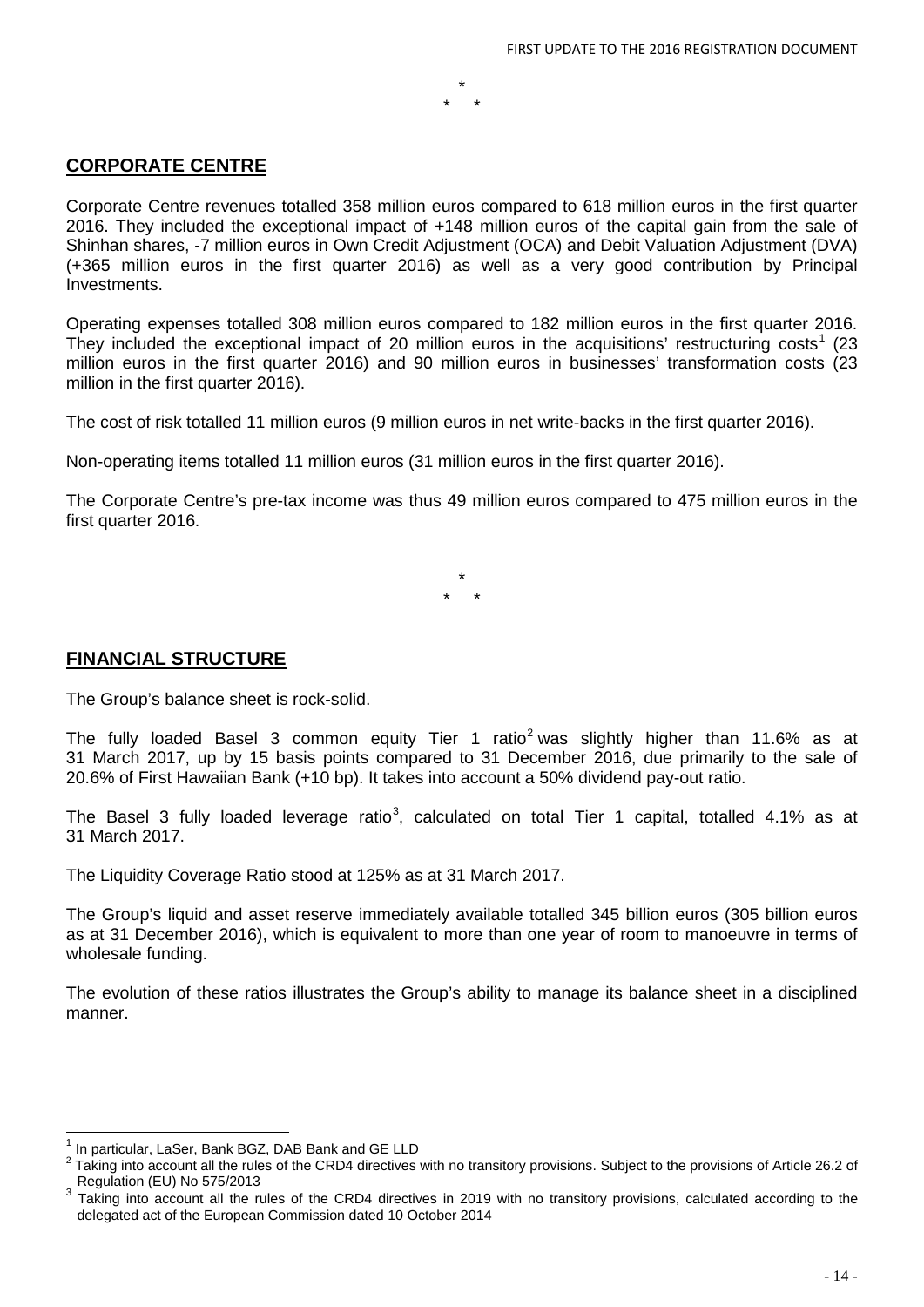\* \* \*

Commenting on these results, Chief Executive Officer Jean-Laurent Bonnafé stated:

*"With 1.9 billion euros in net income, BNP Paribas delivered a very good performance this quarter.*

*The revenues of the operating divisions were significantly higher thanks to good business growth. Costs were well under control and the cost of risk was down.*

*The Group's balance sheet is rock-solid and the further increase in the fully loaded Basel 3 common equity Tier 1 ratio to 11.6% testifies this.*

*I* would like to thank all the employees of the Group whose dedicated work made these results possible, *allowing to start the 2020 plan in good conditions*."

> \* \* \*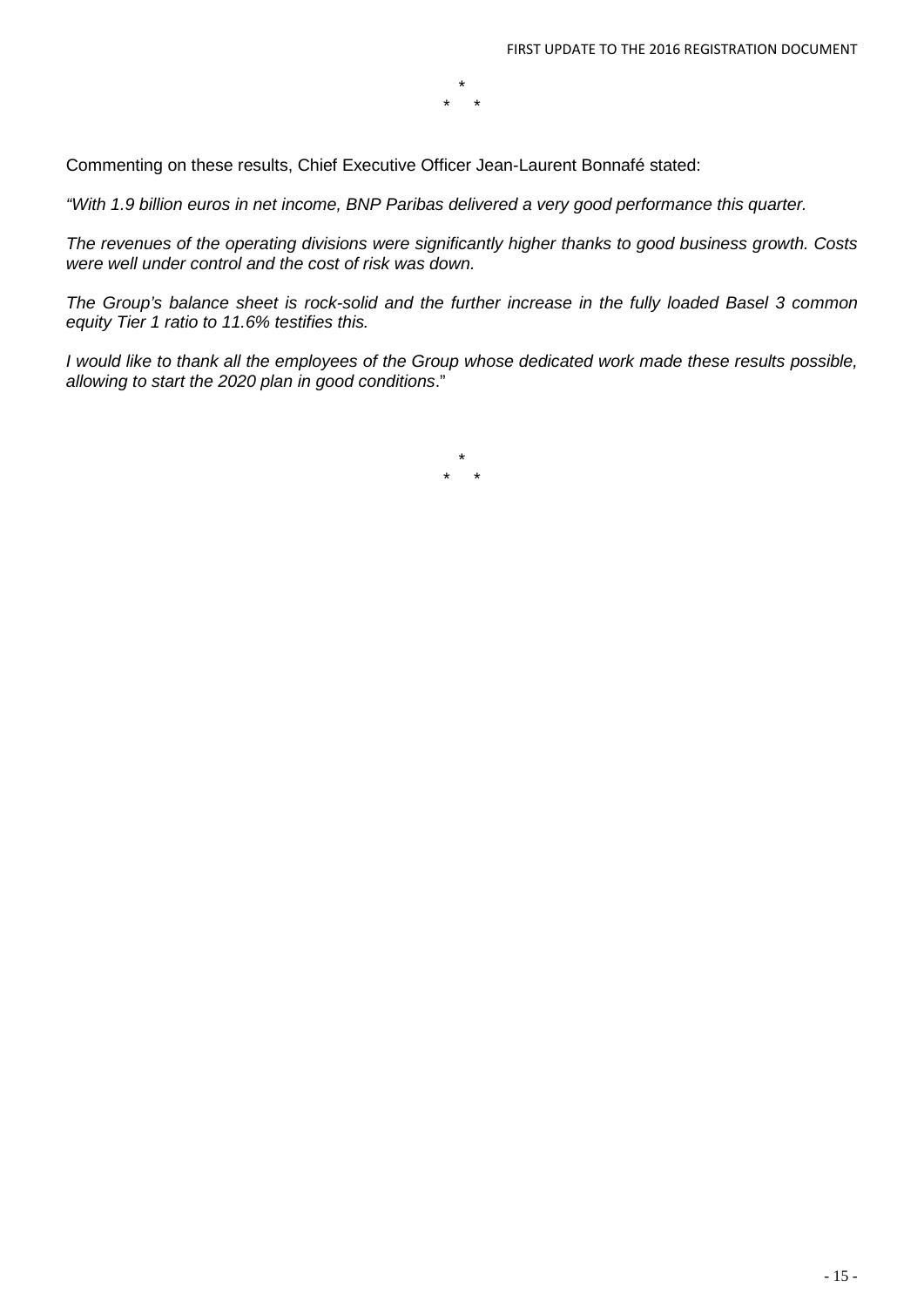### **CONSOLIDATED PROFIT AND LOSS ACCOUNT**

|                                               | 1Q17     | <b>1Q16</b> | 1Q17/       | 4Q16     | 1Q17/     |
|-----------------------------------------------|----------|-------------|-------------|----------|-----------|
| €m                                            |          |             | <b>1Q16</b> |          | 4Q16      |
|                                               |          |             |             |          |           |
| Revenues                                      | 11,297   | 10,844      | $+4.2%$     | 10,656   | $+6.0\%$  |
| Operating Expenses and Dep.                   | $-8.119$ | $-7,627$    | $+6.5%$     | $-7.444$ | $+9.1%$   |
| <b>Gross Operating Income</b>                 | 3,178    | 3,217       | $-1.2%$     | 3,212    | $-1.1%$   |
| Cost of Risk                                  | $-592$   | $-757$      | $-21.8%$    | $-950$   | $-37.7%$  |
| Operating Income                              | 2,586    | 2,460       | $+5.1%$     | 2,262    | $+14.3%$  |
| Share of Earnings of Equity-Method Entities   | 165      | 154         | $+7.1%$     | 151      | $+9.3%$   |
| Other Non Operating Items                     | 3        | 24          | $-87.5%$    | $-146$   | n.S.      |
| <b>Non Operating Items</b>                    | 168      | 178         | $-5.6\%$    | 5        | n.S.      |
| Pre-Tax Income                                | 2.754    | 2,638       | $+4.4%$     | 2,267    | $+21.5%$  |
| Corporate Income Tax                          | -752     | $-720$      | $+4.4%$     | $-721$   | $+4.3%$   |
| Net Income Attributable to Minority Interests | $-108$   | $-104$      | $+3.8%$     | $-104$   | $+3.8%$   |
| Net Income Attributable to Equity Holders     | 1,894    | 1,814       | $+4.4%$     | 1,442    | $+31.3%$  |
| Cost/Income                                   | 71.9%    | 70.3%       | $+1.6$ pt   | 69.9%    | $+2.0$ pt |

*BNP Paribas' financial disclosures for the first quarter 2017 are contained in this press release and in the presentation attached herewith.*

*All legally required disclosures, including the Registration document, are available online at http://invest.bnpparibas.com in the "Results" section and are made public by BNP Paribas pursuant to the requirements under Article L.451-1-2 of the French Monetary and Financial Code and Articles 222-1 et seq. of the Autorité des Marchés Financiers' general rules.*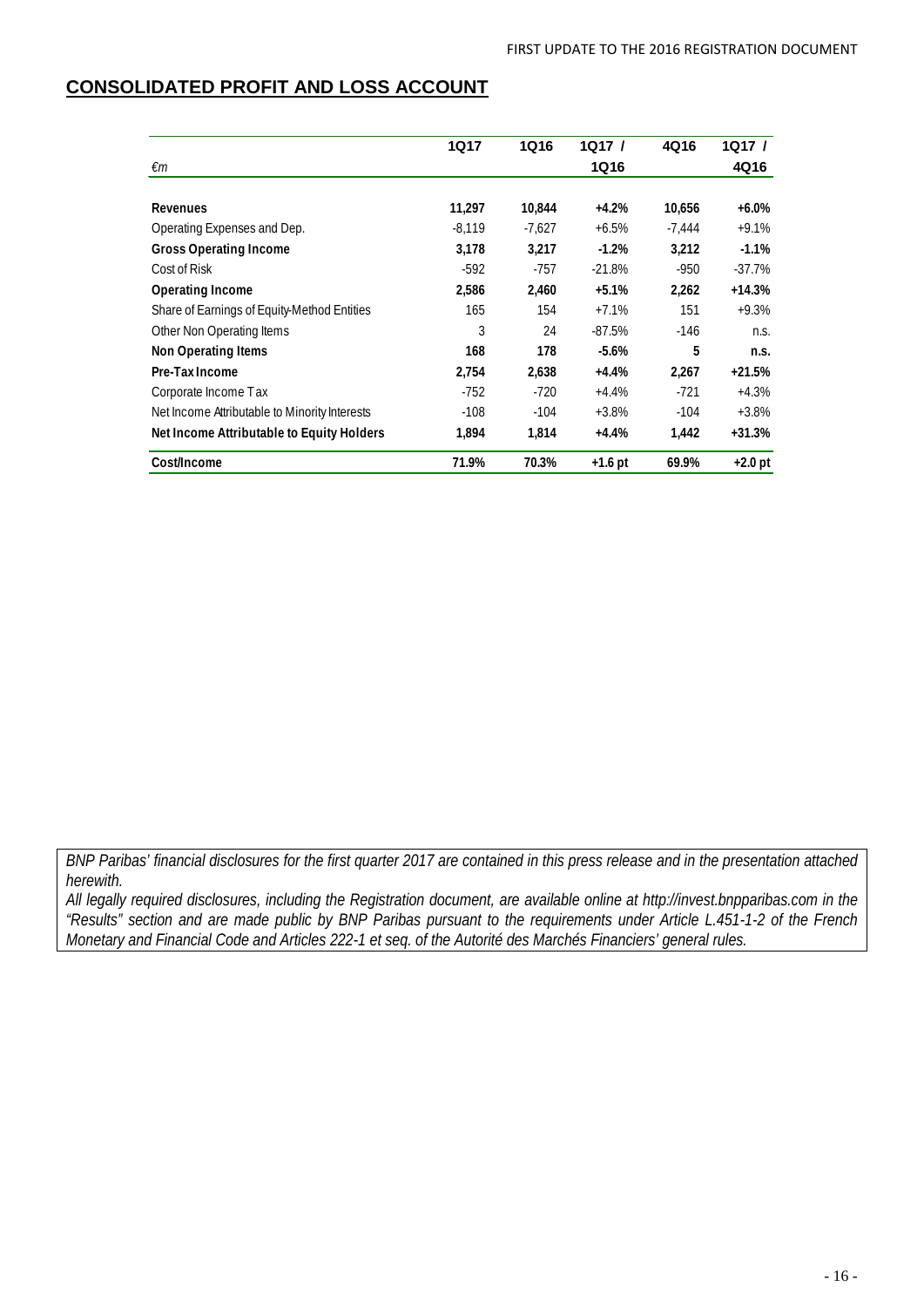### **1Q17 – RESULTS BY CORE BUSINESSES**

|                                             |                              | <b>Domestic</b>              | International                 | <b>CIB</b>                 | Operating                     | Other                     | Group                         |
|---------------------------------------------|------------------------------|------------------------------|-------------------------------|----------------------------|-------------------------------|---------------------------|-------------------------------|
|                                             |                              | <b>Markets</b>               | Financial                     |                            | <b>Divisions</b>              | <b>Activities</b>         |                               |
|                                             |                              |                              | <b>Services</b>               |                            |                               |                           |                               |
| €m                                          |                              |                              |                               |                            |                               |                           |                               |
| Revenues                                    |                              | 3,807                        | 3,909                         | 3,223                      | 10,939                        | 358                       | 11,297                        |
|                                             | %Change/1Q16<br>%Change/4Q16 | $-1.0%$<br>$+1.8%$           | $+5.8%$<br>$-2.9%$            | $+20.0%$<br>$+14.3%$       | $+7.0%$<br>$+3.3%$            | $-42.1%$<br>n.s.          | $+4.2%$<br>$+6.0%$            |
| Operating Expenses and Dep.                 |                              | $-2,799$                     | $-2,506$                      | $-2,506$                   | $-7,811$                      | $-308$                    | $-8,119$                      |
| <b>Gross Operating Income</b>               | %Change/1Q16<br>%Change/4Q16 | $+2.0%$<br>$+2.9%$<br>1,008  | $+2.6%$<br>$+1.0%$<br>1,404   | $+11.0%$<br>+30.9%<br>717  | $+4.9%$<br>$+9.8%$<br>3,129   | $+69.1%$<br>$-6.7%$<br>49 | $+6.5%$<br>$+9.1%$<br>3,178   |
| Cost of Risk                                | %Change/1Q16<br>%Change/4Q16 | $-8.3%$<br>$-1.3%$<br>$-319$ | $+11.9%$<br>$-9.1%$<br>$-315$ | $+67.3%$<br>$-21.0%$<br>54 | $+12.5%$<br>$-9.9%$<br>$-581$ | $-88.7%$<br>n.s.<br>$-11$ | $-1.2%$<br>$-1.1%$<br>$-592$  |
| Operating Income                            | %Change/1Q16<br>%Change/4Q16 | $-19.8%$<br>$-20.0%$<br>689  | $-7.2%$<br>$-25.9%$<br>1.089  | n.s.<br>n.s.<br>770        | $-24.2%$<br>$-35.1%$<br>2,548 | n.s.<br>$-79.5%$<br>38    | $-21.8%$<br>$-37.7%$<br>2,586 |
|                                             | %Change/1Q16<br>%Change/4Q16 | $-1.7%$<br>$+10.7%$          | $+19.0%$<br>$-2.7%$           | $+92.6%$<br>$-8.0%$        | $+26.4%$<br>$-1.2%$           | $-91.5%$<br>n.s.          | $+5.1%$<br>$+14.3%$           |
| Share of Earnings of Equity-Method Entities |                              | 11                           | 128                           | 8                          | 146                           | 19                        | 165                           |
| Other Non Operating Items<br>Pre-Tax Income |                              | 5<br>705                     | 6<br>1,222                    | $\Omega$<br>778            | 11<br>2.705                   | -8<br>49                  | 3<br>2,754                    |
|                                             | %Change/1Q16<br>%Change/4Q16 | $-0.5%$<br>$+11.9%$          | $+16.2%$<br>$-1.1%$           | +93.0%<br>$-7.5%$          | $+25.1%$<br>$-0.1%$           | $-89.7%$<br>n.s.          | $+4.4%$<br>$+21.5%$           |
|                                             |                              | Domestic                     | International                 | <b>CIB</b>                 | Operating                     | Other                     | Group                         |
|                                             |                              | <b>Markets</b>               | Financial                     |                            | <b>Divisions</b>              | <b>Activities</b>         |                               |

|                                               |             |          | <b>Services</b> |              |          |        |          |
|-----------------------------------------------|-------------|----------|-----------------|--------------|----------|--------|----------|
| $\epsilon$ m                                  |             |          |                 |              |          |        |          |
| Revenues                                      |             | 3,807    | 3,909           | 3,223        | 10,939   | 358    | 11,297   |
|                                               | 1Q16        | 3,844    | 3,696           | 2,686        | 10,226   | 618    | 10,844   |
|                                               | 4Q16        | 3,740    | 4,025           | 2,821        | 10,586   | 70     | 10,656   |
| Operating Expenses and Dep.                   |             | $-2,799$ | $-2,506$        | $-2,506$     | $-7,811$ | $-308$ | $-8,119$ |
|                                               | 1Q16        | $-2,745$ | $-2,442$        | $-2,258$     | $-7,445$ | $-182$ | $-7,627$ |
|                                               | 4Q16        | $-2,719$ | $-2,481$        | $-1,914$     | $-7,114$ | $-330$ | $-7,444$ |
| <b>Gross Operating Income</b>                 |             | 1,008    | 1,404           | 717          | 3,129    | 49     | 3,178    |
|                                               | 1Q16        | 1,099    | 1,254           | 428          | 2,782    | 435    | 3,217    |
|                                               | 4Q16        | 1,022    | 1,544           | 907          | 3,472    | $-260$ | 3,212    |
| Cost of Risk                                  |             | $-319$   | $-315$          | 54           | $-581$   | $-11$  | $-592$   |
|                                               | 1Q16        | $-398$   | $-339$          | $-28$        | $-766$   | 9      | $-757$   |
|                                               | 4Q16        | $-399$   | $-425$          | $-70$        | $-894$   | $-56$  | $-950$   |
| Operating Income                              |             | 689      | 1,089           | 770          | 2,548    | 38     | 2,586    |
|                                               | 1Q16        | 701      | 915             | 400          | 2,016    | 444    | 2,460    |
|                                               | 4Q16        | 623      | 1,118           | 837          | 2,578    | $-316$ | 2,262    |
| Share of Earnings of Equity-Method Entities   |             | 11       | 128             | 8            | 146      | 19     | 165      |
|                                               | 1Q16        | 9        | 127             | $-3$         | 133      | 21     | 154      |
|                                               | 4Q16        | 13       | 116             | 9            | 138      | 13     | 151      |
| Other Non Operating Items                     |             | 5        | 6               | $\mathbf{0}$ | 11       | -8     | 3        |
|                                               | 1Q16        | $-2$     | 10              | 6            | 14       | 10     | 24       |
|                                               | 4Q16        | $-6$     | $\mathbf{1}$    | $-5$         | $-10$    | $-136$ | $-146$   |
| Pre-Tax Income                                |             | 705      | 1,222           | 778          | 2,705    | 49     | 2,754    |
|                                               | <b>1Q16</b> | 708      | 1,052           | 403          | 2,163    | 475    | 2,638    |
|                                               | 4Q16        | 630      | 1,236           | 841          | 2,707    | $-440$ | 2,267    |
| Corporate Income Tax                          |             |          |                 |              |          |        | $-752$   |
| Net Income Attributable to Minority Interests |             |          |                 |              |          |        | $-108$   |
| Net Income Attributable to Equity Holders     |             |          |                 |              |          |        | 1,894    |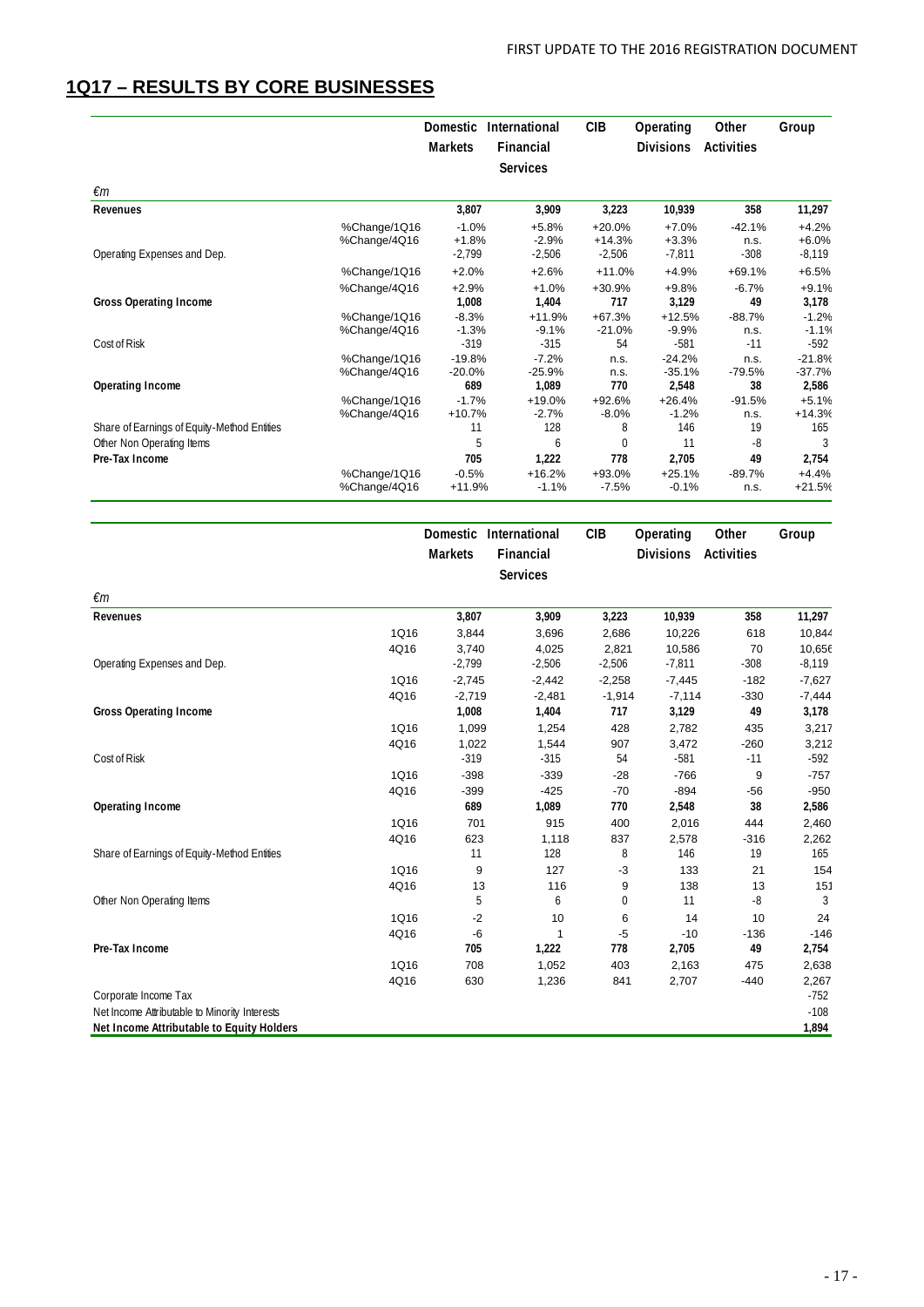# **BNP PARIBAS FIRST QUARTER 2017 RESULTS**



3 MAY 2017



The bank for a changing world

# **Disclaimer**

*The figures included in this presentation are unaudited.*

This presentation includes forward-looking statements based on current beliefs and expectations about future events, statements include financial projections and estimates and their underlying assumptions, statements regar forward looking statements. Any forward-looking statement contained in this presentation speaks as of the date of this presentation.<br>BNP Paribas undertakes no obligation to publicly revise or update any forward-looking sta *European Central Bank, which can modify each year its capital adequacy ratio requirements for BNP Paribas.*

The information contained in this presentation as it relates to parties other than BNP Paribas or derived from external sources has not been independently verified and no representation or warranty expressed or implied is made as to, and no reliance should be placec<br>on the fairness, accuracy, completeness or correctness of, the information or opinions cont

*The sum of values contained in the tables and analyses may differ slightly from the total reported due to rounding.*

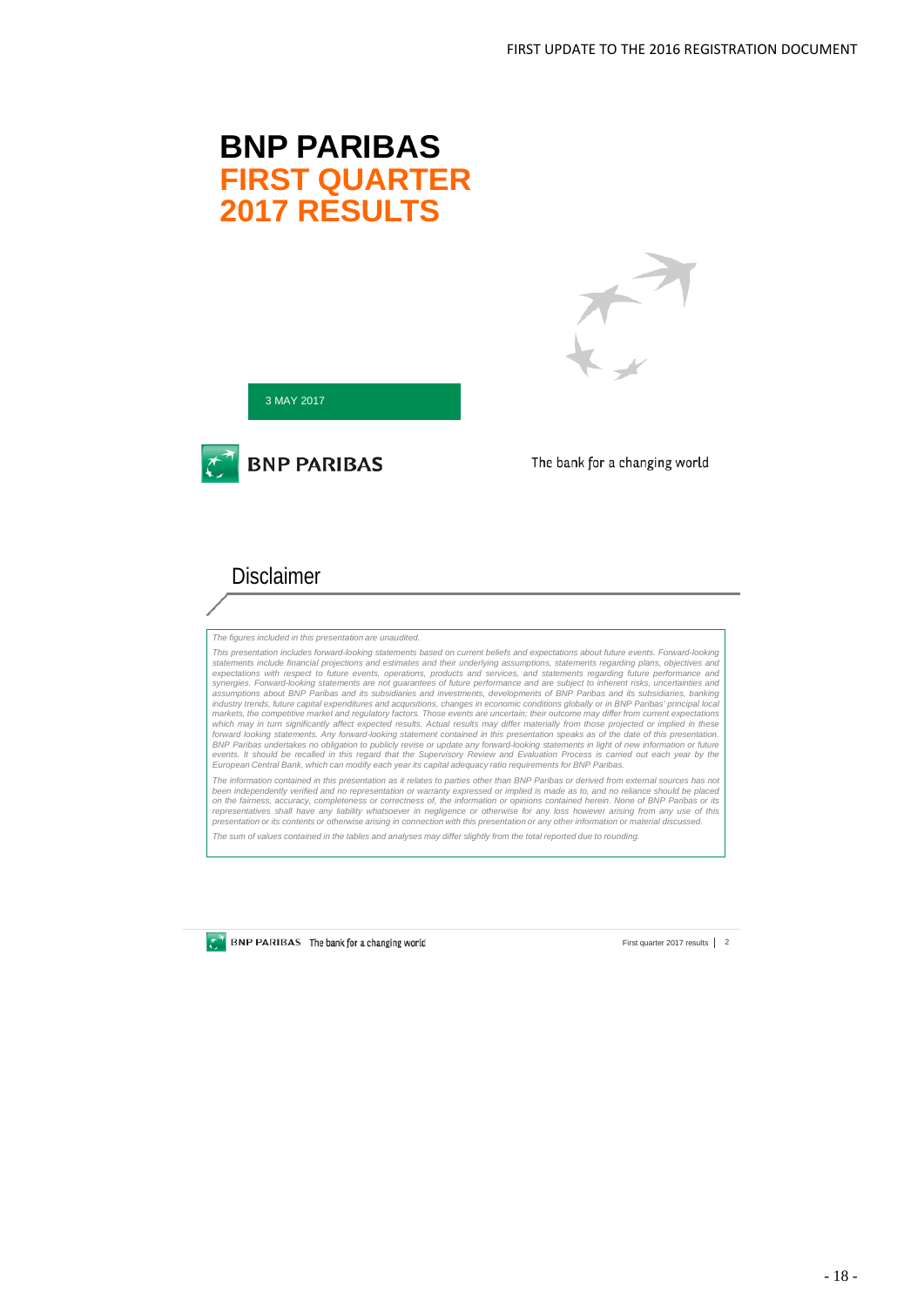# 1Q17 Key Messages

| Good performance of the operating divisions                                                     | Revenues of the operating divisions:<br>+7.0% vs. 1Q16                                         |
|-------------------------------------------------------------------------------------------------|------------------------------------------------------------------------------------------------|
| Sharp rise in GOI of the operating divisions                                                    | GOI of the operating divisions:<br>+12.5 % vs. 1Q16                                            |
| Significant decrease in the cost of risk this quarter                                           | -21.8% vs. 1Q16<br>$32$ bp <sup>*</sup>                                                        |
| Increase in Net Income attributable to equity holders<br>(limited exceptional items** vs. 1Q16) | Net Income Group Share: €1,894m<br>$+4.4\%$ vs. 1016<br>(+13.2% excluding exceptional items**) |
| Continued increase in the CET1 ratio***                                                         | 11.6% (11.5% as at 31.12.16)                                                                   |
|                                                                                                 |                                                                                                |
| Solid results                                                                                   |                                                                                                |

*\* Cost of risk/Customer loans at the beginning of the period (in annualised bp); \*\* See slide 5; \*\*\* As at 31 March 2017, CRD4 ("fully loaded" ratio)*  $\overline{C}^{\mathcal{N}}$  BNP PARIBAS The bank for a changing world First quarter 2017 results | 3

# **Group Results**

Division Results

1Q17 Detailed Results

Appendix

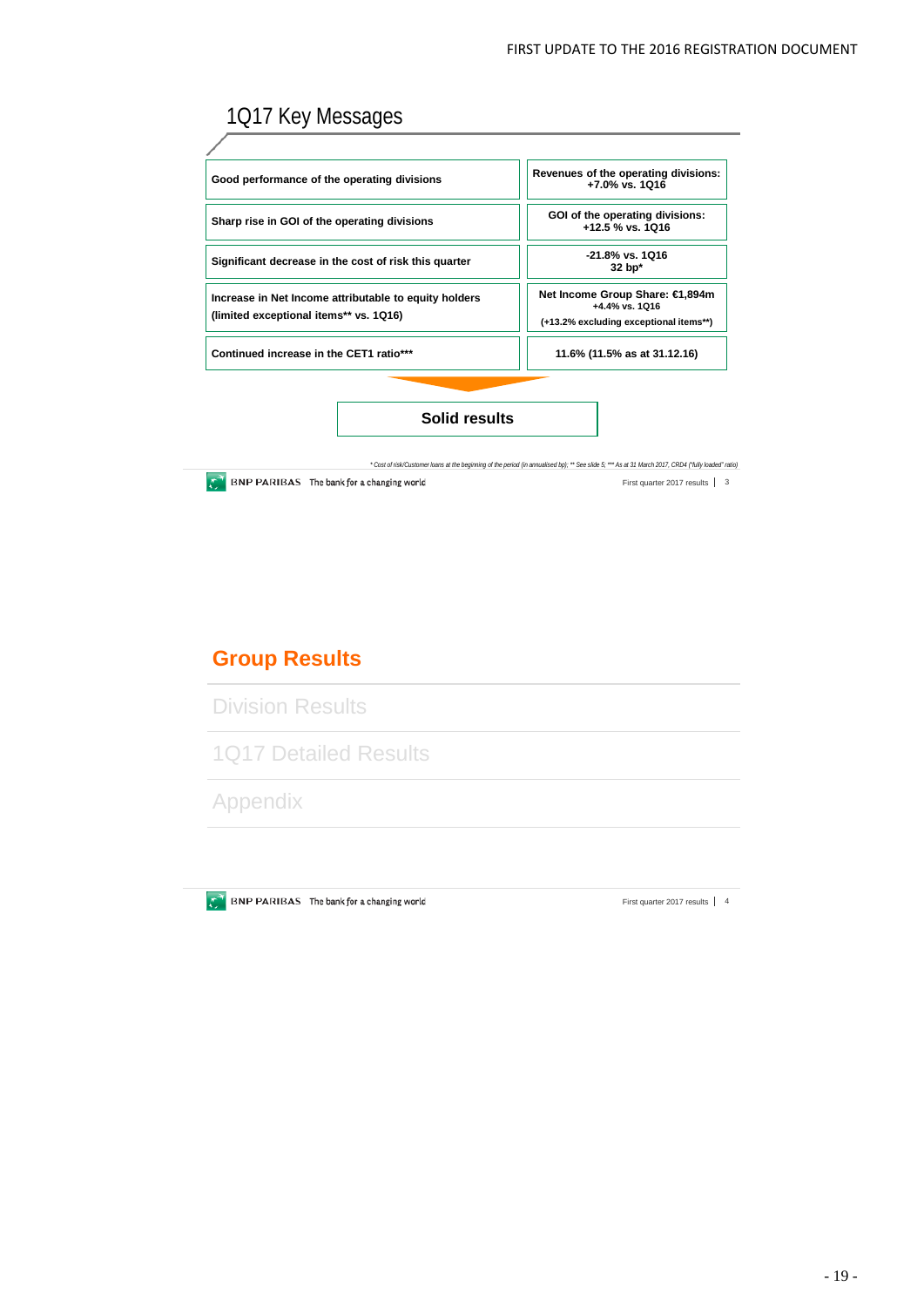

Estimated contribution for 2017; " Inchuding Tax on regulated savings in Belgium in 2016; " Increase in the contribution for 2017; " Including Tax on regulated savings in Belgium in 2016<br>Increase in the contribution for Si **BNP PARIBAS** The bank for a changing world First quarter 2017 results | 6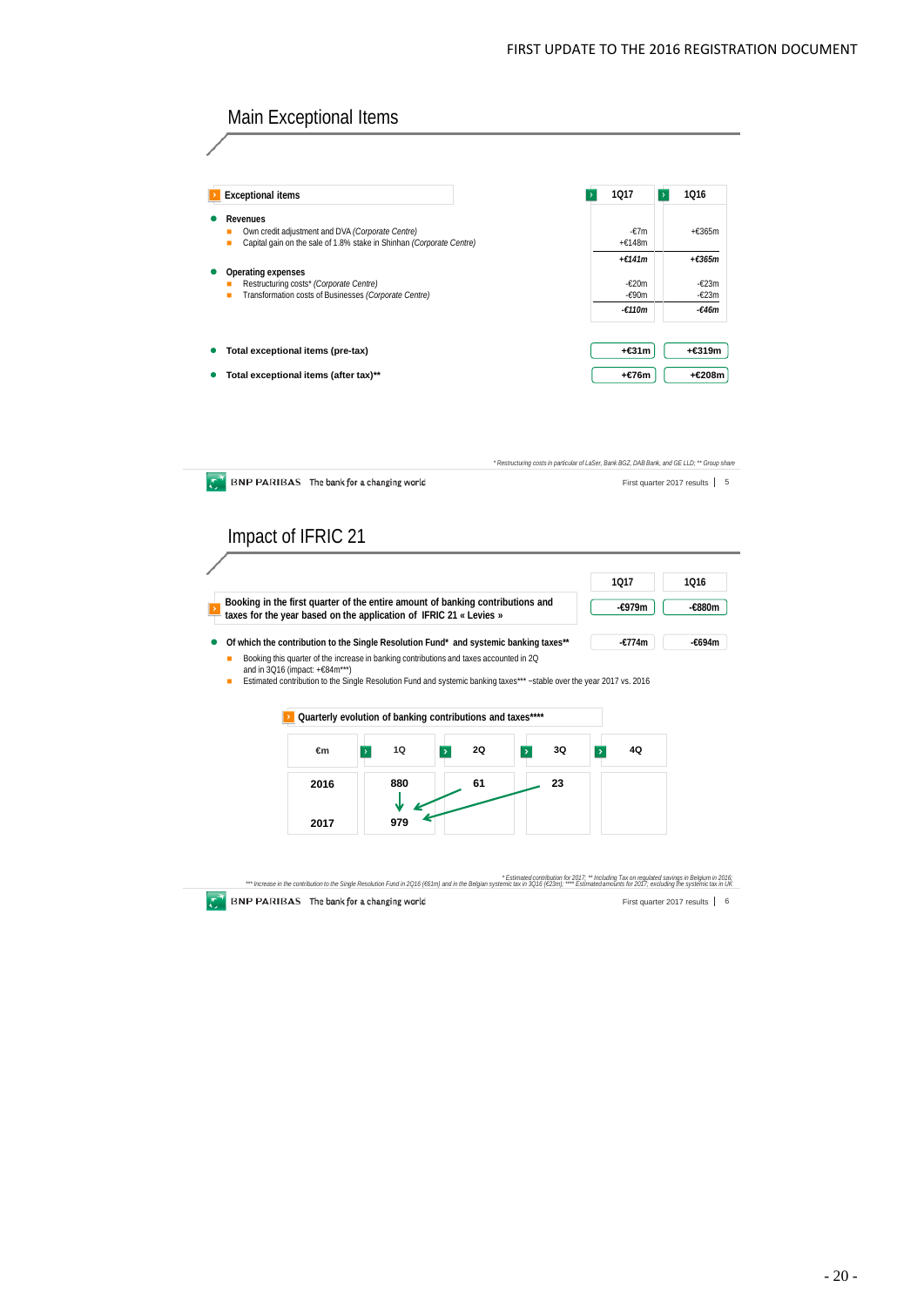# Consolidated Group - 1Q17

|                                                                           | 1017           | 1Q16<br>$\rightarrow$ | 1017 vs.<br>$\overline{\phantom{a}}$<br>1016 | 1Q17 vs.<br>1Q16<br>$\overline{\phantom{a}}$<br>Operating<br><b>Divisions</b> |
|---------------------------------------------------------------------------|----------------|-----------------------|----------------------------------------------|-------------------------------------------------------------------------------|
| <b>Revenues</b>                                                           | €11,297m       | €10.844m              | $+4.2%$                                      | +7.0%                                                                         |
| Operating expenses                                                        | -€8.119m       | -€7,627m              | $+6.5%$                                      | $+4.9%$                                                                       |
| <b>Gross Operating Income</b>                                             | €3.178m        | €3.217m               | $-1.2%$                                      | $+12.5%$                                                                      |
| Cost of risk                                                              | -€592m         | -€757m                | $-21.8%$                                     | $-24.2%$                                                                      |
| <b>Operating income</b>                                                   | €2,586m        | €2,460m               | +5.1%                                        | $+26.4%$                                                                      |
| Non operating items                                                       | €168m          | €178m                 | $-5.6%$                                      | $+6.8%$                                                                       |
| Pre-tax income                                                            | €2.754m        | €2,638m               | +4.4%                                        | $+25.1%$                                                                      |
| Net income attributable to equity holders                                 | <b>€1.894m</b> | €1,814m               | $+4.4%$                                      |                                                                               |
| Net income attributable to equity holders<br>excluding exceptional items* | €1,818m        | €1,607m               | $+13.2%$                                     |                                                                               |

*Return on equity (return on tangible equity)\*\*: 10.4% (12.3%)*

**BNP PARIBAS** The bank for a changing world

#### **Good performance of the operating divisions Rise in net income**



- 
- Strong rebound in the revenues of Corporate and Institutional Banking
	- Reminder: very challenging market context in 1Q16



 $\mathbb{C}^{\mathbb{C}}$  BNP PARIBAS The bank for a changing world

First quarter 2017 results | 8

First quarter 2017 results 7

*\* See slide 5; \*\* Excluding exceptional items, contribution to the Single Resolution Fund and systemic taxes non annualised*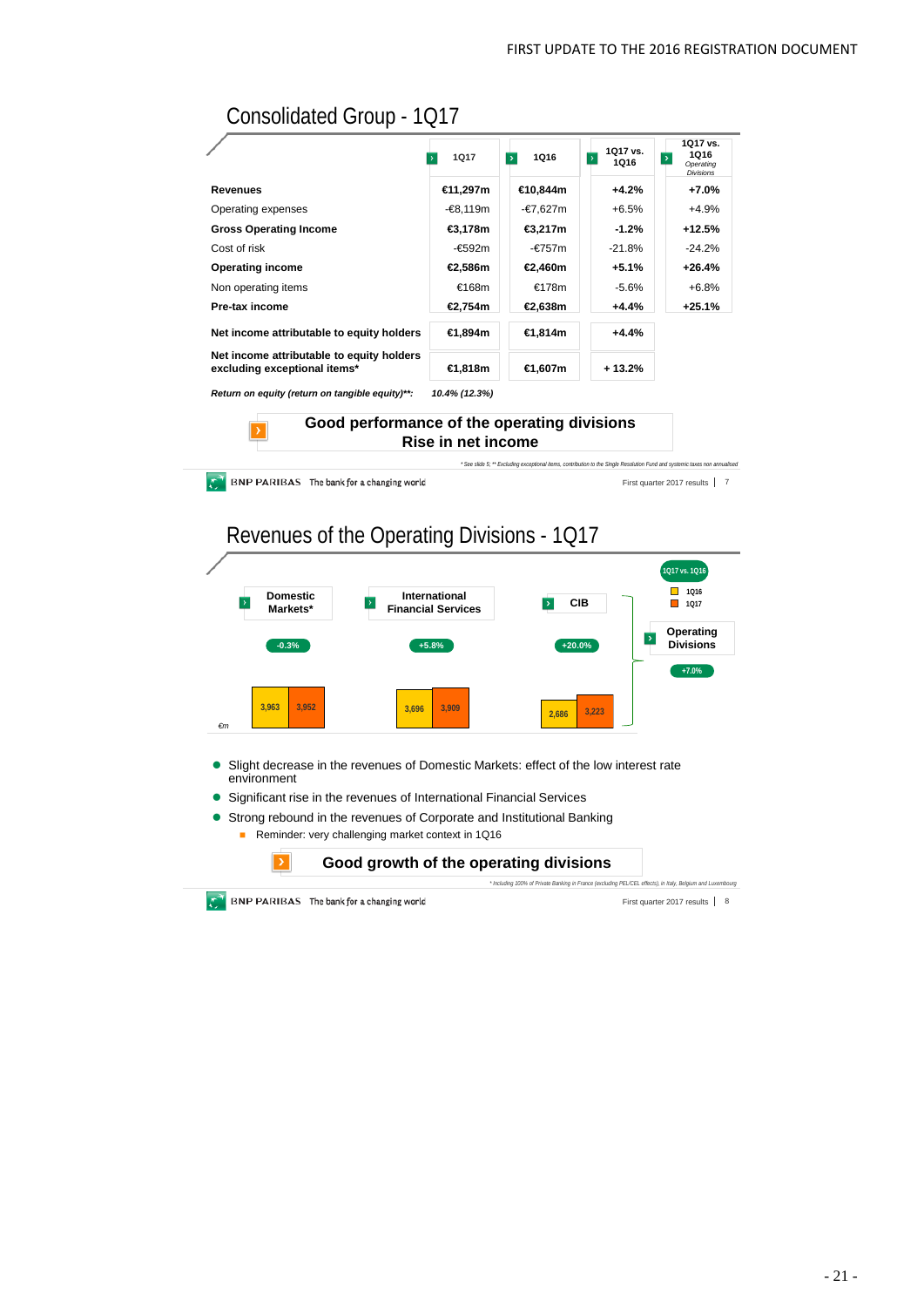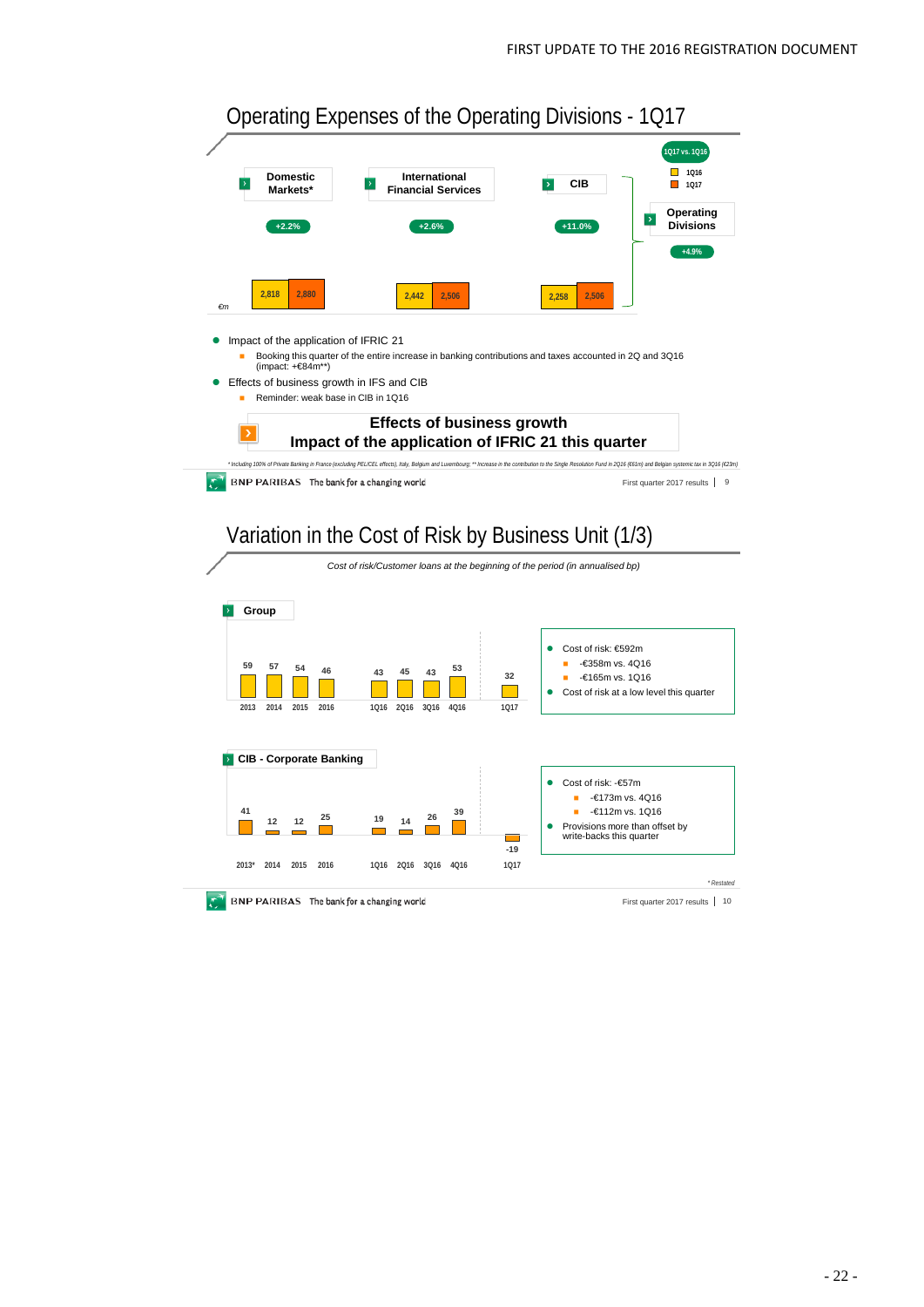

First quarter 2017 results 11



### Variation in the Cost of Risk by Business Unit (3/3)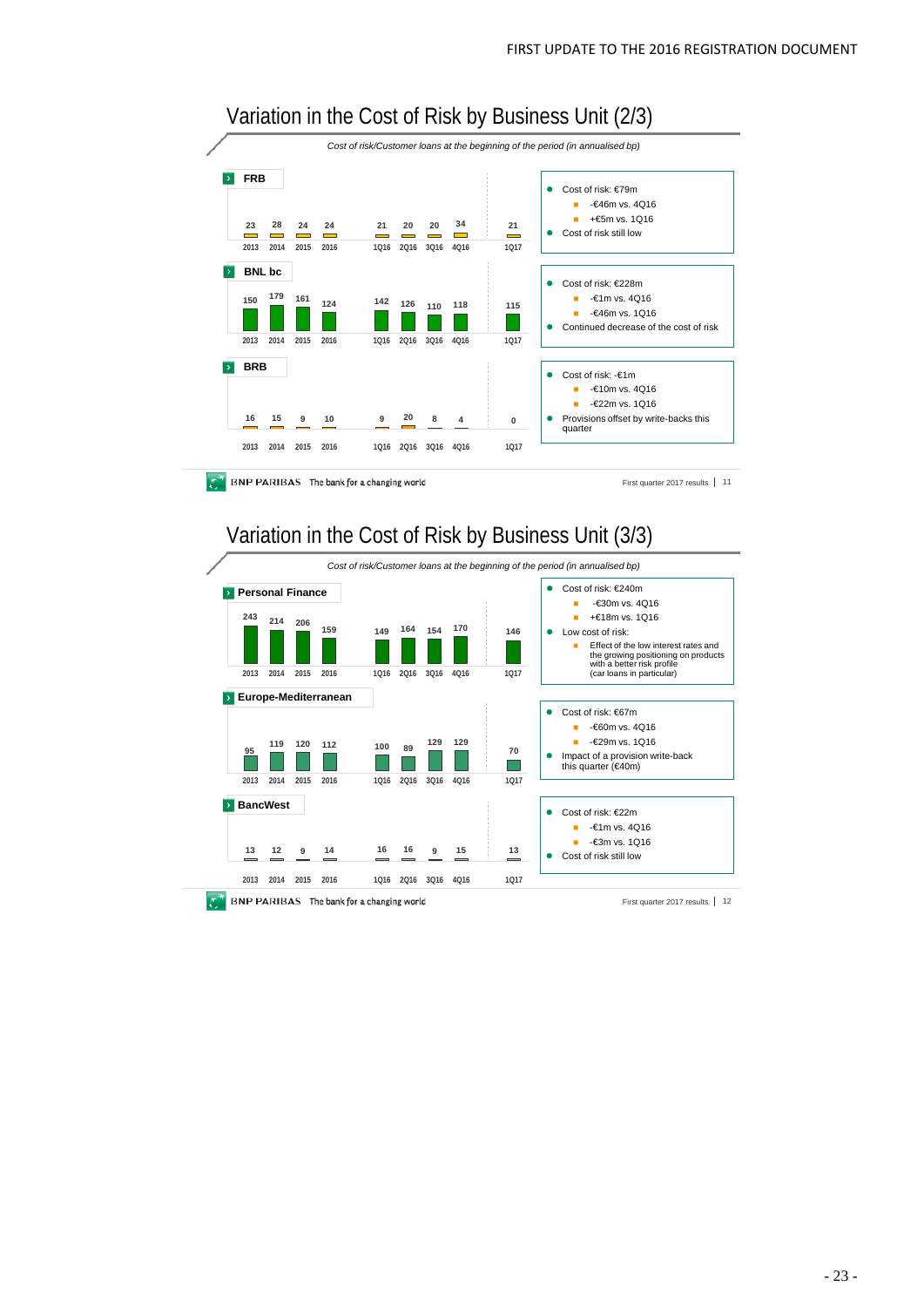





**Continued growth in the net book value per share throughout the cycle**

**BNP PARIBAS** The bank for a changing world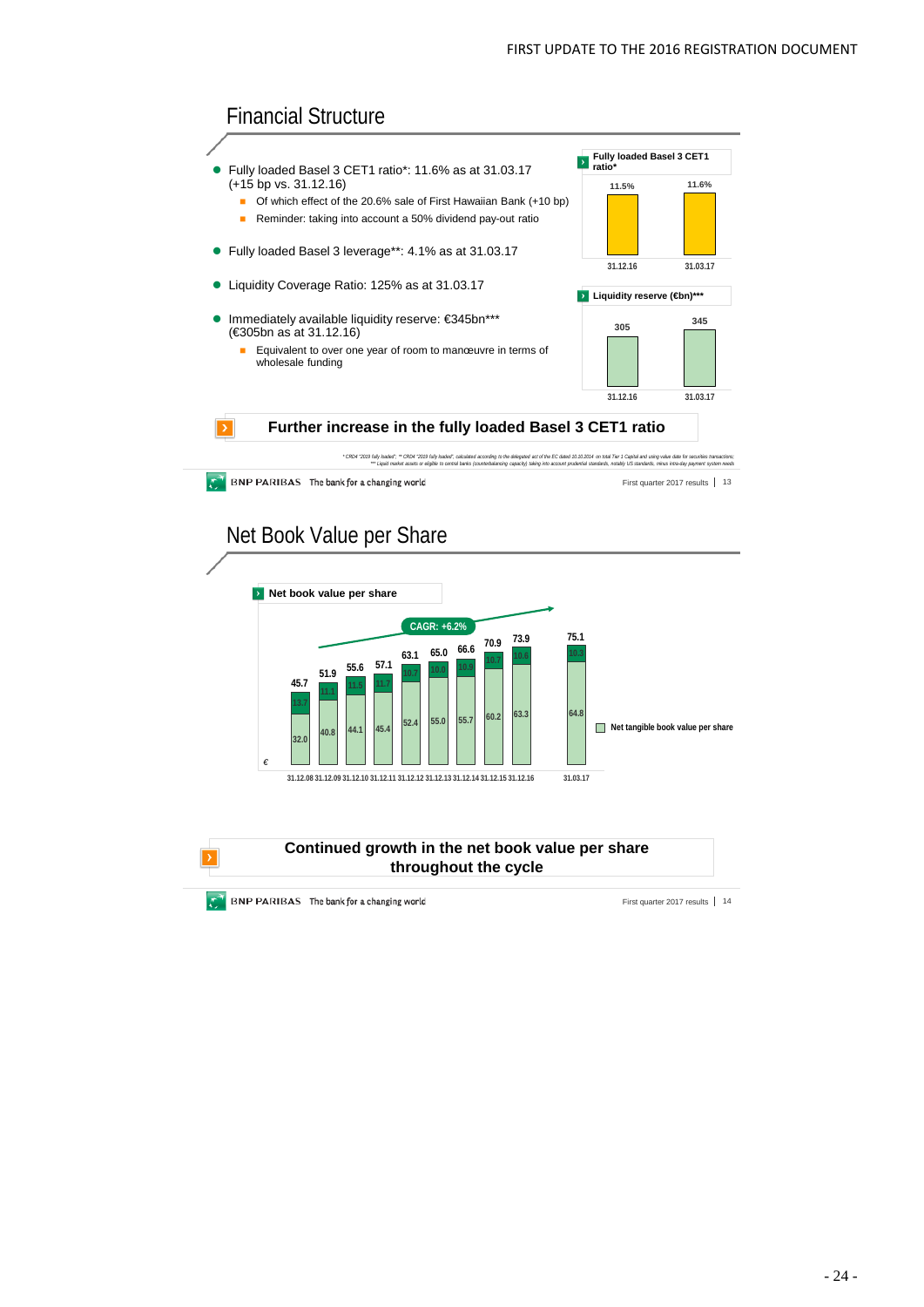# Remediation Plan and Reinforcement of Control Procedures

- Implementation of the remediation plan agreed as part of the comprehensive settlement with the U.S. authorities in line with the timetable defined
	- Over 70% of the 47 projects already completed (two additional projects finished this quarter)
- Reinforcement of compliance and control procedures
	- Increased staffing of the Compliance function (>3,500 people as at 31.03.17) and General Inspection (>1,200 people as at 31.03.17)
	- Increased the number of controls performed by the General Inspection: 2<sup>nd</sup> round of audits of the entities whose USD flows are centralised at BNP Paribas New York currently under way after the finalisation of the 1st round of audits in July 2016 (achievement target: December 2017)
	- Launch scheduled in 3Q17 of the new round of 3 compulsory e-learning training programmes for all employees (Code of Conduct, Sanctions and Embargos, Combating Money Laundering<br>and Terrorism) after the 1<sup>st</sup> round was fully completed in 2016
	- 99% of Swift alerts handled through the new alert management process with the roll-out of a new filtering tool

**Active implementation throughout the Group of the remediation plan and the reinforcement of internal control**

**BNP PARIBAS** The bank for a changing world

First quarter 2017 results 15

# An Ambitious Corporate Social Responsibility Policy (CSR)

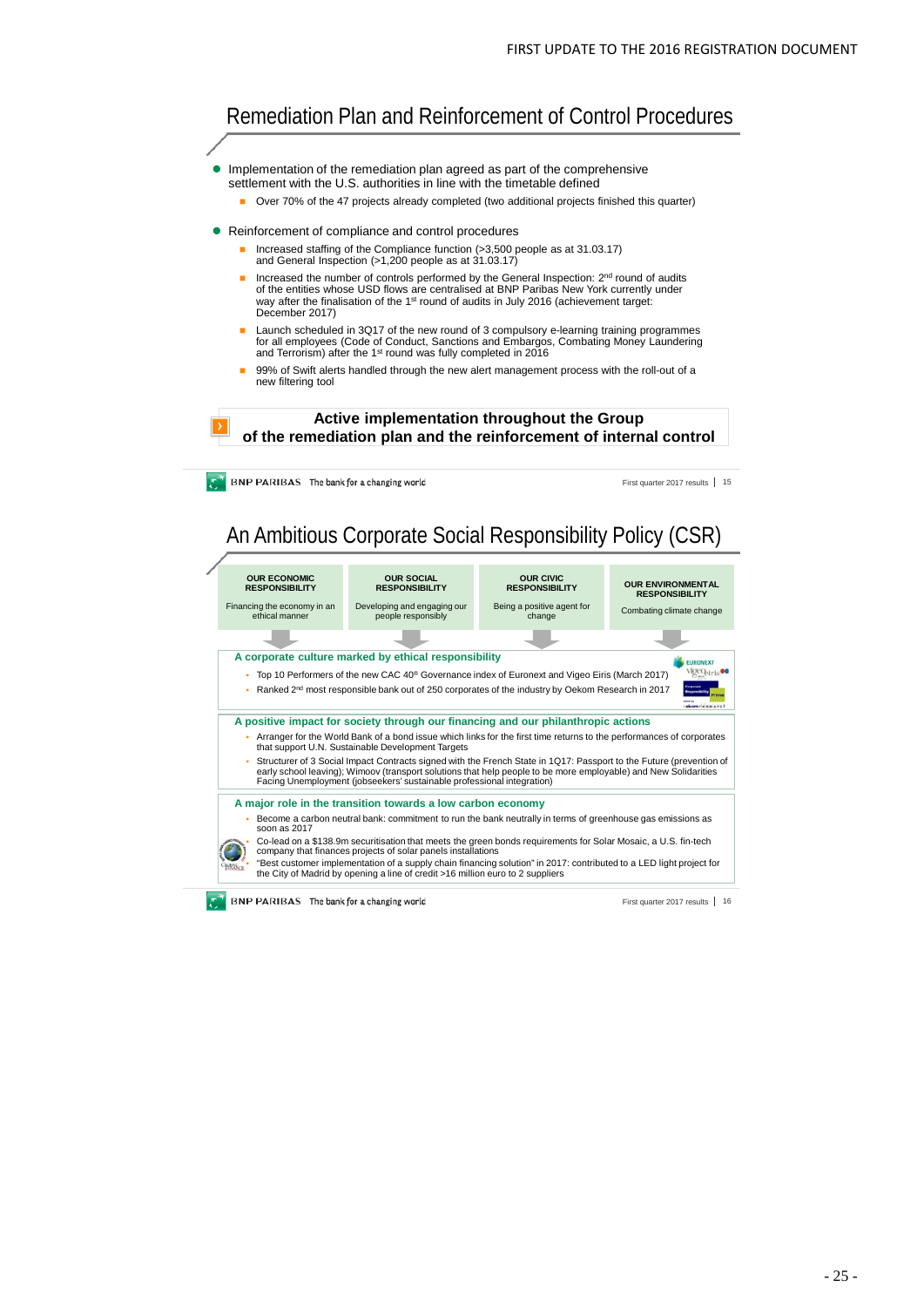## **Group Results**

# **Division Results**

1Q17 Detailed Results

Appendix

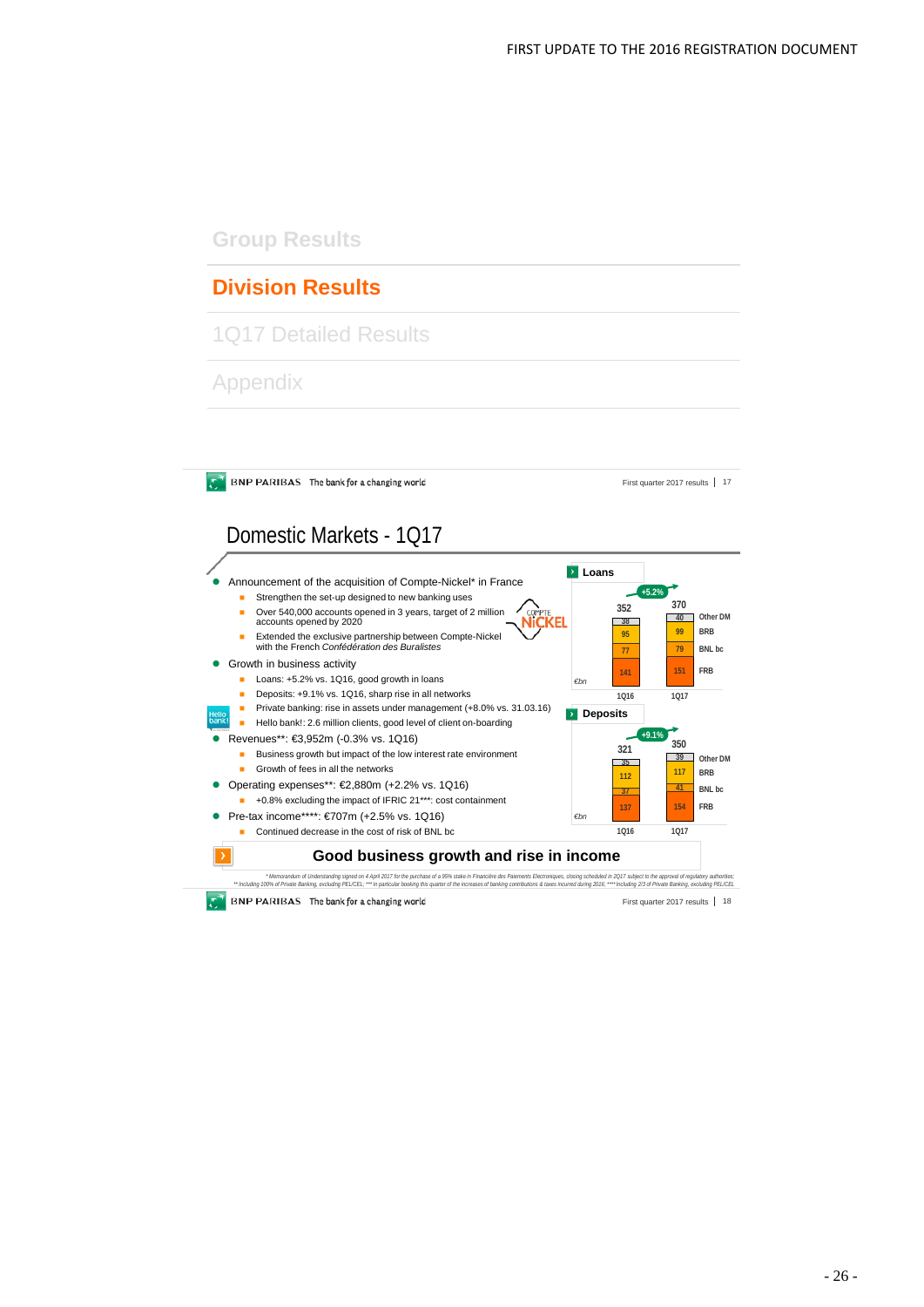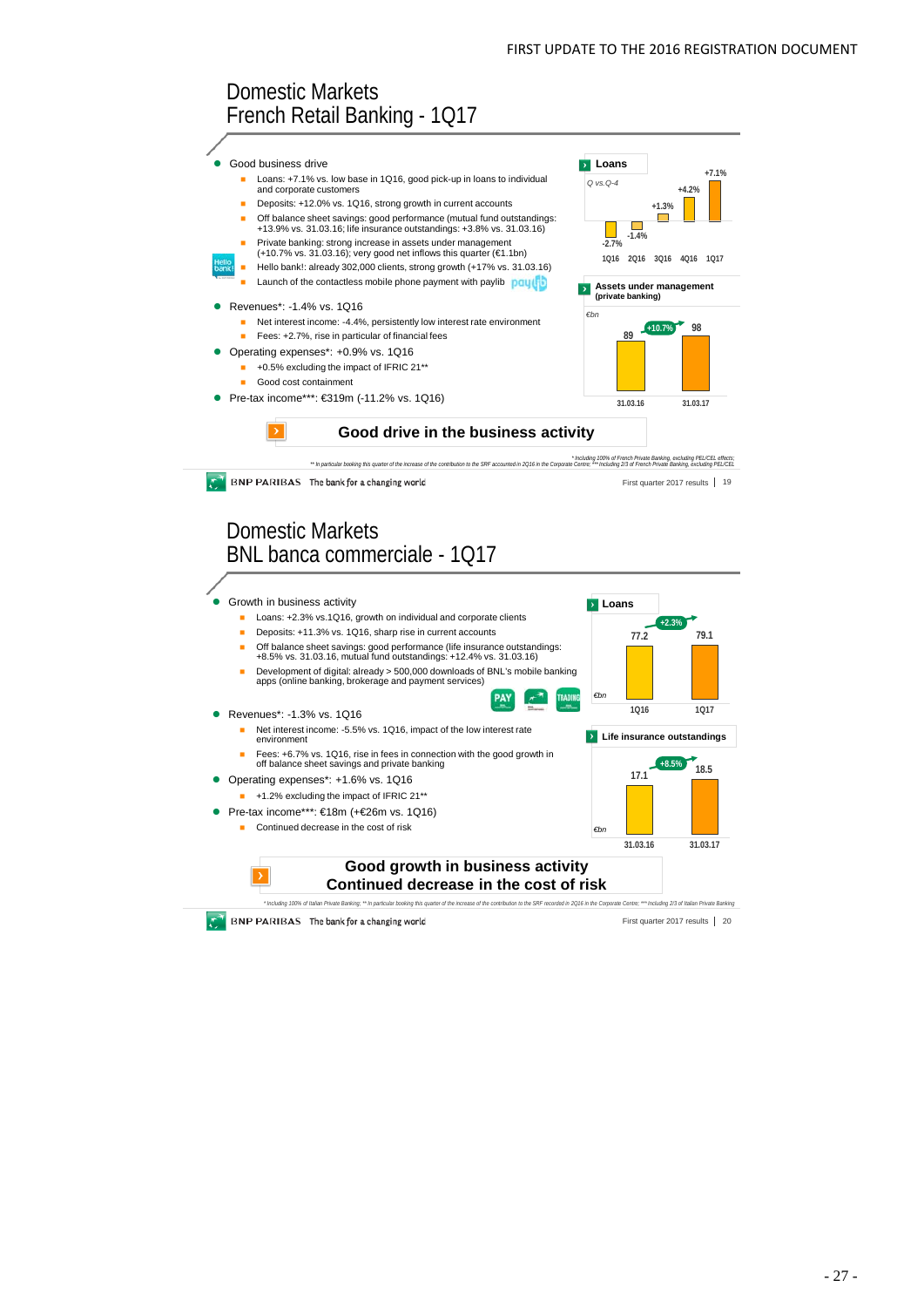**112.4 116.6**

**+3.8%**

**1Q16 1Q17**

*€bn*

 $ICF<sup>3</sup>$ 

*€bn*

**Pre-tax income**

**15.0 18.0**

**Deposits** *€bn*

**<sup>251</sup> <sup>274</sup>**

**+9.0%**

**19.7 21.0**

**34.7 39.0 +6.5%**

**1Q16 1Q17**

**+20.3%**

**LRB**

**PI**

**1Q16 1Q17**

*€m*

**Deposits** 

**Loans** 

**94.7 99.1**

**+4.7%**

**1Q16 1Q17**

# Domestic Markets Belgian Retail Banking - 1Q17



- Loans: +4.7% vs. 1Q16, good growth in loans to corporate customers; rise in mortgage loans
- Deposits: +3.8% vs. 1Q16, growth in current accounts
- Off balance sheet savings: rise in outstandings (+1.7% vs. 31.03.16)
- Development of digital: launch of ICE3, an end-to-end solution to provide financing for professionals
- **Revenues\*: +1.5% vs. 1Q16** 
	- Net interest income: +0.6% vs. 1Q16, volume growth but impact of the low interest rate environment
	- Fees: +4.4% vs. 1Q16, rise in fees as a result of business growth
- Operating expenses\*: +4.0% vs. 1Q16
- $\blacksquare$  +0.2% excluding the impact of IFRIC 21 ( $\epsilon$ 30m)\*\* Pre-tax income\*\*\*: €96m (+9.5% vs. 1Q16)
	- Cost of risk: net write-backs this quarter



\* Including 100% of Belgian Private Banking: \*\* In particular booking this quarter of the new tax on lending institutions accounted in 3Q in 2016; \*\*\* Including 2/3 of Belgian Private Banking **BNP PARIBAS** The bank for a changing world First quarter 2017 results 21

### Domestic Markets Other Activities - 1Q17



- **Arval: 7.3% growth in the financed fleet vs. 1Q16**
- **Leasing Solutions: good rise in outstandings of the core portfolio**
- **Personal Investors (PI): good level of new client acquisition** Luxembourg Retail Banking (LRB): good deposit inflows,
- growth in mortgage loans
- Revenues\*: +1.2% vs. 1Q16
	- +2.8% excluding a non-recurring item
	- Growth driven by Personal Investors, LRB and Arval
- Operating expenses\*: +3.1% vs. 1Q16
	- +2.4% excluding the impact of the application of IFRIC 21 this quarter
		- As a result of business development
- Pre-tax income\*\*: €274m (+9.0% vs. 1Q16)
	- Decline in the cost of risk

### **Good business growth Rise in income**



BNP PARIBAS The bank for a changing world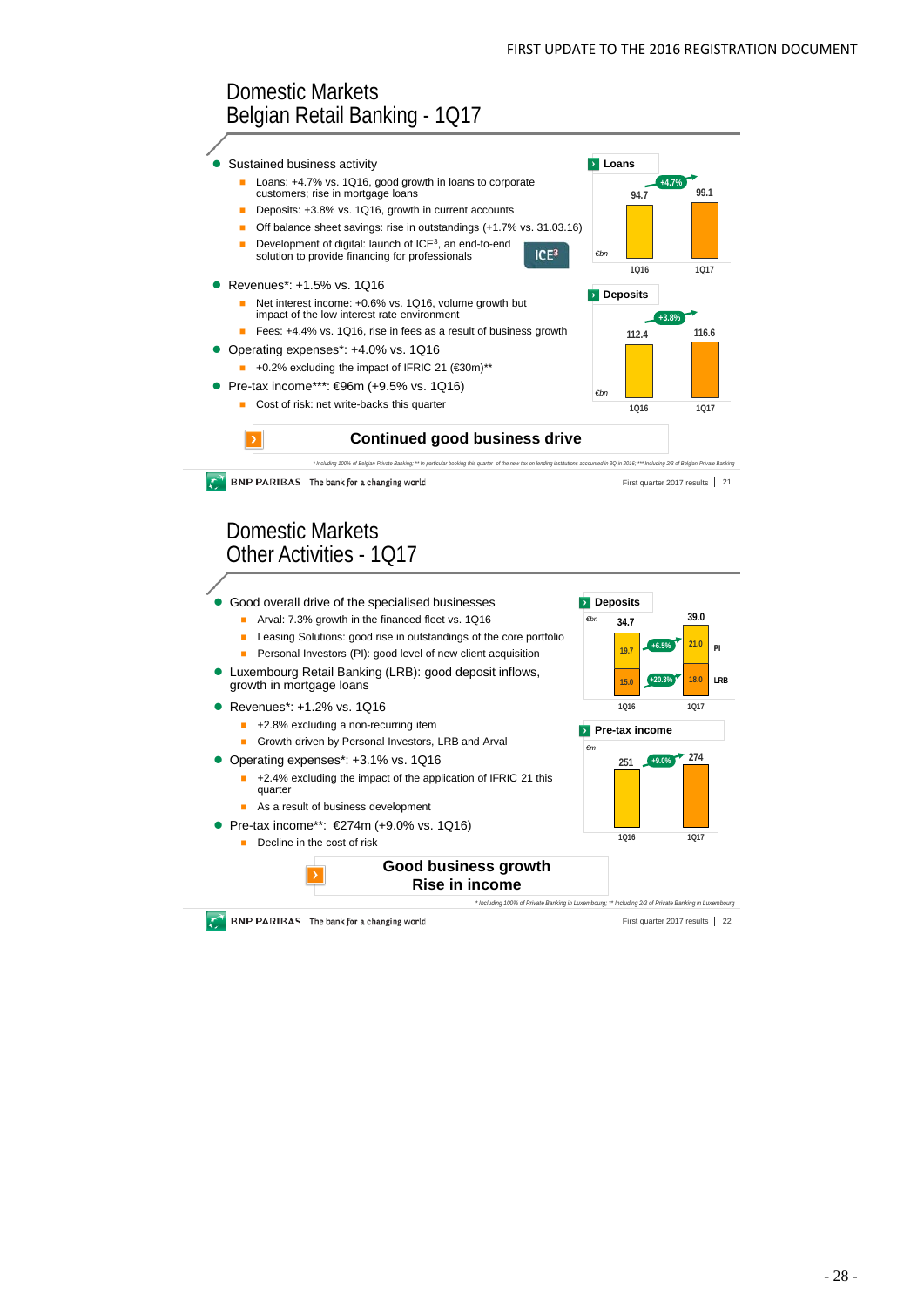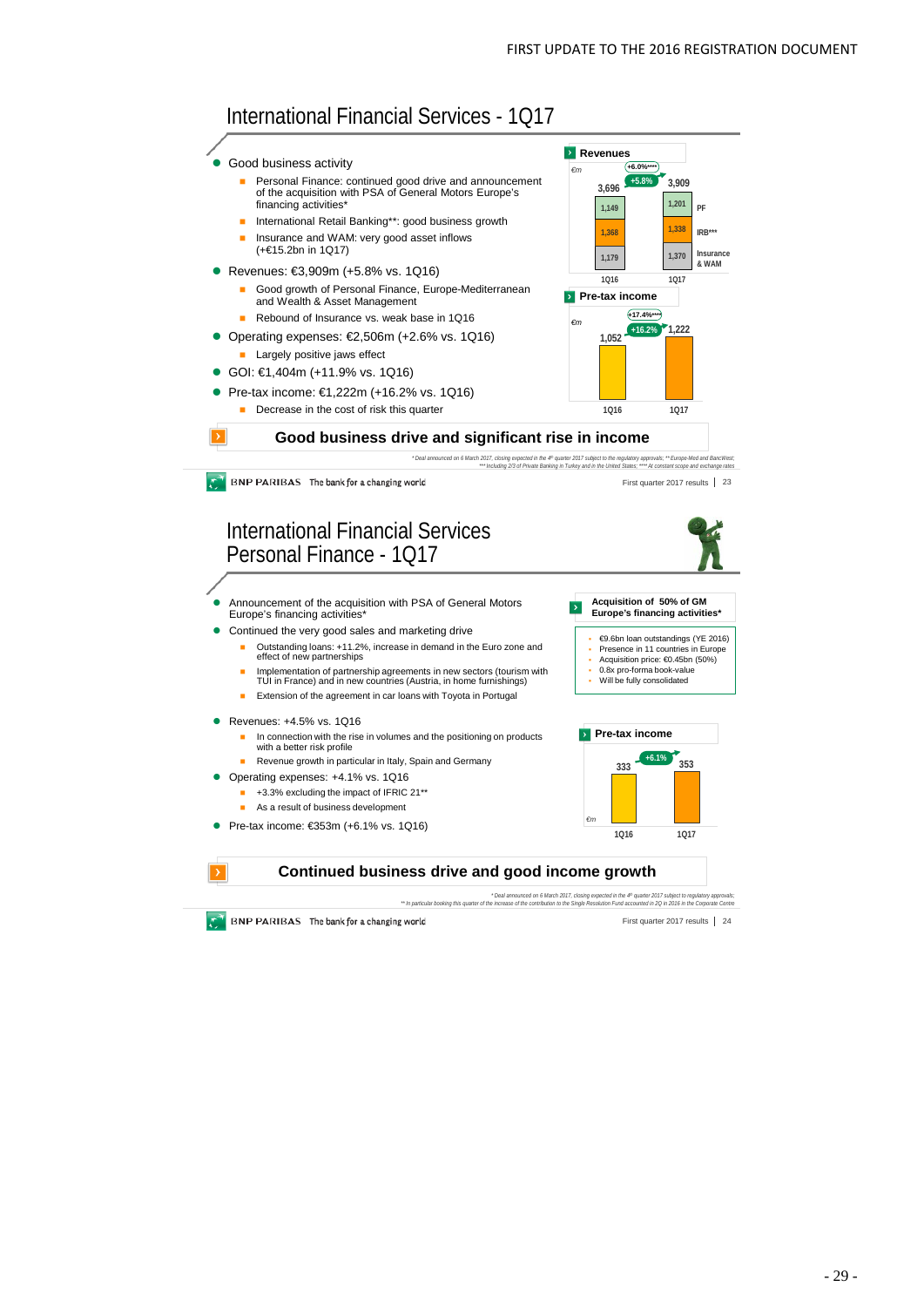### International Financial Services Europe-Mediterranean - 1Q17

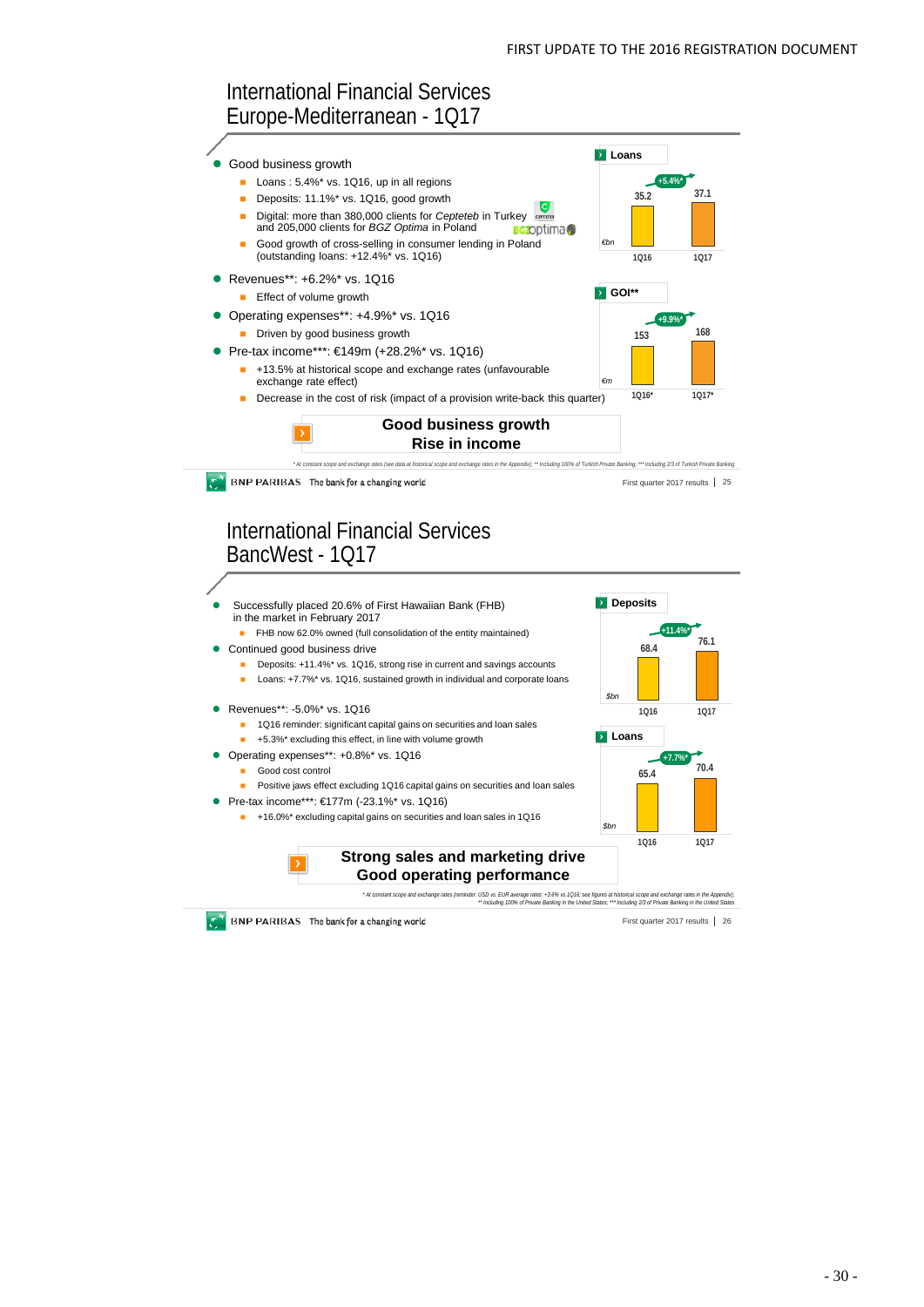

**BNP PARIBAS** The bank for a changing world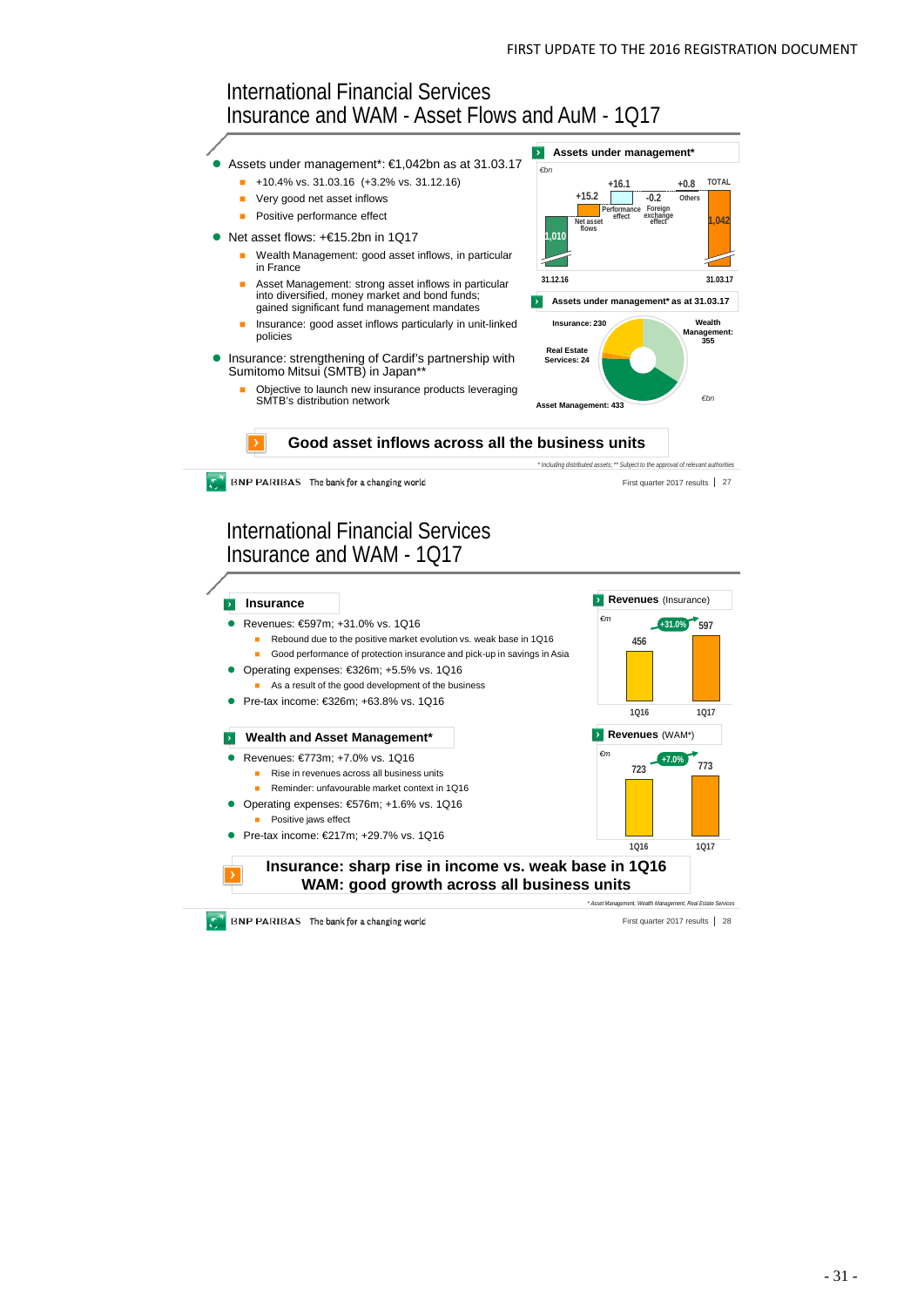

BNP PARIBAS The bank for a changing world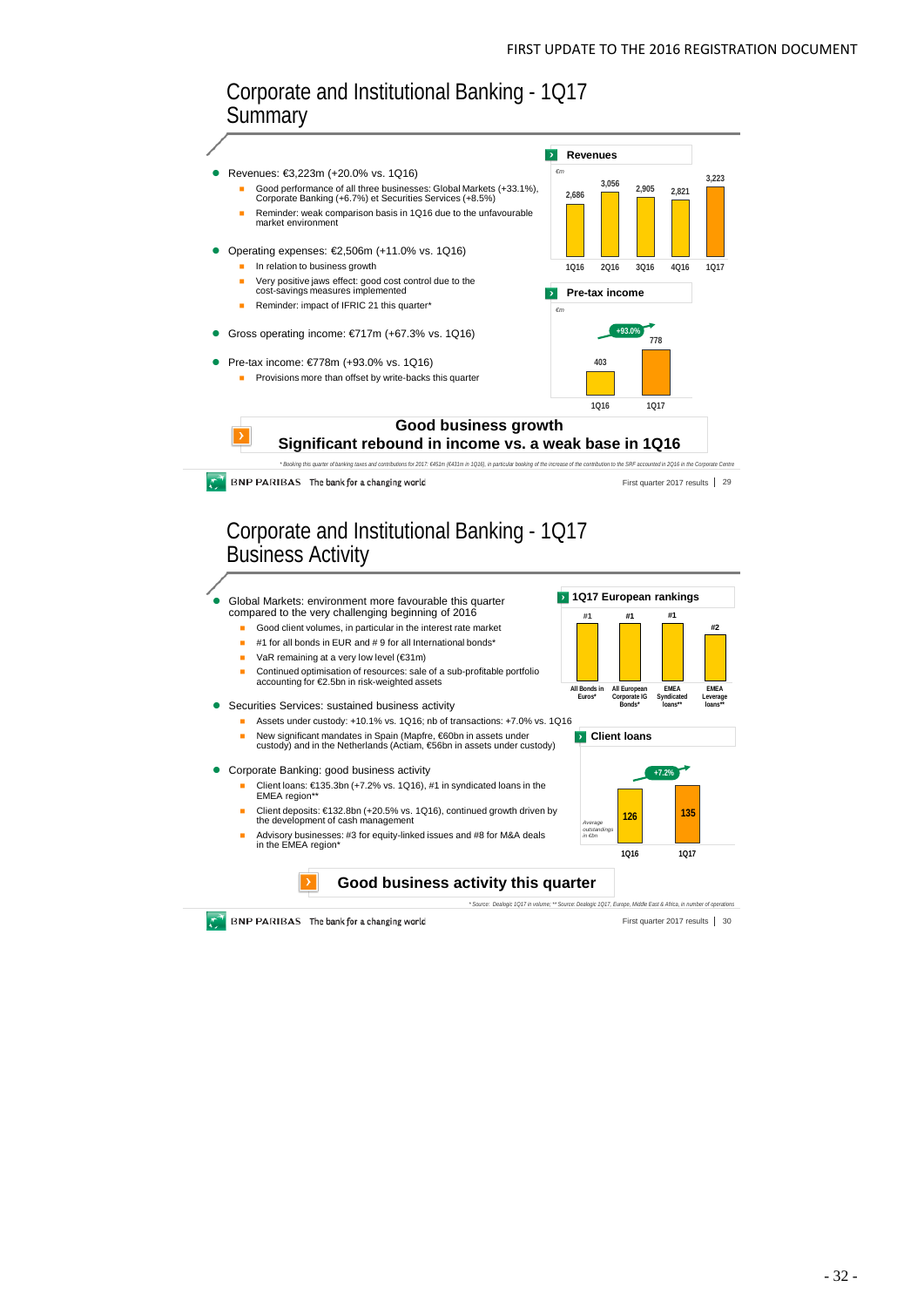### Corporate and Institutional Banking - 1Q17 Revenues by Business Unit **Revenues by business unit**  Global Markets: €1,754m (+33.1% vs. 1Q16) *€m* Significant pick-up in client business compared to **3,056 2,905 2,821 3,223 +20.0% vs. 1Q16** a very challenging market environment in 1Q16 **2,687 +35.5% vs. 1Q16 <sup>428</sup> <sup>509</sup> <sup>408</sup> <sup>446</sup> <sup>580</sup>** ■ FICC: +31.9% vs. 1Q16, good growth in rates,<br>solid rise for bond issues and credit business, good **+31.9% vs. 1Q16 <sup>890</sup> 1,050 1,082 <sup>838</sup> 1,174** performance of forex and commodities **<sup>440</sup> <sup>461</sup> <sup>457</sup> <sup>466</sup> <sup>478</sup> +8.5% vs. 1Q16** ■ Equity & Prime Services: +35.5% vs. 1Q16, strong rise<br>in Prime services and rebound in derivatives 991 (+6.7% vs. 1Q16) **929 1,037 958 1,071 991** Securities Services: €478m (+8.5% vs. 1Q16) **1Q16 2Q16 3Q16 4Q16 1Q17 Equity & Prime services** Growth in assets under custody and in the number of transactions **Figuity & Prime services**<br> **■** Corporate Banking<br>
■ Corporate Banking Corporate Banking: €991m (+6.7% vs. 1Q16) Good growth in all regions Significant fee income growth (+19% vs. weak base in 1Q16) Good start to the year in advisory activities and solid performance in aircraft, export and media-telecom finance in Europe Robust growth in transaction banking, both in cash management and trade finance **Good growth across all business units**  $\mathbb{C}^{\mathbb{Z}}$  BNP PARIBAS The bank for a changing world First quarter 2017 results 31 Conclusion **Good business growth Sharp rise in the income of the operating divisions Fully loaded Basel 3 CET1 ratio at 11.6% Start of the 2020 plan in good conditions**

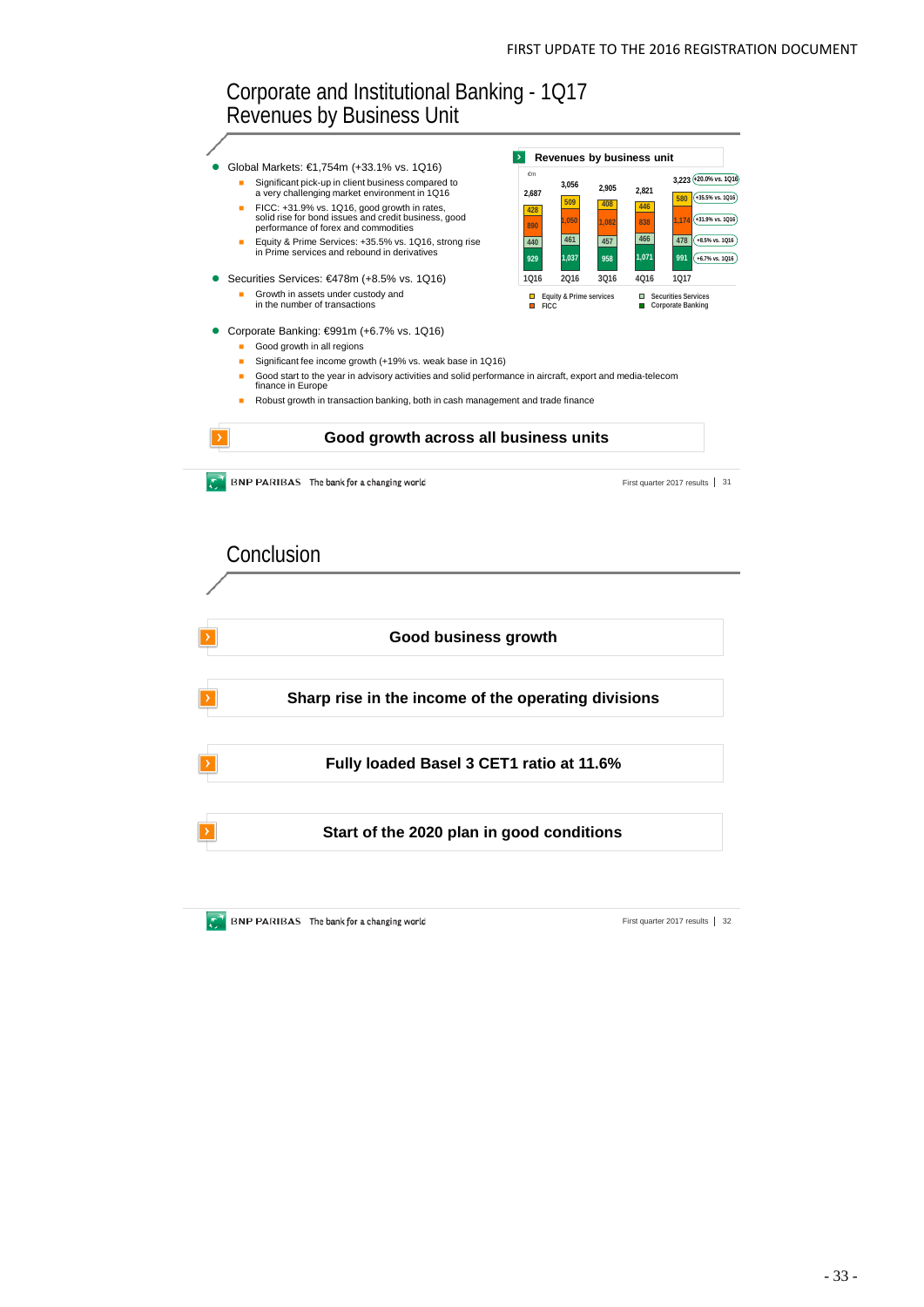# Group Results

Division Results

# **1Q17 Detailed Results**

Appendix

 $\bullet$  BNP PARIBAS The bank for a changing world

First quarter 2017 results | 33

# BNP Paribas Group - 1Q17

|                                               | 1Q17     | 1Q16     | 1Q17/     | 4Q16     | 1Q17/     |
|-----------------------------------------------|----------|----------|-----------|----------|-----------|
| $\epsilon$ m                                  |          |          | 1Q16      |          | 4Q16      |
| <b>Revenues</b>                               | 11.297   | 10.844   | $+4.2%$   | 10.656   | $+6.0%$   |
| Operating Expenses and Dep.                   | $-8.119$ | $-7.627$ | $+6.5%$   | $-7.444$ | $+9.1%$   |
| <b>Gross Operating Income</b>                 | 3.178    | 3.217    | $-1.2%$   | 3.212    | $-1.1%$   |
| Cost of Risk                                  | $-592$   | $-757$   | $-21.8%$  | $-950$   | $-37.7%$  |
| Operating Income                              | 2.586    | 2.460    | $+5.1%$   | 2.262    | $+14.3%$  |
| Share of Earnings of Equity-Method Entities   | 165      | 154      | $+7.1%$   | 151      | $+9.3%$   |
| Other Non Operating Items                     | 3        | 24       | $-87.5%$  | $-146$   | n.s.      |
| Non Operating Items                           | 168      | 178      | $-5.6%$   | 5        | n.s.      |
| Pre-Tax Income                                | 2.754    | 2.638    | $+4.4%$   | 2.267    | $+21.5%$  |
| Corporate Income Tax                          | $-752$   | $-720$   | $+4.4%$   | $-721$   | $+4.3%$   |
| Net Income Attributable to Minority Interests | $-108$   | $-104$   | $+3.8%$   | $-104$   | $+3.8%$   |
| Net Income Attributable to Equity Holders     | 1.894    | 1.814    | $+4.4%$   | 1.442    | $+31.3%$  |
| Cost/Income                                   | 71.9%    | 70.3%    | $+1.6$ pt | 69.9%    | $+2.0$ pt |

Corporate income tax: average tax rate of 29.1% in 1Q17

**Positive effect of the low tax rate on the capital gain from the sale of Shinhan shares** 



 $\mathbb{C}^{\mathbb{N}}$  BNP PARIBAS The bank for a changing world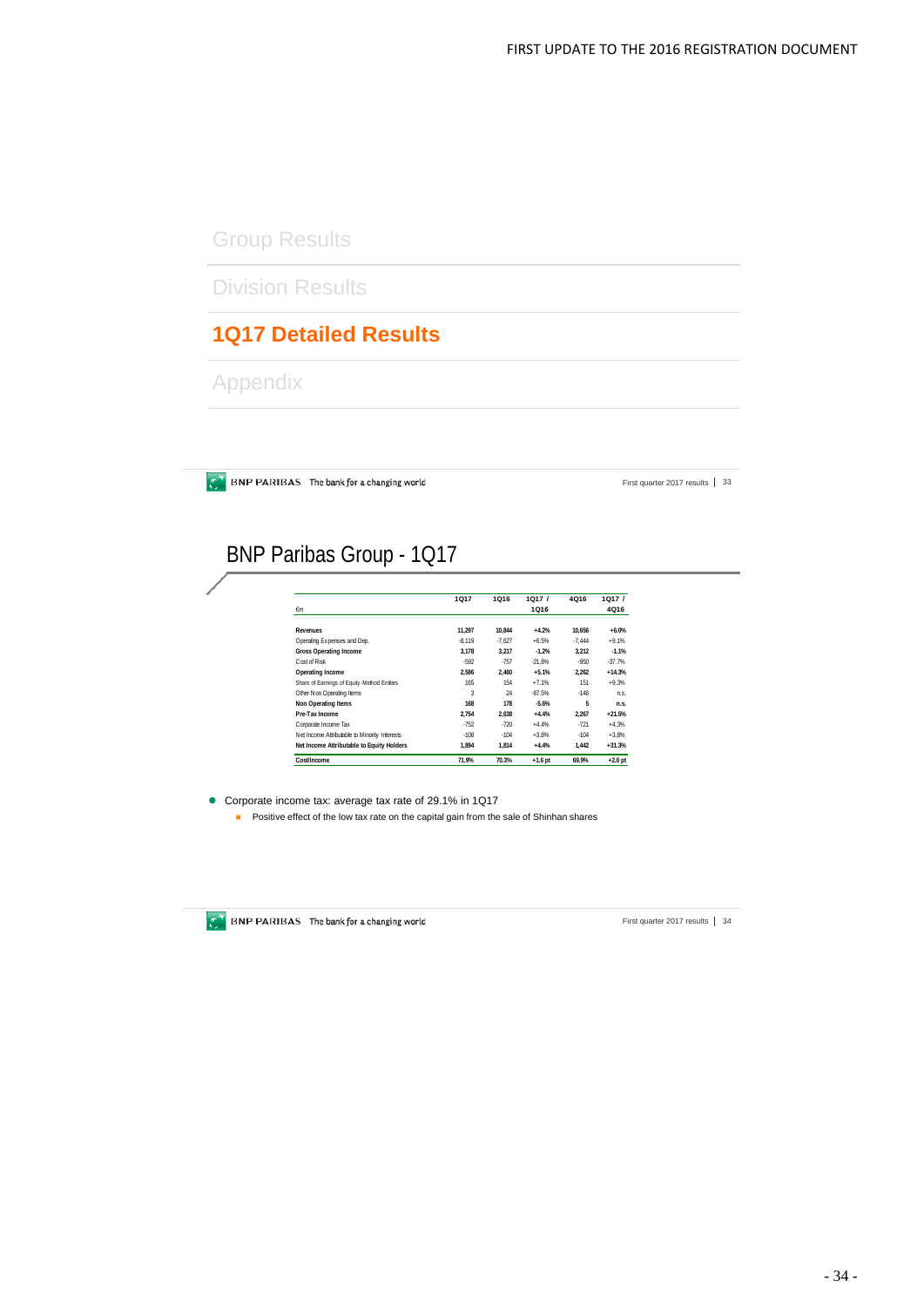# Retail Banking and Services - 1Q17

|                                             | 1Q17     | 1Q16     | 1017/     | 4Q16     | 1Q17/     |
|---------------------------------------------|----------|----------|-----------|----------|-----------|
| $\epsilon$ m                                |          |          | 1Q16      |          | 4Q16      |
| <b>Revenues</b>                             | 7.719    | 7.522    | $+2.6%$   | 7.758    | $-0.5%$   |
| Operating Expenses and Dep.                 | $-5.305$ | $-5.187$ | $+2.3%$   | $-5.200$ | $+2.0%$   |
| Gross Operating Income                      | 2.414    | 2.335    | $+3.4%$   | 2.558    | $-5.6%$   |
| Cost of Risk                                | $-634$   | $-738$   | $-14.0%$  | $-824$   | $-23.0%$  |
| Operating Income                            | 1.780    | 1.598    | $+11.4%$  | 1.733    | $+2.7%$   |
| Share of Earnings of Equity-Method Entities | 139      | 136      | $+1.9%$   | 130      | $+6.9%$   |
| Other Non Operating Items                   | 11       | 8        | $+34.7%$  | -5       | n.s.      |
| Pre-Tax Income                              | 1.930    | 1.742    | $+10.8%$  | 1.858    | $+3.8%$   |
| Cost/Income                                 | 68.7%    | 69.0%    | $-0.3$ pt | 67.0%    | $+1.7$ pt |
| Allocated Earthy (Chn)                      | 50 A     | $AB$ $7$ | $+3.80$   |          |           |

50.6 . 48.7 . 3.8%<br>Including 100% of Private Banking in France (excluding EEL/CEL effects), Italy, Belgium.<br>Luxembourg, at BancWest and TEB for the Revenues to Pre-tax income line items

 $\overline{\mathcal{L}}$  BNP PARIBAS The bank for a changing world

First quarter 2017 results | 35

# Domestic Markets - 1Q17

|                                                    | 1017     | 1Q16     | 1Q17/     | 4Q16     | 1Q17 /    |
|----------------------------------------------------|----------|----------|-----------|----------|-----------|
| $\epsilon$ m                                       |          |          | 1Q16      |          | 4Q16      |
| Revenues                                           | 3.952    | 3.963    | $-0.3%$   | 3.866    | $+2.2%$   |
| Operating Expenses and Dep.                        | $-2.880$ | $-2.818$ | $+2.2%$   | $-2.794$ | $+3.1%$   |
| Gross Operating Income                             | 1.072    | 1.145    | $-6.4%$   | 1.072    | $-0.0%$   |
| Cost of Risk                                       | $-319$   | $-399$   | $-20.0%$  | $-399$   | $-19.9%$  |
| Operating Income                                   | 753      | 746      | $+0.9%$   | 674      | $+11.7%$  |
| Share of Earnings of Equity-Method Entities        | 11       | 9        | $+25.0%$  | 14       | $-18.8%$  |
| Other Non Operating Items                          | 5        | $-2$     | n.s.      | $-6$     | n.s.      |
| Pre-Tax Income                                     | 769      | 753      | $+2.1%$   | 681      | $+12.9%$  |
| Income Attributable to Wealth and Asset Management | $-61$    | $-63$    | $-2.5%$   | $-59$    | $+4.2%$   |
| Pre-Tax Income of Domestic Markets                 | 707      | 690      | $+2.5%$   | 622      | $+13.7%$  |
| Cost/Income                                        | 72.9%    | 71.1%    | $+1.8$ pt | 72.3%    | $+0.6$ pt |
| Allocated Equity (6bn)                             | 23.8     | 22.9     | $+3.8%$   |          |           |

*Including 100% of Private Banking in France (excluding PEL/CEL effects), Italy, Belgium and Luxembourg for the Revenues to Pre-tax income items*



 $\mathbb{C}^{\mathbb{N}}$  BNP PARIBAS The bank for a changing world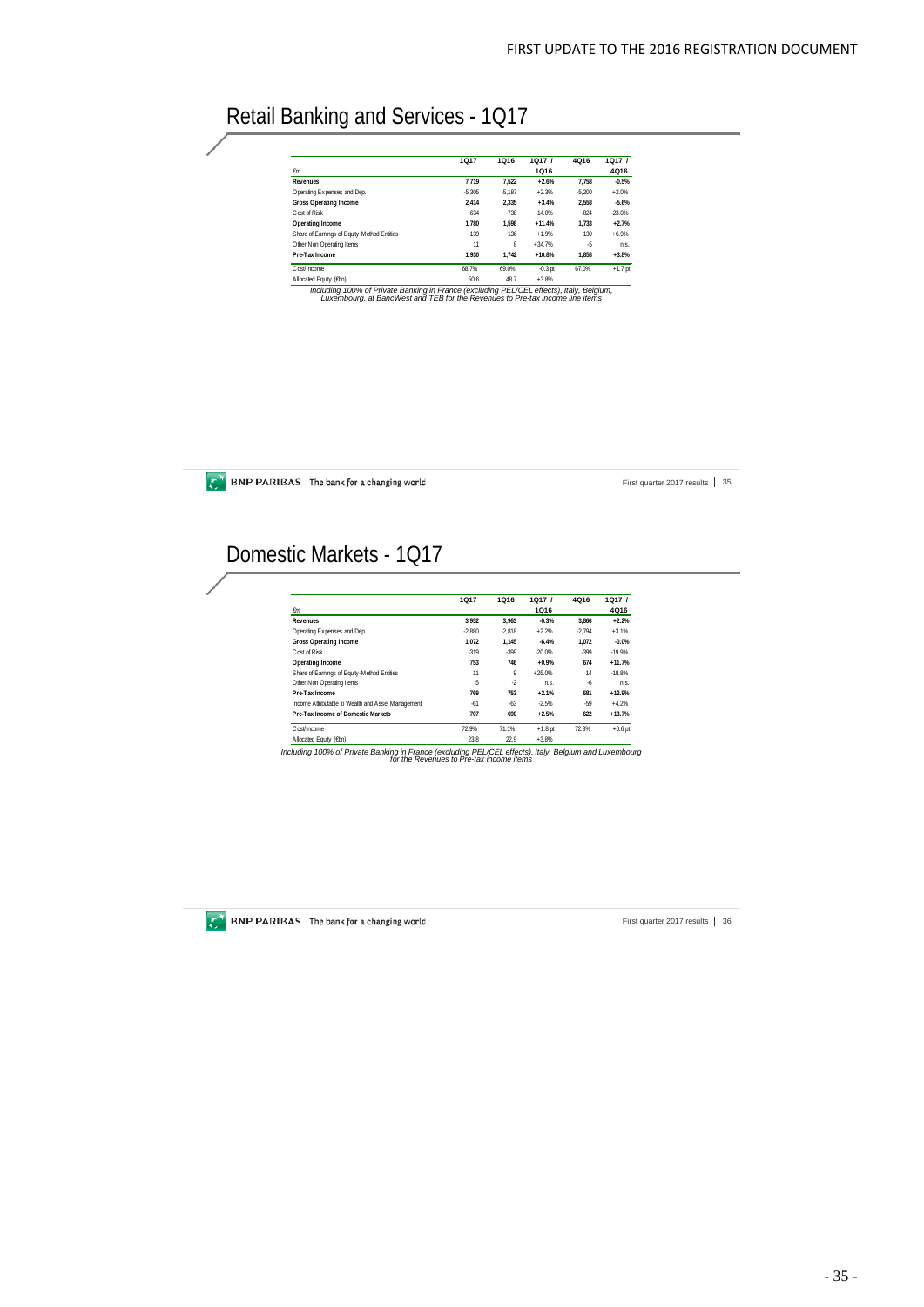*\* PEL/CEL effect: -€2m in 1Q17 vs. +€18m in 1Q16* 

## Domestic Markets French Retail Banking - 1Q17 (excluding PEL/CEL effects)

|                                                    | 1Q17     | 1Q16     | 1Q17/     | 4Q16     | 1Q17/       |
|----------------------------------------------------|----------|----------|-----------|----------|-------------|
| $\epsilon$ m                                       |          |          | 1Q16      |          | <b>4Q16</b> |
| Revenues                                           | 1.620    | 1.643    | $-1.4%$   | 1.548    | $+4.7%$     |
| Incl. Net Interest Income                          | 912      | 954      | $-4.4%$   | 899      | $+1.4%$     |
| Incl. Commissions                                  | 708      | 689      | $+2.7%$   | 649      | $+9.2%$     |
| Operating Expenses and Dep.                        | $-1.184$ | $-1.173$ | $+0.9%$   | $-1.216$ | $-2.6%$     |
| <b>Gross Operating Income</b>                      | 436      | 470      | $-7.2%$   | 332      | $+31.4%$    |
| Cost of Risk                                       | $-79$    | $-73$    | $+7.1%$   | $-124$   | $-36.7%$    |
| Operating Income                                   | 358      | 397      | $-9.9%$   | 208      | $+72.1%$    |
| Non Operating Items                                | $\Omega$ | 1        | $-47.1%$  | 1        | $-61.0%$    |
| Pre-Tax Income                                     | 358      | 398      | $-9.9%$   | 209      | $+71.4%$    |
| Income Attributable to Wealth and Asset Management | $-39$    | $-39$    | $+1.9%$   | $-32$    | $+21.4%$    |
| Pre-Tax Income of French Retail Banking            | 319      | 359      | $-11.2%$  | 177      | $+80.6%$    |
| Cost/Income                                        | 73.1%    | 71.4%    | $+1.7$ pt | 78.5%    | $-5.4$ pt   |
| Allocated Equity (€bn)                             | 9.2      | 8.6      | $+7.4%$   |          |             |

*Including 100% of French Private Banking for the Revenues to Pre-tax income line items (excluding PEL/CEL effects)\**

| BNP PARIBAS The bank for a changing world           |                     |           |           | First quarter 2017 results<br>37 |
|-----------------------------------------------------|---------------------|-----------|-----------|----------------------------------|
| Domestic Markets<br>French Retail Banking - Volumes |                     |           |           |                                  |
|                                                     | <b>Outstandings</b> |           |           |                                  |
| Average outstandings (Ebn)                          | <b>1Q17</b>         | %Var/1Q16 | %Var/4016 |                                  |
| <b>LOANS</b>                                        | 151.4               | $+7.1%$   | $+1.7%$   |                                  |
| <b>Individual Customers</b>                         | 82.7                | $+9.6%$   | $+2.9%$   |                                  |
| Incl. Mortgages                                     | 72.3                | $+9.9%$   | $+3.3%$   |                                  |
| Incl. Consumer Lending                              | 10.4                | $+7.4%$   | $+0.5%$   |                                  |
| Corporates                                          | 68.7                | $+4.2%$   | $+0.3%$   |                                  |
| <b>DEPOSITS AND SAVINGS</b>                         | 153.7               | $+12.0%$  | $+4.2%$   |                                  |
| Current Accounts                                    | 88.4                | $+24.1%$  | $+6.3%$   |                                  |
| Savings Accounts                                    | 58.5                | $+0.8%$   | $+1.2%$   |                                  |
| Market Rate Deposits                                | 6.8                 | $-14.7%$  | $+3.1%$   |                                  |
|                                                     |                     | %Var/     | %Var/     |                                  |
| $\epsilon$ bn                                       | 31.03.17            | 31.03.16  | 31.12.16  |                                  |
| OFF BALANCE SHEET SAVINGS                           |                     |           |           |                                  |
| Life Insurance                                      | 86.7                | $+3.8%$   | $+1.4%$   |                                  |
| Mutual Funds                                        | 45.3                | $+13.9%$  | $-2.0%$   |                                  |

- Loans: +7.1% vs. 1Q16, significant rise in loans to individual and corporate customers compared to a low base in 1Q16
- Deposits: +12.0% vs. 1Q16, strong growth in current accounts
- Off balance sheet savings: good growth in outstandings

**BNP PARIBAS** The bank for a changing world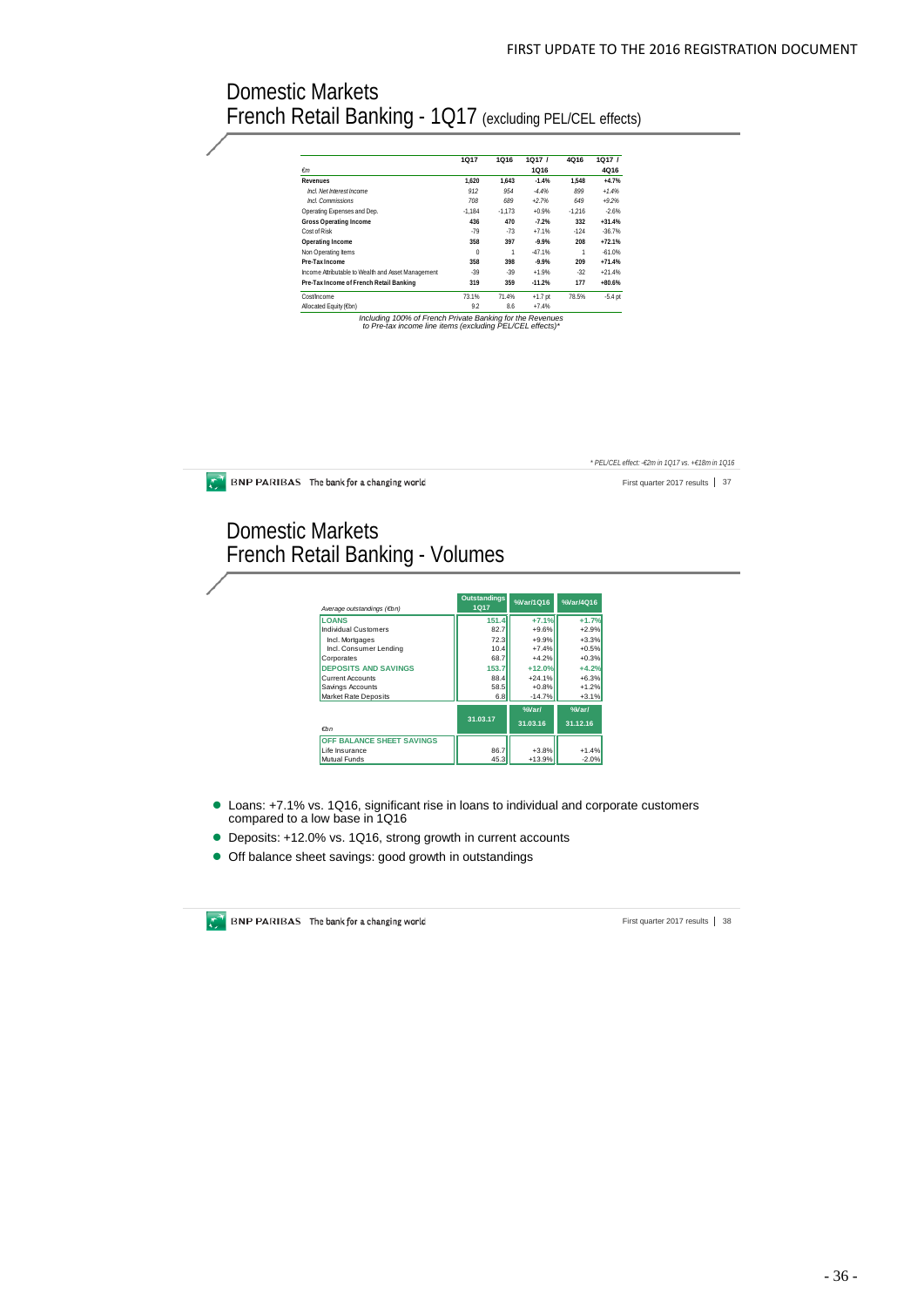## Domestic Markets BNL banca commerciale - 1Q17

|                                                    | 1017     | 1Q16     | 1Q17/     | 4Q16     | 1Q17/     |
|----------------------------------------------------|----------|----------|-----------|----------|-----------|
| €m                                                 |          |          | 1Q16      |          | 4Q16      |
| <b>Revenues</b>                                    | 727      | 737      | $-1.3%$   | 745      | $-2.4%$   |
| Operating Expenses and Dep.                        | $-469$   | $-462$   | $+1.6%$   | $-543$   | $-13.6%$  |
| <b>Gross Operating Income</b>                      | 258      | 275      | $-6.2%$   | 202      | $+27.9%$  |
| Cost of Risk                                       | $-228$   | $-274$   | $-16.7%$  | $-229$   | $-0.2%$   |
| Operating Income                                   | 30       |          | n.s.      | $-27$    | n.s.      |
| Non Operating Items                                | $\bf{0}$ | $\Omega$ | n.s.      | $\Omega$ | $-80.5%$  |
| Pre-Tax Income                                     | 30       | 1        | n.s.      | $-27$    | n.s.      |
| Income Attributable to Wealth and Asset Management | $-12$    | $-10$    | $+19.2%$  | $-10$    | $+19.7%$  |
| Pre-Tax Income of BNI bc.                          | 18       | -8       | n.s.      | $-36$    | n.s.      |
| Cost/Income                                        | 64.5%    | 62.7%    | $+1.8$ pt | 72.9%    | $-8.4$ pt |
| Allocated Equity (Ebn)                             | 5.7      | 6.0      | $-4.9%$   |          |           |

*Including 100% of the Italian Private Banking for the Revenues to Pre-tax income line items* Allocated Equity (€bn) 5.7 6.0 -4.9%

**BNP PARIBAS** The bank for a changing world

First quarter 2017 results | 39

## Domestic Markets BNL banca commerciale - Volumes

| Average outstandings (Ebn)  | <b>Outstandings</b><br>1Q17 | %Var/1016         | %Var/4Q16               |
|-----------------------------|-----------------------------|-------------------|-------------------------|
| <b>LOANS</b>                | 79.1                        | $+2.3%$           | $+0.6%$                 |
| Individual Customers        | 40.2                        | $+3.0%$           | $+2.0%$                 |
| Incl. Mortgages             | 24.8                        | $-0.9%$           | $+0.9%$                 |
| Incl. Consumer Lending      | 4.2                         | $+2.8%$           | $-0.3%$                 |
| Corporates                  | 38.9                        | $+1.7%$           | $-0.7%$                 |
| <b>DEPOSITS AND SAVINGS</b> | 40.8                        | $+11.3%$          | $+2.1%$                 |
| <b>Individual Deposits</b>  | 27.5                        | $+11.2%$          | $+4.0%$                 |
| Incl. Current Accounts      | 27.2                        | $+11.5%$          | $+4.0%$                 |
| <b>Corporate Deposits</b>   | 13.3                        | $+11.3%$          | $-1.4%$                 |
| $F$ hn                      | 31.03.17                    | %Var/<br>31.03.16 | $%$ Nar $/$<br>31.12.16 |
| OFF BALANCE SHEET SAVINGS   |                             |                   |                         |
| Life Insurance              | 18.5                        | $+8.5%$           | $+1.0%$                 |
|                             |                             |                   |                         |

● Loans: +2.3% vs. 1Q16

- Individuals: +3.0% vs. 1Q16, gradual recovery in volumes
- Corporates: +1.7% vs. 1Q16, good growth in particular on the better corporate clients
- Deposits: +11.3% vs. 1Q16
	- $\blacksquare$  Individuals and corporates: strong growth in current accounts
- Off balance sheet savings: good asset inflows in life insurance, strong rise in mutual fund outstandings

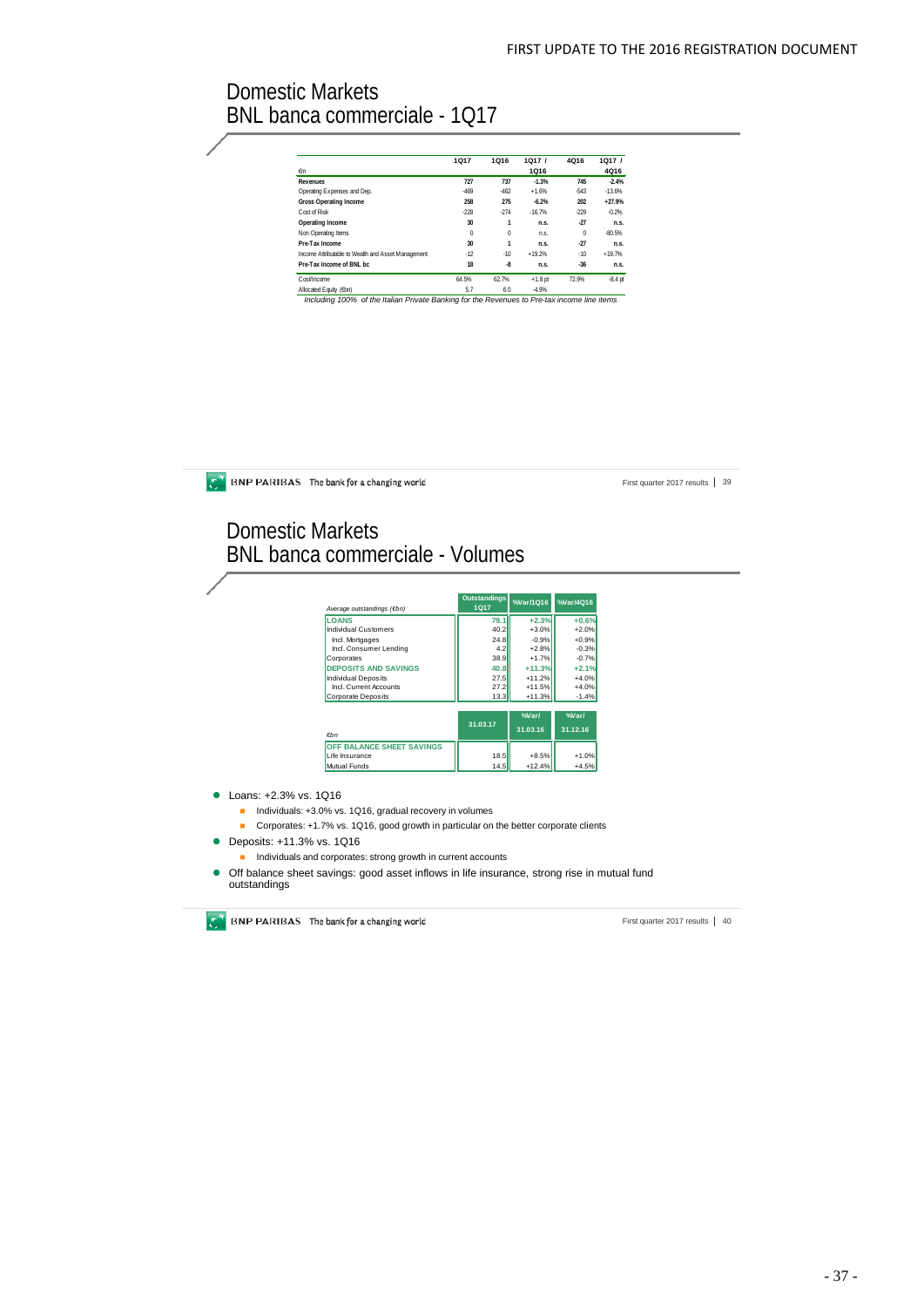## Domestic Markets Belgian Retail Banking - 1Q17

|                                                    | 1017   | 1Q16   | 1Q17/     | 4Q16          | 1Q17/      |
|----------------------------------------------------|--------|--------|-----------|---------------|------------|
| $\epsilon$ m                                       |        |        | 1Q16      |               | 4Q16       |
| <b>Revenues</b>                                    | 931    | 917    | $+1.5%$   | 908           | $+2.5%$    |
| Operating Expenses and Dep.                        | $-823$ | $-791$ | $+4.0%$   | $-661$        | $+24.4%$   |
| <b>Gross Operating Income</b>                      | 108    | 126    | $-14.0%$  | 247           | $-56.0%$   |
| Cost of Risk                                       |        | $-21$  | n.s.      | .9            | nS         |
| Operating Income                                   | 109    | 106    | $+3.8%$   | 237           | $-53.9%$   |
| Non Operating Items                                | $-3$   | $-4$   | $-11.6%$  | $\mathfrak z$ | n.s.       |
| Pre-Tax Income                                     | 106    | 102    | $+4.3%$   | 239           | $-55.5%$   |
| Income Attributable to Wealth and Asset Management | $-10$  | $-14$  | $-28.5%$  | $-17$         | $-39.7%$   |
| Pre-Tax Income of Belgian Retail Banking           | 96     | 88     | $+9.5%$   | 222           | $-56.7%$   |
| Cost/Income                                        | 88.3%  | 86.2%  | $+2.1$ pt | 72.8%         | $+15.5$ pt |
| Allocated Equity (6bn)                             | 5.1    | 4.6    | $+10.1%$  |               |            |

Domestic Markets Belgian Retail Banking - Volumes **Outstandings %Var/1Q16 %Var/4Q16** *Average*<br> $\sqrt{\frac{1}{100}}$ **LOANS 99.1 +4.7% +2.2%**

| ----------                       | .        | .        | .        |
|----------------------------------|----------|----------|----------|
| <b>Individual Customers</b>      | 65.7     | $+3.1%$  | $+0.2%$  |
| Incl. Mortgages                  | 47.2     | $+3.6%$  | $+0.8%$  |
| Incl. Consumer Lending           | 0.1      | $+10.5%$ | $-58.2%$ |
| Incl. Small Businesses           | 18.4     | $+1.8%$  | $-0.8%$  |
| Corporates and Local Governments | 33.5     | $+8.0%$  | $+6.4%$  |
| <b>DEPOSITS AND SAVINGS</b>      | 116.6    | $+3.8%$  | $-1.1%$  |
| <b>Current Accounts</b>          | 45.4     | $+8.8%$  | $-4.2%$  |
| Savings Accounts                 | 67.9     | $+3.2%$  | $+1.1%$  |
| <b>Term Deposits</b>             | 3.3      | $-32.2%$ | $-3.3%$  |
|                                  |          | %Var/    | %Var/    |
|                                  | 31.03.17 |          |          |
| $\epsilon$ <sub>bn</sub>         |          | 31.03.16 | 31.12.16 |
| OFF BALANCE SHEET SAVINGS        |          |          |          |
| Life Insurance                   | 24.6     | $-3.0%$  | $-0.4%$  |
| Mutual Funds                     | 31.5     | $+5.7%$  | $+3.4%$  |

- **Loans: +4.7% vs. 1Q16** 
	- Individuals: +3.1% vs. 1Q16, rise in particular in mortgage loans
	- Corporates: +8.0% vs. 1Q16, good increase in loans to corporates
- **Deposits: +3.8% vs. 1Q16** 
	- Rise in particular in individuals' current accounts
- Off balance sheet savings: rise in mutual fund outstandings

**BNP PARIBAS** The bank for a changing world

**BNP PARIBAS** The bank for a changing world

First quarter 2017 results | 42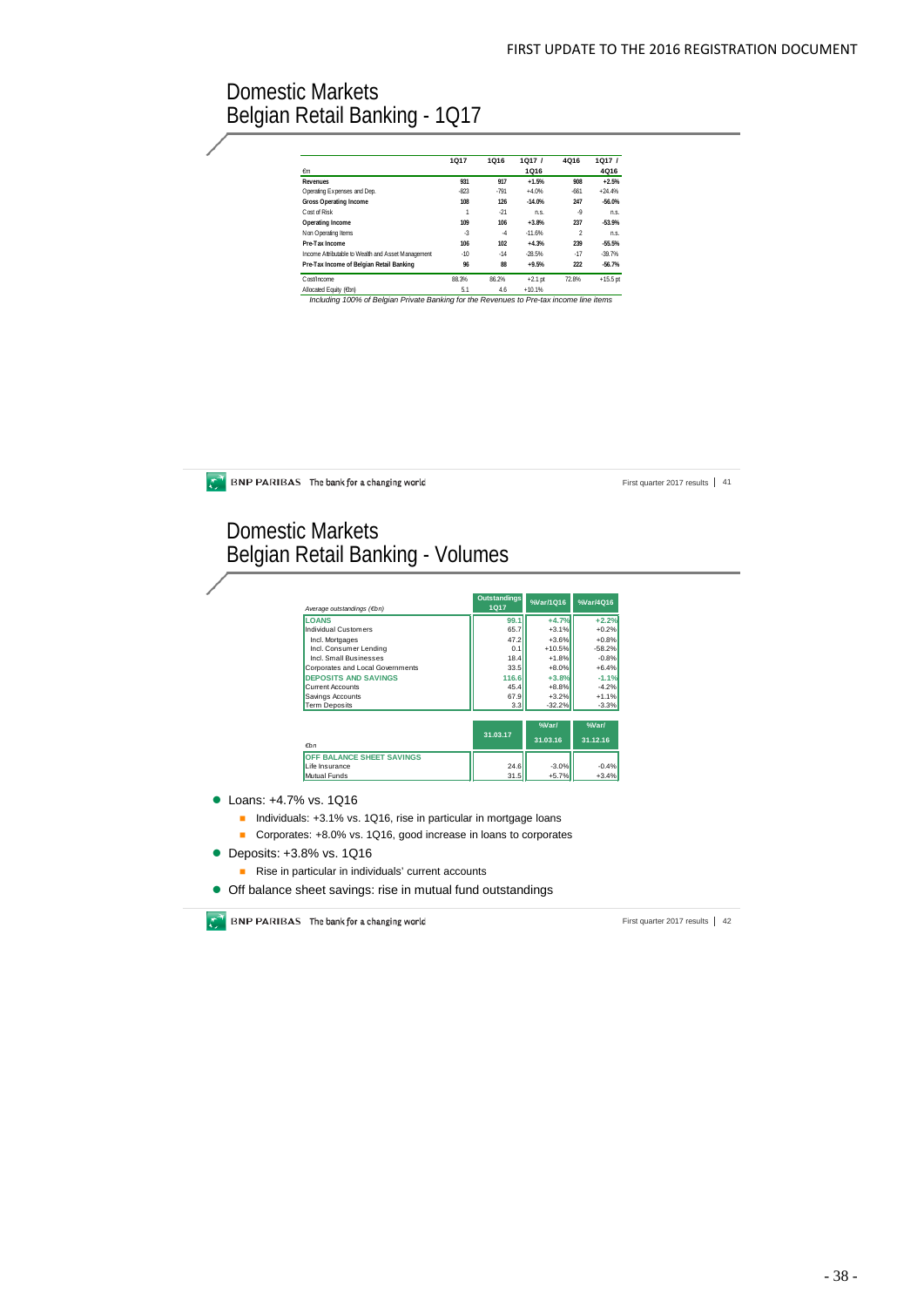# Domestic Markets Other Activities - 1Q17

|                                                    | 1Q17   | 1Q16   | 1Q17/     | 4Q16     | 1Q17/     |
|----------------------------------------------------|--------|--------|-----------|----------|-----------|
| $\epsilon$ m                                       |        |        | 1Q16      |          | 4Q16      |
| Revenues                                           | 674    | 666    | $+1.2%$   | 666      | $+1.3%$   |
| Operating Expenses and Dep.                        | $-405$ | $-393$ | $+3.1%$   | $-374$   | $+8.4%$   |
| Gross Operating Income                             | 269    | 273    | $-1.5%$   | 292      | $-7.9%$   |
| Cost of Risk                                       | $-14$  | $-31$  | -56.8%    | $-37$    | $-63.1%$  |
| Operating Income                                   | 256    | 242    | $+5.6%$   | 255      | $+0.1%$   |
| Share of Earnings of Equity-Method Entities        | 14     | 12     | $+18.7%$  | 10       | $+36.3%$  |
| Other Non Operating Items                          | 5      | $-2$   | n.s.      | $-6$     | n.s.      |
| Pre-Tax Income                                     | 274    | 252    | $+8.9%$   | 260      | $+5.6%$   |
| Income Attributable to Wealth and Asset Management | $-1$   | $-1$   | $-22.4%$  | $\Omega$ | $+69.6%$  |
| Pre-Tax Income of Other Domestic Markets           | 274    | 251    | $+9.0%$   | 259      | $+5.5%$   |
| Cost/Income                                        | 60.1%  | 59.0%  | $+1.1$ pt | 56.1%    | $+4.0$ pt |
| Allocated Equity (Ebn)                             | 3.9    | 3.8    | $+2.0%$   |          |           |

*Including 100% of Private Banking in Luxembourg for the Revenues to Pre-tax income line items* Allocated Equity (€bn) 3.9 3.8 +2.0%

| BNP PARIBAS The bank for a changing world                                                                                                                                                                                                                                                    |                                                                          |                                                                                                                          |                                                                                                                     | 43<br>First quarter 2017 results                                                                                                                                                                                                                                                                                                                                                                                      |
|----------------------------------------------------------------------------------------------------------------------------------------------------------------------------------------------------------------------------------------------------------------------------------------------|--------------------------------------------------------------------------|--------------------------------------------------------------------------------------------------------------------------|---------------------------------------------------------------------------------------------------------------------|-----------------------------------------------------------------------------------------------------------------------------------------------------------------------------------------------------------------------------------------------------------------------------------------------------------------------------------------------------------------------------------------------------------------------|
| Domestic Markets<br><b>LRB</b> - Personal Investors<br><b>Luxembourg Retail Banking (LRB)</b><br>$\rightarrow$                                                                                                                                                                               |                                                                          |                                                                                                                          |                                                                                                                     |                                                                                                                                                                                                                                                                                                                                                                                                                       |
|                                                                                                                                                                                                                                                                                              | <b>1Q17</b>                                                              | %Var/1Q16                                                                                                                | %Var/4Q16                                                                                                           |                                                                                                                                                                                                                                                                                                                                                                                                                       |
| Average outstandings (Ebn)<br><b>LOANS</b><br><b>Individual Customers</b><br>Corporates and Local Governments<br><b>DEPOSITS AND SAVINGS</b><br><b>Current Accounts</b><br>Savings Accounts<br><b>Term Deposits</b><br>$f$ hn<br>OFF BALANCE SHEET SAVINGS<br>Life Insurance<br>Mutual Funds | 8.6<br>6.1<br>2.5<br>18.0<br>9.0<br>8.2<br>0.8<br>31.03.17<br>0.9<br>1.7 | $+2.4%$<br>$+2.2%$<br>$+2.7%$<br>$+20.3%$<br>$+36.7%$<br>$+11.5%$<br>$-21.0%$<br>%Var/<br>31.03.16<br>$+8.1%$<br>$+2.8%$ | $+1.1%$<br>$+0.8%$<br>$+1.8%$<br>$+2.5%$<br>$+4.3%$<br>$-0.7%$<br>+17.5%<br>%Var/<br>31.12.16<br>$+2.2%$<br>$+1.1%$ | Loans vs. 1Q16: increase in<br>mortgage and corporate loans<br>Deposits vs. 1Q16: increase in sight deposits<br>and savings accounts particularly in the<br>corporate client segment<br>Off-balance sheet savings: good growth in life<br>insurance                                                                                                                                                                   |
| <b>Personal Investors</b><br>Average outstandings (€bn)<br><b>LOANS</b><br><b>DEPOSITS</b><br>$F$ hn<br><b>ASSETS UNDER MANAGEMENT</b><br><b>European Customer Orders (millions)</b>                                                                                                         | <b>1Q17</b><br>0.4<br>21.0<br>31.03.17<br>88.2<br>4.5                    | %Var/1Q16<br>$-6.9%$<br>$+6.5%$<br>%Var/<br>31.03.16<br>$+20.9%$<br>$-11.8%$                                             | %Var/4Q16<br>$-4.1%$<br>$+2.6%$<br>%Var/<br>31.12.16<br>$+4.9%$<br>$+9.0%$                                          | Deposits vs. 1Q16: good level of new client<br>acquisition<br>Assets under management vs. 31.03.16: effect<br>of the acquisition of Sharekhan*, good asset<br>inflows and effect of the rise of financial<br>markets<br>Consorsbank! named 2017<br>2017<br>Testsleger<br>Best Online-Broker by<br>"Euro am Sonntag"<br><b>Guro</b><br>* Closed on 23 November 2016 (E4.7bn in assets under management as at 31.03.17) |
| BNP PARIBAS The bank for a changing world                                                                                                                                                                                                                                                    |                                                                          |                                                                                                                          |                                                                                                                     | 44<br>First quarter 2017 results                                                                                                                                                                                                                                                                                                                                                                                      |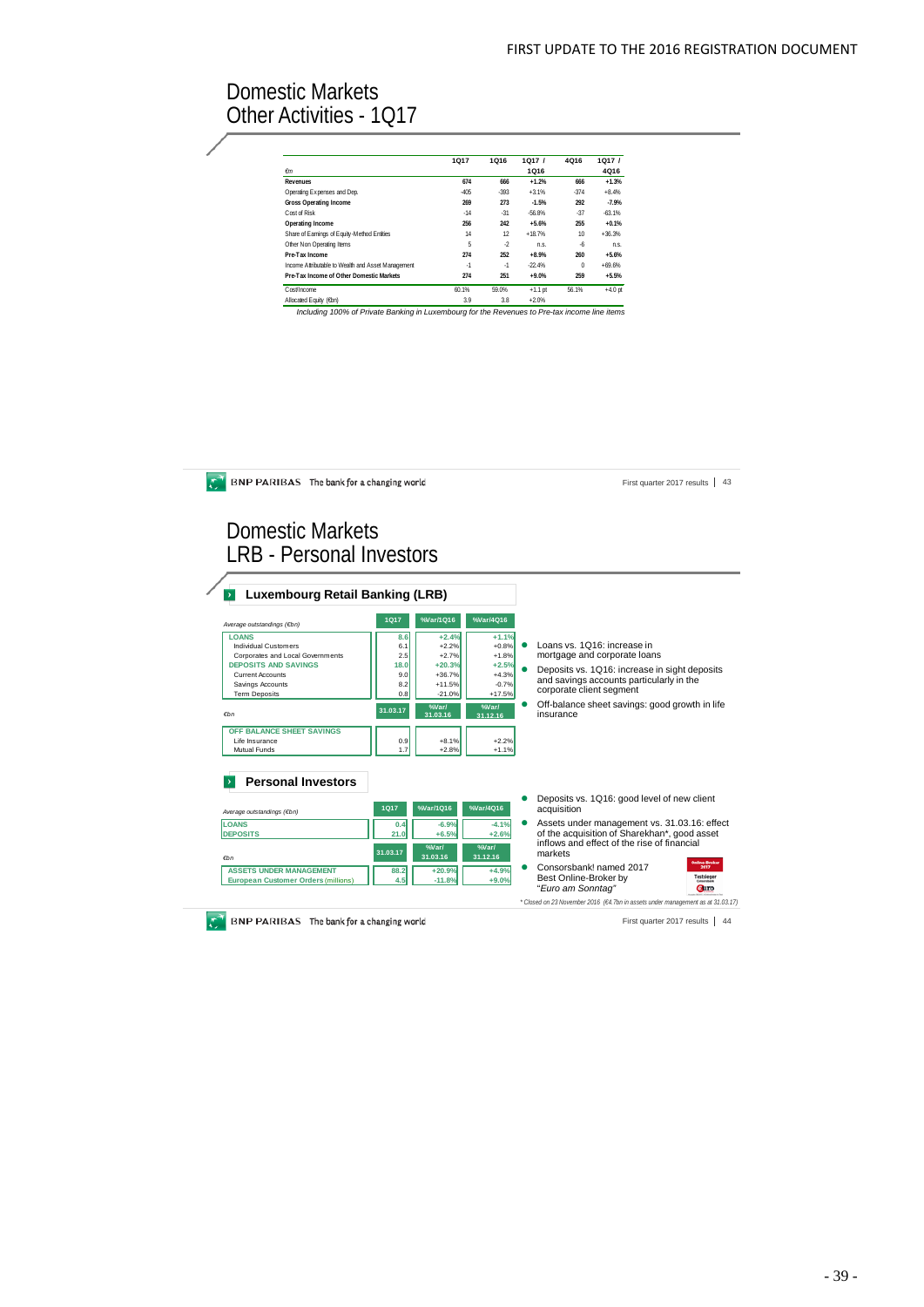## Domestic Markets Arval - Leasing Solutions

| Arval                    |                                                                                       |             |            |            |                                        |    |
|--------------------------|---------------------------------------------------------------------------------------|-------------|------------|------------|----------------------------------------|----|
|                          |                                                                                       |             |            |            |                                        |    |
|                          |                                                                                       | <b>1Q17</b> | %Var*/1Q16 | %Var*/4Q16 |                                        |    |
|                          | Average outstandings (€bn)                                                            |             |            |            |                                        |    |
|                          | <b>Consolidated Outstandings</b>                                                      | 14.4        | $+11.8%$   | $+3.2%$    |                                        |    |
|                          | Financed vehicles ('000 of vehicles)                                                  | 1,044       | $+7.3%$    | $+1.5%$    |                                        |    |
|                          |                                                                                       |             |            |            |                                        |    |
|                          | Consolidated outstandings: +11.8%* vs. 1Q16, good growth in all regions               |             |            |            |                                        |    |
|                          |                                                                                       |             |            |            |                                        |    |
|                          | Financed fleet: +7.3%* vs. 1Q16, very good sales and marketing drive                  |             |            |            |                                        |    |
|                          |                                                                                       |             |            |            |                                        |    |
|                          |                                                                                       |             |            |            |                                        |    |
|                          |                                                                                       |             |            |            |                                        |    |
|                          |                                                                                       |             |            |            |                                        |    |
| <b>Leasing Solutions</b> |                                                                                       |             |            |            |                                        |    |
|                          |                                                                                       |             |            |            |                                        |    |
|                          |                                                                                       | <b>1Q17</b> | %Var*/1Q16 | %Var*/4Q16 |                                        |    |
|                          | Average outstandings (€bn)                                                            |             |            |            |                                        |    |
|                          | <b>Consolidated Outstandings</b>                                                      | 17.0        | $+6.1%$    | $+1.4%$    |                                        |    |
|                          |                                                                                       |             |            |            |                                        |    |
|                          | Consolidated outstandings: +6.1%* vs. 1Q16, good business and marketing drive         |             |            |            |                                        |    |
|                          | Named "Financial Services Provider of the Year" for the 5 <sup>th</sup> year in a row |             |            |            |                                        |    |
|                          |                                                                                       |             |            |            |                                        |    |
|                          |                                                                                       |             |            | 7 WINNER   |                                        |    |
|                          |                                                                                       |             |            |            |                                        |    |
|                          |                                                                                       |             |            |            | * At constant scope and exchange rates |    |
|                          | BNP PARIBAS The bank for a changing world                                             |             |            |            | First quarter 2017 results             | 45 |
|                          |                                                                                       |             |            |            |                                        |    |

International Financial Services - 1Q17

|                                             | <b>1Q17</b> | 1016     | 1017/     | 4Q16     | 1Q17/     |
|---------------------------------------------|-------------|----------|-----------|----------|-----------|
| €m                                          |             |          | 1Q16      |          | 4Q16      |
| Revenues                                    | 3.909       | 3.696    | $+5.8%$   | 4.025    | $-2.9%$   |
| Operating Expenses and Dep.                 | $-2.506$    | $-2.442$ | $+2.6%$   | $-2.481$ | $+1.0%$   |
| <b>Gross Operating Income</b>               | 1.404       | 1.254    | $+11.9%$  | 1.544    | $-9.1%$   |
| Cost of Risk                                | $-315$      | $-339$   | $-7.2%$   | $-425$   | $-25.9%$  |
| Operating Income                            | 1.089       | 915      | $+19.0%$  | 1.118    | $-2.7%$   |
| Share of Earnings of Equity-Method Entities | 128         | 127      | $+0.4%$   | 116      | $+9.9%$   |
| Other Non Operating Items                   | 6           | 10       | $-39.3%$  | 1        | n.s.      |
| Pre-Tax Income                              | 1.222       | 1.052    | $+16.2%$  | 1.236    | $-1.1%$   |
| Cost/Income                                 | 64.1%       | 66.1%    | $-2.0$ pt | 61.6%    | $+2.5$ pt |
| Allocated Equity (6bn)                      | 26.7        | 25.8     | $+3.7%$   |          |           |

Limited overall foreign exchange effect this quarter

At constant scope and exchange rates vs. 1Q16

- Revenues: +6.0%
- Operating expenses: +3.0%
- Cost of risk: -7.8%
- Operating income: +19.2%
- Pre-tax income: +17.4%

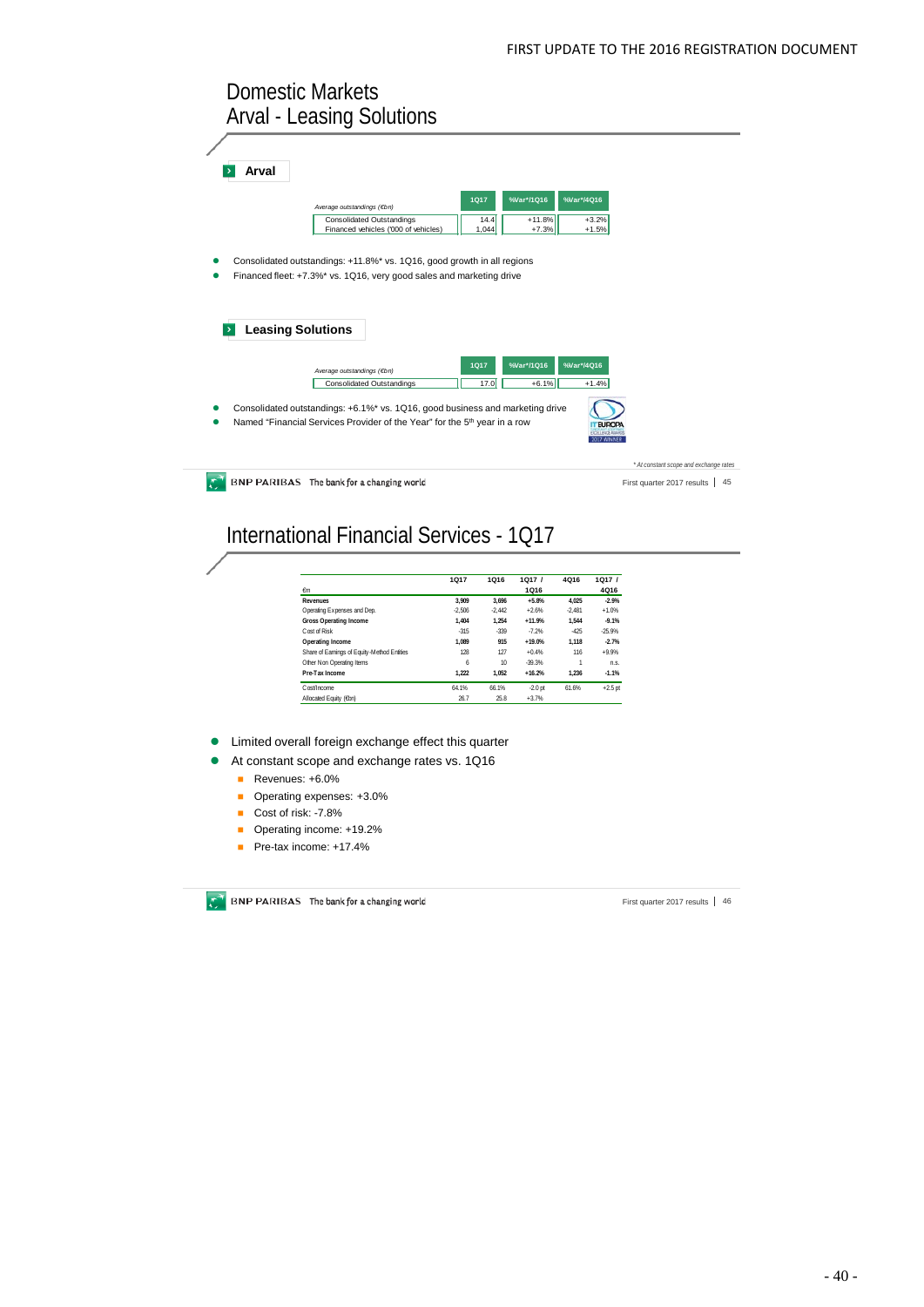## International Financial Services Personal Finance - 1Q17

|                                             | 1017     | 1016   | 1017/          | 4016    | 1017/     |
|---------------------------------------------|----------|--------|----------------|---------|-----------|
| €m                                          |          |        | 1Q16           |         | 4Q16      |
| <b>Revenues</b>                             | 1.201    | 1.149  | $+4.5%$        | 1.185   | $+1.4%$   |
| Operating Expenses and Dep.                 | $-634$   | $-609$ | $+4.1%$        | -598    | $+5.9%$   |
| Gross Operating Income                      | 568      | 540    | $+5.0%$        | 587     | $-3.3%$   |
| Cost of Risk                                | $-240$   | $-221$ | $+8.3%$        | $-269$  | $-11.0%$  |
| Operating Income                            | 328      | 319    | $+2.8%$        | 317     | $+3.3%$   |
| Share of Earnings of Equity-Method Entities | $\infty$ | 13     | $+51.9%$       | 18      | $+11.7%$  |
| Other Non Operating Items                   | 5        |        | n <sub>s</sub> | $\cdot$ | n.s.      |
| Pre-Tax Income                              | 353      | 333    | $+6.1%$        | 334     | $+5.8%$   |
| Cost/Income                                 | 52.8%    | 53.0%  | $-0.2$ pt      | 50.5%   | $+2.3$ pt |
| Allocated Equity (6bn)                      | 5.3      | 4.8    | $+11.1%$       |         |           |

- **•** Foreign exchange effect due in particular to the appreciation of the Brazilian real
	- **BRL vs. EUR\*: +29.2% vs. 1Q16, +6.0% vs. 4Q16**
- At constant scope and exchange rates vs. 1Q16
	- Revenues: +3.8%
	- Operating expenses:  $+3.4\%$  ( $+2.6\%$  excluding the impact of IFRIC 21\*\*)
	- Cost of risk: +3.3%
	- Pre-tax income: +8.1%

*\* Average rates; \*\* In particular booking this quarter of the increase of the contribution to SRF accounted in 2Q in 2016 in the Corporate Centre*

 $\widehat{C}^{\dagger}$  BNP PARIBAS The bank for a changing world

First quarter 2017 results 47

## International Financial Services Personal Finance - Volumes and Risks

|                                                                                                                                                                                                                              | <b>Outstandings</b> | %Var/1016  |                                               | %Var/4Q16  |                                               |
|------------------------------------------------------------------------------------------------------------------------------------------------------------------------------------------------------------------------------|---------------------|------------|-----------------------------------------------|------------|-----------------------------------------------|
| Average outstandings (€bn)                                                                                                                                                                                                   | 1017                | historical | at constant<br>scope and<br>exchange<br>rates | historical | at constant<br>scope and<br>exchange<br>rates |
| <b>TOTAL CONSOLIDATED OUTSTANDINGS</b>                                                                                                                                                                                       | 67.4                | $+11.2%$   | $+10.8%$                                      | $+3.3%$    | $+3.2%$                                       |
| <b>TOTAL OUTSTANDINGS UNDER MANAGEMENT (1)</b><br>$\mathcal{L}(A)$ and $\mathcal{L}(A)$ and $\mathcal{L}(A)$ are $\mathcal{L}(A)$ and $\mathcal{L}(A)$ and $\mathcal{L}(A)$ are an approximately assumed to $\mathcal{L}(A)$ | 77.4                | $+9.4%$    | $+8.2%$                                       | $+2.2%$    | $+1.7%$                                       |

*(1) Including 100% of outstandings of subsidiaries not fully owned as well as of all partnerships*

#### **Cost of risk/outstandings**

| Annualised cost of risk/outstandings<br>as at beginning of period | 1016  | 2016  | 3016  | 4Q16  | <b>1Q17</b> |
|-------------------------------------------------------------------|-------|-------|-------|-------|-------------|
| France                                                            | 2.23% | 1.62% | 1.35% | 1.46% | 1.59%       |
| Italy                                                             | 0.94% | 1.84% | 1.17% | 1.44% | 0.55%       |
| Spain                                                             | 0.40% | 1.04% | 1.72% | 1.93% | 1.84%       |
| Other Western Europe                                              | 0.91% | 1.35% | 1.28% | 1.47% | 1.22%       |
| Eastern Europe                                                    | 0.57% | 0.22% | 0.77% | 1.77% | 0.59%       |
| Brazil                                                            | 7.76% | 5.65% | 6.89% | 6.15% | 6.63%       |
| <b>Others</b>                                                     | 1.20% | 2.03% | 2.15% | 1.89% | 2.00%       |
| <b>Personal Finance</b>                                           | 1.49% | 1.64% | 1.54% | 1.70% | 1.46%       |

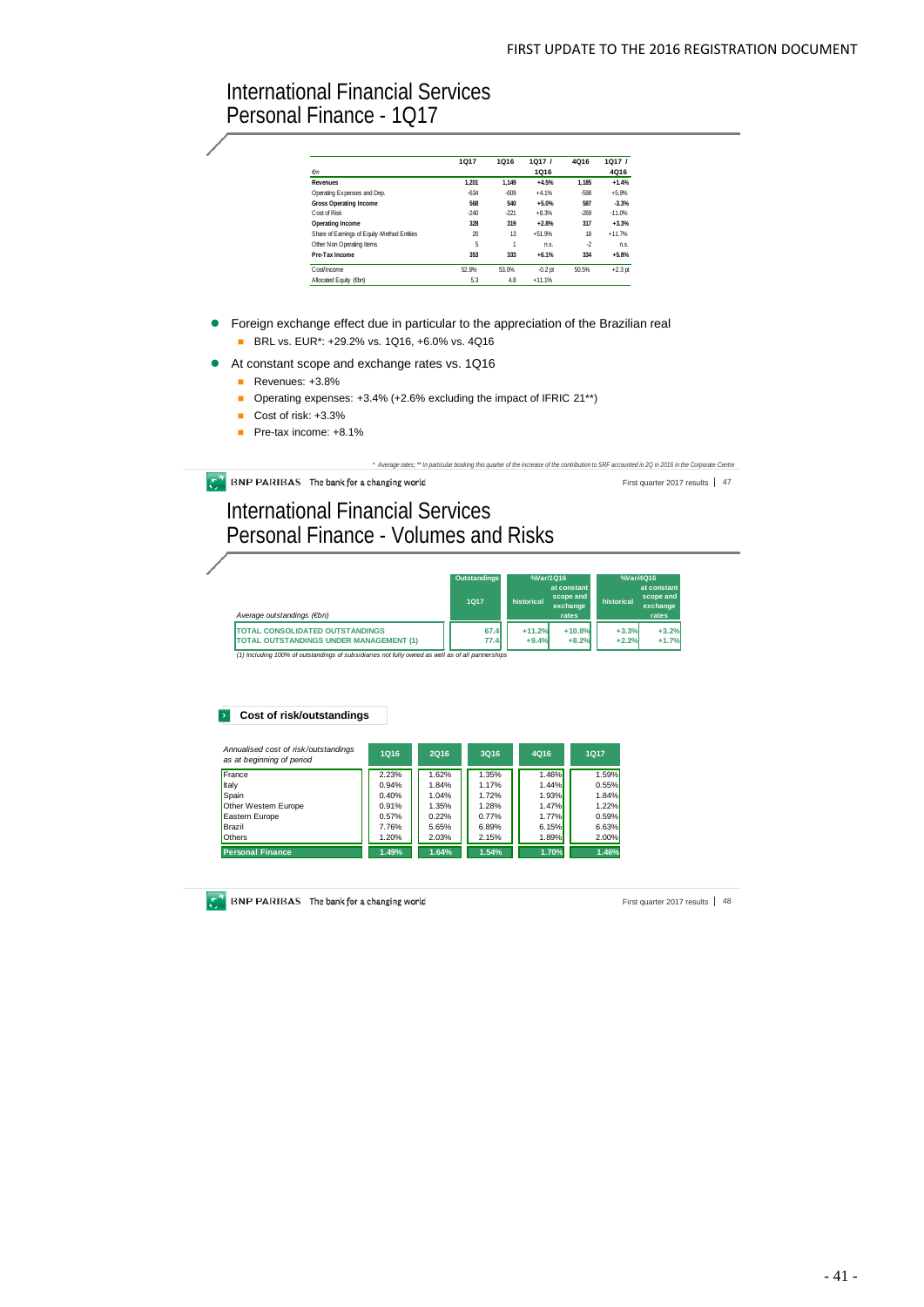## International Financial Services Europe-Mediterranean - 1Q17

|                                                    | 1017   | 1Q16   | 1Q17/     | 4Q16   | 1Q17/     |
|----------------------------------------------------|--------|--------|-----------|--------|-----------|
| $\epsilon$ m                                       |        |        | 1Q16      |        | 4Q16      |
| Revenues                                           | 592    | 608    | $-2.6%$   | 630    | $-6.0%$   |
| Operating Expenses and Dep.                        | $-424$ | $-432$ | $-1.8%$   | $-431$ | $-1.4%$   |
| <b>Gross Operating Income</b>                      | 168    | 176    | $-4.7%$   | 200    | $-15.8%$  |
| Cost of Risk                                       | $-67$  | $-96$  | $-30.6%$  | $-127$ | $-47.4%$  |
| Operating Income                                   | 101    | 80     | $+26.4%$  | 73     | $+39.2%$  |
| Non Operating Items                                | 49     | 52     | $-6.0%$   | 48     | $+1.6%$   |
| Pre-Tax Income                                     | 150    | 132    | $+13.7%$  | 121    | $+24.3%$  |
| Income Attributable to Wealth and Asset Management | $-1$   | $-1$   | $+51.7%$  | $-1$   | $-4.3%$   |
| Pre-Tax Income of Europe-Mediterranean             | 149    | 132    | $+13.5%$  | 120    | $+24.5%$  |
| Cost/Income                                        | 71.6%  | 71.0%  | $+0.6$ pt | 68.3%  | $+3.3$ pt |
| Allocated Equity (Ebn)                             | 5.0    | 5.1    | $-2.1%$   |        |           |

- **•** Foreign exchange effect due in particular to the depreciation of the Turkish lira ■ TRY vs. EUR<sup>\*</sup>: -17.5% vs. 1Q16, -9.9% vs. 4Q16
- At constant scope and exchange rates vs.1Q16
	- $\blacksquare$  Revenues\*\*: +6.2%
	- Operating expenses\*\*: +4.9%
	- Cost of risk\*\*: -23.4%
	- Pre-tax income\*\*\*: +28.2%

**BNP PARIBAS** The bank for a changing world

*\* Average rates; \*\* Including 100% of Turkish Private Banking; \*\*\* Including 2/3 of Turkish Private Banking*

First quarter 2017 results | 49

# International Financial Services Europe-Mediterranean - Volumes and Risks



**BNP PARIBAS** The bank for a changing world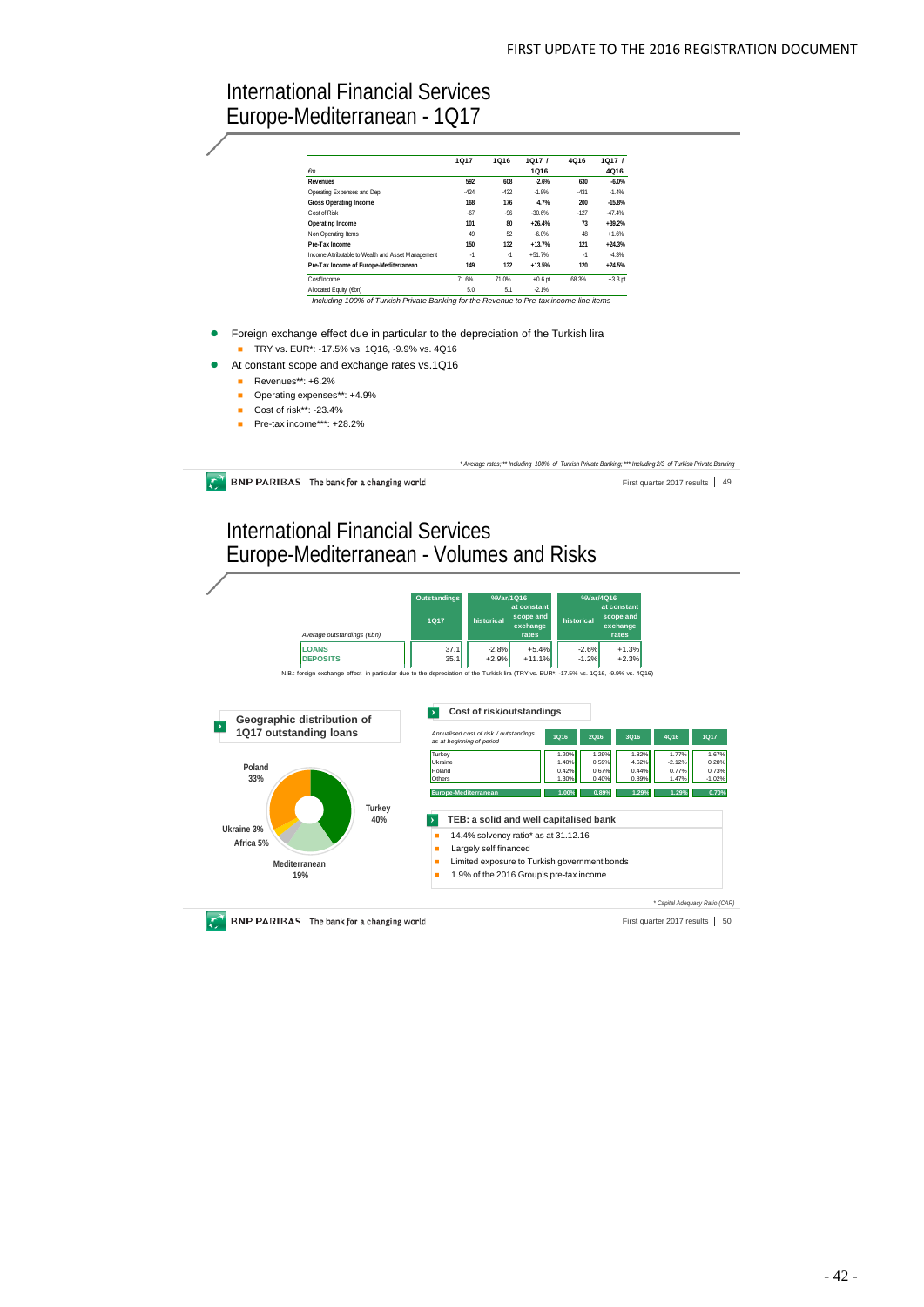## International Financial Services BancWest - 1Q17

|                                                | 1Q17      | 1016   | 1017/     | 4Q16   | 1Q17/     |
|------------------------------------------------|-----------|--------|-----------|--------|-----------|
| €m                                             |           |        | 1Q16      |        | 4Q16      |
| <b>Revenues</b>                                | 761       | 773    | $-1.5%$   | 795    | $-4.2%$   |
| Operating Expenses and Dep.                    | $-556$    | $-534$ | $+4.2%$   | $-521$ | $+6.8%$   |
| <b>Gross Operating Income</b>                  | 205       | 239    | $-14.3%$  | 274    | $-25.2%$  |
| Cost of Risk                                   | .22       | $-25$  | $-11.2%$  | $-23$  | $-4.3%$   |
| Operating Income                               | 183       | 214    | $-14.7%$  | 251    | $-27.1%$  |
| Non Operating Items                            | $\cdot$ 1 | 10     | n s.      | 4      | n.s.      |
| Pre-Tax Income                                 | 182       | 225    | $-18.9%$  | 255    | $-28.6%$  |
| Income Attributable to Wealth and Asset Manage | -5        | $-3$   | $+41.0%$  | -5     | $+3.3%$   |
| Pre-Tax Income of BancWest                     | 177       | 221    | $-19.8%$  | 251    | $-29.2%$  |
| Cost/Income                                    | 73.1%     | 69.1%  | $+4.0$ pt | 65.5%  | $+7.6$ pt |
| Allocated Equity (€bn)                         | 6.7       | 6.4    | $+5.1%$   |        |           |

• Foreign exchange effect

- USD vs. EUR\*: +3.6% vs. 1Q16, +1.1% vs. 4Q16
- At constant scope and exchange rates vs. 1Q16
	- Revenues\*\*:-5.0%, but +5.3% excluding capital gains on securities and loan sales in 1Q16
	- Operating expenses\*\*: +0.8%, good cost control
	- Pre-tax income\*\*\*: -23.1% but +16.0% excluding 1Q16 capital gains on securities and loan sales

*\* Average rates; \*\* Including 100% of Private Banking in the United States; \*\*\* Including 2/3 of Private Banking in the United States*

 $\bullet$  BNP PARIBAS The bank for a changing world

First quarter 2017 results | 51

## International Financial Services BancWest - Volumes

|                             | <b>Outstandings</b> | %Var/1016  |                                               | %Var/4016  |                                               |
|-----------------------------|---------------------|------------|-----------------------------------------------|------------|-----------------------------------------------|
| Average outstandings (€bn)  | 1017                | historical | at constant<br>scope and<br>exchange<br>rates | historical | at constant<br>scope and<br>exchange<br>rates |
| <b>LOANS</b>                | 66.1                | $+11.6%$   | $+7.7%$                                       | $+1.7%$    | $+0.6%$                                       |
| Individual Customers        | 29.1                | $+10.8%$   | $+6.9%$                                       | $+1.8%$    | $+0.6%$                                       |
| Incl. Mortgages             | 11.9                | $+13.5%$   | $+9.5%$                                       | $+2.9%$    | $+1.7%$                                       |
| Incl. Consumer Lending      | 17.3                | $+9.1%$    | $+5.3%$                                       | $+1.0%$    | $-0.1%$                                       |
| Commercial Real Estate      | 18.2                | $+13.1%$   | $+9.1%$                                       | $+2.5%$    | $+1.3%$                                       |
| Corporate Loans             | 18.7                | $+11.5%$   | $+7.6%$                                       | $+0.9%$    | $-0.3%$                                       |
| <b>DEPOSITS AND SAVINGS</b> | 71.4                | $+15.4%$   | $+11.4%$                                      | $+2.6%$    | $+1.4%$                                       |
| Deposits Excl. Jumbo CDs    | 59.5                | $+11.3%$   | $+7.4%$                                       | $+1.3%$    | $+0.2%$                                       |

● Loans: +7.7%<sup>\*</sup> vs. 1Q16

**Increase in individual and corporate loans** 

- Deposits: +11.4%<sup>\*</sup> vs. 1Q16
	- Good growth in current and savings accounts



*\* At constant scope and exchange rates*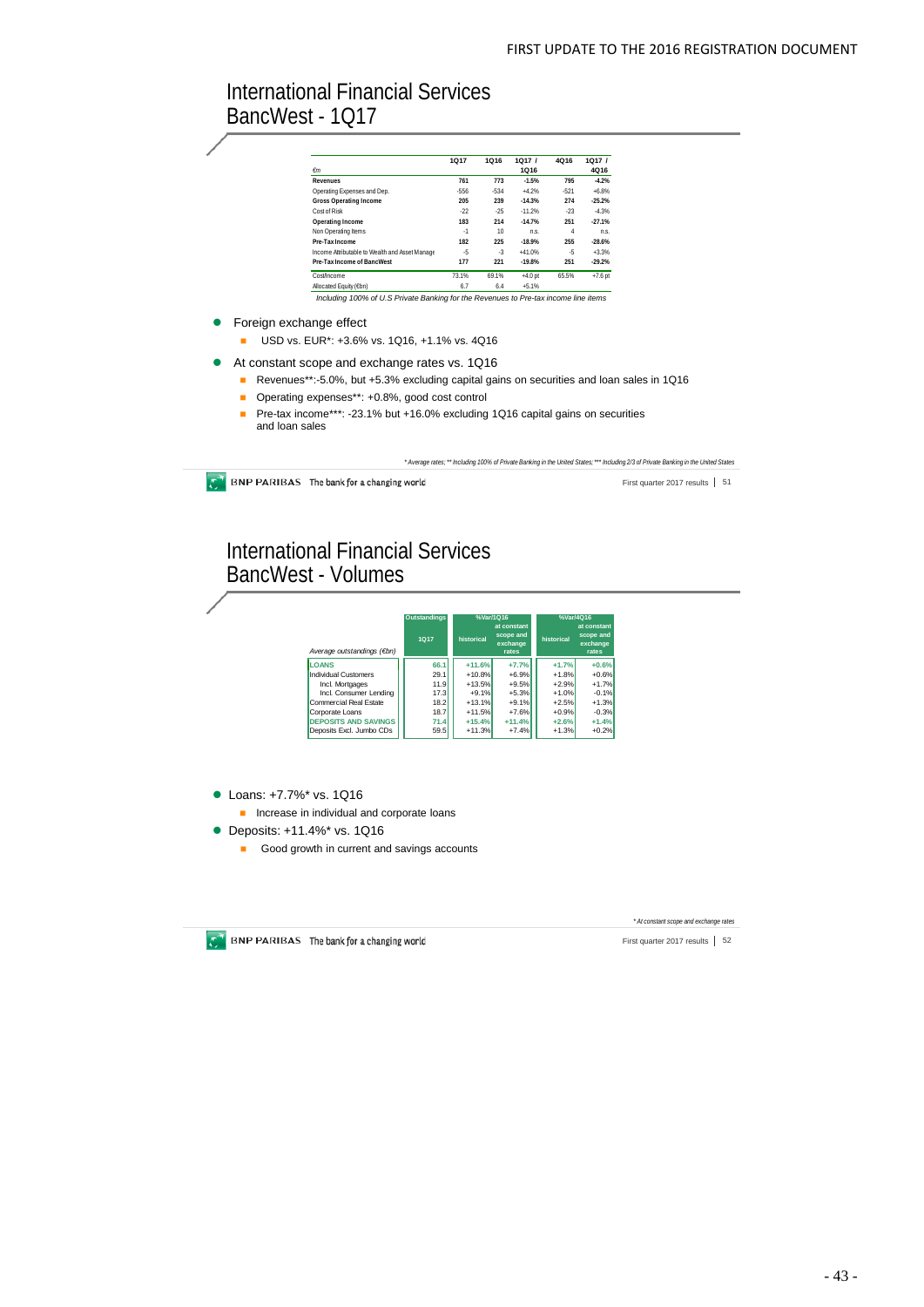## International Financial Services Insurance and WAM\* - Business

|                              | 31.03.17    | 31.03.16 | %Var/<br>31.03.16          | 31.12.16 | %Var/<br>31.12.16   |
|------------------------------|-------------|----------|----------------------------|----------|---------------------|
| Assets under management (On) | 1,042       | 944      | $+10.4%$                   | 1,010    | $+3.2%$             |
| Asset Management             | 433         | 381      | $+13.8%$                   | 416      | $+4.2%$             |
| Wealth Management            | 355         | 325      | $+9.2%$                    | 344      | $+3.2%$             |
| Real Estate Services         | 24          | 22       | $+11.3%$                   | 24       | $+0.5%$             |
| Insurance                    | 230         | 217      | $+5.9%$                    | 226      | $+1.6%$             |
|                              | <b>1Q17</b> | 1016     | $%$ Nar $/$<br><b>1Q16</b> | 4Q16     | $%$ Nar $/$<br>4Q16 |
|                              |             |          |                            |          |                     |
| Net asset flows (Om)         | 15.2        | 2.2      | n.s.                       | 2.0      | n.s.                |
| Asset Management             | 10.9        | $-4.0$   | n.S.                       | $-2.7$   | n.S.                |
| Wealth Management            | 2.4         | 3.8      | $-35.8%$                   | 3.6      | $-31.8%$            |
| Real Estate Services         | 0.4         | 0.4      | $-15.3%$                   | 0.3      | $+13.5%$            |

#### Assets under management: +€32bn vs. 31.12.2016, including in particular

- Net asset inflows: +€15.2bn, good inflows in all businesses
- Performance effect: +€16.1bn due to the favourable evolution of financial markets
- Negligible foreign exchange effect: €0.2bn

**BNP PARIBAS** The bank for a changing world

*\* Wealth and Asset Management*

First quarter 2017 results | 53

International Financial Services - Insurance & WAM Breakdown of Assets by Customer Segment



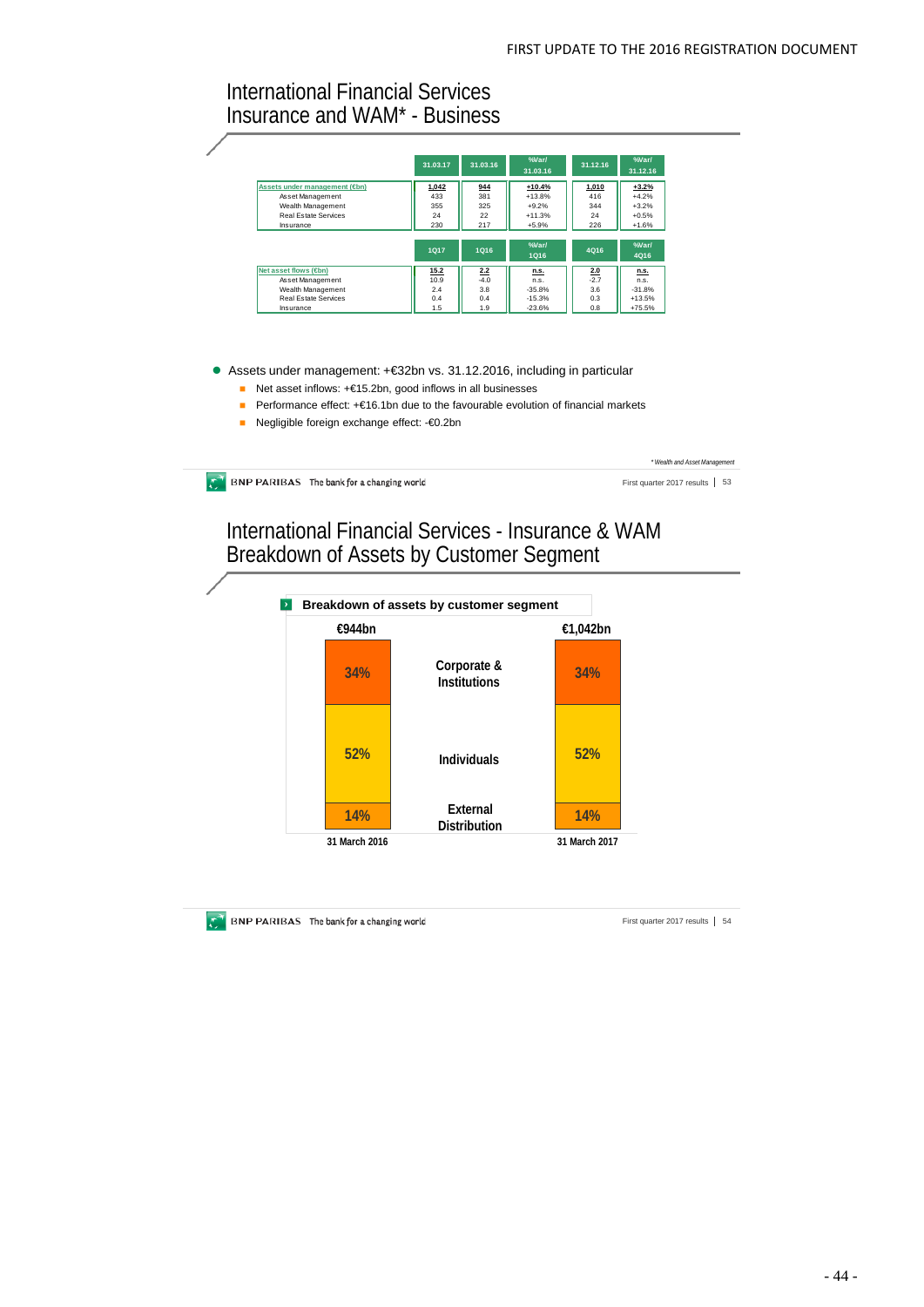## International Financial Services - Asset Management Breakdown of Managed Assets



**BNP PARIBAS** The bank for a changing world

First quarter 2017 results | 55

## International Financial Services Insurance - 1Q17

|                                             | <b>1Q17</b> | 1Q16   | 1Q17/      | 4Q16     | 1Q17/     |
|---------------------------------------------|-------------|--------|------------|----------|-----------|
| €m                                          |             |        | 1Q16       |          | 4Q16      |
| Revenues                                    | 597         | 456    | $+31.0%$   | 636      | $-6.2%$   |
| Operating Expenses and Dep.                 | $-326$      | $-309$ | $+5.5%$    | $-315$   | $+3.3%$   |
| <b>Gross Operating Income</b>               | 271         | 147    | $+84.9%$   | 321      | $-15.5%$  |
| Cost of Risk                                | $-1$        | $-1$   | $+20.3%$   | $-1$     | $-31.6%$  |
| Operating Income                            | 271         | 146    | $+85.1%$   | 320      | $-15.4%$  |
| Share of Earnings of Equity-Method Entities | 54          | 55     | $-2.0%$    | 36       | $+51.4%$  |
| Other Non Operating Items                   | 1           | $-3$   | n.s.       | $\Omega$ | n.s.      |
| Pre-Tax Income                              | 326         | 199    | $+63.8%$   | 356      | $-8.4%$   |
| Cost/Income                                 | 54.6%       | 67.8%  | $-13.2$ pt | 49.6%    | $+5.0$ pt |
| Allocated Equity (6bn)                      | 7.8         | 7.4    | $+5.4%$    |          |           |

● Technical reserves: +7.1% vs. 1Q16



**BNP PARIBAS** The bank for a changing world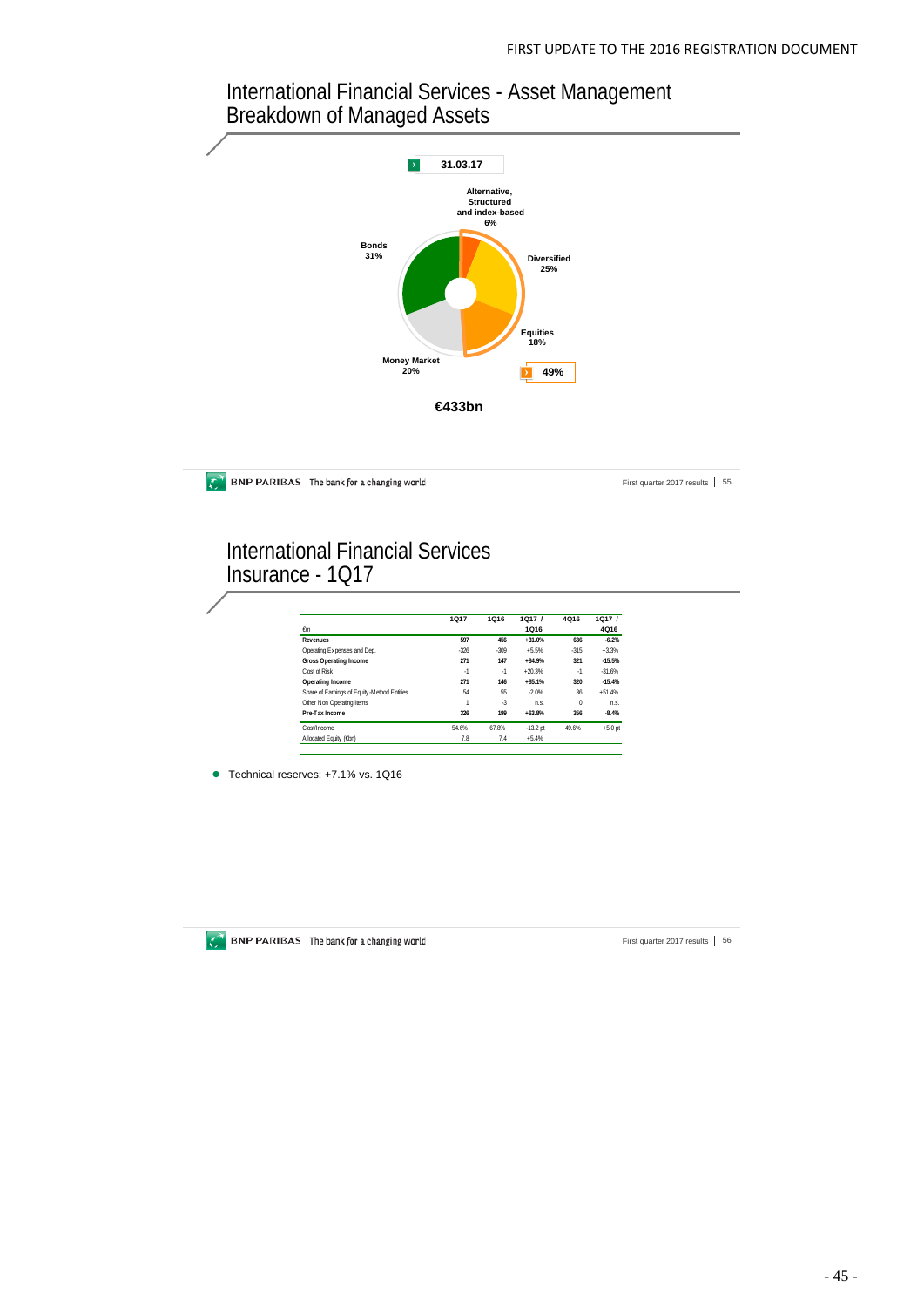## International Financial Services Wealth and Asset Management - 1Q17

|                                             | <b>1Q17</b> | 1Q16     | 1Q17/     | 4Q16   | 1Q17/     |  |
|---------------------------------------------|-------------|----------|-----------|--------|-----------|--|
| $\epsilon$ m                                |             |          | 1Q16      |        | 4Q16      |  |
| Revenues                                    | 773         | 723      | $+7.0%$   | 794    | $-2.5%$   |  |
| Operating Expenses and Dep.                 | $-576$      | $-567$   | $+1.6%$   | $-626$ | $-7.9%$   |  |
| <b>Gross Operating Income</b>               | 198         | 156      | $+27.0%$  | 168    | $+17.6%$  |  |
| Cost of Risk                                | 14          | 3        | n.s.      | -5     | n.s.      |  |
| Operating Income                            | 212         | 159      | $+33.2%$  | 163    | $+29.9%$  |  |
| Share of Earnings of Equity-Method Entities | 5           | 8        | $-40.4%$  | 13     | $-62.4%$  |  |
| Other Non Operating Items                   | 0           | $\theta$ | n.s.      | 0      | n.s.      |  |
| Pre-Tax Income                              | 217         | 167      | $+29.7%$  | 176    | $+23.1%$  |  |
| Cost/Income                                 | 74.5%       | 78.5%    | $-4.0$ pt | 78.8%  | $-4.3$ pt |  |
| Allocated Equity (6bn)                      | 1.9         | 21       | $-9.5%$   |        |           |  |

**BNP PARIBAS** The bank for a changing world

First quarter 2017 results | 57

# Corporate and Institutional Banking - 1Q17

|                                             | 1017     | <b>1Q16</b> | 1Q17/     | 4Q16     | 1Q17/      |
|---------------------------------------------|----------|-------------|-----------|----------|------------|
| €m                                          |          |             | 1Q16      |          | 4Q16       |
| Revenues                                    | 3.223    | 2.686       | $+20.0%$  | 2.821    | $+14.3%$   |
| Operating Expenses and Dep.                 | $-2.506$ | $-2.258$    | $+11.0%$  | $-1.914$ | $+30.9%$   |
| <b>Gross Operating Income</b>               | 717      | 428         | $+67.3%$  | 907      | $-21.0%$   |
| Cost of Risk                                | 54       | $-28$       | n.s.      | $-70$    | n.s.       |
| Operating Income                            | 770      | 400         | $+92.6%$  | 837      | $-8.0%$    |
| Share of Earnings of Equity-Method Entities | 8        | $-3$        | n.s.      | 9        | $-10.9%$   |
| Other Non Operating Items                   | $\Omega$ | 6           | n.s.      | $-5$     | $-93.2%$   |
| Pre-Tax Income                              | 778      | 403         | $+93.0%$  | 841      | $-7.5%$    |
| Cost/Income                                 | 77.8%    | 84.1%       | $-6.3$ pt | 67.8%    | $+10.0$ pt |
| Allocated Equity (Ebn)                      | 22.1     | 21.9        | $+0.6%$   |          |            |

**•** Revenues

- Reminder: weak comparison basis in 1Q16 due to the unfavourable market environment
- Negligible foreign exchange effect
- Operating expenses
	- Impact of IFRIC 21: €451m in taxes and contributions booked this quarter for the year 2017 (€431m in 1Q16), booking of the increase in contribution to SRF accounted in 2Q16\*



First quarter 2017 results | 58 *\* Booked in Corporate Centre*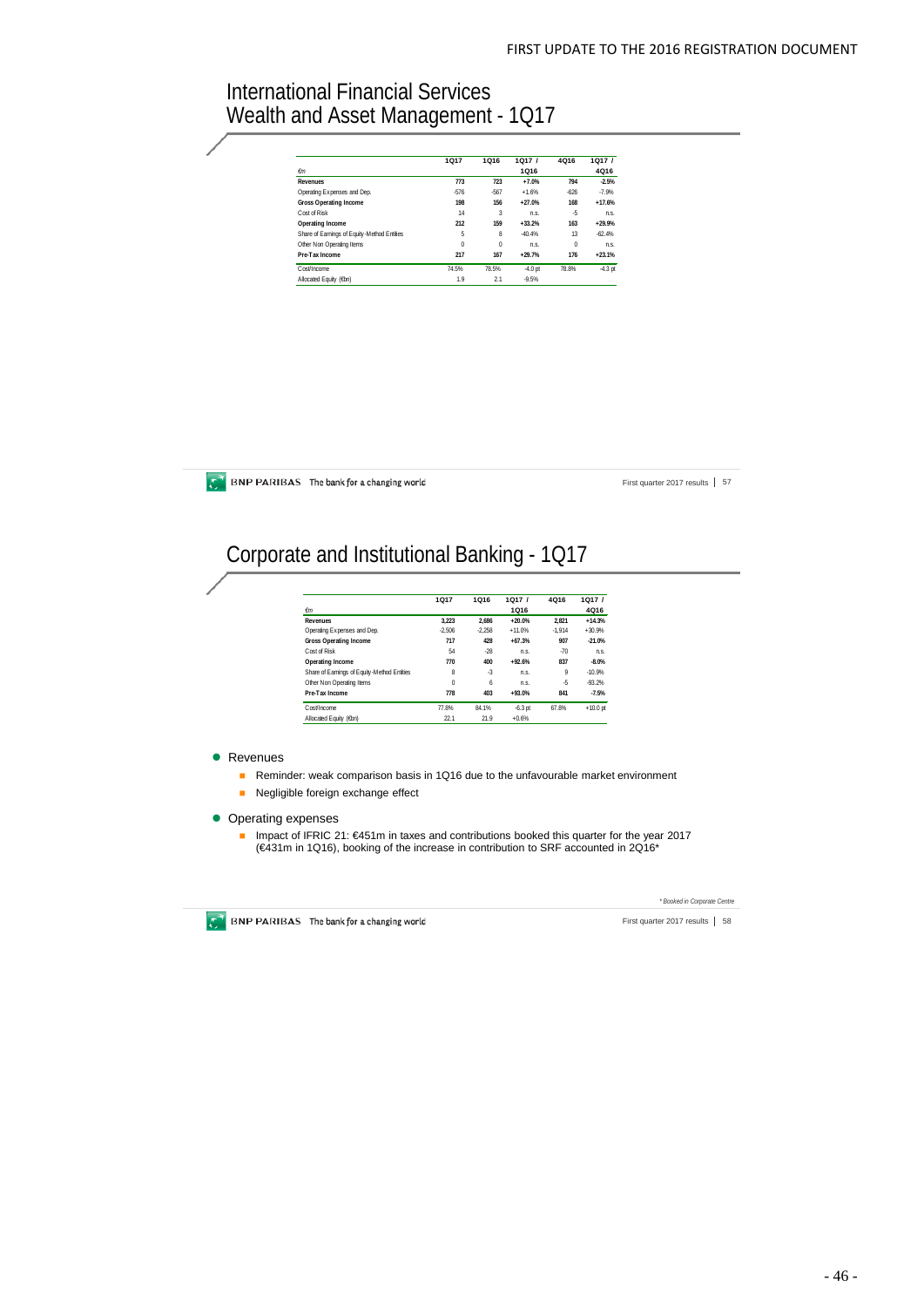## Corporate and Institutional Banking Global Markets - 1Q17

|                     |                                                                                                                                                                                                                                                                       | 1017     | 1Q16     | 1Q17/     | 4Q16   | 1Q17/     |
|---------------------|-----------------------------------------------------------------------------------------------------------------------------------------------------------------------------------------------------------------------------------------------------------------------|----------|----------|-----------|--------|-----------|
|                     | $\epsilon$ m                                                                                                                                                                                                                                                          |          |          | 1Q16      |        | 4Q16      |
|                     | Revenues                                                                                                                                                                                                                                                              | 1.754    | 1.318    | $+33.1%$  | 1.284  | $+36.6%$  |
|                     | incl. FICC.                                                                                                                                                                                                                                                           | 1.174    | 890      | $+31.9%$  | 838    | $+40.1%$  |
|                     | incl. Equity & Prime Services                                                                                                                                                                                                                                         | 580      | 428      | $+35.5%$  | 446    | $+30.0%$  |
|                     | Operating Expenses and Dep.                                                                                                                                                                                                                                           | $-1.424$ | $-1.184$ | $+20.3%$  | $-967$ | $+47.3%$  |
|                     | <b>Gross Operating Income</b>                                                                                                                                                                                                                                         | 330      | 134      | n.s.      | 317    | $+4.1%$   |
|                     | Cost of Risk                                                                                                                                                                                                                                                          | $-3$     | 27       | n.s.      | 44     | n.s.      |
|                     | <b>Operating Income</b>                                                                                                                                                                                                                                               | 327      | 160      | n.S.      | 361    | $-9.6%$   |
|                     | Share of Earnings of Equity-Method Entities                                                                                                                                                                                                                           | $\Omega$ | $-4$     | n.s.      | $-3$   | n.s.      |
|                     | Other Non Operating Items                                                                                                                                                                                                                                             | $\bf{0}$ | 6        | n.s.      | $-8$   | $-95.5%$  |
|                     | Pre-Tax Income                                                                                                                                                                                                                                                        | 326      | 163      | n.s.      | 350    | $-6.8%$   |
|                     | Cost/Income                                                                                                                                                                                                                                                           | 81.2%    | 89.8%    | $-8.6$ pt | 75.3%  | $+5.9$ pt |
|                     |                                                                                                                                                                                                                                                                       |          |          |           |        |           |
| Revenues:           | Allocated Equity (6bn)                                                                                                                                                                                                                                                | 8.7      | 9.1      | $-4.0%$   |        |           |
|                     | Reminder: weak basis of comparison in 1Q16 due to the unfavourable market environment<br>Operating expenses: rise in connection with business growth<br>Impact of IFRIC 21: $\epsilon$ 307m in taxes and contributions booked this quarter ( $\epsilon$ 317m in 1Q16) |          |          |           |        |           |
| Pre-tax income<br>п | Reminder: net write-back of provisions in 1Q16 (+€27m) due to one specific file                                                                                                                                                                                       |          |          |           |        |           |

**BNP PARIBAS** The bank for a changing world

First quarter 2017 results | 59

# Corporate and Institutional Banking Market Risks - 1Q17



- **B** Slight rise on equities offset by a decrease on interest rates
- No losses greater than VaR this quarter

*\* VaR calculated for the monitoring of market limits*

 $\mathbb{C}^{\mathbb{C}}$  BNP PARIBAS The bank for a changing world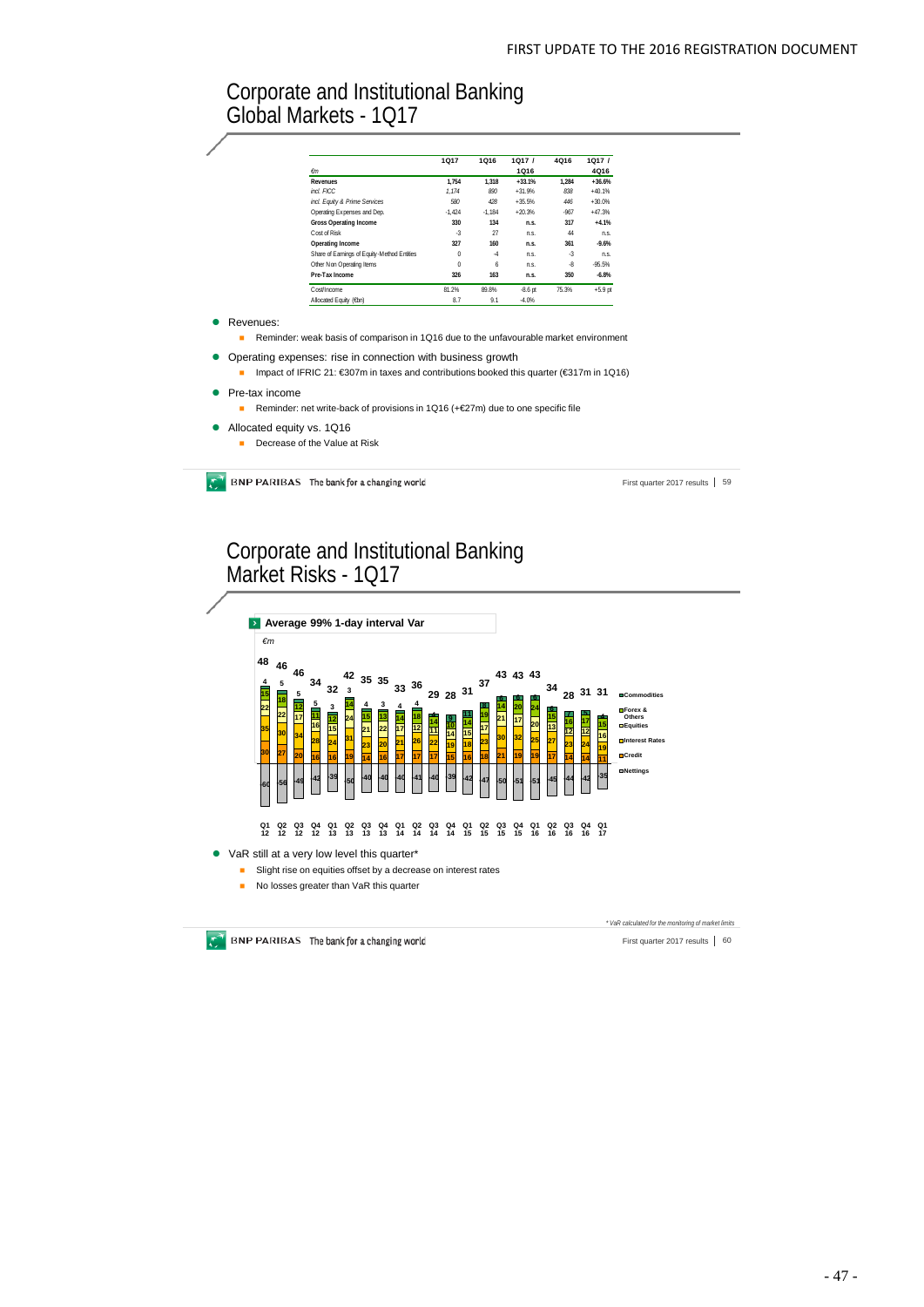## Corporate and Institutional Banking Corporate Banking - 1Q17

|                               | 1017   | 1016     | 1017/     | 4016   | 1Q17/      |  |
|-------------------------------|--------|----------|-----------|--------|------------|--|
| $\epsilon$ m                  |        |          | 1Q16      |        | 4Q16       |  |
| Revenues                      | 991    | 929      | $+6.7%$   | 1.071  | $-7.5%$    |  |
| Operating Expenses and Dep.   | $-691$ | $-693$   | $-0.2%$   | $-567$ | $+22.0%$   |  |
| <b>Gross Operating Income</b> | 299    | 236      | $+26.9%$  | 504    | $-40.6%$   |  |
| Cost of Risk                  | 57     | $-55$    | n s.      | $-115$ | n.s.       |  |
| Operating Income              | 356    | 181      | $+97.4%$  | 388    | $-8.2%$    |  |
| Non Operating Items           | 7      | $\theta$ | n.s.      | 14     | $-48.8%$   |  |
| Pre-Tax Income                | 364    | 181      | n.s.      | 402    | $-9.6%$    |  |
| Cost/Income                   | 69.8%  | 74.6%    | $-4.8$ pt | 52.9%  | $+16.9$ pt |  |
| Allocated Equity (€bn)        | 126    | 12.2     | $+3.1%$   |        |            |  |

#### • Operating expenses

■ Impact of IFRIC 21: €127m in taxes and contributions booked this quarter (€104m in 1Q16)

 $\bullet$  BNP PARIBAS The bank for a changing world

First quarter 2017 results | 61

## Corporate and Institutional Banking Securities Services - 1Q17

|                             | <b>1Q17</b> | 1Q16     | 1Q17/     | 4Q16           | 1Q17/     |
|-----------------------------|-------------|----------|-----------|----------------|-----------|
| $\epsilon$ m                |             |          | 1Q16      |                | 4Q16      |
| <b>Revenues</b>             | 478         | 440      | $+8.5%$   | 466            | $+2.6%$   |
| Operating Expenses and Dep. | $-390$      | $-382$   | $+2.3%$   | $-380$         | $+2.8%$   |
| Gross Operating Income      | 87          | 59       | $+49.0%$  | 86             | $+1.7%$   |
| Cost of Risk                | $\theta$    | $\bf{0}$ | n.s.      | $\overline{2}$ | n.s.      |
| Operating Income            | 87          | 59       | $+47.9%$  | 87             | $-0.2%$   |
| Non Operating Items         | $\theta$    | $\bf{0}$ | n.s.      | 1              | $-26.2%$  |
| Pre-Tax Income              | 88          | 59       | $+48.3%$  | 88             | $-0.4%$   |
| Cost/Income                 | 81.7%       | 86.7%    | $-5.0$ pt | 81.6%          | $+0.1$ pt |
| Allocated Equity (6bn)      | 0.8         | 0.7      | $+17.5%$  |                |           |

|                                                                                              | 31.03.17       | 31.03.16       | %Var/<br>31.03.16    | 31.12.16       | %Var/<br>31.12.16  |
|----------------------------------------------------------------------------------------------|----------------|----------------|----------------------|----------------|--------------------|
| <b>Securities Services</b><br>Assets under custody (€bn)<br>Assets under administration (On) | 8.939<br>2.098 | 8.122<br>1.771 | $+10.1%$<br>$+18.4%$ | 8.610<br>1.962 | $+3.8%$<br>$+6.9%$ |
|                                                                                              | <b>1Q17</b>    | 1Q16           | 1Q17/1Q16            | 4Q16           | 1Q17/4Q16          |
| Number of transactions (in million)                                                          | 22.6           | 21.1           | $+7.0%$              | 21.8           | $+3.9%$            |

• Operating expenses

**■** Impact of IFRIC 21: €17m in taxes and contributions booked this quarter (€10m in 1Q16)

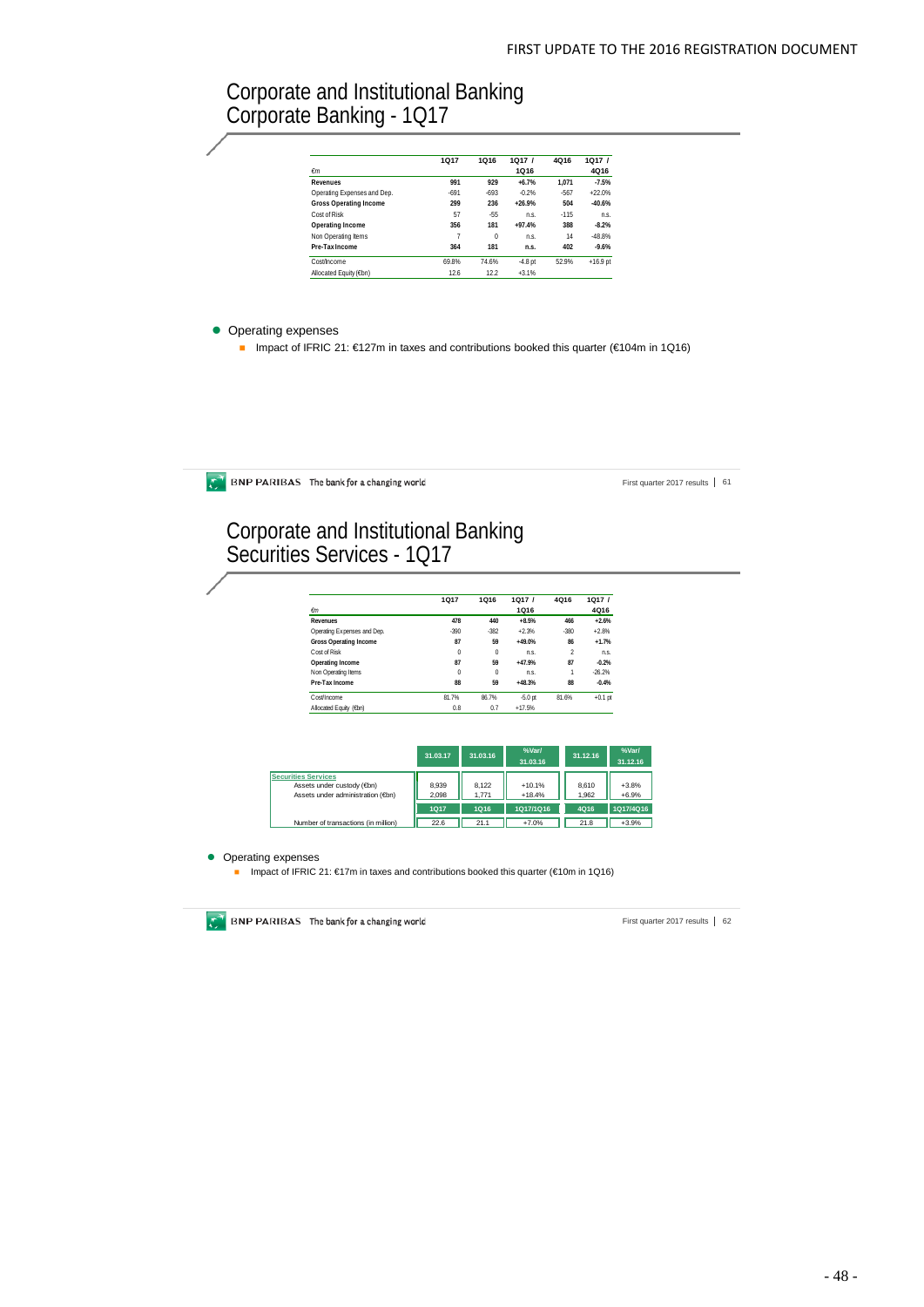## Corporate and Institutional Banking Transactions – 1Q17

|                  | France - Republic of France (AFT)<br>EUR 7bn successful launch of the French sovereign<br>inaugural green bond (OAT 1.75% 25 <sup>th</sup> June 2039)<br>Lead Manager<br>January 2017 | <b>MAPFRE</b>             | Spain - Mapfre<br>EUR 60bn - Appointed to provide global custody services to<br>Mapfre's worldwide portfolio of assets worth EUR60bn<br>February 2017                                                                            |
|------------------|---------------------------------------------------------------------------------------------------------------------------------------------------------------------------------------|---------------------------|----------------------------------------------------------------------------------------------------------------------------------------------------------------------------------------------------------------------------------|
| <b>VORLD BAN</b> | Supranational - World Bank (IBRD)<br>EUR 163m Inaugural "SDGs Everyone" Equity-linked Bond<br>Sole Arranger<br>March 2017                                                             | <b>AVOLON</b>             | Ireland - Avolon<br>USD 8.5bn acquisition financing of the aircraft leasing unit of<br>CIT Group financed through a USD 5.5bn Term Loan B and<br>3bn Senior Unsecured Notes Joint Bookrunner & Underwriter<br>January 2017       |
| <b>SIEMENS</b>   | Germany - Siemens<br>USD 8.75bn, Multi-Tranche 144a/Reg S transaction<br><b>Active Bookrunner</b><br>March 2017                                                                       | edf                       | France - EDF<br>EUR 4bn rights issue - the largest rights Issue in France<br>since 2014 and the largest European rights issue in the<br>utilities sector since 2010.<br>Joint Global Coordinator & Joint Bookrunner - March 2017 |
| Roche            | Switzerland - Roche Kapitalmarkt AG<br>CHF 1.5bn. 3-Tranche. Senior Unsecured Notes<br>Lead manager<br>March 2017                                                                     | Deutsche<br>Wohner        | Germany - Deutsche Wohnen<br>EUR 1.3bn - first combined ABB, CB and CB buyback<br>in EMEA and largest Real Estate CB in EMEA<br>Joint Bookrunner<br>February 2017                                                                |
| at&t             | USA - AT&T Inc.<br>USD 1.43bn. Senior Unsecured Bond Issue<br><b>Active Bookrunner</b><br>March 2017                                                                                  | <b>Microsoft</b>          | USA - Microsoft<br>USD 17 bn - 7-tranche senior unsecured bond offering<br>Passive Bookrunner<br>February 2017                                                                                                                   |
| Lenovo.          | Hong Kong - Lenovo Group Limited<br>USD 700m Syndicated Supplier Financing Programme<br>Sole Bookrunner<br>January 2017                                                               | <i><b>yietjet Air</b></i> | Vietnam - Viet Jet Aviation Joint Stock<br>Company<br>USD 167m IPO in the Ho Chi Minh Stock Exchange<br>Joint Global Coordinator<br>February 2017                                                                                |

Corporate and Institutional Banking Ranking and Awards - 1Q17

#### **Global Markets:**

- #1 All bonds in EUR and #1 Investment Grade Corporate bonds in EUR *(Dealogic, – March 2017)*
- #9 All International bonds All Currencies *(Dealogic – March 2017)*
- Best Execution, Client Experience, Editor's Choice Award (Profit & Loss Digital FX Awards 2017)
- Singapore Capital Markets Deal (*IFR Asia Awards 2017*)
- **Securities Services:** 
	- Global Securities Lending Services Provider of the Year (Central Banking Awards March 2017)
- **Corporate Banking:** 
	- #1 EMEA Syndicated Loans Bookrunner and MLA by number of Deals *(Dealogic – March 2017)*
	- #1 EMEA Media Telecom Loans Bookrunner and MLA *(Dealogic March 2017)*
	- **Best Export Finance Bank in EMEA (***Trade Finance Magazine March 2017***)**
	- Equity-Linked Bank of the Year (*Global Capital – March 2017*)
	- #3 EMEA Equity-Linked Bookrunner *(Dealogic – March 2017)*
	- #1 France M&A Advisor and #8 in EMEA (*Dealogic March 2017*)









**BNP PARIBAS** The bank for a changing world

**PROFIT** 

ΈX DIGITAL FX<br>AWARDS<br>**2017**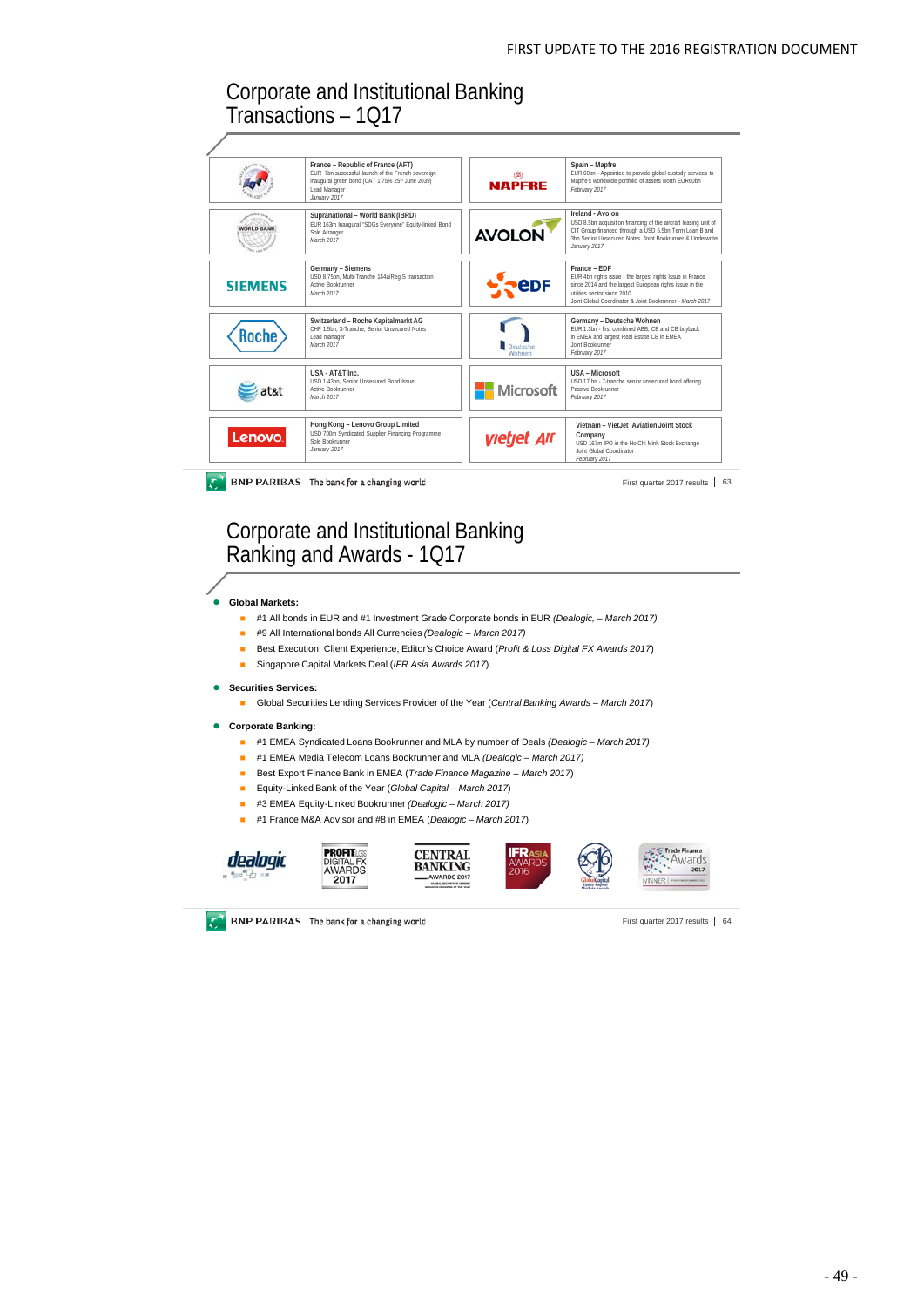# Corporate Centre - 1Q17

| €m                                           | 1017   | 1016   | 4016   |
|----------------------------------------------|--------|--------|--------|
| Revenues                                     | 358    | 618    | 70     |
| Operating Expenses and Dep.                  | $-308$ | $-182$ | $-330$ |
| Incl. Restructuring and Transformation Costs | $-110$ | $-46$  | $-154$ |
| Gross Operating income                       | 49     | 435    | $-260$ |
| Cost of Risk                                 | $-11$  | 9      | $-56$  |
| Operating Income                             | 38     | 444    | $-316$ |
| Share of Earnings of Equity-Method Entities  | 19     | 21     | 13     |
| Other non operating items                    | -8     | 10     | $-136$ |
| Pre-Tax Income                               | 49     | 475    | $-440$ |

**•** Revenues

- Own Credit Adjustment (OCA)\* and own credit risk included in derivatives (DVA)\*: -€7m (+€365m in 1Q16)
- Capital gain from the sale of the 1.8% stake in Shinhan: +€148m
- **Very good contribution of Principal Investments**
- Operating expenses
	- Restructuring costs related to the acquisitions (in particular LaSer, Bank BGZ, DAB Bank and GE LLD): -€20m (-€23m in 1Q16)
	- Transformation costs of the businesses: €90m (- €23m in 1Q16)

 $\bullet$  BNP PARIBAS The bank for a changing world

far value takes into accountary change in value attributable to issuer risk relating to the RP Parbos Grup. It is the republement value of instruments, calculate the study of a straightee build be a sumple of the BNP Parib

First quarter 2017 results | 65

## Breakdown of the Transformation Costs of the Businesses Presented in Corporate Centre - 1Q17

| €m                                           | 1Q 2017 |
|----------------------------------------------|---------|
| <b>Retail Banking &amp; Services</b>         | $-45$   |
| <b>Domestic Markets</b>                      | $-18$   |
| French Retail Banking                        | $-12$   |
| BNL bc                                       | $-1$    |
| Belgian Retail Banking                       | $-2$    |
| Other Activities                             | $-2$    |
| <b>International Financial Services</b>      | $-28$   |
| Personal Finance                             | $-7$    |
| International Retail Banking                 | $-13$   |
| Insurance                                    | -3      |
| Wealth and Asset Management                  | $-5$    |
| <b>Corporate &amp; Institutional Banking</b> | $-43$   |
| Corporate Banking                            | $-12$   |
| <b>Global Markets</b>                        | $-24$   |
| <b>Securities Services</b>                   | $-7$    |
| <b>Corporate Centre</b>                      | -1      |
| <b>TOTAL</b>                                 | $-90$   |



**EXECUTE:** BNP PARIBAS The bank for a changing world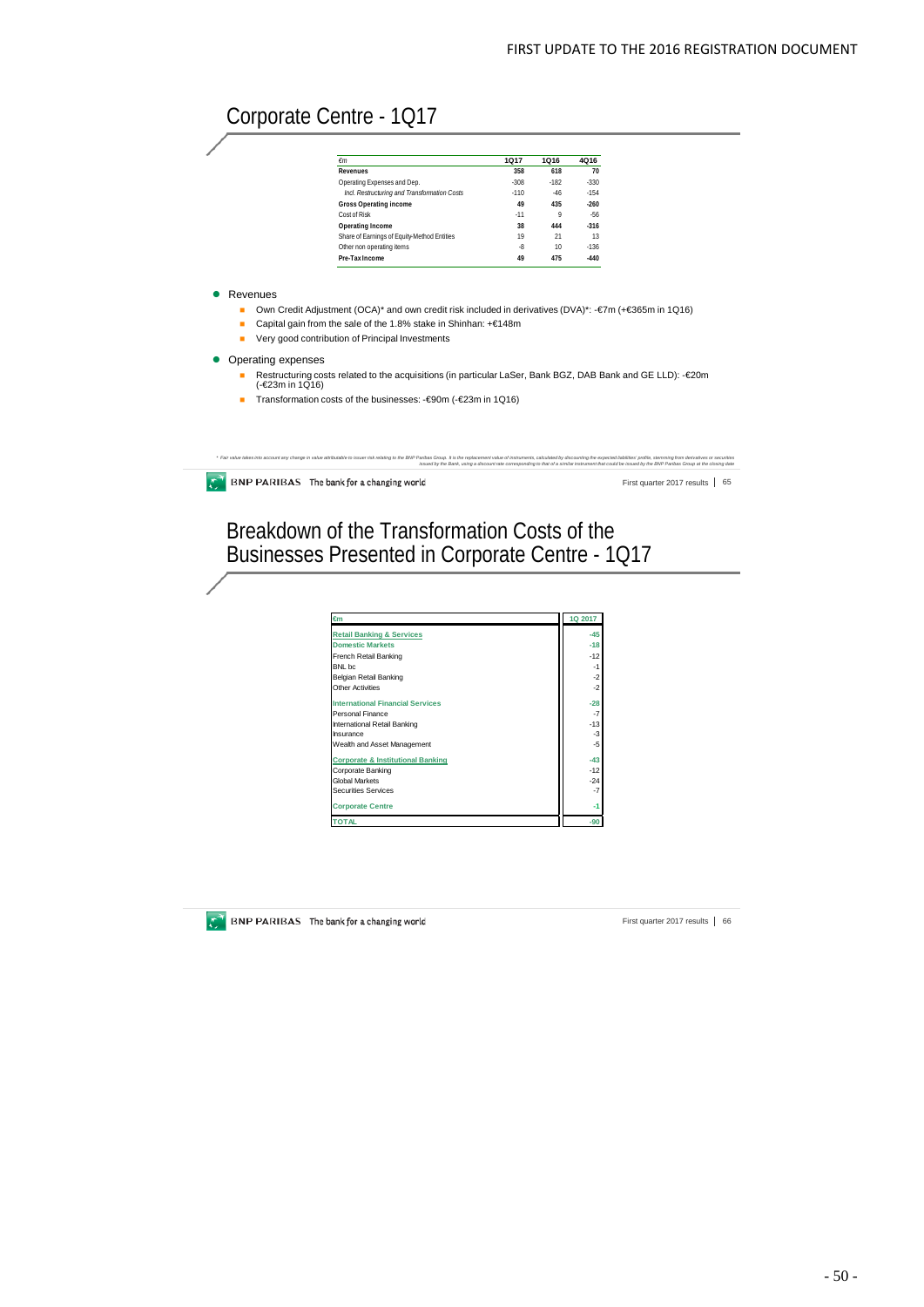Group Results

Division Results

1Q17 Detailed Results

**Appendix**

 $\bullet$  BNP PARIBAS The bank for a changing world

First quarter 2017 results | 67

# Number of Shares and Earnings per Share

| <b>Number of Shares</b>                                        |           |           |
|----------------------------------------------------------------|-----------|-----------|
| in millions                                                    | 31-Mar-17 | 31-Dec-16 |
| Number of Shares (end of period)                               | 1.248     | 1.247     |
| Number of Shares excluding Treasury Shares (end of period)     | 1.245     | 1.246     |
| Average number of Shares outstanding excluding Treasury Shares | 1.246     | 1.244     |

### **Earnings per Share**

| in millions                                                                                                                | 31-Mar-17 | 31-Mar-16 |
|----------------------------------------------------------------------------------------------------------------------------|-----------|-----------|
| Average number of Shares outstanding excluding Treasury Shares                                                             | 1.246     | 1.244     |
| Net income attributable to equity holders                                                                                  | 1.894     | 1.814     |
| Remuneration net of tax of Undated Super Subordinated Notes                                                                | .97       | $-85$     |
| Exchange rate effect on reimbursed Undated Super Subordinated Notes                                                        |           | $\theta$  |
| Net income attributable to equity holders, after remuneration and exchange rate effect on Undated Super Subordinated Notes | 1.797     | 1.729     |
| Net Earnings per Share (EPS) in euros                                                                                      | 1.44      | 1.39      |

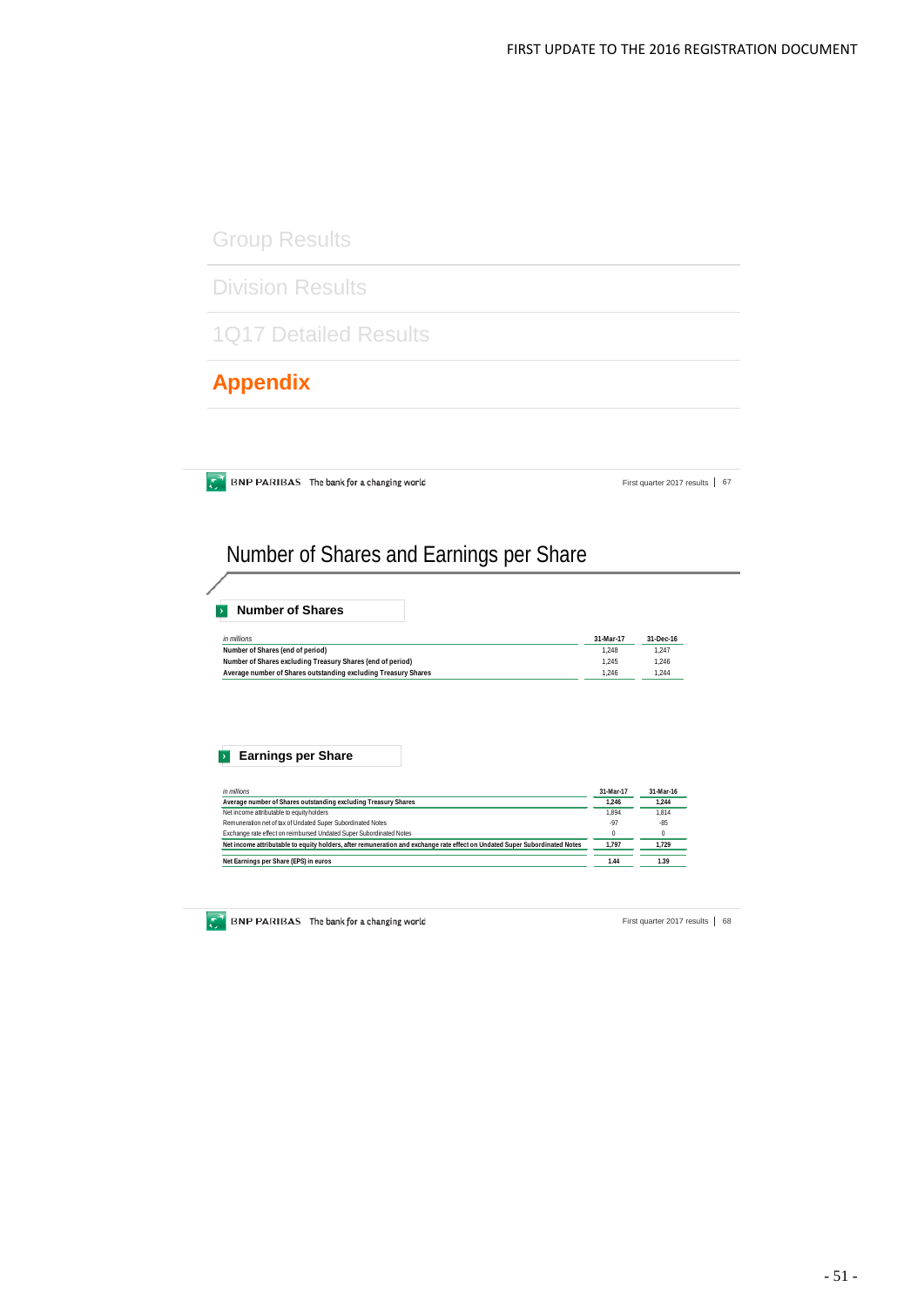Capital Ratios and Book Value per Share

|                                                                                                                                                                                                                                                                           | 31-Mar-17      | 31-Dec-16      |               |
|---------------------------------------------------------------------------------------------------------------------------------------------------------------------------------------------------------------------------------------------------------------------------|----------------|----------------|---------------|
| <b>Total Capital Ratio (a)</b>                                                                                                                                                                                                                                            | 14.8%          | 14.5%          |               |
| Tier 1 Ratio (a)<br>Common equity Tier 1 ratio (a)                                                                                                                                                                                                                        | 13.1%<br>11.7% | 12.9%<br>11.6% |               |
| (a) Basel 3 (CRD4), taking into consideration CRR transitory provisions (but with full deduction of goodwill), on risk-weighted assets<br>of €638 bn as at 31.12.16 and €640 bn as at 31.03.17. Subject to the provisions of article 26.2 of (EU) regulation n° 575/2013. |                |                |               |
| <b>Book value per Share</b><br>in millions of euros                                                                                                                                                                                                                       | 31-Mar-17      | 31-Dec-16      |               |
| Shareholders' Equity Group share                                                                                                                                                                                                                                          | 102,077        | 100,665        | (1)           |
| of which changes in assets and liabilities recognised directly in equity (valuation reserve)                                                                                                                                                                              | 5.505          | 6.169          |               |
| of which Undated Super Subordinated Notes                                                                                                                                                                                                                                 | 8.467          | 8.430          | (2)           |
| of which remuneration net of tax payable to holders of Undated Super Subordinated Notes                                                                                                                                                                                   | 104            | 91             | (3)           |
| Net Book Value (a)                                                                                                                                                                                                                                                        | 93.506         | 92.144         | $(1)-(2)-(3)$ |
| Goodwill and intangibles                                                                                                                                                                                                                                                  | 12,793         | 13,218         |               |
| Tangible Net Book Value (a)                                                                                                                                                                                                                                               | 80.713         | 78,926         |               |
| Number of Shares excluding Treasury Shares (end of period) in millions                                                                                                                                                                                                    | 1.245          | 1.246          |               |
| Book Value per Share (euros)                                                                                                                                                                                                                                              | 75.1           | 73.9           |               |
| of which book value per share excluding valuation reserve (euros)                                                                                                                                                                                                         | 70.7           | 69.0           |               |
|                                                                                                                                                                                                                                                                           | 64.8           | 63.3           |               |
| Net Tangible Book Value per Share (euros)                                                                                                                                                                                                                                 |                |                |               |
|                                                                                                                                                                                                                                                                           |                |                |               |
| (a) Excluding Undated Super Subordinated Notes and remuneration net of tax payable to holders of Undated Super Subordinated Notes                                                                                                                                         |                |                |               |

Return on Equity and Permanent Shareholders' Equity

| in millions of euros                                                                                                                                                                                                                                                                                                                                                                                                                                                                                                                                                                                                                                                                                                                                                                                                                                                                                                                                                                                                                                                                                                                                                                                                                                                                                                                                                                                                                                                                                                                                                                                                                   | 31-Mar-17 | 31-Dec-16 |     |           |                           |  |
|----------------------------------------------------------------------------------------------------------------------------------------------------------------------------------------------------------------------------------------------------------------------------------------------------------------------------------------------------------------------------------------------------------------------------------------------------------------------------------------------------------------------------------------------------------------------------------------------------------------------------------------------------------------------------------------------------------------------------------------------------------------------------------------------------------------------------------------------------------------------------------------------------------------------------------------------------------------------------------------------------------------------------------------------------------------------------------------------------------------------------------------------------------------------------------------------------------------------------------------------------------------------------------------------------------------------------------------------------------------------------------------------------------------------------------------------------------------------------------------------------------------------------------------------------------------------------------------------------------------------------------------|-----------|-----------|-----|-----------|---------------------------|--|
| Net income Group share                                                                                                                                                                                                                                                                                                                                                                                                                                                                                                                                                                                                                                                                                                                                                                                                                                                                                                                                                                                                                                                                                                                                                                                                                                                                                                                                                                                                                                                                                                                                                                                                                 | 1.894     | 7.702     |     |           |                           |  |
| Exceptional items (after tax) (a)                                                                                                                                                                                                                                                                                                                                                                                                                                                                                                                                                                                                                                                                                                                                                                                                                                                                                                                                                                                                                                                                                                                                                                                                                                                                                                                                                                                                                                                                                                                                                                                                      | 76        | $-100$    | (2) |           |                           |  |
| Contribution to the Single Resolution Fund (SRF) and systemic banking taxes after tax                                                                                                                                                                                                                                                                                                                                                                                                                                                                                                                                                                                                                                                                                                                                                                                                                                                                                                                                                                                                                                                                                                                                                                                                                                                                                                                                                                                                                                                                                                                                                  | $-670$    | n         | (3) |           |                           |  |
| Annualised net income Group share excluding exceptional items, with contribution to SRF and                                                                                                                                                                                                                                                                                                                                                                                                                                                                                                                                                                                                                                                                                                                                                                                                                                                                                                                                                                                                                                                                                                                                                                                                                                                                                                                                                                                                                                                                                                                                            |           |           |     |           |                           |  |
| systemic banking taxes not annualised (b)                                                                                                                                                                                                                                                                                                                                                                                                                                                                                                                                                                                                                                                                                                                                                                                                                                                                                                                                                                                                                                                                                                                                                                                                                                                                                                                                                                                                                                                                                                                                                                                              | 9.282     | 7.802     | (4) |           |                           |  |
| Remuneration net of tax of Undated Super Subordinated Notes                                                                                                                                                                                                                                                                                                                                                                                                                                                                                                                                                                                                                                                                                                                                                                                                                                                                                                                                                                                                                                                                                                                                                                                                                                                                                                                                                                                                                                                                                                                                                                            | $-390$    | $-357$    |     |           |                           |  |
| Exchange rate effect on reimbursed Undated Super Subordinated Notes                                                                                                                                                                                                                                                                                                                                                                                                                                                                                                                                                                                                                                                                                                                                                                                                                                                                                                                                                                                                                                                                                                                                                                                                                                                                                                                                                                                                                                                                                                                                                                    | $\bf{0}$  | 125       |     |           |                           |  |
| Average permanent shareholders' equity, not revaluated (c)                                                                                                                                                                                                                                                                                                                                                                                                                                                                                                                                                                                                                                                                                                                                                                                                                                                                                                                                                                                                                                                                                                                                                                                                                                                                                                                                                                                                                                                                                                                                                                             | 85.142    | 80.657    |     |           |                           |  |
| ROE excluding exceptional items                                                                                                                                                                                                                                                                                                                                                                                                                                                                                                                                                                                                                                                                                                                                                                                                                                                                                                                                                                                                                                                                                                                                                                                                                                                                                                                                                                                                                                                                                                                                                                                                        | 10.4%     | 9.4%      |     |           |                           |  |
| Average tangible permanent shareholders' equity, not revaluated (d)                                                                                                                                                                                                                                                                                                                                                                                                                                                                                                                                                                                                                                                                                                                                                                                                                                                                                                                                                                                                                                                                                                                                                                                                                                                                                                                                                                                                                                                                                                                                                                    | 72.137    | 67.338    |     |           |                           |  |
| ROTE excluding exceptional items                                                                                                                                                                                                                                                                                                                                                                                                                                                                                                                                                                                                                                                                                                                                                                                                                                                                                                                                                                                                                                                                                                                                                                                                                                                                                                                                                                                                                                                                                                                                                                                                       | 12.3%     | 11.2%     |     |           |                           |  |
|                                                                                                                                                                                                                                                                                                                                                                                                                                                                                                                                                                                                                                                                                                                                                                                                                                                                                                                                                                                                                                                                                                                                                                                                                                                                                                                                                                                                                                                                                                                                                                                                                                        |           |           |     |           |                           |  |
| Permanent Shareholders' Equity Group share, not revaluated<br>(used for the calculation of return of Equity)                                                                                                                                                                                                                                                                                                                                                                                                                                                                                                                                                                                                                                                                                                                                                                                                                                                                                                                                                                                                                                                                                                                                                                                                                                                                                                                                                                                                                                                                                                                           |           |           |     |           |                           |  |
|                                                                                                                                                                                                                                                                                                                                                                                                                                                                                                                                                                                                                                                                                                                                                                                                                                                                                                                                                                                                                                                                                                                                                                                                                                                                                                                                                                                                                                                                                                                                                                                                                                        |           | 31-Mar-17 |     | 31-Dec-16 |                           |  |
|                                                                                                                                                                                                                                                                                                                                                                                                                                                                                                                                                                                                                                                                                                                                                                                                                                                                                                                                                                                                                                                                                                                                                                                                                                                                                                                                                                                                                                                                                                                                                                                                                                        |           | 93.506    |     | 92.144    | (1)                       |  |
|                                                                                                                                                                                                                                                                                                                                                                                                                                                                                                                                                                                                                                                                                                                                                                                                                                                                                                                                                                                                                                                                                                                                                                                                                                                                                                                                                                                                                                                                                                                                                                                                                                        |           | 5.505     |     | 6.169     | (2)                       |  |
|                                                                                                                                                                                                                                                                                                                                                                                                                                                                                                                                                                                                                                                                                                                                                                                                                                                                                                                                                                                                                                                                                                                                                                                                                                                                                                                                                                                                                                                                                                                                                                                                                                        |           | 3.364     |     | 3.364     | (3)                       |  |
|                                                                                                                                                                                                                                                                                                                                                                                                                                                                                                                                                                                                                                                                                                                                                                                                                                                                                                                                                                                                                                                                                                                                                                                                                                                                                                                                                                                                                                                                                                                                                                                                                                        |           | 4.433     |     |           | (4)                       |  |
|                                                                                                                                                                                                                                                                                                                                                                                                                                                                                                                                                                                                                                                                                                                                                                                                                                                                                                                                                                                                                                                                                                                                                                                                                                                                                                                                                                                                                                                                                                                                                                                                                                        |           | 7.464     |     |           | (5)                       |  |
|                                                                                                                                                                                                                                                                                                                                                                                                                                                                                                                                                                                                                                                                                                                                                                                                                                                                                                                                                                                                                                                                                                                                                                                                                                                                                                                                                                                                                                                                                                                                                                                                                                        |           | 6         |     |           | (6)                       |  |
|                                                                                                                                                                                                                                                                                                                                                                                                                                                                                                                                                                                                                                                                                                                                                                                                                                                                                                                                                                                                                                                                                                                                                                                                                                                                                                                                                                                                                                                                                                                                                                                                                                        |           | 87,674    |     | 82,611    | $(1)-(2)-(3)-(4)+(5)+(6)$ |  |
|                                                                                                                                                                                                                                                                                                                                                                                                                                                                                                                                                                                                                                                                                                                                                                                                                                                                                                                                                                                                                                                                                                                                                                                                                                                                                                                                                                                                                                                                                                                                                                                                                                        |           | 74.881    |     | 69.393    |                           |  |
|                                                                                                                                                                                                                                                                                                                                                                                                                                                                                                                                                                                                                                                                                                                                                                                                                                                                                                                                                                                                                                                                                                                                                                                                                                                                                                                                                                                                                                                                                                                                                                                                                                        |           |           |     |           |                           |  |
| (a) See slide 5 of Q1 2017 results and FY 2016 results ; (b) As at 31.03.17, (4) = 4*[(1)-(2)-(3)] +(3);<br>(c) Average Permanent shareholders' equity: average of beginning of the year and end of the period, including notably annualised net income excluding exceptional item:<br>(Permanent Shareholders' equity = Shareholders' equity attributable to shareholders - changes in assets and liabilities recognised directly in equity - Undated Super<br>Subordinated Notes - remuneration net of tax payable to holders of Undated Super Subordinated Notes - dividend distribution assumption)<br>(d) Average Tangible permanent shareholders' equity: average of beginning of the year and end of the period including notably annualised net income excluding<br>exceptional items. (Tangible permanent shareholders' equity = permanent shareholders' equity - goodwill - intangible assets)<br>in millions of euros<br>Net Book Value<br>of which changes in assets and liabilities recognised directly in equity (valuation reserve)<br>of which 2016 dividend not paid yet (a)<br>of which 2017 dividend distribution assumption<br>Annualisation of restated result (b)<br>Restatement of remuneration net of tax payable to holders of Undated Super Subordinated Notes at the end of the period<br>Permanent shareholders' equity, not revaluated (c)<br>Tangible permanent shareholders' equity, not revaluated (c)<br>(a) Subject to the approval of the AGM on 23 May 2017;<br>(b) 3" (1Q17 Net income Group share excluding exceptional items and contribution to the SRF and systemic banking taxes after tax); |           |           |     |           |                           |  |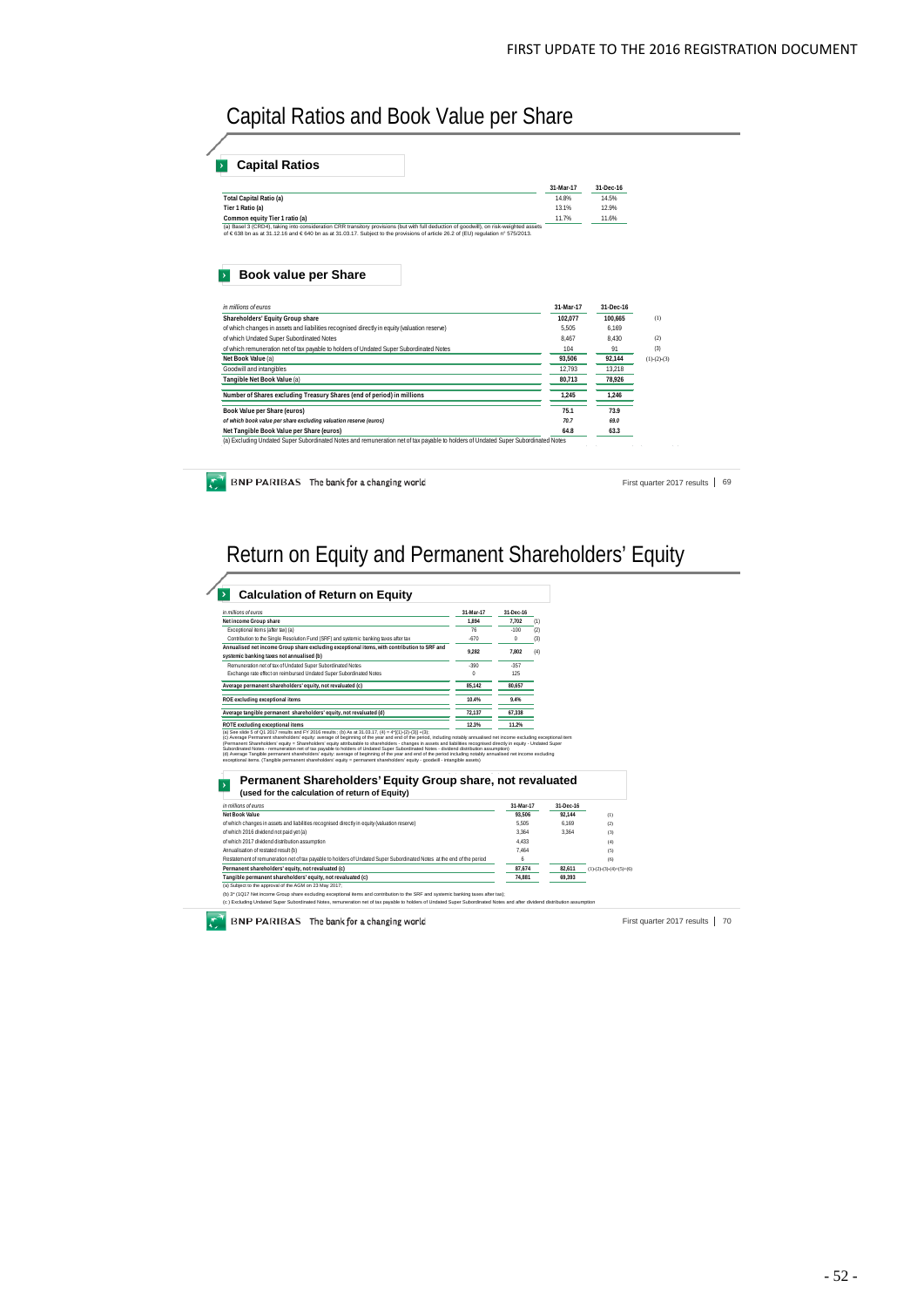# A Solid Financial Structure

| Doubtful loans/gross outstandings                                                                                                                              |           |           |           |                            |  |
|----------------------------------------------------------------------------------------------------------------------------------------------------------------|-----------|-----------|-----------|----------------------------|--|
|                                                                                                                                                                |           | 31-Mar-17 | 31-Dec-16 |                            |  |
| Doubtful Ioans (a) / Loans (b)                                                                                                                                 |           | 3.6%      | 3.8%      |                            |  |
| (a) Doubtful loans to customers and credit institutions excluding repos, netted of guarantees                                                                  |           |           |           |                            |  |
| (b) Gross outstanding loans to customers and credit institutions excluding repos                                                                               |           |           |           |                            |  |
| Coverage ratio                                                                                                                                                 |           |           |           |                            |  |
| $\n  Emb\n$                                                                                                                                                    |           | 31-Mar-17 | 31-Dec-16 |                            |  |
| Doubtful loans (a)                                                                                                                                             |           | 30.0      | 31.2      |                            |  |
| Allowance for loan losses (b)                                                                                                                                  |           | 26.8      | 27.8      |                            |  |
| Coverage ratio<br>(a) Gross doubtful loans, balance sheet and off-balance sheet, netted of quarantees and collaterals<br>(b) Specific and on a portfolio basis |           | 89%       | 89%       |                            |  |
| Immediately available liquidity reserve                                                                                                                        |           |           |           |                            |  |
| $\epsilon$ bn                                                                                                                                                  |           | 31-Mar-17 | 31-Dec-16 |                            |  |
| Immediately available liquidity reserve (counterbalancing capacity) (a)                                                                                        |           | 345       | 305       |                            |  |
| BNP PARIBAS The bank for a changing world                                                                                                                      |           |           |           | First quarter 2017 results |  |
| Ratio Common Equity Tier 1<br>Basel 3 fully loaded common equity Tier 1 ratio*                                                                                 |           |           |           |                            |  |
| (Accounting capital to prudential capital reconciliation)<br>$\not\varepsilon$ bn                                                                              | 31-Mar-17 | 31-Dec-16 |           |                            |  |
| <b>Consolidated Equity</b>                                                                                                                                     | 107.3     | 105.2     |           |                            |  |
| Undated super subordinated notes                                                                                                                               | $-8.5$    | $-8.4$    |           |                            |  |
| 2016 dividend not paid yet**                                                                                                                                   | $-3.4$    | $-3.4$    |           |                            |  |
| 2017 project of dividend distribution                                                                                                                          | $-0.9$    | 0.0       |           |                            |  |
| Regulatory adjustments on equity"                                                                                                                              | $-1.6$    | $-1.8$    |           |                            |  |
| Regulatory adjustments on minority interests                                                                                                                   | $-2.8$    | $-2.6$    |           |                            |  |
| Goodwill and intangible assets                                                                                                                                 | $-13.3$   | $-13.4$   |           |                            |  |
| Deferred tax assets related to tax loss carry forwards                                                                                                         | $-0.9$    | $-0.9$    |           |                            |  |
| Other regulatory adjustments                                                                                                                                   | $-1.3$    | $-1.1$    |           |                            |  |

**Risk-weighted assets 642 641 Common Equity Tier 1 Ratio 11.6% 11.5%**

° CRD4, taking into account all the rules of the CRD4 with no transitory provisions. Subject to the provisions of article 26.2 of (EU) regulation n°575/2013.<br>Digiect to the approval of the AGM on 23 May 2017: \*\*\* Includin

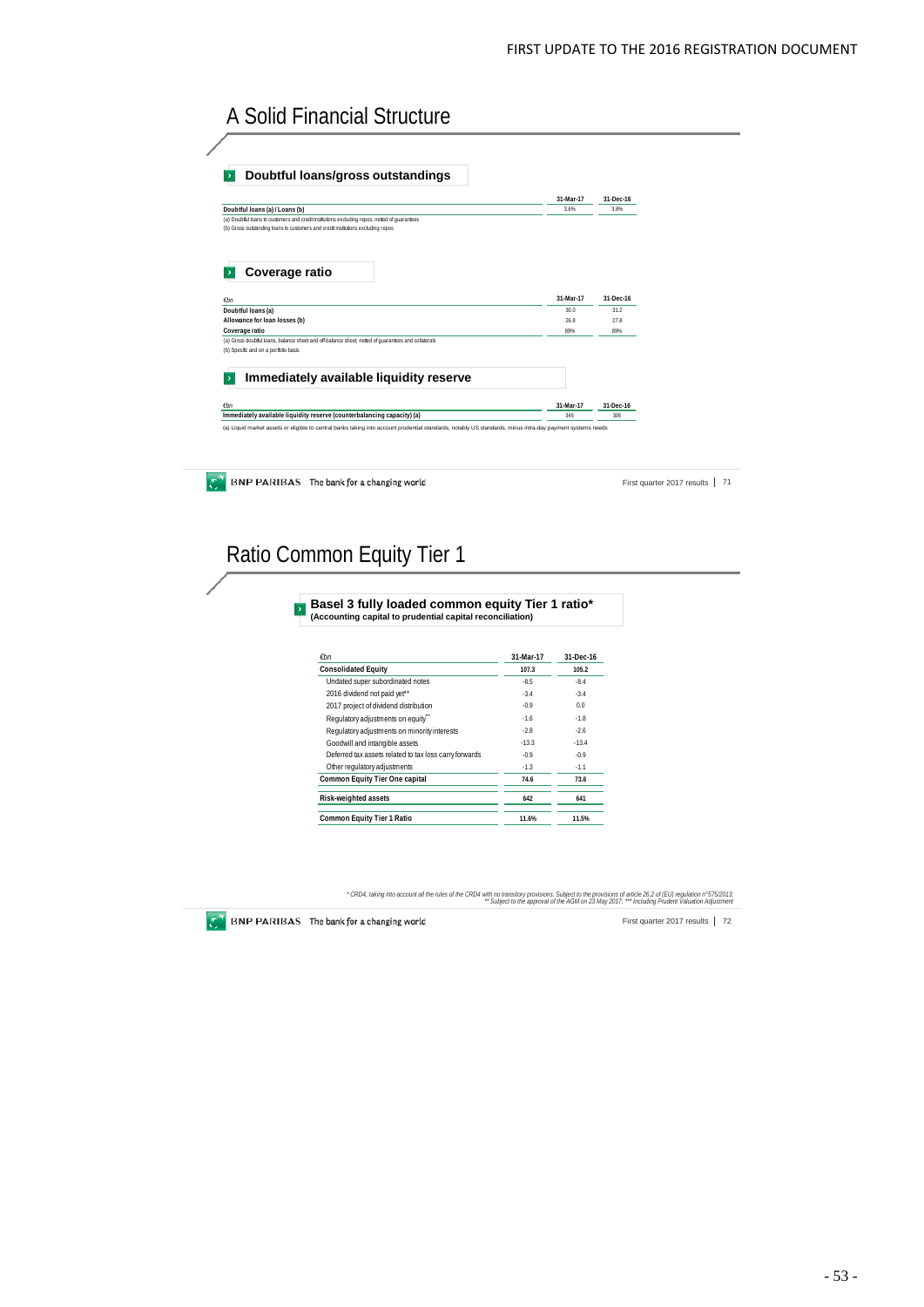## Wholesale Medium/Long-Term Funding 2017 Programme



Cost of Risk on Outstandings (1/2)

**Cost of risk/Customer loans at the beginning of the period** *(in annualised bp)*

|                                                       | 2014  | 2015  | 1016  | 2016  | 3Q16  | 4016         | 2016  | 1017  |
|-------------------------------------------------------|-------|-------|-------|-------|-------|--------------|-------|-------|
| Domestic Markets*                                     |       |       |       |       |       |              |       |       |
| Loan outstandings as of the beg. of the quarter (€bn) | 335.2 | 339.2 | 341.4 | 341.1 | 347.2 | 348.0        | 344.4 | 356.4 |
| Cost of risk (€m)                                     | 2.074 | 1.812 | 399   | 388   | 329   | 399          | 1.515 | 319   |
| Cost of risk (in annualised bp)                       | 62    | 53    | 47    | 46    | 38    | 46           | 44    | 36    |
| FRB*                                                  |       |       |       |       |       |              |       |       |
| Loan outstandings as of the beg. of the quarter (€bn) | 143.4 | 144.7 | 142.9 | 142.0 | 145.4 | 146.8        | 144.3 | 151.5 |
| Cost of risk (€m)                                     | 402   | 343   | 73    | 72    | 72    | 124          | 342   | 79    |
| Cost of risk (in annualised bp)                       | 28    | 24    | 21    | 20    | 20    | 34           | 24    | 21    |
| BNL bc*                                               |       |       |       |       |       |              |       |       |
| Loan outstandings as of the beg. of the quarter (€bn) | 78.1  | 77.4  | 77.3  | 76.9  | 78.1  | 77.4         | 77.4  | 79.4  |
| Cost of risk (€m)                                     | 1.398 | 1.248 | 274   | 242   | 215   | 229          | 959   | 228   |
| Cost of risk (in annualised bp)                       | 179   | 161   | 142   | 126   | 110   | 118          | 124   | 115   |
| BRB <sup>*</sup>                                      |       |       |       |       |       |              |       |       |
| Loan outstandings as of the beg. of the quarter (€bn) | 88.4  | 91.5  | 95.0  | 96.1  | 97.4  | 97.1         | 96.4  | 98.7  |
| Cost of risk (€m)                                     | 131   | 85    | 21    | 49    | 19    | $\mathsf{Q}$ | 98    | $-1$  |
| Cost of risk (in annualised bp)                       | 15    | 9     | 9     | 20    | 8     | 4            | 10    | 0     |
| "With Private Banking at 100%                         |       |       |       |       |       |              |       |       |

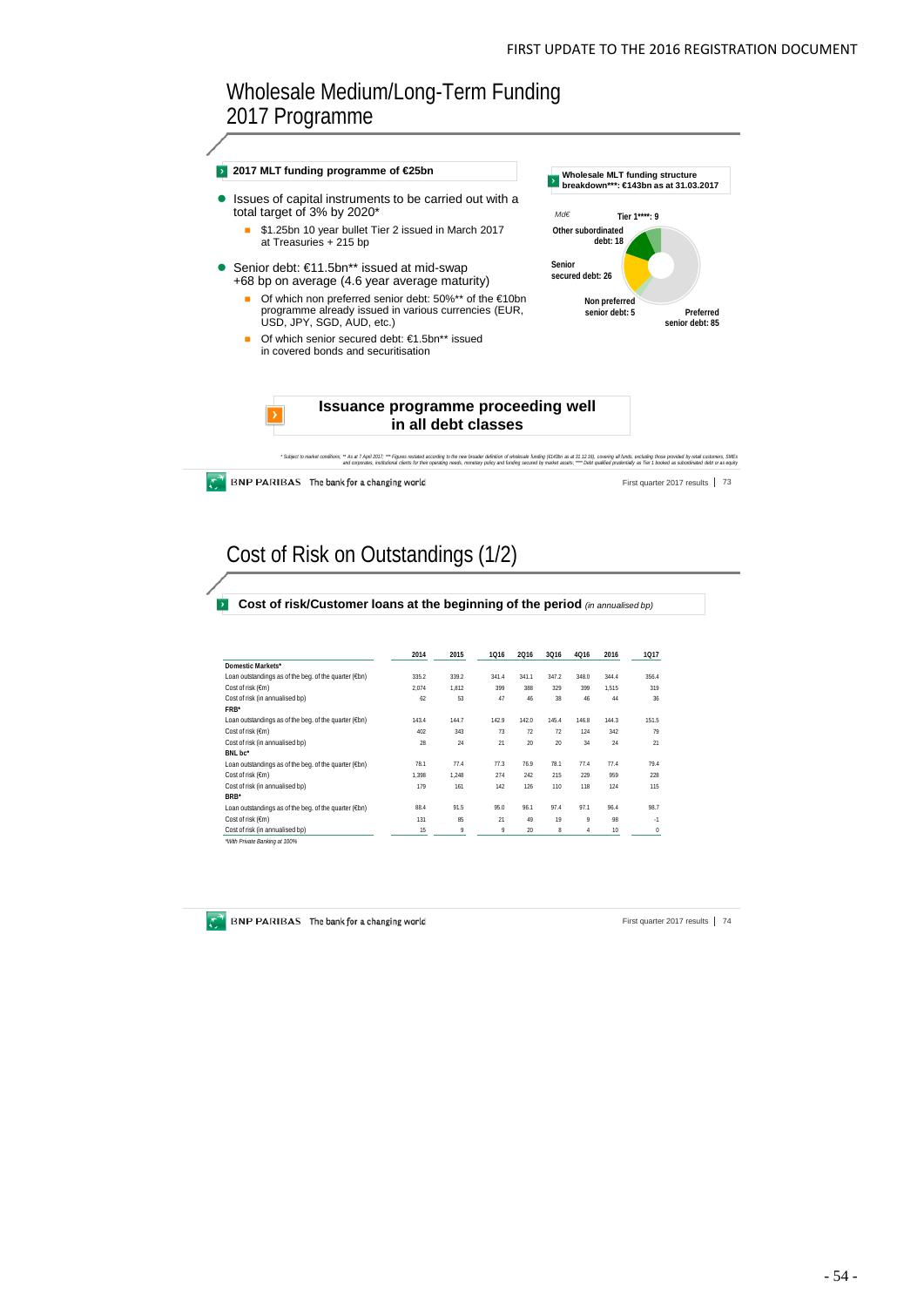# Cost of Risk on Outstandings (2/2)

#### **Cost of risk/Customer loans at the beginning of the period** *(in annualised bp)*

|                                                       | 2014  | 2015  | 1016  | 2016  | 3Q16  | 4016  | 2016  | 1017  |
|-------------------------------------------------------|-------|-------|-------|-------|-------|-------|-------|-------|
| BancWest*                                             |       |       |       |       |       |       |       |       |
| Loan outstandings as of the beg. of the quarter (€bn) | 43.3  | 55.0  | 60.1  | 58.0  | 611   | 61.8  | 60.3  | 67.3  |
| Cost of risk (Em)                                     | 50    | 50    | 25    | 23    | 14    | 23    | 85    | 22    |
| Cost of risk (in annualised bp)                       | 12    | 9     | 16    | 16    | 9     | 15    | 14    | 13    |
| Europe-Mediterranean*                                 |       |       |       |       |       |       |       |       |
| Loan outstandings as of the beg. of the quarter (€bn) | 30.0  | 38.8  | 38.6  | 39.0  | 39.5  | 39.3  | 39 1  | 383   |
| Cost of risk (€m)                                     | 357   | 466   | 96    | 87    | 127   | 127   | 437   | 67    |
| Cost of risk (in annualised bp)                       | 119   | 120   | 100   | 89    | 129   | 129   | 112   | 70    |
| Personal Finance                                      |       |       |       |       |       |       |       |       |
| Loan outstandings as of the beg. of the quarter (€bn) | 51.3  | 57.0  | 59.4  | 60.6  | 62.3  | 63.4  | 61.4  | 65.9  |
| Cost of risk (Em)                                     | 1.095 | 1.176 | 221   | 248   | 240   | 269   | 979   | 240   |
| Cost of risk (in annualised bp)                       | 214   | 206   | 149   | 164   | 154   | 170   | 159   | 146   |
| CIB - Corporate Banking                               |       |       |       |       |       |       |       |       |
| Loan outstandings as of the beg. of the quarter (€bn) | 105.3 | 116.5 | 117.9 | 118.2 | 120.4 | 118.3 | 118.7 | 123.4 |
| Cost of risk (Em)                                     | 131   | 138   | 55    | 42    | 79    | 115   | 292   | .57   |
| Cost of risk (in annualised bp)                       | 12    | 12    | 19    | 14    | 26    | 39    | 25    | $-19$ |
| Group**                                               |       |       |       |       |       |       |       |       |
| Loan outstandings as of the beg. of the quarter (€bn) | 647.2 | 6989  | 703.2 | 702.2 | 717.5 | 7161  | 709.8 | 737.6 |
| Cost of risk (Em)                                     | 3.705 | 3.797 | 757   | 791   | 764   | 950   | 3.262 | 592   |
| Cost of risk (in annualised bp)                       | 57    | 54    | 43    | 45    | 43    | 53    | 46    | 32    |

BNP PARIBAS The bank for a changing world

First quarter 2017 results | 75

# Basel 3\* Risk-Weighted Assets

Basel 3\* Risk-Weighted Assets: €642bn (€641bn as at 31.12.16)

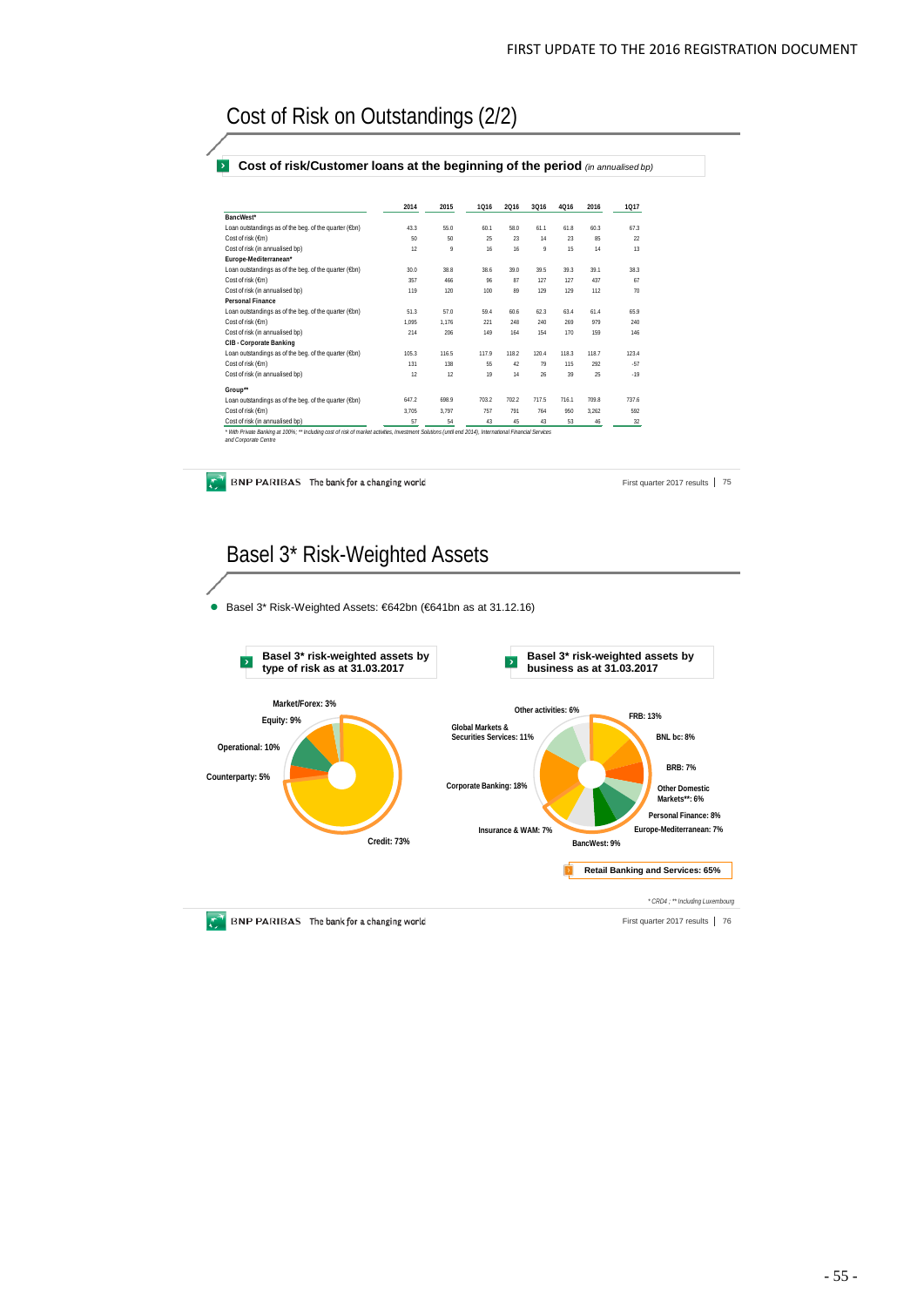## **QUARTERLY SERIES**

| €m                                            | <b>1Q17</b> | 4Q16   | 3Q16     | <b>2Q16</b> | 1Q16     |
|-----------------------------------------------|-------------|--------|----------|-------------|----------|
| <b>GROUP</b>                                  |             |        |          |             |          |
| Revenues                                      | 11.297      | 10.656 | 10.589   | 11,322      | 10,844   |
| Operating Expenses and Dep.                   | $-8.119$    | -7.444 | $-7.217$ | $-7.090$    | $-7.627$ |
| <b>Gross Operating Income</b>                 | 3,178       | 3.212  | 3.372    | 4.232       | 3.217    |
| Cost of Risk                                  | $-592$      | -950   | $-764$   | $-791$      | -757     |
| Operating Income                              | 2,586       | 2.262  | 2.608    | 3.441       | 2,460    |
| Share of Earnings of Equity-Method Entities   | 165         | 151    | 163      | 165         | 154      |
| Other Non Operating Items                     | 3           | $-146$ | 9        | $-81$       | 24       |
| Pre-Tax Income                                | 2.754       | 2,267  | 2.780    | 3,525       | 2,638    |
| Corporate Income Tax                          | $-752$      | $-721$ | $-790$   | $-864$      | $-720$   |
| Net Income Attributable to Minority Interests | $-108$      | $-104$ | $-104$   | $-101$      | $-104$   |
| Net Income Attributable to Equity Holders     | 1,894       | 1,442  | 1,886    | 2,560       | 1,814    |
| Cost/Income                                   | 71.9%       | 69.9%  | 68.2%    | 62.6%       | 70.3%    |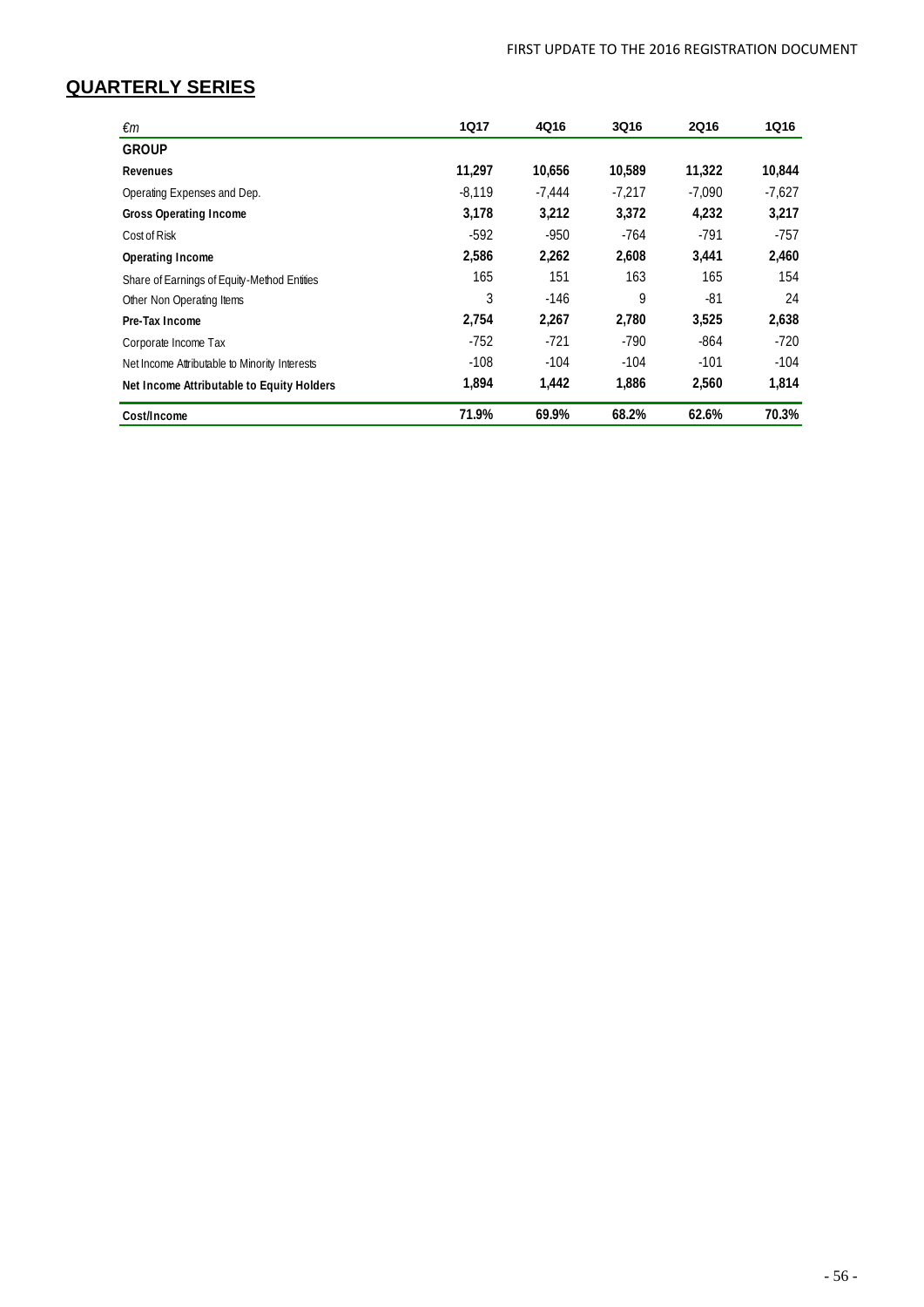| €m                                                                                                                       | <b>1Q17</b> | 4Q16     | 3Q16     | <b>2Q16</b>    | <b>1Q16</b> |
|--------------------------------------------------------------------------------------------------------------------------|-------------|----------|----------|----------------|-------------|
| RETAIL BANKING & SERVICES Excluding PEL/CEL Effects                                                                      |             |          |          |                |             |
| Revenues                                                                                                                 | 7,719       | 7,758    | 7,735    | 7,636          | 7,522       |
| Operating Expenses and Dep.                                                                                              | $-5,305$    | $-5,200$ | $-4,813$ | $-4,681$       | $-5,187$    |
| <b>Gross Operating Income</b>                                                                                            | 2,414       | 2,558    | 2,922    | 2,956          | 2,335       |
| Cost of Risk                                                                                                             | $-634$      | $-824$   | $-704$   | $-740$         | $-738$      |
| <b>Operating Income</b>                                                                                                  | 1,780       | 1,733    | 2,218    | 2,216          | 1,598       |
| Share of Earnings of Equity-Method Entities                                                                              | 139         | 130      | 140      | 124            | 136         |
| Other Non Operating Items                                                                                                | 11          | $-5$     | 9        | $-2$           | 8           |
| Pre-Tax Income                                                                                                           | 1,930       | 1,858    | 2,367    | 2,339          | 1,742       |
| Allocated Equity (€bn, year to date)                                                                                     | 50.6        | 49.0     | 48.8     | 48.6           | 48.7        |
| €m                                                                                                                       | <b>1Q17</b> | 4Q16     | 3Q16     | 2Q16           | <b>1Q16</b> |
| <b>RETAIL BANKING &amp; SERVICES</b>                                                                                     |             |          |          |                |             |
| Revenues                                                                                                                 | 7,717       | 7,765    | 7,728    | 7,615          | 7,540       |
| Operating Expenses and Dep.                                                                                              | $-5,305$    | $-5,200$ | $-4,813$ | $-4,681$       | $-5,187$    |
| <b>Gross Operating Income</b>                                                                                            | 2,412       | 2,565    | 2,915    | 2,935          | 2,353       |
| Cost of Risk                                                                                                             | $-634$      | $-824$   | $-704$   | $-740$         | $-738$      |
| <b>Operating Income</b>                                                                                                  | 1,778       | 1,741    | 2,212    | 2,195          | 1,616       |
| Share of Earnings of Equity-Method Entities                                                                              | 139         | 130      | 140      | 124            | 136         |
| Other Non Operating Items                                                                                                | 11          | $-5$     | 9        | $-2$           | 8           |
| Pre-Tax Income                                                                                                           | 1,927       | 1,866    | 2,360    | 2,318          | 1,760       |
| Allocated Equity (€bn, year to date)                                                                                     | 50.6        | 49.0     | 48.8     | 48.6           | 48.7        |
| €m                                                                                                                       | <b>1Q17</b> | 4Q16     | 3Q16     | 2Q16           | <b>1Q16</b> |
| DOMESTIC MARKETS (including 100% of Private Banking in France, Italy, Belgium and Luxembourg)* Excluding PEL/CEL Effects |             |          |          |                |             |
| Revenues                                                                                                                 | 3,952       | 3,866    | 3,923    | 3,962          | 3,963       |
| Operating Expenses and Dep.                                                                                              | $-2,880$    | $-2,794$ | $-2,567$ | $-2,449$       | $-2,818$    |
| <b>Gross Operating Income</b>                                                                                            | 1,072       | 1,072    | 1,356    | 1,513          | 1,145       |
| Cost of Risk                                                                                                             | $-319$      | $-399$   | $-329$   | $-388$         | $-399$      |
| <b>Operating Income</b>                                                                                                  | 753         | 674      | 1,028    | 1,124          | 746         |
| Share of Earnings of Equity-Method Entities                                                                              | 11          | 14       | 18       | 13             | 9           |
| Other Non Operating Items                                                                                                | 5           | -6       | 8        | $\overline{2}$ | -2          |
| Pre-Tax Income                                                                                                           | 769         | 681      | 1,054    | 1,140          | 753         |
| Income Attributable to Wealth and Asset Management                                                                       | $-61$       | $-59$    | $-61$    | $-63$          | $-63$       |
| Pre-Tax Income of Domestic Markets                                                                                       | 707         | 622      | 993      | 1,076          | 690         |
| Allocated Equity (€bn, year to date)                                                                                     | 23.8        | 23.0     | 22.9     | 22.9           | 22.9        |
| $\epsilon$ m                                                                                                             | <b>1Q17</b> | 4Q16     | 3Q16     | 2Q16           | <b>1Q16</b> |
| DOMESTIC MARKETS (including 2/3 of Private Banking in France, Italy, Belgium and Luxembourg)                             |             |          |          |                |             |
| Revenues                                                                                                                 | 3,807       | 3,740    | 3,782    | 3,803          | 3,844       |
| Operating Expenses and Dep.                                                                                              | $-2,799$    | $-2,719$ | $-2,494$ | $-2,378$       | $-2,745$    |
| <b>Gross Operating Income</b>                                                                                            | 1,008       | 1,022    | 1,288    | 1,425          | 1,099       |
| Cost of Risk                                                                                                             | $-319$      | $-399$   | $-327$   | $-385$         | $-398$      |
| <b>Operating Income</b>                                                                                                  | 689         | 623      | 961      | 1,040          | 701         |
| Share of Earnings of Equity-Method Entities                                                                              | 11          | 13       | 18       | 13             | 9           |
| Other Non Operating Items                                                                                                | 5           | -6       | 8        | 2              | $-2$        |
| Pre-Tax Income                                                                                                           | 705         | 630      | 987      | 1,055          | 708         |
| Allocated Equity (€bn, year to date)                                                                                     | 23.8        | 23.0     | 22.9     | 22.9           | 22.9        |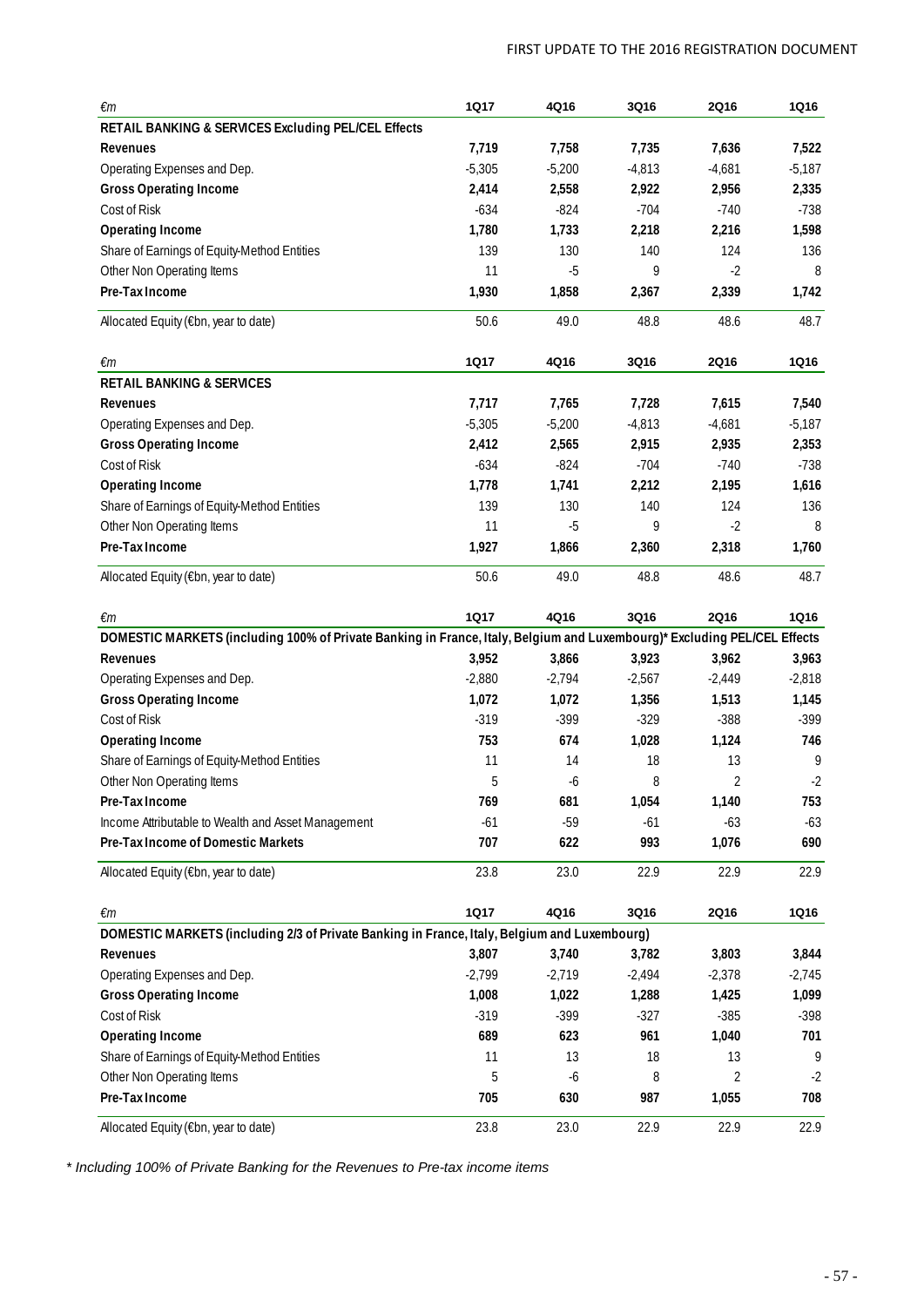| €m                                                                                             | <b>1Q17</b> | 4Q16     | 3Q16             | <b>2Q16</b> | 1Q16           |
|------------------------------------------------------------------------------------------------|-------------|----------|------------------|-------------|----------------|
| FRENCH RETAIL BANKING (including 100% of Private Banking in France)*                           |             |          |                  |             |                |
| Revenues                                                                                       | 1,618       | 1,556    | 1,594            | 1,587       | 1,661          |
| Incl. Net Interest Income                                                                      | 909         | 907      | 916              | 879         | 972            |
| Incl. Commissions                                                                              | 708         | 649      | 678              | 709         | 689            |
| Operating Expenses and Dep.                                                                    | $-1,184$    | $-1,216$ | $-1,178$         | $-1,106$    | $-1,173$       |
| <b>Gross Operating Income</b>                                                                  | 434         | 340      | 416              | 481         | 488            |
| Cost of Risk                                                                                   | $-79$       | $-124$   | $-72$            | $-72$       | $-73$          |
| <b>Operating Income</b>                                                                        | 355         | 215      | 345              | 408         | 415            |
| Non Operating Items                                                                            | 0           | 1        | $\overline{0}$   | 1           | -1             |
| Pre-Tax Income                                                                                 | 356         | 217      | 345              | 409         | 416            |
| Income Attributable to Wealth and Asset Management                                             | $-39$       | -32      | $-34$            | $-32$       | $-39$          |
| Pre-Tax Income of French Retail Banking                                                        | 316         | 184      | 310              | 377         | 377            |
| Allocated Equity (€bn, year to date)                                                           | 9.2         | 8.7      | 8.6              | 8.5         | 8.6            |
| €m                                                                                             | <b>1Q17</b> | 4Q16     | 3Q16             | <b>2Q16</b> | <b>1Q16</b>    |
| FRENCH RETAIL BANKING (including 100% of Private Banking in France)* Excluding PEL/CEL Effects |             |          |                  |             |                |
| Revenues                                                                                       | 1,620       | 1,548    | 1,601            | 1,608       | 1,643          |
| Incl. Net Interest Income                                                                      | 912         | 899      | 923              | 900         | 954            |
| Incl. Commissions                                                                              | 708         | 649      | 678              | 709         | 689            |
| Operating Expenses and Dep.                                                                    | $-1,184$    | $-1,216$ | $-1,178$         | $-1,106$    | $-1,173$       |
| <b>Gross Operating Income</b>                                                                  | 436         | 332      | 423              | 502         | 470            |
| Cost of Risk                                                                                   | $-79$       | $-124$   | $-72$            | $-72$       | $-73$          |
| <b>Operating Income</b>                                                                        | 358         | 208      | 351              | 430         | 397            |
| Non Operating Items                                                                            | 0           | 1        | 0                | 1           | -1             |
| Pre-Tax Income                                                                                 | 358         | 209      | 351              | 430         | 398            |
| Income Attributable to Wealth and Asset Management                                             | $-39$       | $-32$    | $-34$            | $-32$       | $-39$          |
| Pre-Tax Income of French Retail Banking                                                        | 319         | 177      | 317              | 398         | 359            |
| Allocated Equity (€bn, year to date)                                                           | 9.2         | 8.7      | 8.6              | 8.5         | 8.6            |
| €m                                                                                             | <b>1Q17</b> | 4Q16     | 3Q16             | <b>2Q16</b> | <b>1Q16</b>    |
| FRENCH RETAIL BANKING (including 2/3 of Private Banking in France)                             |             |          |                  |             |                |
| Revenues                                                                                       | 1,541       | 1,485    | 1,523            | 1,516       | 1,588          |
| Operating Expenses and Dep.                                                                    | $-1,146$    | $-1,178$ | $-1,141$         | $-1,068$    | $-1,139$       |
| <b>Gross Operating Income</b>                                                                  | 395         | 307      | 382              | 448         | 450            |
| Cost of Risk                                                                                   | $-79$       | $-124$   | $-71$            | $-72$       | $-73$          |
| Operating Income                                                                               | 316         | 183      | 311              | 376         | 377            |
| Non Operating Items                                                                            | 0           | 1        | $\boldsymbol{0}$ | 1           | $\overline{1}$ |
| Pre-Tax Income                                                                                 | 316         | 184      | 310              | 377         | 377            |
| Allocated Equity (€bn, year to date)                                                           | 9.2         | 8.7      | $8.6\,$          | $8.5\,$     | $8.6\,$        |

*\* Reminder on PEL/CEL provision: this provision takes into account the risk generated by Plans Epargne Logement (PEL) and Comptes Epargne Logement (CEL) during their whole lifetime.*

| €m                                                             | 4047<br>, ושו | <b>1Q16</b> | 3Q16 | <b>2Q16</b> | IQ16      |
|----------------------------------------------------------------|---------------|-------------|------|-------------|-----------|
| $\overline{\phantom{a}}$<br>DEI<br>effects<br>$^{\prime}$<br>. |               |             |      | <u>_</u>    | 10<br>. O |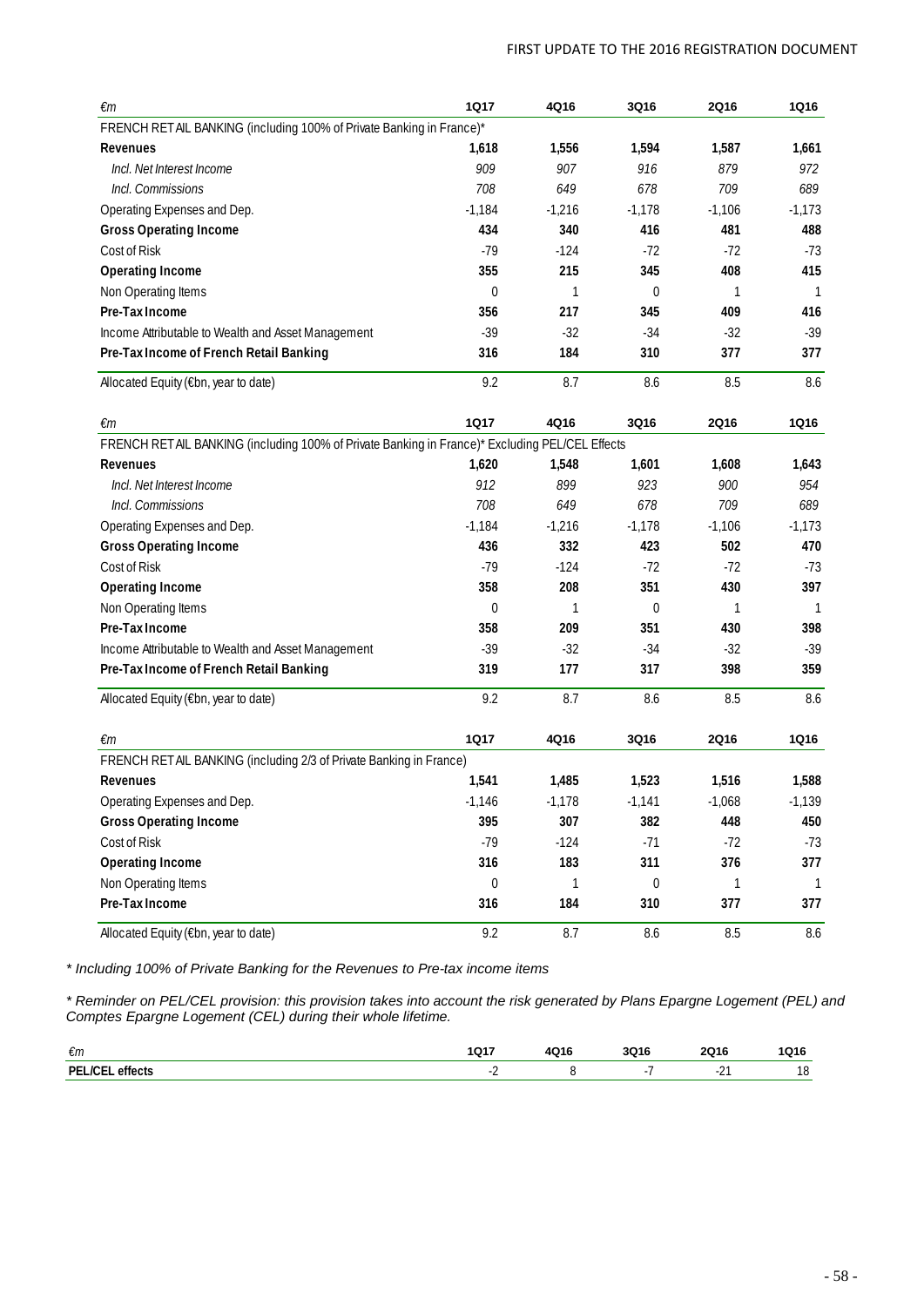| €m                                                                      | <b>1Q17</b> | 4Q16             | 3Q16             | <b>2Q16</b>  | 1Q16         |
|-------------------------------------------------------------------------|-------------|------------------|------------------|--------------|--------------|
| BNL banca commerciale (Including 100% of Private Banking in Italy)*     |             |                  |                  |              |              |
| Revenues                                                                | 727         | 745              | 741              | 749          | 737          |
| Operating Expenses and Dep.                                             | $-469$      | $-543$           | $-448$           | $-433$       | $-462$       |
| <b>Gross Operating Income</b>                                           | 258         | 202              | 293              | 317          | 275          |
| Cost of Risk                                                            | $-228$      | $-229$           | $-215$           | $-242$       | $-274$       |
| <b>Operating Income</b>                                                 | 30          | $-27$            | 78               | 74           | 1            |
| Non Operating Items                                                     | 0           | $\mathbf 0$      | $\mathbf 0$      | $\mathbf{0}$ | $\Omega$     |
| Pre-Tax Income                                                          | 30          | $-27$            | 78               | 74           | 1            |
| Income Attributable to Wealth and Asset Management                      | $-12$       | $-10$            | $-9$             | $-9$         | $-10$        |
| Pre-Tax Income of BNL bc                                                | 18          | $-36$            | 70               | 65           | -8           |
| Allocated Equity (€bn, year to date)                                    | 5.7         | 5.7              | 5.8              | 5.9          | 6.0          |
| €m                                                                      | <b>1Q17</b> | 4Q16             | 3Q16             | <b>2Q16</b>  | <b>1Q16</b>  |
| BNL banca commerciale (Including 2/3 of Private Banking in Italy)       |             |                  |                  |              |              |
| Revenues                                                                | 706         | 725              | 721              | 730          | 718          |
| Operating Expenses and Dep.                                             | $-460$      | $-533$           | $-438$           | $-423$       | $-453$       |
| <b>Gross Operating Income</b>                                           | 247         | 192              | 284              | 307          | 265          |
| Cost of Risk                                                            | $-228$      | $-229$           | $-214$           | $-242$       | $-274$       |
| <b>Operating Income</b>                                                 | 18          | $-36$            | 70               | 65           | -8           |
| Non Operating Items                                                     | 0           | $\boldsymbol{0}$ | $\boldsymbol{0}$ | $\mathbf{0}$ | $\mathbf 0$  |
| Pre-Tax Income                                                          | 18          | $-36$            | 70               | 65           | -8           |
| Allocated Equity (€bn, year to date)                                    | 5.7         | 5.7              | 5.8              | 5.9          | 6.0          |
| €m                                                                      | <b>1Q17</b> | 4Q16             | 3Q16             | <b>2Q16</b>  | <b>1Q16</b>  |
| BELGIAN RET AIL BANKING (Including 100% of Private Banking in Belgium)* |             |                  |                  |              |              |
| Revenues                                                                | 931         | 908              | 914              | 923          | 917          |
| Operating Expenses and Dep.                                             | $-823$      | $-661$           | $-575$           | $-555$       | $-791$       |
| <b>Gross Operating Income</b>                                           | 108         | 247              | 339              | 367          | 126          |
| Cost of Risk                                                            | 1           | $-9$             | $-19$            | $-49$        | $-21$        |
| <b>Operating Income</b>                                                 | 109         | 237              | 320              | 318          | 106          |
| Share of Earnings of Equity-Method Entities                             | -4          | 2                | 5                | 5            | $-4$         |
| Other Non Operating Items                                               | 0           | $-1$             | -2               | 0            | 0            |
| Pre-Tax Income                                                          | 106         | 239              | 323              | 323          | 102          |
| Income Attributable to Wealth and Asset Management                      | $-10$       | $-17$            | $-18$            | $-21$        | $-14$        |
| Pre-Tax Income of Belgian Retail Banking                                | 96          | 222              | 305              | 302          | 88           |
| Allocated Equity (€bn, year to date)                                    | 5.1         | 4.7              | 4.7              | 4.7          | 4.6          |
| €m                                                                      | <b>1Q17</b> | 4Q16             | 3Q16             | <b>2Q16</b>  | <b>1Q16</b>  |
| BELGIAN RETAIL BANKING (Including 2/3 of Private Banking in Belgium)    |             |                  |                  |              |              |
| Revenues                                                                | 889         | 867              | 871              | 878          | 875          |
| Operating Expenses and Dep.                                             | $-790$      | $-636$           | $-550$           | $-534$       | -763         |
| <b>Gross Operating Income</b>                                           | 99          | 230              | 321              | 344          | 112          |
| Cost of Risk                                                            | 1           | $-10$            | $-19$            | $-46$        | $-20$        |
| Operating Income                                                        | 99          | 221              | 302              | 297          | 92           |
| Share of Earnings of Equity-Method Entities                             | $-4$        | 2                | 5                | 5            | $-4$         |
| Other Non Operating Items                                               | 0           | $-1$             | $-2$             | $\mathbf 0$  | $\mathbf{0}$ |
| Pre-Tax Income                                                          | 96          | 222              | 305              | 302          | 88           |
| Allocated Equity (€bn, year to date)                                    | 5.1         | 4.7              | 4.7              | 4.7          | 4.6          |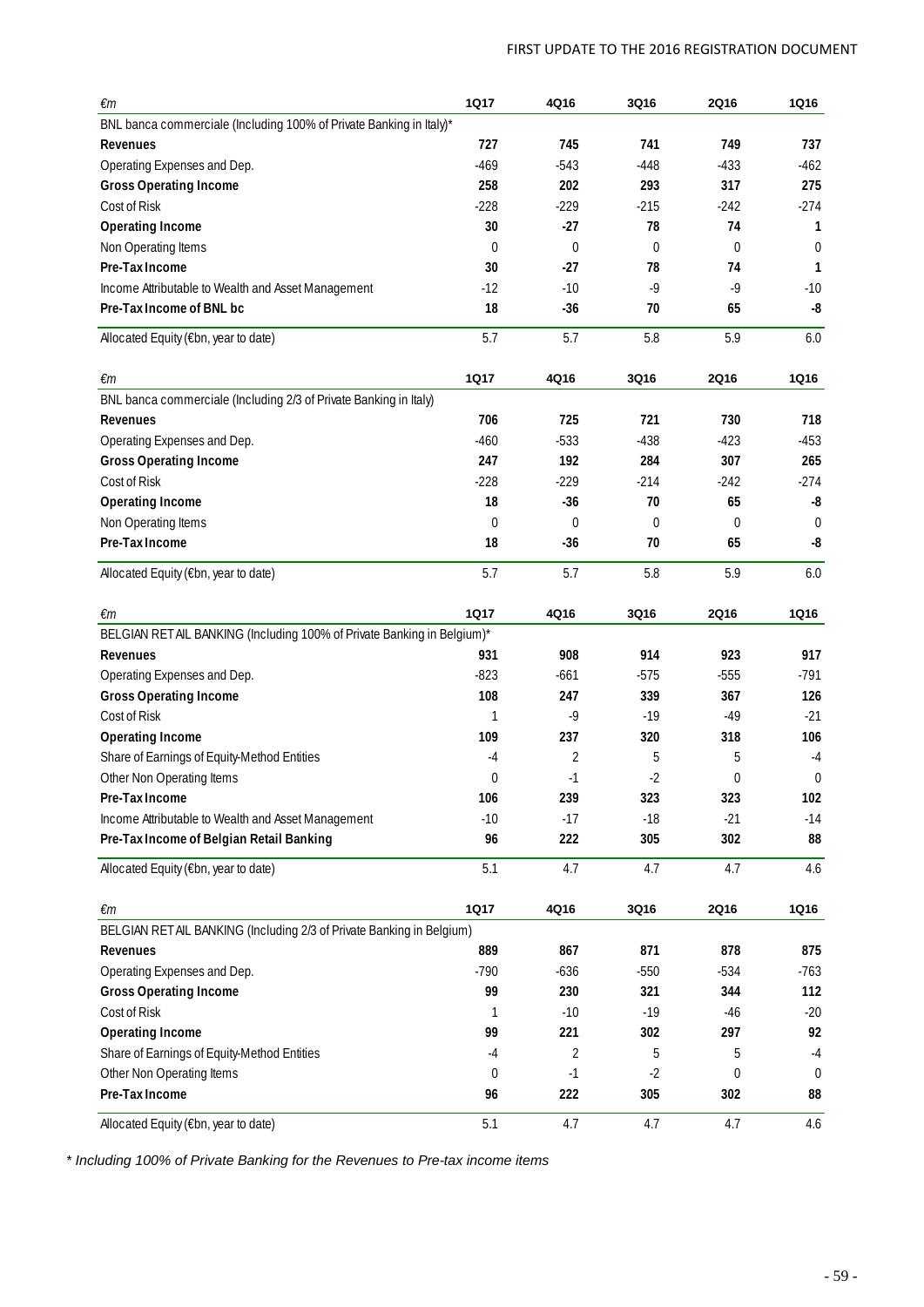### FIRST UPDATE TO THE 2016 REGISTRATION DOCUMENT

| €m                                                                                                        | <b>1Q17</b> | 4Q16         | 3Q16         | <b>2Q16</b> | <b>1Q16</b> |
|-----------------------------------------------------------------------------------------------------------|-------------|--------------|--------------|-------------|-------------|
| OTHER DOMESTIC MARKETS ACTIVITIES INCLUDING LUXEMBOURG (Including 100% of Private Banking in Luxembourg)* |             |              |              |             |             |
| <b>Revenues</b>                                                                                           | 674         | 666          | 669          | 681         | 666         |
| Operating Expenses and Dep.                                                                               | $-405$      | $-374$       | $-367$       | $-355$      | $-393$      |
| <b>Gross Operating Income</b>                                                                             | 269         | 292          | 302          | 327         | 273         |
| Cost of Risk                                                                                              | $-14$       | $-37$        | $-23$        | $-25$       | $-31$       |
| <b>Operating Income</b>                                                                                   | 256         | 255          | 279          | 302         | 242         |
| Share of Earnings of Equity-Method Entities                                                               | 14          | 10           | 13           | 8           | 12          |
| Other Non Operating Items                                                                                 | 5           | $-6$         | 10           | 3           | $-2$        |
| Pre-Tax Income                                                                                            | 274         | 260          | 301          | 312         | 252         |
| Income Attributable to Wealth and Asset Management                                                        | $-1$        | $\mathbf{0}$ | $\mathbf{0}$ | $-1$        | $-1$        |
| Pre-Tax Income of Other Domestic Markets                                                                  | 274         | 259          | 301          | 311         | 251         |
| Allocated Equity (€bn, year to date)                                                                      | 3.9         | 3.8          | 3.8          | 3.8         | 3.8         |
| €m                                                                                                        | <b>1Q17</b> | 4Q16         | 3Q16         | 2Q16        | 1Q16        |
| OTHER DOMESTIC MARKETS ACTIVITIES INCLUDING LUXEMBOURG (Including 2/3 of Private Banking in Luxembourg)   |             |              |              |             |             |
| <b>Revenues</b>                                                                                           | 671         | 663          | 666          | 679         | 663         |
| Operating Expenses and Dep.                                                                               | $-403$      | $-372$       | $-365$       | $-353$      | $-391$      |
| <b>Gross Operating Income</b>                                                                             | 269         | 291          | 301          | 326         | 272         |
| Cost of Risk                                                                                              | $-14$       | $-36$        | $-23$        | $-25$       | $-31$       |
| <b>Operating Income</b>                                                                                   | 255         | 255          | 278          | 301         | 241         |
| Share of Earnings of Equity-Method Entities                                                               | 14          | 10           | 13           | 8           | 12          |
| Other Non Operating Items                                                                                 | 5           | $-6$         | 10           | 3           | $-2$        |
| Pre-Tax Income                                                                                            | 274         | 259          | 301          | 311         | 251         |
| Allocated Equity (€bn, year to date)                                                                      | 3.9         | 3.8          | 3.8          | 3.8         | 3.8         |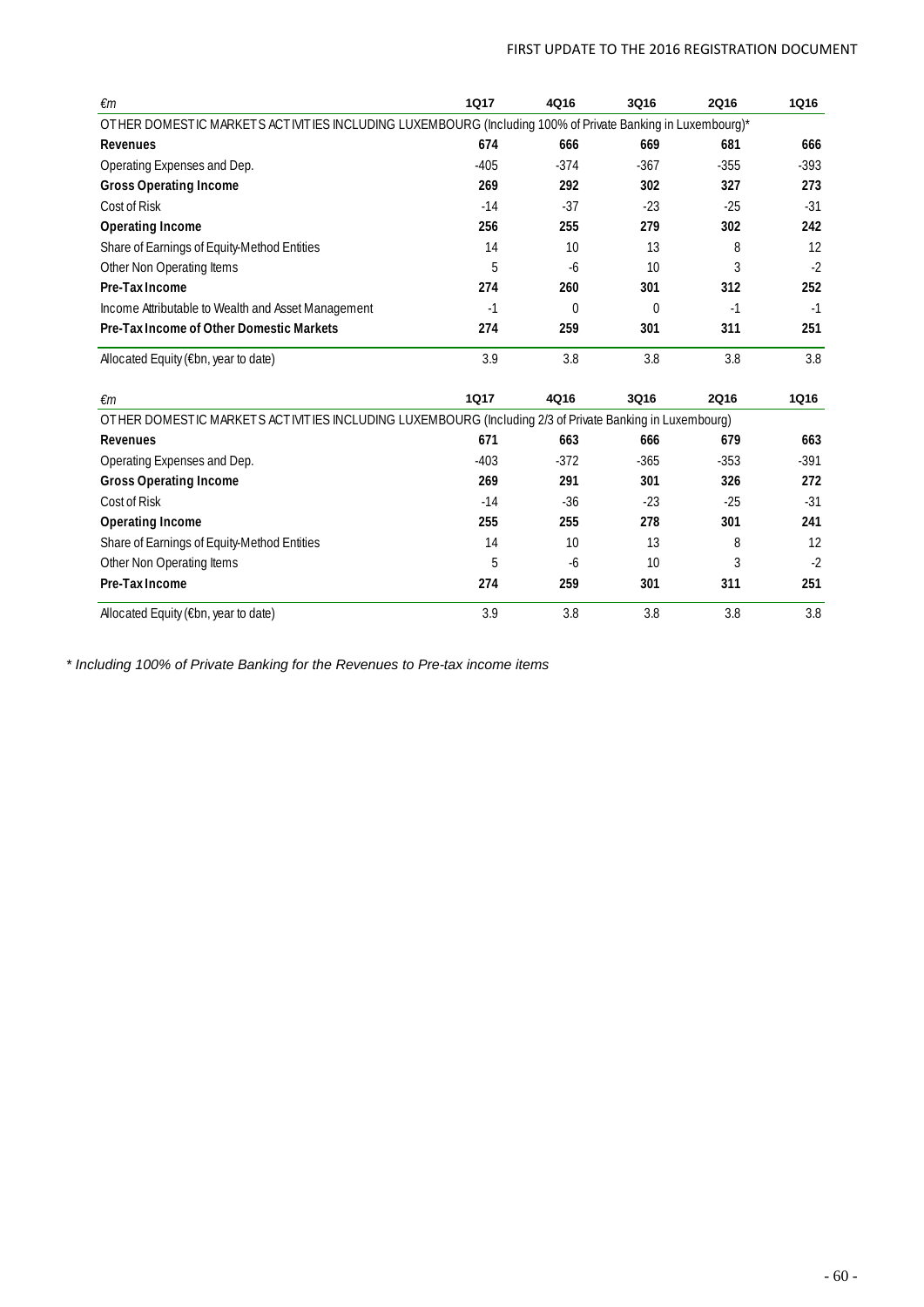| €m                                                                  | <b>1Q17</b> | 4Q16     | 3Q16        | <b>2Q16</b> | <b>1Q16</b>    |
|---------------------------------------------------------------------|-------------|----------|-------------|-------------|----------------|
| INTERNATIONAL FINANCIAL SERVICES                                    |             |          |             |             |                |
| Revenues                                                            | 3,909       | 4,025    | 3,946       | 3,813       | 3,696          |
| Operating Expenses and Dep.                                         | $-2,506$    | $-2,481$ | $-2,319$    | $-2,303$    | $-2,442$       |
| <b>Gross Operating Income</b>                                       | 1,404       | 1,544    | 1,627       | 1,510       | 1,254          |
| Cost of Risk                                                        | $-315$      | $-425$   | $-376$      | $-355$      | $-339$         |
| <b>Operating Income</b>                                             | 1,089       | 1,118    | 1,251       | 1,155       | 915            |
| Share of Earnings of Equity-Method Entities                         | 128         | 116      | 122         | 111         | 127            |
| Other Non Operating Items                                           | 6           | 1        | 1           | $-4$        | 10             |
| Pre-Tax Income                                                      | 1,222       | 1,236    | 1,373       | 1,262       | 1,052          |
| Allocated Equity (€bn, year to date)                                | 26.7        | 26.1     | 25.9        | 25.7        | 25.8           |
| €m                                                                  | <b>1Q17</b> | 4Q16     | 3Q16        | <b>2Q16</b> | <b>1Q16</b>    |
| PERSONAL FINANCE                                                    |             |          |             |             |                |
| <b>Revenues</b>                                                     | 1,201       | 1,185    | 1,177       | 1.168       | 1,149          |
| Operating Expenses and Dep.                                         | $-634$      | $-598$   | $-544$      | $-547$      | $-609$         |
| <b>Gross Operating Income</b>                                       | 568         | 587      | 632         | 621         | 540            |
| Cost of Risk                                                        | $-240$      | $-269$   | $-240$      | $-248$      | $-221$         |
| <b>Operating Income</b>                                             | 328         | 317      | 392         | 373         | 319            |
| Share of Earnings of Equity-Method Entities                         | 20          | 18       | 18          | -8          | 13             |
| Other Non Operating Items                                           | 5           | $-2$     | $\mathbf 0$ | $-1$        | $\mathbf{1}$   |
| Pre-Tax Income                                                      | 353         | 334      | 411         | 364         | 333            |
| Allocated Equity (€bn, year to date)                                | 5.3         | 4.9      | 4.9         | 4.8         | 4.8            |
| $\epsilon$ m                                                        | 1Q17        | 4Q16     | 3Q16        | 2Q16        | <b>1Q16</b>    |
| EUROPE-MEDITERRANEAN (Including 100% of Private Banking in Turkey)* |             |          |             |             |                |
| Revenues                                                            | 592         | 630      | 659         | 616         | 608            |
| Operating Expenses and Dep.                                         | $-424$      | $-431$   | $-413$      | $-429$      | $-432$         |
| <b>Gross Operating Income</b>                                       | 168         | 200      | 245         | 187         | 176            |
| Cost of Risk                                                        | $-67$       | $-127$   | $-127$      | $-87$       | $-96$          |
| <b>Operating Income</b>                                             | 101         | 73       | 118         | 100         | 80             |
| Share of Earnings of Equity-Method Entities                         | 48          | 49       | 48          | 53          | 50             |
| Other Non Operating Items                                           | $\mathbf 0$ | $-1$     | 0           | -4          | $\overline{c}$ |
| Pre-Tax Income                                                      | 150         | 121      | 166         | 149         | 132            |
| Income Attributable to Wealth and Asset Management                  | -1          | $-1$     | $\theta$    | $-1$        | $-1$           |
| Pre-Tax Income of EUROPE-MEDITERRANEAN                              | 149         | 120      | 165         | 149         | 132            |
| Allocated Equity (€bn, year to date)                                | 5.0         | 5.2      | 5.2         | 5.2         | 5.1            |
| €m                                                                  | <b>1Q17</b> | 4Q16     | 3Q16        | 2Q16        | <b>1Q16</b>    |
| EUROPE-MEDITERRANEAN (Including 2/3 of Private Banking in Turkey)   |             |          |             |             |                |
| Revenues                                                            | 590         | 628      | 656         | 614         | 606            |
| Operating Expenses and Dep.                                         | $-423$      | $-429$   | $-411$      | $-428$      | $-431$         |
| <b>Gross Operating Income</b>                                       | 167         | 199      | 245         | 187         | 176            |
| Cost of Risk                                                        | $-67$       | $-127$   | $-127$      | $-87$       | $-96$          |
| <b>Operating Income</b>                                             | 100         | 72       | 118         | 100         | 80             |
| Share of Earnings of Equity-Method Entities                         | 48          | 49       | 48          | 53          | 50             |
| Other Non Operating Items                                           | 0           | $-1$     | 0           | $-4$        | 2              |
| Pre-Tax Income                                                      | 149         | 120      | 165         | 149         | 132            |
| Allocated Equity (€bn, year to date)                                | $5.0\,$     | 5.2      | 5.2         | 5.2         | 5.1            |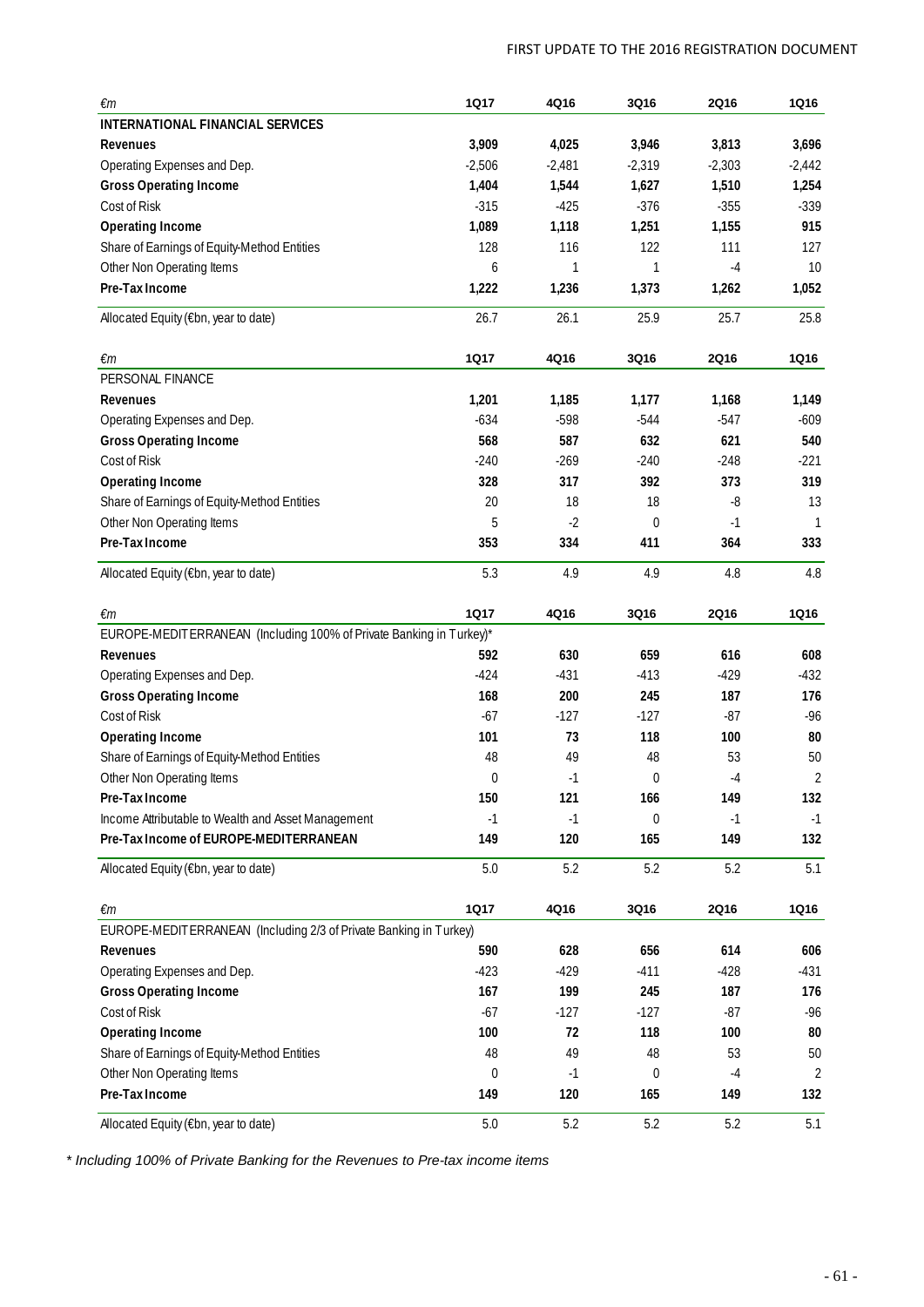| €m                                                             | <b>1Q17</b> | 4Q16   | 3Q16   | <b>2Q16</b>      | <b>1Q16</b>  |
|----------------------------------------------------------------|-------------|--------|--------|------------------|--------------|
| BANCWEST (Including 100% of Private Banking in United States)* |             |        |        |                  |              |
| <b>Revenues</b>                                                | 761         | 795    | 728    | 688              | 773          |
| Operating Expenses and Dep.                                    | $-556$      | $-521$ | $-501$ | $-482$           | $-534$       |
| <b>Gross Operating Income</b>                                  | 205         | 274    | 227    | 207              | 239          |
| Cost of Risk                                                   | $-22$       | $-23$  | $-14$  | $-23$            | $-25$        |
| <b>Operating Income</b>                                        | 183         | 251    | 213    | 184              | 214          |
| Share of Earnings of Equity-Method Entities                    | $\mathbf 0$ | 0      | 0      | $\Omega$         | $\Omega$     |
| Other Non Operating Items                                      | $-1$        | 4      | 1      | 1                | 10           |
| Pre-Tax Income                                                 | 182         | 255    | 214    | 184              | 225          |
| Income Attributable to Wealth and Asset Management             | $-5$        | $-5$   | $-4$   | $-3$             | $-3$         |
| Pre-Tax Income of BANCWEST                                     | 177         | 251    | 210    | 181              | 221          |
| Allocated Equity (€bn, year to date)                           | 6.7         | 6.3    | 6.2    | 6.3              | 6.4          |
| €m                                                             | <b>1Q17</b> | 4Q16   | 3Q16   | <b>2Q16</b>      | <b>1Q16</b>  |
| BANCWEST (Including 2/3 of Private Banking in United States)   |             |        |        |                  |              |
| <b>Revenues</b>                                                | 748         | 782    | 716    | 677              | 762          |
| Operating Expenses and Dep.                                    | $-548$      | $-513$ | $-493$ | $-474$           | $-526$       |
| <b>Gross Operating Income</b>                                  | 200         | 269    | 223    | 203              | 236          |
| Cost of Risk                                                   | $-22$       | $-23$  | $-14$  | $-23$            | $-25$        |
| <b>Operating Income</b>                                        | 178         | 246    | 209    | 180              | 211          |
| Non Operating Items                                            | $-1$        | 4      | 1      | 1                | 10           |
| Pre-Tax Income                                                 | 177         | 251    | 210    | 181              | 221          |
| Allocated Equity (€bn, year to date)                           | 6.7         | 6.3    | 6.2    | 6.3              | 6.4          |
| €m                                                             | <b>1Q17</b> | 4Q16   | 3Q16   | <b>2Q16</b>      | <b>1Q16</b>  |
| <b>INSURANCE</b>                                               |             |        |        |                  |              |
| Revenues                                                       | 597         | 636    | 679    | 611              | 456          |
| Operating Expenses and Dep.                                    | $-326$      | $-315$ | $-299$ | $-278$           | $-309$       |
| <b>Gross Operating Income</b>                                  | 271         | 321    | 380    | 333              | 147          |
| Cost of Risk                                                   | $-1$        | $-1$   | 3      | 1                | $-1$         |
| <b>Operating Income</b>                                        | 271         | 320    | 383    | 334              | 146          |
| Share of Earnings of Equity-Method Entities                    | 54          | 36     | 44     | 54               | 55           |
| Other Non Operating Items                                      | 1           | 0      | 0      | $\boldsymbol{0}$ | $-3$         |
| Pre-Tax Income                                                 | 326         | 356    | 427    | 387              | 199          |
| Allocated Equity (€bn, year to date)                           | 7.8         | 7.5    | 7.4    | 7.4              | 7.4          |
| $\epsilon$ m                                                   | <b>1Q17</b> | 4Q16   | 3Q16   | <b>2Q16</b>      | <b>1Q16</b>  |
| WEALTH AND ASSET MANAGEMENT                                    |             |        |        |                  |              |
| Revenues                                                       | 773         | 794    | 718    | 743              | 723          |
| Operating Expenses and Dep.                                    | $-576$      | $-626$ | $-572$ | $-577$           | $-567$       |
| <b>Gross Operating Income</b>                                  | 198         | 168    | 146    | 166              | 156          |
| Cost of Risk                                                   | 14          | $-5$   | 3      | 3                | 3            |
| <b>Operating Income</b>                                        | 212         | 163    | 149    | 169              | 159          |
| Share of Earnings of Equity-Method Entities                    | 5           | 13     | 12     | 13               | 8            |
| Other Non Operating Items                                      | 0           | 0      | 0      | 0                | $\mathbf{0}$ |
| Pre-Tax Income                                                 | 217         | 176    | 161    | 181              | 167          |
| Allocated Equity (€bn, year to date)                           | 1.9         | 2.1    | 2.1    | 2.1              | 2.1          |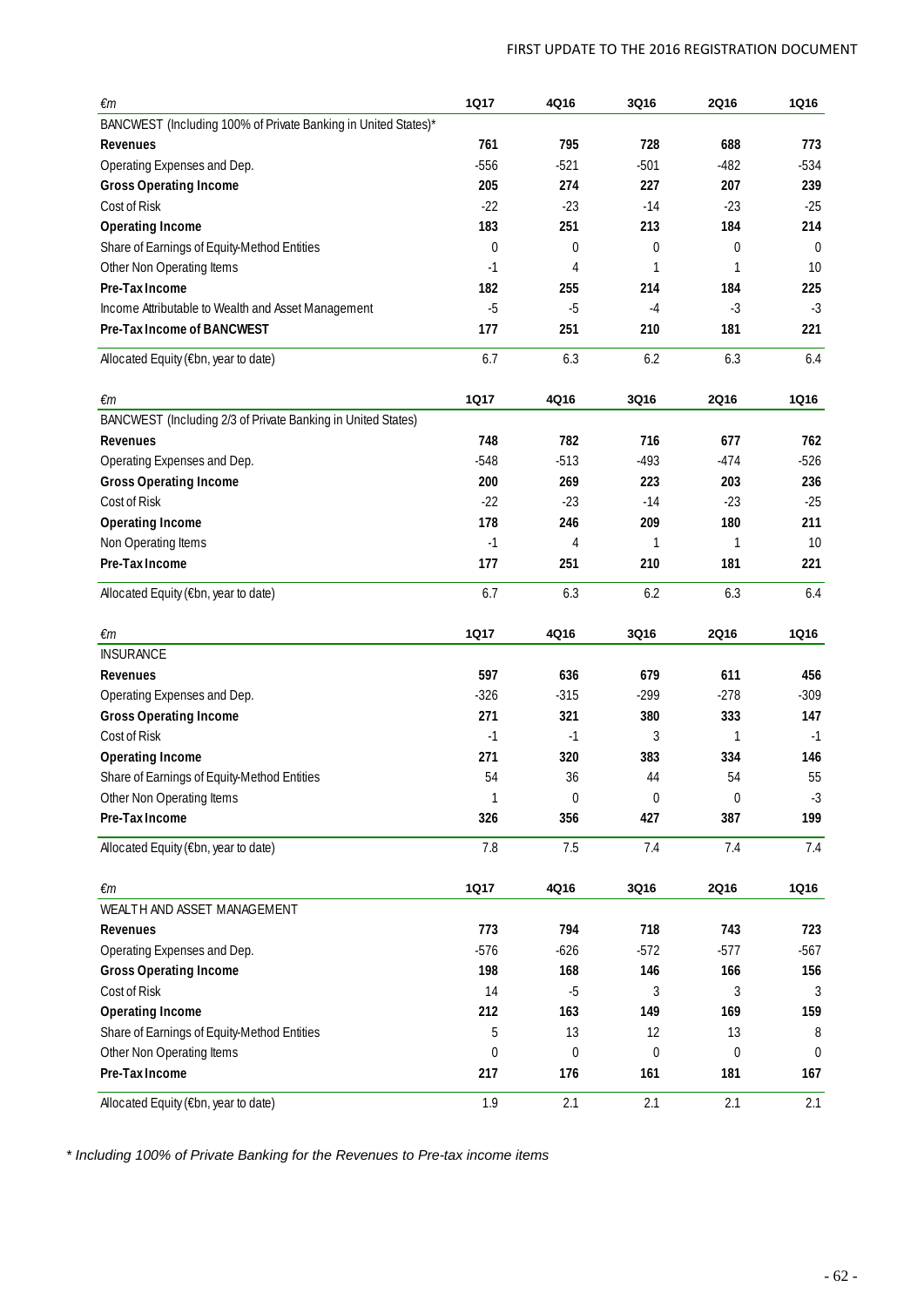| €m                                          | 1Q17           | 4Q16     | 3Q16             | <b>2Q16</b>      | <b>1Q16</b>    |
|---------------------------------------------|----------------|----------|------------------|------------------|----------------|
| CORPORATE AND INSTITUTIONAL BANKING         |                |          |                  |                  |                |
| Revenues                                    | 3,223          | 2,821    | 2,905            | 3,056            | 2,686          |
| Operating Expenses and Dep.                 | $-2,506$       | $-1,914$ | $-2,022$         | $-2,115$         | $-2,258$       |
| <b>Gross Operating Income</b>               | 717            | 907      | 883              | 942              | 428            |
| Cost of Risk                                | 54             | $-70$    | $-74$            | $-46$            | $-28$          |
| <b>Operating Income</b>                     | 770            | 837      | 809              | 896              | 400            |
| Share of Earnings of Equity-Method Entities | 8              | 9        | 2                | 13               | $-3$           |
| Other Non Operating Items                   | $\mathbf 0$    | $-5$     | 1                | $-2$             | 6              |
| Pre-Tax Income                              | 778            | 841      | 812              | 907              | 403            |
| Allocated Equity (€bn, year to date)        | 22.1           | 22.2     | 22.2             | 22.0             | 21.9           |
| $\epsilon$ m                                | <b>1Q17</b>    | 4Q16     | 3Q16             | <b>2Q16</b>      | <b>1Q16</b>    |
| <b>CORPORATE BANKING</b>                    |                |          |                  |                  |                |
| Revenues                                    | 991            | 1,071    | 958              | 1,037            | 929            |
| Operating Expenses and Dep.                 | $-691$         | $-567$   | $-591$           | $-601$           | $-693$         |
| <b>Gross Operating Income</b>               | 299            | 504      | 368              | 436              | 236            |
| Cost of Risk                                | 57             | $-115$   | $-79$            | $-42$            | $-55$          |
| Operating Income                            | 356            | 388      | 289              | 394              | 181            |
| Non Operating Items                         | 7              | 14       | $-3$             | 2                | $\mathbf 0$    |
| Pre-Tax Income                              | 364            | 402      | 285              | 396              | 181            |
| Allocated Equity (€bn, year to date)        | 12.6           | 12.4     | 12.3             | 12.3             | 12.2           |
| €m                                          | <b>1Q17</b>    | 4Q16     | 3Q16             | 2Q16             | <b>1Q16</b>    |
| <b>GLOBAL MARKETS</b>                       |                |          |                  |                  |                |
| Revenues                                    | 1,754          | 1,284    | 1,490            | 1,558            | 1,318          |
| incl. FICC                                  | 1,174          | 838      | 1,082            | 1,050            | 890            |
| incl. Equity & Prime Services               | 580            | 446      | 408              | 509              | 428            |
| Operating Expenses and Dep.                 | $-1,424$       | $-967$   | $-1,065$         | $-1,139$         | $-1,184$       |
| <b>Gross Operating Income</b>               | 330            | 317      | 425              | 419              | 134            |
| Cost of Risk                                | $-3$           | 44       | 5                | $-4$             | 27             |
| <b>Operating Income</b>                     | 327            | 361      | 430              | 415              | 160            |
| Share of Earnings of Equity-Method Entities | 0              | $-3$     | 5                | 11               | $-4$           |
| Other Non Operating Items                   | 0              | -8       | $\boldsymbol{0}$ | $-2$             | 6              |
| Pre-Tax Income                              | 326            | 350      | 435              | 424              | 163            |
| Allocated Equity (€bn, year to date)        | 8.7            | 9.0      | 9.1              | 9.0              | 9.1            |
| $\epsilon$ m                                | <b>1Q17</b>    | 4Q16     | 3Q16             | <b>2Q16</b>      | <b>1Q16</b>    |
| SECURITIES SERVICES                         |                |          |                  |                  |                |
| <b>Revenues</b>                             | 478            | 466      | 457              | 461              | 440            |
| Operating Expenses and Dep.                 | $-390$         | $-380$   | $-367$           | $-374$           | $-382$         |
| <b>Gross Operating Income</b>               | 87             | 86       | 90               | 87               | 59             |
| Cost of Risk                                | $\overline{0}$ | 2        | 0                | 1                | $\overline{0}$ |
| <b>Operating Income</b>                     | 87             | 87       | 90               | 88               | 59             |
| Non Operating Items                         | $\overline{0}$ | 1        | 1                | $\boldsymbol{0}$ | $\mathbf 0$    |
| Pre-Tax Income                              | 88             | 88       | 91               | 87               | 59             |
| Allocated Equity (€bn, year to date)        | $0.8\,$        | $0.8\,$  | 0.8              | 0.7              | 0.7            |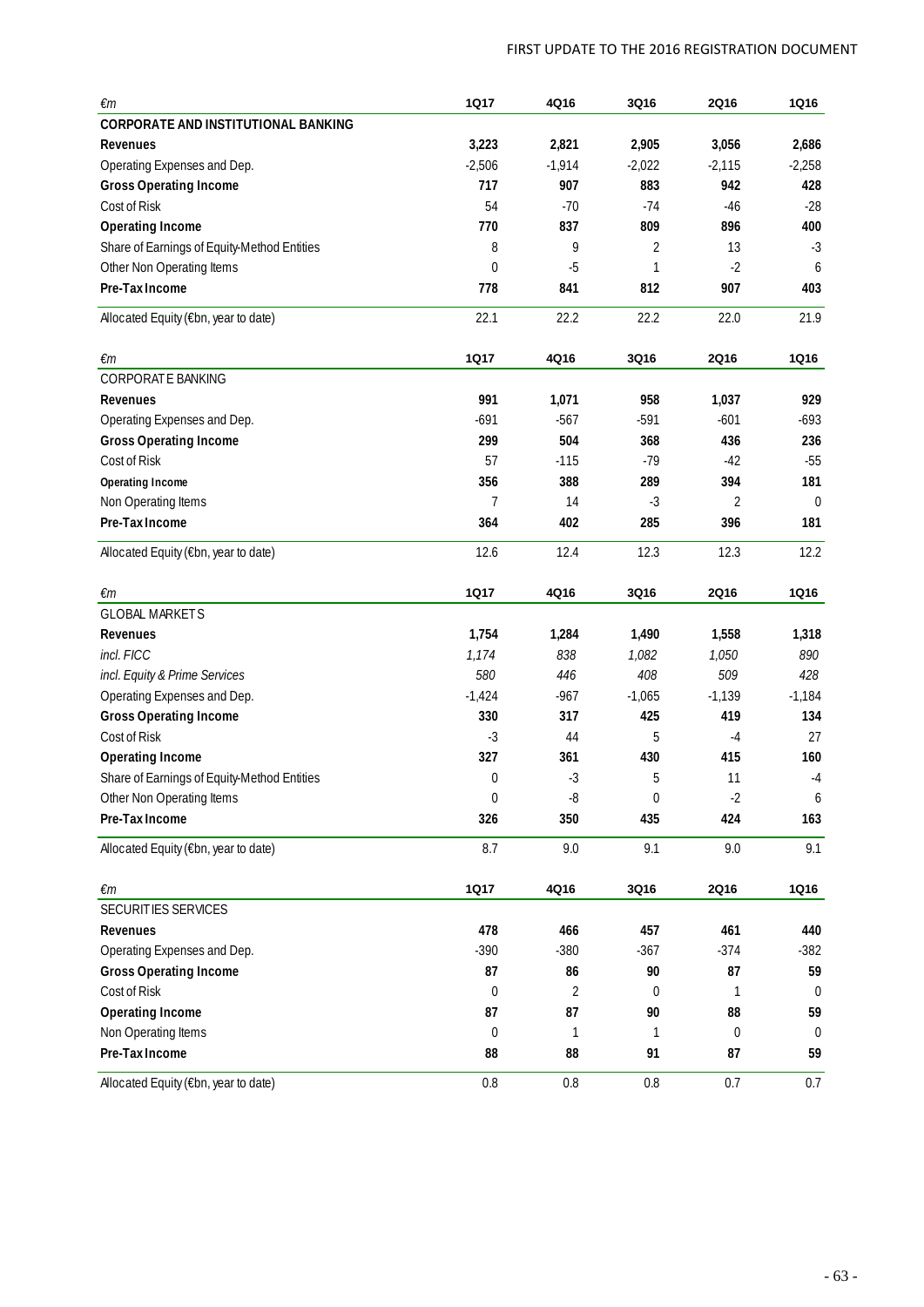### FIRST UPDATE TO THE 2016 REGISTRATION DOCUMENT

| €m                                           | 1Q17   | 4Q16   | 3Q16     | <b>2Q16</b> | 1Q16   |
|----------------------------------------------|--------|--------|----------|-------------|--------|
| <b>CORPORATE CENTRE</b>                      |        |        |          |             |        |
| Revenues                                     | 358    | 70     | -45      | 650         | 618    |
| Operating Expenses and Dep.                  | $-308$ | $-330$ | $-381$   | $-295$      | $-182$ |
| Incl. Restructuring and Transformation Costs | $-110$ | $-154$ | $-253$   | $-108$      | -46    |
| <b>Gross Operating Income</b>                | 49     | $-260$ | -426     | 356         | 435    |
| Cost of Risk                                 | $-11$  | -56    | 13       | -5          | 9      |
| Operating Income                             | 38     | $-316$ | $-413$   | 350         | 444    |
| Share of Earnings of Equity-Method Entities  | 19     | 13     | 22       | 28          | 21     |
| Other Non Operating Items                    | -8     | $-136$ | $\Omega$ | $-77$       | 10     |
| Pre-Tax Income                               | 49     | -440   | $-391$   | 301         | 475    |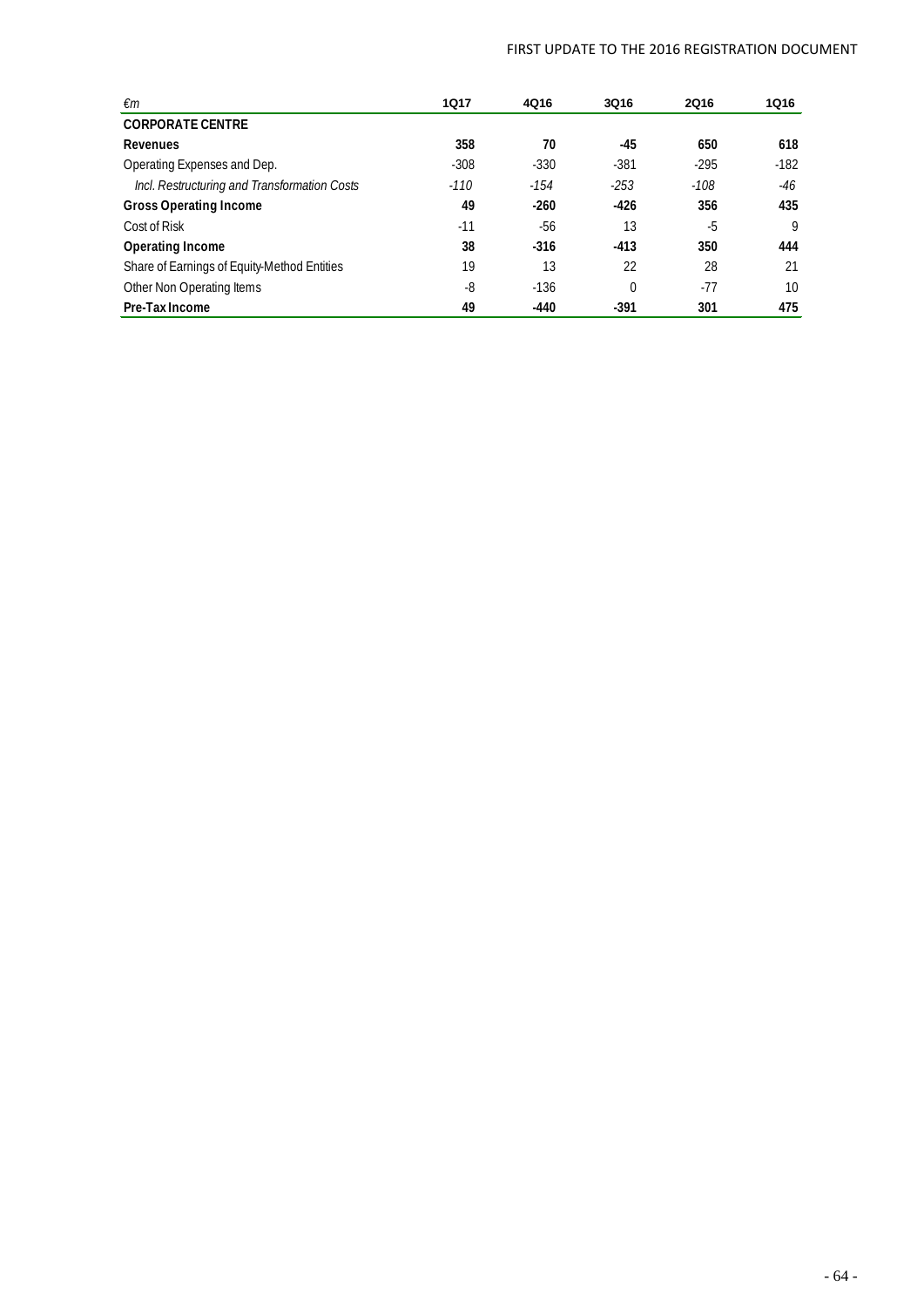### **ALTERNATIVE PERFORMANCE MEASURES (APM) ARTICLE 223-1 OF THE AMF's GENERAL REGULATION**

| <b>Alternative</b><br>Performance<br><b>Measures</b>                                       | <b>Definition</b>                                                                                                                                                                                                                                                                                                                                                                                                                                                                                                | Reason for use                                                                                                                                                                                                                                                                                                                                                     |
|--------------------------------------------------------------------------------------------|------------------------------------------------------------------------------------------------------------------------------------------------------------------------------------------------------------------------------------------------------------------------------------------------------------------------------------------------------------------------------------------------------------------------------------------------------------------------------------------------------------------|--------------------------------------------------------------------------------------------------------------------------------------------------------------------------------------------------------------------------------------------------------------------------------------------------------------------------------------------------------------------|
| <b>Revenues</b><br>the<br>operating<br>of<br>divisions                                     | of<br>the<br>Sum<br>οf<br>revenues<br>Domestic Markets,<br>IFS and CIB<br>Revenues for BNP Paribas Group<br>= Revenues of the operating divisions<br>+ Revenues of Corporate Centre                                                                                                                                                                                                                                                                                                                              | Representative measure of the BNP Paribas Group's<br>operating performance                                                                                                                                                                                                                                                                                         |
| <b>Revenues</b><br>excluding<br><b>PEL/CEL</b><br>effects                                  | Revenues excluding PEL/CEL effects                                                                                                                                                                                                                                                                                                                                                                                                                                                                               | Representative measure of the revenues of the period<br>excluding changes in the provision that accounts for<br>the risk generated by PEL and CEL accounts during<br>their lifetime                                                                                                                                                                                |
| Profit & Loss account of retail<br>banking activity with 100% of<br><b>Private Banking</b> | Profit & Loss account of a retail<br>banking activity including the whole<br>Profit & Loss account of private<br>banking                                                                                                                                                                                                                                                                                                                                                                                         | Representative measure of the performance of retail<br>banking activity including the total performance of<br>private banking (before sharing the profit & loss<br>account with the Wealth Management business,<br>private banking being under a joint responsibility of<br>retail banking (2/3) and Wealth Management business<br>(1/3)                           |
| Cost of risk/Customer loans at<br>the beginning of the period<br>(in basis points)         | Cost of risk (in €m) divided by<br>customer loans at the beginning of the<br>period                                                                                                                                                                                                                                                                                                                                                                                                                              | Measure of the risk level by business in percentage of<br>the volume of outstanding loans                                                                                                                                                                                                                                                                          |
| income<br>Group<br>share<br>Net<br>excluding exceptional items                             | Net income attributable to equity<br>holders excluding exceptional items                                                                                                                                                                                                                                                                                                                                                                                                                                         | Measure of BNP Paribas Group's net income<br>excluding non-recurring items of a significant amount<br>or items that do not reflect the underlying operating<br>performance,<br>notably<br>Own<br>Credit<br>valuation<br>Adjustments for debts (OCA) and for derivatives (Debit<br>Valuation Adjustment - DVA) as well as transformation<br>and restructuring costs |
| <b>Return on Equity (ROE) excluding</b><br>exceptional items                               | Annualised net income Group share<br>excluding<br>exceptional<br>items<br>and<br>remuneration<br>of Undated<br>Super<br>Subordinated Notes divided by the<br>average of permanent shareholders'<br>equity of the period (shareholders'<br>equity Group share excluding changes<br>in assets and liabilities recognized<br>directly in equity, Undated Super<br>Subordinated Notes, remuneration net<br>of tax payable to holders of Undated<br>Super Subordinated Notes and project<br>of dividend distribution) | Measure of the BNP Paribas Group's return on equity<br>excluding non-recurring items of a significant amount<br>or items that do not reflect the operating performance,<br>notably Own Credit valuation Adjustments for debts<br>(OCA) and for derivatives (Debit Valuation Adjustment<br>- DVA) as well as transformation and restructuring<br>costs              |
| Return<br><b>Tangible</b><br>Equity<br>on<br>(ROTE)<br>excluding<br>exceptional<br>items   | Annualised net income Group share<br>excluding<br>exceptional items<br>and<br>remuneration<br>of Undated<br>Super<br>Subordinated Notes divided by the<br>average<br>tangible<br>permanent<br>of<br>shareholders' equity of the period<br>shareholders'<br>(permanent<br>equity<br>correspond<br>permanent<br>to<br>shareholders' equity less goodwill and<br>intangible assets)                                                                                                                                 | Measure of the BNP Paribas Group's return on<br>tangible equity excluding non recurring items of a<br>significant amount or items that do not reflect the<br>operating performance, notably Own Credit valuation<br>Adjustments for debts (OCA) and for derivatives (Debit<br>Valuation Adjustment - DVA) as well as transformation<br>and restructuring costs     |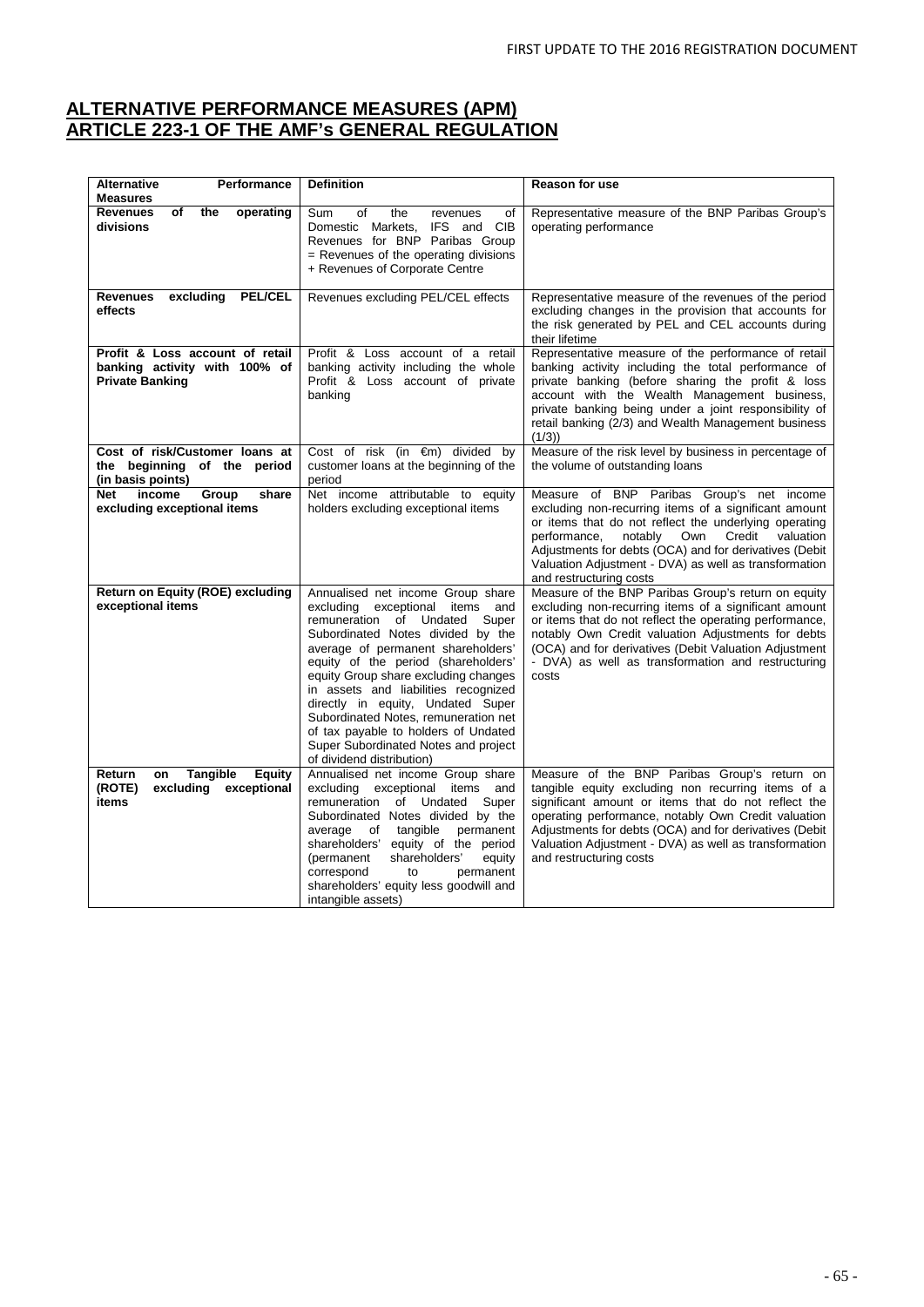#### **Methodology – Comparative analysis at constant scope and exchange rates**

The method used to determine the effect of changes in scope of consolidation depends on the type of transaction (acquisition, sale, etc.). The underlying purpose of the calculation is to facilitate period-on-period comparisons.

In case of acquired or created entity, the results of the new entity are eliminated from the constant scope results of current-year periods corresponding to the periods when the entity was not owned in the prior-year.

In case of divested entities, the entity's results are excluded symmetrically for the prior year for quarters when the entity was not owned. In case of change of consolidation method, the policy is to use the lowest consolidation percentage over the two years (current and prior) for results of quarters adjusted on a like-for-like basis.

Comparative analysis at constant exchange rates are prepared by restating results for the prior-year quarter (reference quarter) at the current quarter exchange rate (analysed quarter). All of these calculations are performed by reference to the entity's reporting currency.

#### **Reminder**

**Operating expenses:** sum of salary and employee benefit expenses, other operating expenses and depreciation, amortisation and impairment of property, plant and equipment. In the whole document, the terms operating expenses or costs can be used indifferently.

**Operating divisions:** they consist of 3 divisions:

- Domestic Markets including: French Retail Banking (FRB), BNL banca commerciale (BNL bc), Belgium Retail Banking (BRB), Other Domestic Markets activities including Arval, Leasing Solutions, Personal Investors and Luxembourg Retail Banking (LRB);
- International Financial Services (IFS) including: Europe-Mediterranean, BancWest, Personal Finance, Insurance, Wealth & Asset Management (WAM) that includes Asset Management, Wealth Management and Real Estate Services;
- Corporate and Institutional Banking (CIB) including: Corporate Banking, Global Markets, Securities Services.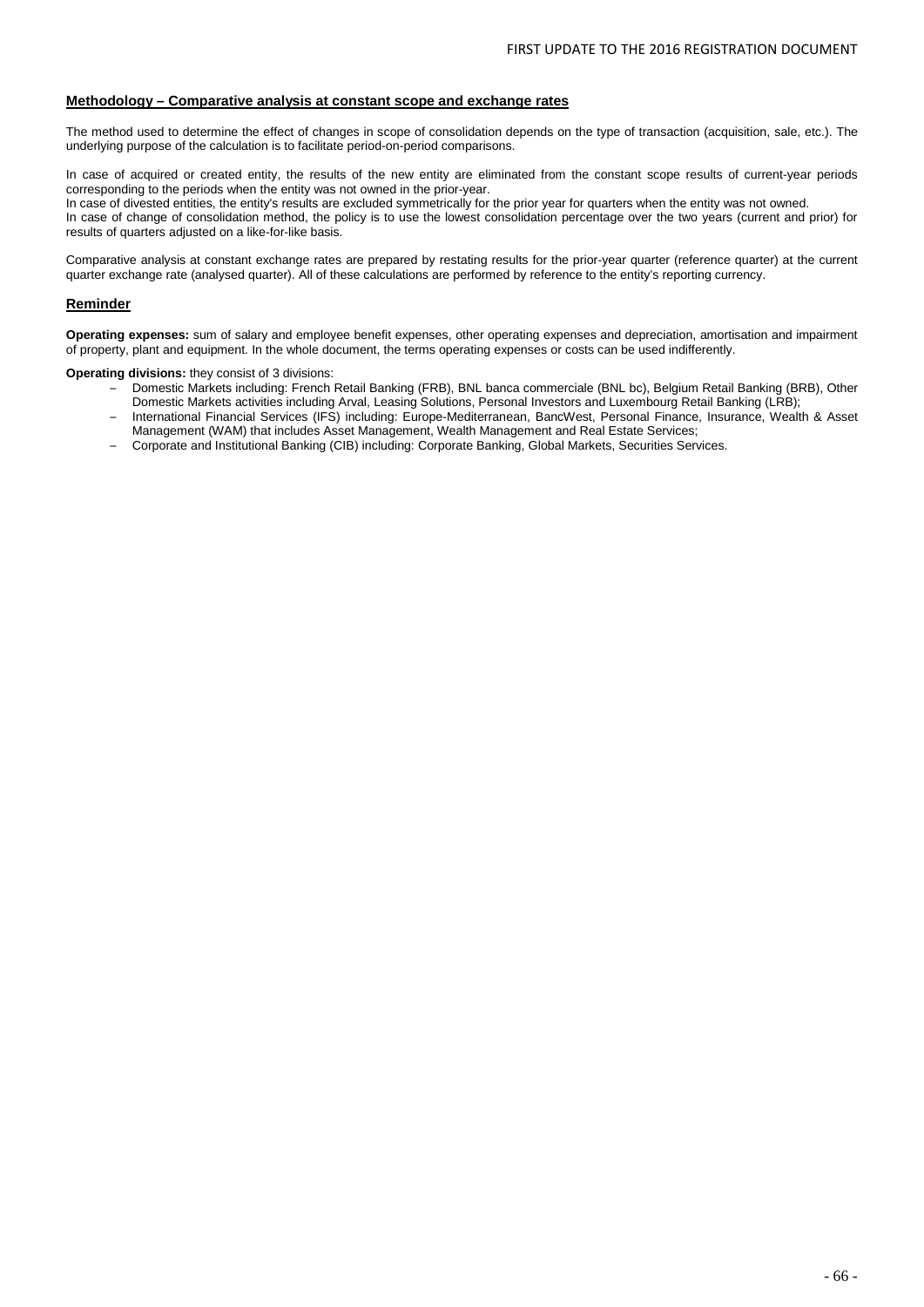## **1.3 Balance sheet as at 31 March 2017**

| In millions of euros                                                                           | 31/03/2017       | 31/12/2016       |
|------------------------------------------------------------------------------------------------|------------------|------------------|
| <b>ASSETS</b>                                                                                  |                  |                  |
| Cash and amounts due from central banks                                                        | 226,186          | 160,400          |
| Financial instruments at fair value through profit or loss                                     |                  |                  |
| <b>Trading securities</b>                                                                      | 177,967          | 123,679          |
| Loans and repurchase agreements                                                                | 187,799          | 152,242          |
| Instruments designated as at fair value through profit or loss                                 | 91,317           | 87,644           |
| Derivative financial instruments                                                               | 272,369          | 328,162          |
| Derivatives used for hedging purposes                                                          | 15,951           | 18,133           |
| Available-for-sale financial assets                                                            | 255,527          | 267,559          |
| Loans and receivables due from credit institutions                                             | 49,187           | 47,411           |
| Loans and receivables due from customers                                                       | 718,009          | 712,233          |
| Remeasurement adjustment on interest-rate risk hedged portfolios                               | 4,293            | 4,664            |
| Held-to-maturity financial assets                                                              | 6,107            | 6,100            |
| Current and deferred tax assets                                                                | 7,951            | 7,966            |
| Accrued income and other assets                                                                | 139,911          | 115,967          |
| Equity-method investments                                                                      | 7,072            | 6,910            |
| Investment property                                                                            | 1,969            | 1,911            |
| Property, plant and equipment                                                                  | 22,737           | 22,523           |
| Intangible assets                                                                              | 3,171            | 3,239            |
| Goodwill                                                                                       | 10,135           | 10,216           |
| <b>TOTAL ASSETS</b>                                                                            | 2,197,658        | 2,076,959        |
|                                                                                                |                  |                  |
| <b>LIABILITIES</b>                                                                             |                  |                  |
| Due to central banks                                                                           | 3,489            | 233              |
| Financial instruments at fair value through profit or loss                                     |                  |                  |
| Trading securities                                                                             | 91,196           | 70,326           |
| Borrowings and repurchase agreements                                                           | 245,795          | 183,206          |
| Instruments designated as at fair value through profit or loss                                 | 57,058           | 54,076           |
| Derivative financial instruments                                                               | 270,455          | 318,740          |
| Derivatives used for hedging purposes<br>Due to credit institutions                            | 17,845<br>97,227 | 19,626<br>75,660 |
| Due to customers                                                                               | 801,381          | 765,953          |
| Debt securities                                                                                | 161,441          | 153,422          |
| Remeasurement adjustment on interest-rate risk hedged portfolios                               | 3,501            | 4,202            |
| Current and deferred tax liabilities                                                           | 3,127            | 3,087            |
| Accrued expenses and other liabilities                                                         | 110,042          | 99,407           |
| Technical reserves of insurance companies                                                      | 196.583          | 193,626          |
| Provisions for contingencies and charges                                                       | 11,984           | 11,801           |
| Subordinated debt                                                                              | 19,252           | 18,374           |
| <b>TOTAL LIABILITIES</b>                                                                       | 2,090,376        | 1,971,739        |
|                                                                                                |                  |                  |
| <b>CONSOLIDATED EQUITY</b>                                                                     |                  |                  |
| Share capital, additional paid-in capital and retained eamings                                 | 94,678           | 86,794           |
| Net income for the period attributable to shareholders                                         | 1,894            | 7,702            |
| Total capital, retained earnings and net income for the period attributable to<br>shareholders | 96,572           | 94,496           |
| Changes in assets and liabilities recognised directly in equity                                | 5,504            | 6,169            |
| Shareholders' equity                                                                           | 102,076          | 100,665          |
| Retained earnings and net income for the period attributable to minority interests             | 5,138            | 4,460            |
| Changes in assets and liabilities recognised directly in equity                                | 68               | 95               |
| <b>Total minority interests</b>                                                                | 5,206            | 4,555            |
| <b>TOTAL CONSOLIDATED EQUITY</b>                                                               | 107,282          | 105,220          |
|                                                                                                |                  |                  |
| <b>TOTAL LIABILITIES AND EQUITY</b>                                                            | 2,197,658        | 2,076,959        |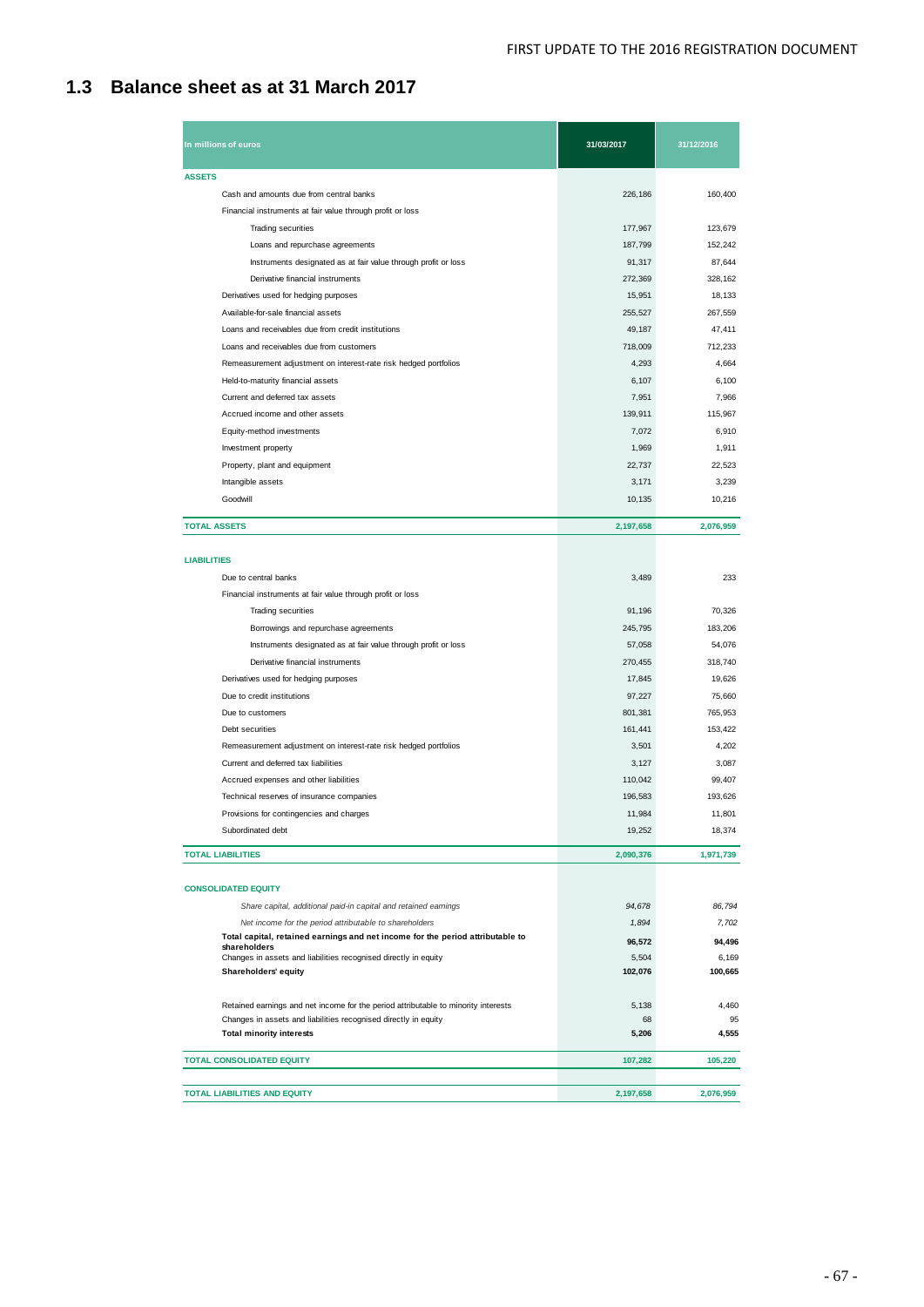## **1.4 Long term credit ratings**

| Long Term/Short Term Rating                              | S&P              | Fitch            | Moody's          | <b>DBRS</b>           |
|----------------------------------------------------------|------------------|------------------|------------------|-----------------------|
| As at 7 March 2017                                       | $A/A-1$          | $A+$ /F1         | A1/Prime-1       | AA (low)/R-1 (middle) |
|                                                          | (stable outlook) | (stable outlook) | (stable outlook) | (stable outlook)      |
|                                                          | $A/A-1$          | $A+$ /F1         | A1/Prime-1       | AA (low)/R-1 (middle) |
| As at 3 May 2017<br>(stable outlook)<br>(stable outlook) |                  | (stable outlook) | (stable outlook) |                       |
|                                                          |                  |                  |                  |                       |
| Date of last review                                      | 11 March 2016    | 13 December 2016 | 28 May 2015      | 8 August 2016         |

### **1.5 Related parties**

There has been no significant change in BNP Paribas' main related party transactions relative to those described in note 7.h of its consolidated financial statements for the financial year ending on 31 December 2016.

### **1.6 Risk factors**

Save as disclosed in this document, there has been no significant change in BNP Paribas' risk factors relative to those described in chapters 5.1 to 5.10 of the 2016 Registration document and annual financial report.

### **1.7 Recent events**

Save as disclosed in this document, no significant event that may appear in this section has occurred since the 2016 Registration document and annual financial report was issued on 7 March 2017.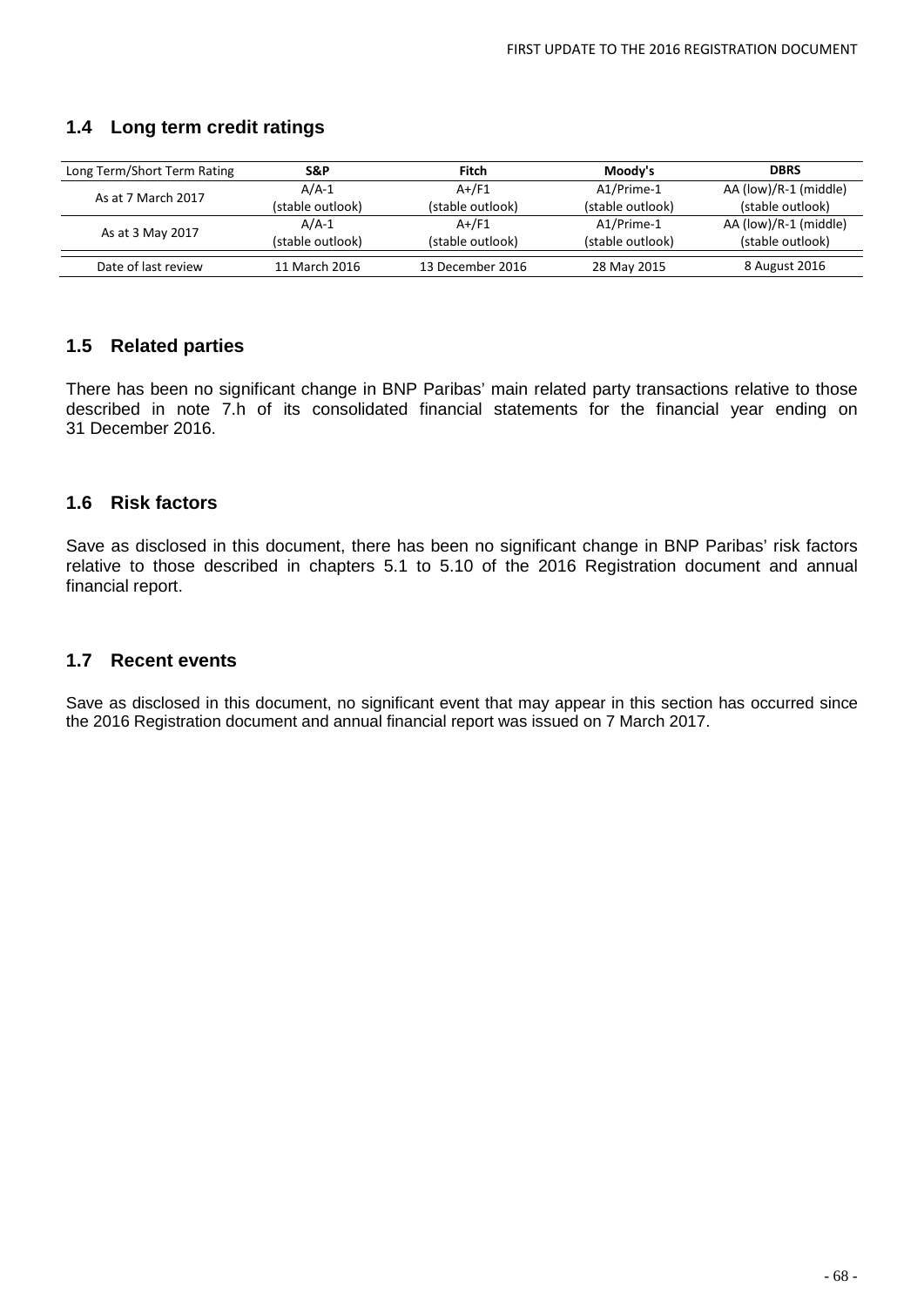# **2. Risks and capital adequacy – Pillar 3 [non audited]**

## **CAPITAL RATIOS**

Update of the 2016 Registration document, table 1 page 238.

### **Phased in Ratio**

|                                                                                         |                              | <b>Phased in</b> |
|-----------------------------------------------------------------------------------------|------------------------------|------------------|
| In millions of euros                                                                    | 31 March 2017 <sup>(*)</sup> | 31 December 2016 |
| <b>COMMON EQUITY TIER 1 (CET1) CAPITAL</b>                                              | 75.046                       | 74.075           |
| <b>TIER 1 CAPITAL</b>                                                                   | 83,582                       | 82.152           |
| <b>TOTAL CAPITAL</b>                                                                    | 94.506                       | 92.454           |
| <b>RISK-WEIGHTED ASSETS</b>                                                             | 640,455                      | 638,207          |
| <b>RATIOS</b>                                                                           |                              |                  |
| Common Equity Tier 1 (CET1) capital                                                     | 11.7%                        | 11.6%            |
| Tier 1 capital                                                                          | 13.1%                        | 12.9%            |
| <b>Total capital</b>                                                                    | 14.8%                        | 14.5%            |
| $\frac{1}{2}$ Cubicat to the provisions of orticle 36.3 of Dequiption (EU) No. 575/0013 |                              |                  |

*(\*) Subject to the provisions of article 26.2 of Regulation (EU) No. 575/2013.*

Excluding Q1 profits, phased in CET1 capital ratio amounted to 11.6%, Tier 1 capital ratio to 12.9% and total capital ratio to 14.6% at 31 March 2017.

### **Fully loaded ratio(\*\*)**

|                                            |                     | Fully loaded <sup>(**)</sup> |
|--------------------------------------------|---------------------|------------------------------|
| In millions of euros                       | 31 March 2017 $(2)$ | 31 December 2016             |
| <b>COMMON EQUITY TIER 1 (CET1) CAPITAL</b> | 74,566              | 73.562                       |
| <b>TIER 1 CAPITAL</b>                      | 81,974              | 80,944                       |
| <b>TOTAL CAPITAL</b>                       | 92,899              | 90.868                       |
| <b>RISK-WEIGHTED ASSETS</b>                | 641,870             | 640,673                      |
| <b>RATIOS</b>                              |                     |                              |
| Common Equity Tier 1 (CET1) capital        | 11.6%               | 11.5%                        |
| Tier 1 capital                             | 12.8%               | 12.6%                        |
| <b>Total capital</b>                       | 14.5%               | 14.2%                        |

*(\*) Subject to the provisions of article 26.2 of Regulation (EU) No. 575/2013.*

*(\*\*) In accordance with grandfathered Additional Tier 1 and Tier 2 eligibility rules applicable as of 2019.*

Excluding Q1 profits, fully loaded CET1 capital ratio amounted to 11.5%, Tier 1 capital ratio to 12.6% and total capital ratio to 14.3% at 31 March 2017.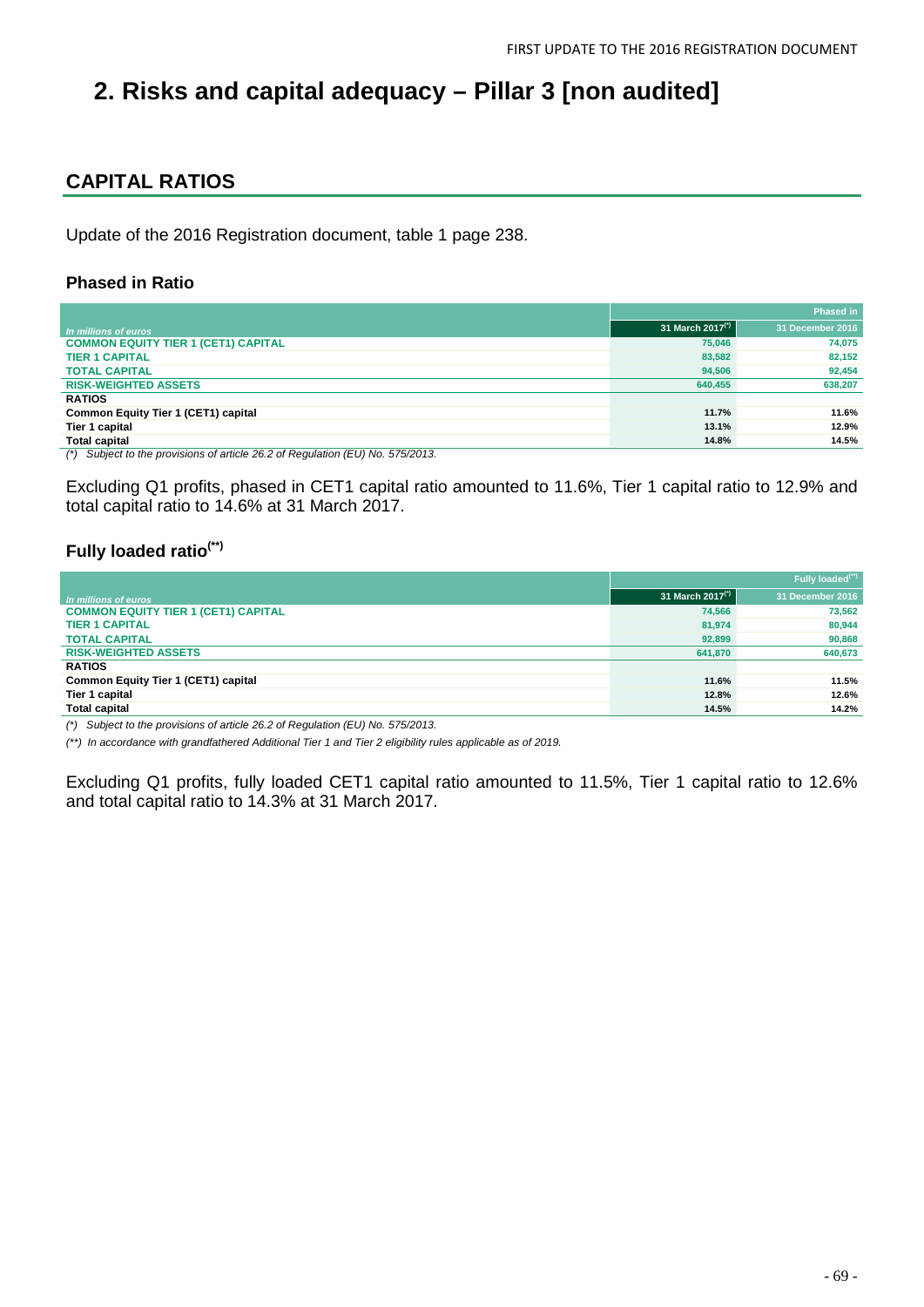## **CONSOLIDATED BALANCE SHEET TO PRUDENTIAL BALANCE SHEET RECONCILIATION**

Update of the 2016 Registration document, table 6 page 254.

|                                                                  | 31 March 2017              |                                                |                                                                               |                            |  |
|------------------------------------------------------------------|----------------------------|------------------------------------------------|-------------------------------------------------------------------------------|----------------------------|--|
| In millions of euros                                             | <b>Accounting</b><br>scope | <b>Adjustment of</b><br>insurance<br>companies | Other<br>adjustments<br>related to<br>consolidation<br>methods <sup>(*)</sup> | <b>Prudential</b><br>scope |  |
| <b>ASSETS</b>                                                    |                            |                                                |                                                                               |                            |  |
| Cash and amounts due from central banks                          | 226,186                    |                                                | 385                                                                           | 226,571                    |  |
| Financial instruments at fair value through profit or loss       |                            |                                                |                                                                               |                            |  |
| <b>Trading securities</b>                                        | 177.967                    |                                                |                                                                               | 177.967                    |  |
| Loans and repurchase agreements                                  | 187,799                    | 6,594                                          |                                                                               | 194,393                    |  |
| Instruments designated as at fair value through profit or loss   | 91,317                     | (89,936)                                       |                                                                               | 1,381                      |  |
| Derivative financial instruments                                 | 272,369                    | (332)                                          | (12)                                                                          | 272,025                    |  |
| Derivatives used for hedging purposes                            | 15,951                     | (31)                                           |                                                                               | 15.920                     |  |
| Available-for-sale financial assets                              | 255,527                    | (113, 807)                                     | 3,806                                                                         | 145,526                    |  |
| Loans and receivables due from credit institutions               | 49,187                     | (1, 314)                                       | (3,746)                                                                       | 44,127                     |  |
| Loans and receivables due from customers                         | 718,009                    | 1,542                                          | 5,427                                                                         | 724,978                    |  |
| Remeasurement adjustment on interest-rate risk hedged portfolios | 4,293                      |                                                |                                                                               | 4.293                      |  |
| Held-to-maturity financial assets                                | 6,107                      | (5, 553)                                       |                                                                               | 554                        |  |
| Current and deferred tax assets                                  |                            |                                                | 34                                                                            | 7,984                      |  |
| Accrued income and other assets                                  | 7,951<br>139,911           | (1)<br>(6,083)                                 | 333                                                                           | 134,161                    |  |
|                                                                  | 7,072                      | 4,110                                          |                                                                               | 10,620                     |  |
| Equity-method investments                                        | 1,969                      |                                                | (562)                                                                         | 568                        |  |
| Investment property                                              | 22,737                     | (1,401)<br>(400)                               | 5                                                                             | 22,342                     |  |
| Property, plant and equipment                                    |                            |                                                | $\overline{7}$                                                                | 2.999                      |  |
| Intangible assets                                                | 3,171                      | (179)                                          |                                                                               |                            |  |
| Goodwill<br><b>TOTAL ASSETS</b>                                  | 10,135<br>2,197,658        | (222)                                          |                                                                               | 9,913<br>1,996,322         |  |
| <b>LIABILITIES</b>                                               |                            | (207, 013)                                     | 5,677                                                                         |                            |  |
| Due to central banks                                             |                            |                                                |                                                                               | 3,489                      |  |
|                                                                  | 3,489                      |                                                |                                                                               |                            |  |
| Financial instruments at fair value through profit or loss       |                            |                                                |                                                                               | 91.164                     |  |
| <b>Trading securities</b>                                        | 91,196<br>245,795          |                                                | (32)                                                                          | 245,795                    |  |
| Borrowings and repurchase agreements                             | 57,058                     |                                                |                                                                               | 56,211                     |  |
| Instruments designated as at fair value through profit or loss   |                            | (847)                                          |                                                                               | 270,114                    |  |
| Derivative financial instruments                                 | 270,455                    | (329)                                          | (12)                                                                          |                            |  |
| Derivatives used for hedging purposes                            | 17,845                     | (17)                                           | 13                                                                            | 17,841                     |  |
| Due to credit institutions                                       | 97,227                     | (2, 364)                                       | (150)                                                                         | 94,713                     |  |
| Due to customers                                                 | 801,381                    | (5,483)                                        | 4,798<br>862                                                                  | 800,696                    |  |
| Debt securities                                                  | 161,441                    | 2,896                                          |                                                                               | 165.199                    |  |
| Remeasurement adjustment on interest-rate risk hedged portfolios | 3,501                      |                                                |                                                                               | 3,501                      |  |
| Current and deferred tax liabilities                             | 3,127                      | 56                                             | 71                                                                            | 3,254                      |  |
| Accrued expenses and other liabilities                           | 110,042                    | (2,914)                                        | 95                                                                            | 107,223                    |  |
| Technical reserves of insurance companies                        | 196,583                    | (196, 583)                                     |                                                                               |                            |  |
| Provisions for contingencies and charges                         | 11,984                     | (325)                                          | 32                                                                            | 11,691                     |  |
| Subordinated debt                                                | 19,252                     | (941)                                          |                                                                               | 18,311                     |  |
| <b>TOTAL LIABILITIES</b>                                         | 2,090,376                  | (206, 851)                                     | 5,677                                                                         | 1.889.202                  |  |
| Share capital and related share premium accounts                 | 27,035                     |                                                |                                                                               | 27,035                     |  |
| Own equity instruments                                           | (197)                      |                                                |                                                                               | (197)                      |  |
| <b>Undated Super Subordinated Notes</b>                          | 8,467                      | 1                                              |                                                                               | 8,468                      |  |
| Non-distributed reserves                                         | 59,373                     |                                                |                                                                               | 59.373                     |  |
| Changes in assets and liabilities recognised directly in equity  | 5,505                      |                                                |                                                                               | 5,505                      |  |
| Net income for the period attributable to shareholders           | 1,894                      |                                                |                                                                               | 1,894                      |  |
| Minority interests                                               | 5,206                      | (163)                                          |                                                                               | 5,043                      |  |
| <b>TOTAL CONSOLIDATED EQUITY</b>                                 | 107,282                    | (162)                                          | ÷.                                                                            | 107,120                    |  |
| <b>TOTAL LIABILITIES AND EQUITY</b>                              | 2,197,658                  | (207, 013)                                     | 5,677                                                                         | 1,996,322                  |  |

*(\*) Adjustment of jointly controlled entities under proportional consolidation for prudential purposes, consolidated using the equity-method in the accounting scope.*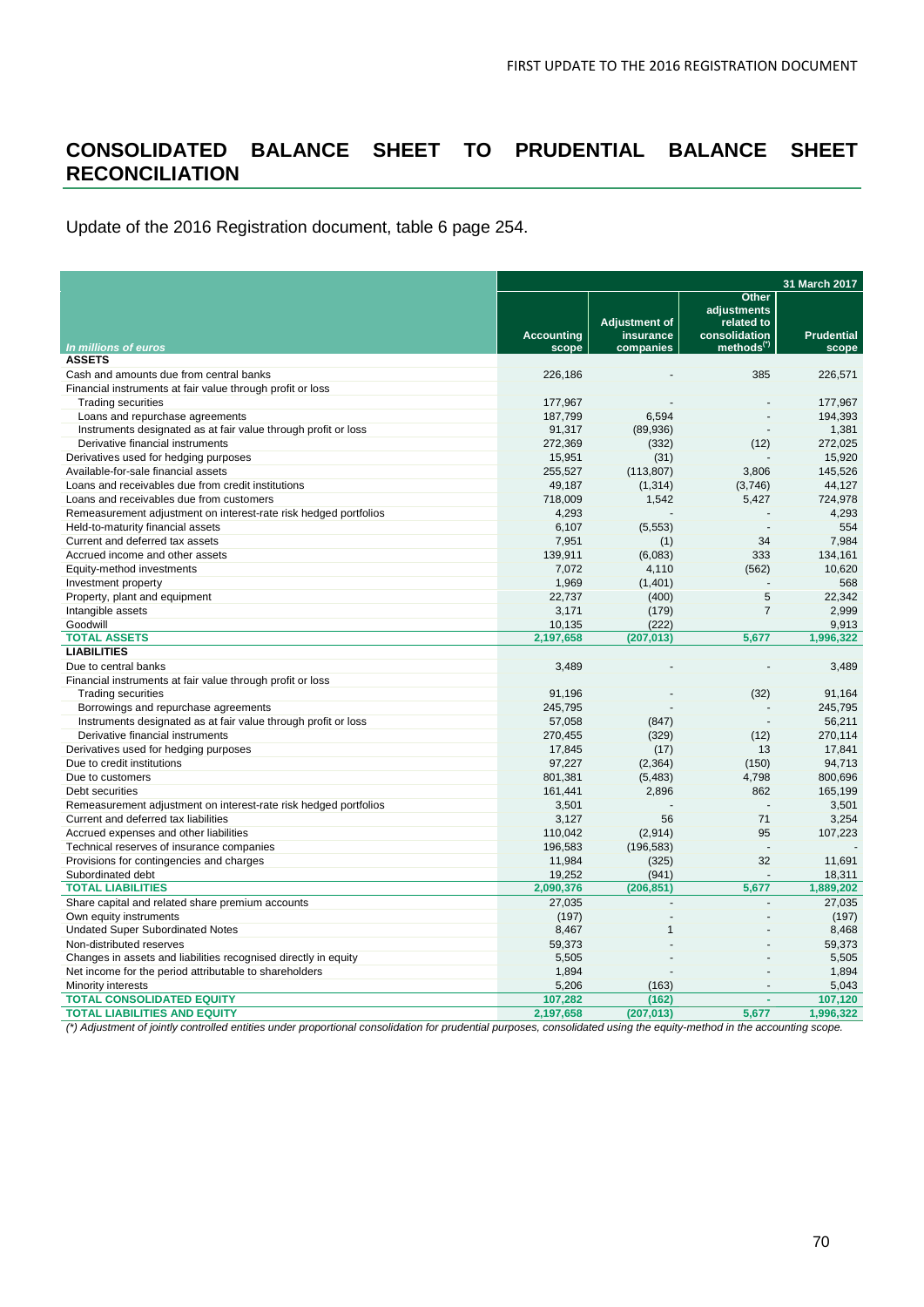### FIRST UPDATE TO THE 2016 REGISTRATION DOCUMENT

|                                                                  | 31 December 2016           |                        |                                         |                   |
|------------------------------------------------------------------|----------------------------|------------------------|-----------------------------------------|-------------------|
|                                                                  |                            |                        | Other                                   |                   |
|                                                                  |                            |                        | adjustments                             |                   |
|                                                                  |                            | <b>Adjustment of</b>   | related to                              |                   |
|                                                                  | <b>Accounting</b><br>scope | insurance<br>companies | consolidation<br>methods <sup>(*)</sup> | <b>Prudential</b> |
| In millions of euros<br><b>ASSETS</b>                            |                            |                        |                                         | scope             |
| Cash and amounts due from central banks                          | 160,400                    | (1)                    | 246                                     | 160,645           |
| Financial instruments at fair value through profit or loss       |                            |                        |                                         |                   |
| <b>Trading securities</b>                                        | 123.679                    |                        | ä,                                      | 123.679           |
| Loans and repurchase agreements                                  | 152,242                    | 5,345                  | ä,                                      | 157,587           |
| Instruments designated as at fair value through profit or loss   | 87,644                     | (86, 231)              | $\sim$                                  | 1,413             |
| Derivative financial instruments                                 | 328,162                    | (264)                  | (14)                                    | 327,884           |
| Derivatives used for hedging purposes                            | 18,133                     | (50)                   |                                         | 18.083            |
| Available-for-sale financial assets                              | 267,559                    | (113,969)              | 4,096                                   | 157,686           |
| Loans and receivables due from credit institutions               | 47,411                     | (1, 159)               | (3,350)                                 | 42,902            |
| Loans and receivables due from customers                         | 712,233                    | 1,313                  | 4,855                                   | 718,401           |
| Remeasurement adjustment on interest-rate risk hedged portfolios | 4,664                      |                        |                                         | 4,664             |
| Held-to-maturity financial assets                                | 6,100                      | (5, 546)               |                                         | 554               |
| Current and deferred tax assets                                  | 7,966                      | 4                      | 42                                      | 8,012             |
| Accrued income and other assets                                  | 115,967                    | (5,919)                | 323                                     | 110,371           |
| Equity-method investments                                        | 6.910                      | 4.150                  | (563)                                   | 10.497            |
| Investment property                                              | 1,911                      | (1, 354)               |                                         | 557               |
| Property, plant and equipment                                    | 22,523                     | (398)                  | 3                                       | 22.128            |
| Intangible assets                                                | 3,239                      | (216)                  | $\overline{7}$                          | 3,030             |
| Goodwill                                                         | 10,216                     | (222)                  | ä,                                      | 9,994             |
| <b>TOTAL ASSETS</b>                                              | 2,076,959                  | (204, 517)             | 5,645                                   | 1,878,087         |
| <b>LIABILITIES</b>                                               |                            |                        |                                         |                   |
| Due to central banks                                             | 233                        | $\blacksquare$         | ä,                                      | 233               |
| Financial instruments at fair value through profit or loss       |                            |                        |                                         |                   |
| <b>Trading securities</b>                                        | 70,326                     | $\blacksquare$         | (23)                                    | 70.303            |
| Borrowings and repurchase agreements                             | 183,206                    | ÷.                     |                                         | 183,206           |
| Instruments designated as at fair value through profit or loss   | 54,076                     | (645)                  | (1)                                     | 53,430            |
| Derivative financial instruments                                 | 318,740                    | (337)                  | (14)                                    | 318,389           |
| Derivatives used for hedging purposes                            | 19.626                     | (28)                   | 17                                      | 19.615            |
| Due to credit institutions                                       | 75,660                     | (2, 721)               | (158)                                   | 72,781            |
| Due to customers                                                 | 765,953                    | (5,466)                | 4,693                                   | 765,180           |
| Debt securities                                                  | 153,422                    | 2,140                  | 894                                     | 156,456           |
| Remeasurement adjustment on interest-rate risk hedged portfolios | 4,202                      |                        |                                         | 4,202             |
| Current and deferred tax liabilities                             | 3,087                      | (71)                   | 88                                      | 3,104             |
| Accrued expenses and other liabilities                           | 99,407                     | (2,404)                | 117                                     | 97,120            |
| Technical reserves of insurance companies                        | 193,626                    | (193, 626)             | $\sim$                                  |                   |
| Provisions for contingencies and charges                         | 11,801                     | (319)                  | 32                                      | 11,514            |
| Subordinated debt                                                | 18,374                     | (893)                  | $\overline{a}$                          | 17,481            |
| <b>TOTAL LIABILITIES</b>                                         | 1,971,739                  | (204, 370)             | 5,645                                   | 1,773,014         |
| Share capital and related share premium accounts                 | 26,995                     | ÷                      | $\overline{a}$                          | 26,995            |
| Own equity instruments                                           | (82)                       | L.                     | ä,                                      | (82)              |
| <b>Undated Super Subordinated Notes</b>                          | 8.430                      | 11                     | ä,                                      | 8.441             |
| Non-distributed reserves                                         | 51,451                     |                        | ä,                                      | 51,451            |
| Changes in assets and liabilities recognised directly in equity  | 6,169                      | $\blacksquare$         | $\mathbf{r}$                            | 6,169             |
| Net income for the period attributable to shareholders           | 7,702                      | L.                     | ÷                                       | 7,702             |
| Minority interests                                               | 4,555                      | (158)                  | ÷                                       | 4,397             |
| <b>TOTAL CONSOLIDATED EQUITY</b>                                 | 105,220                    | (147)                  | ä,                                      | 105,073           |
| <b>TOTAL LIABILITIES AND EQUITY</b>                              | 2,076,959                  | (204, 517)             | 5.645                                   | 1,878,087         |

*(\*) Adjustment of jointly controlled entities under proportional consolidation for prudential purposes, consolidated using the equity-method in the accounting scope.*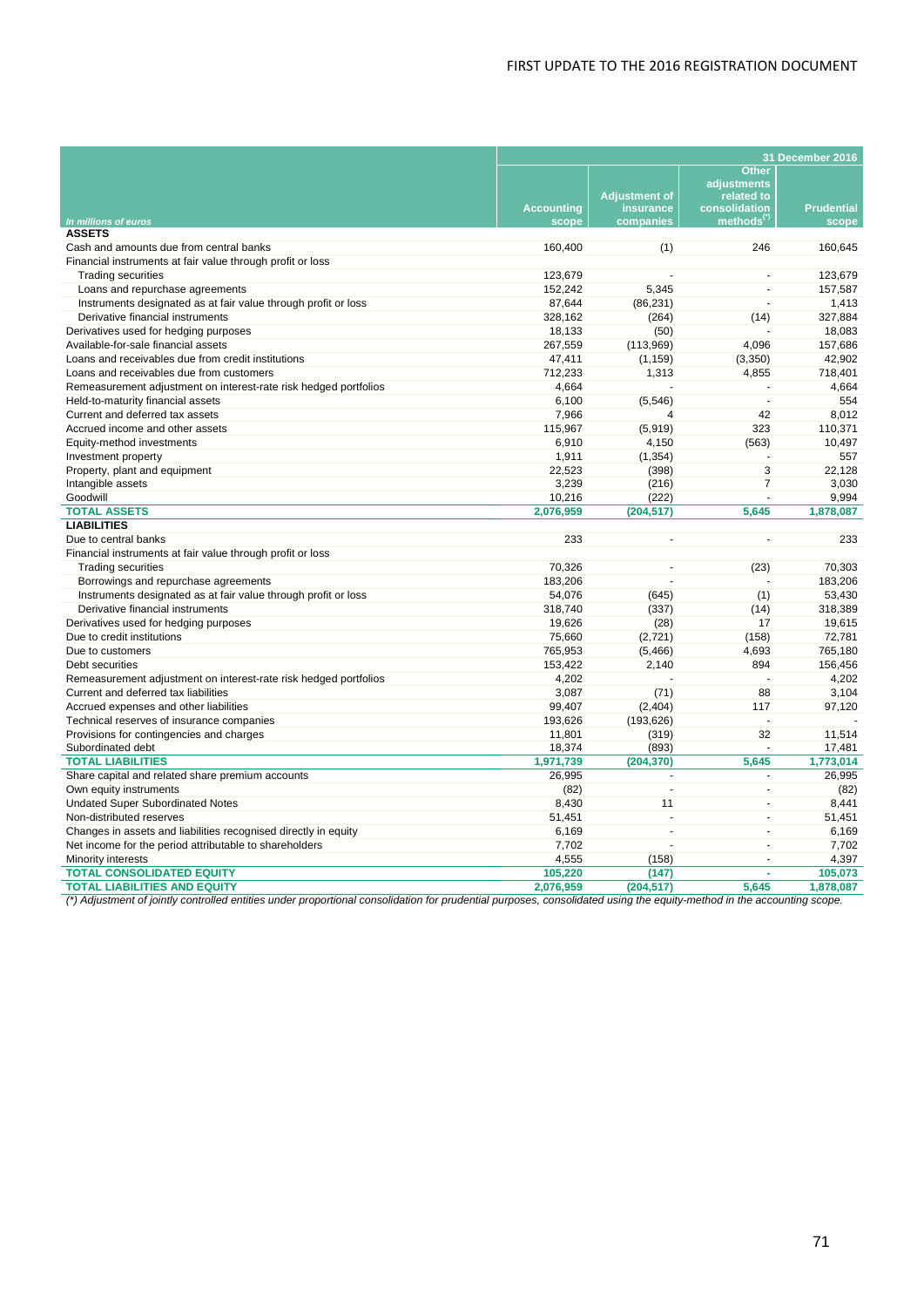# **REGULATORY CAPITAL**

Update of the 2016 Registration document, table 8 page 260.

|                                                                                                                                                     | 31 March 2017 <sup>(*)</sup> |                                                     | 31 December 2016 |                                             |
|-----------------------------------------------------------------------------------------------------------------------------------------------------|------------------------------|-----------------------------------------------------|------------------|---------------------------------------------|
| In millions of euros                                                                                                                                | <b>Phased in</b>             | <b>Transitional</b><br>arrangements <sup>(**)</sup> | <b>Phased in</b> | Transitional<br>arrangements <sup>(")</sup> |
| Common Equity Tier 1 (CET1) capital: instruments and reserves                                                                                       |                              |                                                     |                  |                                             |
| Capital instruments and the related share premium accounts                                                                                          | 27,035                       |                                                     | 26,995           |                                             |
| of which ordinary shares                                                                                                                            | 27,035                       |                                                     | 26,995           |                                             |
| Retained earnings                                                                                                                                   | 56,351                       |                                                     | 52,070           |                                             |
| Accumulated other comprehensive income (and other reserves,<br>to include<br>unrealised gains and losses under the applicable accounting standards) | 5,505                        |                                                     | 6,169            |                                             |
| Minority interests (amount allowed in consolidated CET1)                                                                                            | 2,864                        | 474                                                 | 2,837            | 854                                         |
| Interim profits net of any foreseeable charge or dividend                                                                                           | 901                          | ٠                                                   | 3,979            |                                             |
| <b>CAPITAL</b><br><b>EQUITY</b><br><b>TIER</b><br>(CET1)<br><b>COMMON</b><br><b>BEFORE REGULATORY ADJUSTMENTS</b>                                   | 92,656                       | 474                                                 | 92,051           | 854                                         |
| Common Equity Tier 1 (CET1) capital: regulatory adjustments                                                                                         | (17,610)                     | 6                                                   | (17,976)         | (341)                                       |
| <b>COMMON EQUITY TIER 1 (CET1) CAPITAL</b>                                                                                                          | 75,046                       | 480                                                 | 74,075           | 513                                         |
| Additional Tier 1 (AT1) capital: instruments                                                                                                        | 8,931                        | 1,483                                               | 8,809            | 1,414                                       |
| Additional Tier 1 (AT1) capital: regulatory adjustments                                                                                             | (395)                        | (355)                                               | (732)            | (719)                                       |
| <b>ADDITIONAL TIER 1 (AT1) CAPITAL</b>                                                                                                              | 8,537                        | 1,128                                               | 8,077            | 695                                         |
| TIER 1 CAPITAL (T1 = CET1 + AT1)                                                                                                                    | 83,582                       | 1,608                                               | 82,152           | 1,208                                       |
| Tier 2 (T2) capital: instruments and provisions                                                                                                     | 14,220                       | (383)                                               | 13,218           | (389)                                       |
| Tier 2 (T2) capital: regulatory adjustments                                                                                                         | (3, 296)                     | 382                                                 | (2,917)          | 767                                         |
| <b>Tier 2 (T2) CAPITAL</b>                                                                                                                          | 10,924                       | (1)                                                 | 10,302           | 378                                         |
| TOTAL CAPITAL (TC = T1 + T2)                                                                                                                        | 94,506                       | 1,608                                               | 92,454           | 1,585                                       |

*(\*) Subject to the provisions of article 26.2 of Regulation (EU) No. 575/2013.*

*(\*\*) Amounts subject to pre-regulation treatment or prescribed residual amount of Regulation (EU) No. 575/2013, in accordance with grandfathered Additional Tier 1 and Tier 2 eligibility rules applicable as of 2019.*

Excluding Q1 profits, phased in CET1 capital amounted to EUR 74,123 million, phased in Tier 1 capital to EUR 82,660 million and phased in total capital to EUR 93,584 million at 31 March 2017.

## **PILLAR 1 RISK-WEIGHTED ASSETS AND CAPITAL REQUIREMENT**

Update of the 2016 Registration document, table 12 page 264.

|                                                    |             | 31 March 2017        | 31 December 2016 |                             |  |
|----------------------------------------------------|-------------|----------------------|------------------|-----------------------------|--|
| In millions of euros                               | <b>RWAs</b> | Capital requirements | <b>RWAs</b>      | <b>Capital requirements</b> |  |
| Credit risk $(7)$                                  | 470.127     | 37,610               | 466,750          | 37,340                      |  |
| Counterparty credit risk                           | 32,944      | 2,636                | 33,168           | 2,653                       |  |
| Equity risk                                        | 53,892      | 4.311                | 54,698           | 4,376                       |  |
| Market risk <sup>(**)</sup>                        | 20,491      | 1,639                | 22,529           | 1,802                       |  |
| Operational risk                                   | 64,415      | 5,153                | 63,527           | 5,082                       |  |
| <b>TOTAL</b>                                       | 641,870     | 51,350               | 640,673          | 51,254                      |  |
| (*) Of which banking book securitisation positions | 5,296       | 424                  | 8,463            | 677                         |  |
| (**) Of which foreign exchange risk                | 1.048       | 84                   | 846              | 68                          |  |

At 31 March 2017, the Group's risk-weighted assets amounted to EUR 640.5 billion taking transitional arrangements into account.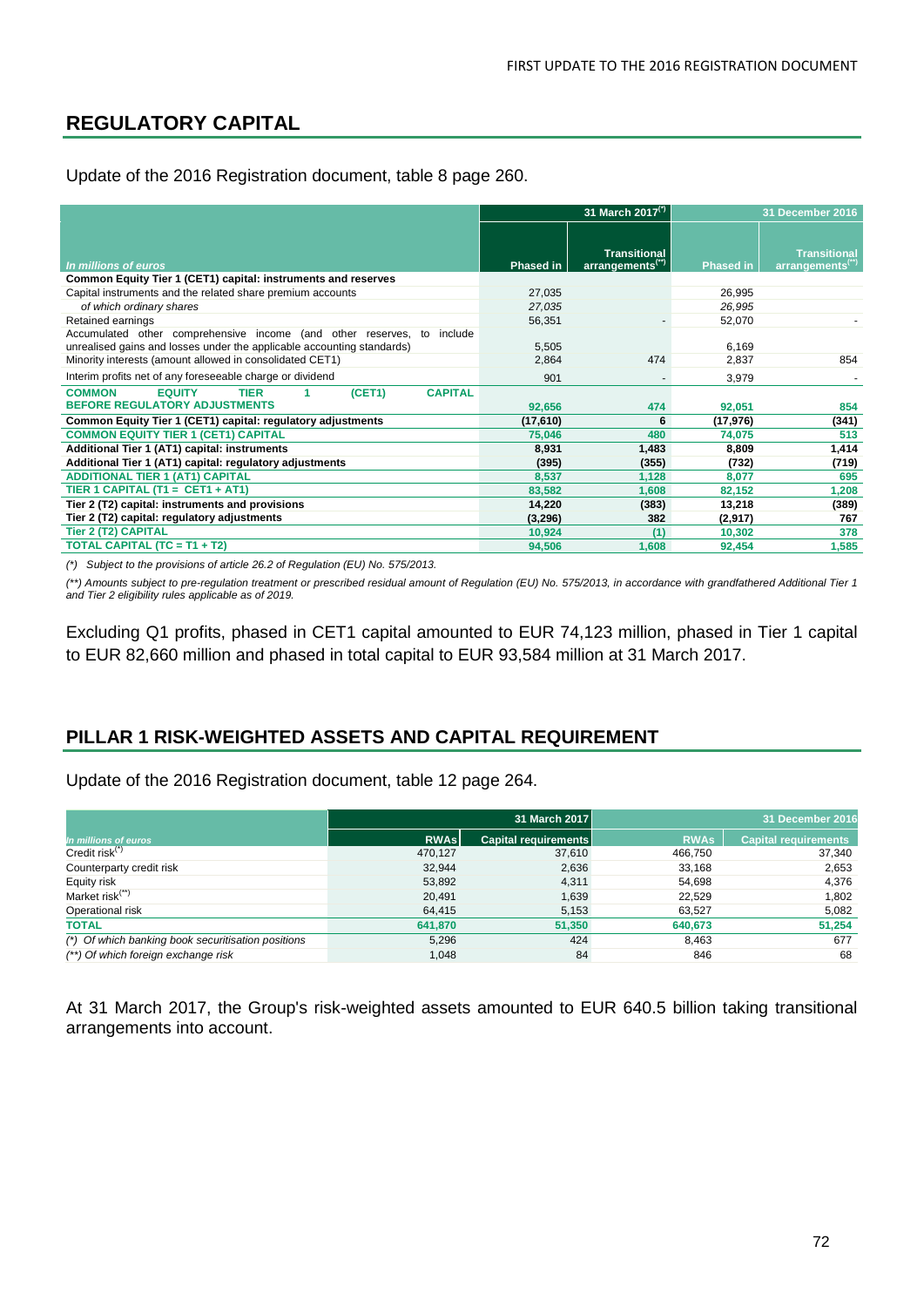## **LEVERAGE RATIO**

Update of the 2016 Registration document, table 21 page 271.

| In billions of euros                                                          | 31 March 2017       | 31 December 2016 |
|-------------------------------------------------------------------------------|---------------------|------------------|
| Tier 1 (fully loaded) capital <sup>(*)</sup>                                  | 82                  | 81               |
| Leverage ratio total exposure measure                                         | 2.022               | 1.860            |
| <b>LEVERAGE RATIO</b>                                                         | 4.1%                | 4.4%             |
| Choice on transitional arrangements for the definition of the capital measure | Full <sup>(7)</sup> | $Full(*)$        |

*(\*) Subject to the provisions of article 26.2 of Regulation (EU) No. 575/2013, in accordance with grandfathered Additional Tier 1 eligibility rules applicable as of 2019.*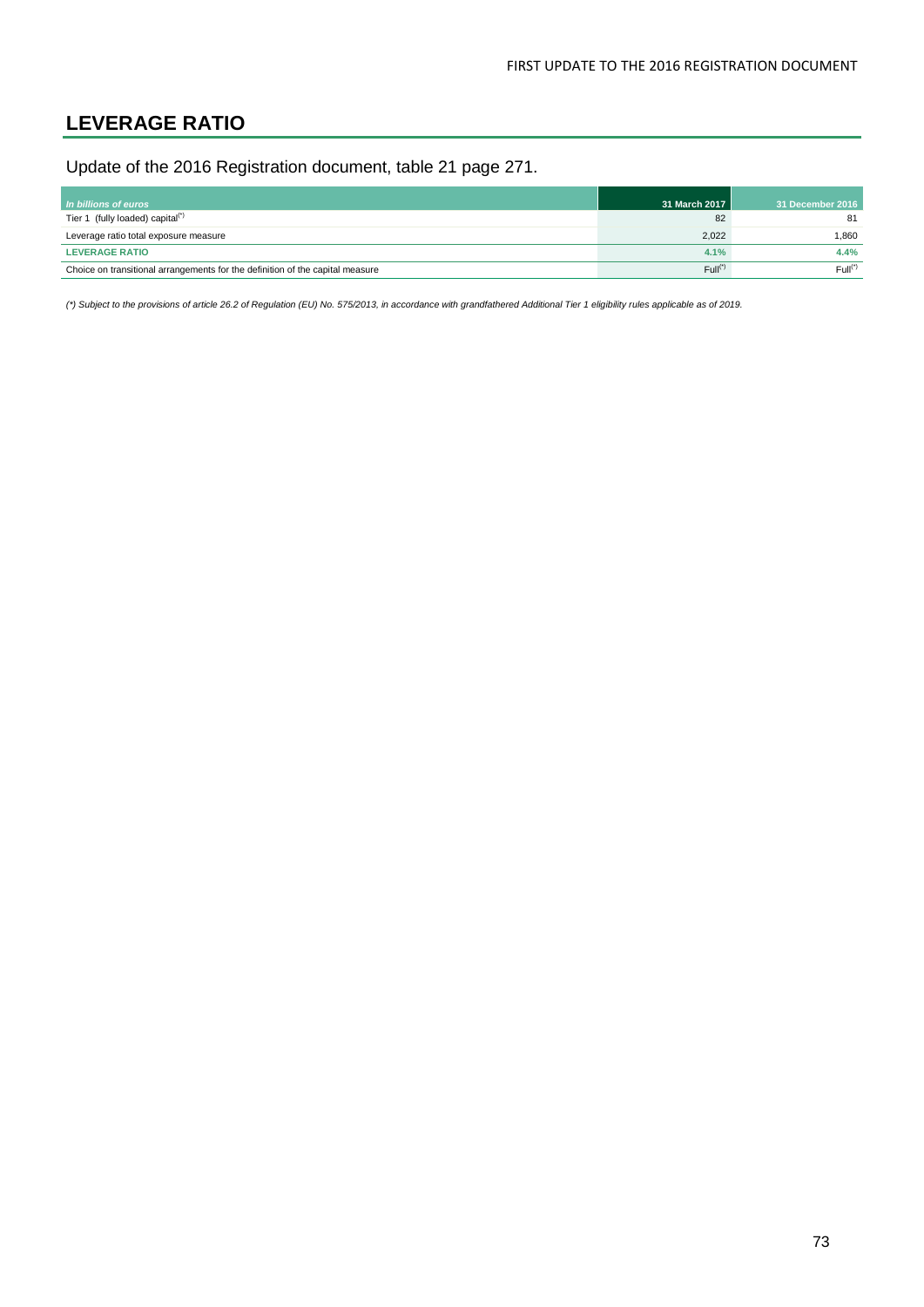## **3. Additional information**

### **3.1 Compensation for financial year 2016 of employees whose professional activities have a material impact on the Group's risk profile**

The BNP Paribas Group applies supervisory provisions on compensation as laid down in:

- European Directive CRD4<sup>[1](#page-13-0)</sup> of 26 June 2013, its transposition into French law in the Monetary and Financial Code, through the order of 20 February 2014,
- together with the decree and order of 3 November 2014,
- and the European Commission Delegated Regulation of 4 March 2014, on the identification criteria for employees whose professional activities have a material impact on the institution's risk profile ("Material Risk Takers" or "MRT"), on a consolidated basis, in all its branches and subsidiaries, including those outside the European Union,
- EBA guidelines on sound remuneration policies of 27 June 2016 as set out in the ACPR position.

Thus, the Group's compensation policy is compliant with all of these principles and aims to not encourage excessive risk-taking, to avoid incentives that may lead to conflicts of interest, and not to encourage or reward trading activities not allowed.

Employees joining the 2016 Group's MRT category have been identified in accordance with the regulation in force and with a methodology comparable to 2015 (**A**). As in 2015, all the employees identified only because of their level of remuneration, as a result of their expertise, have been included in the scope of the Group MRT, without it being known that their professional activity has an impact on the Group risk profile. These employees are subject to all the principles set out in the Group's compensation policy as detailed below.

In addition to these regulatory provisions applying at Group level, other compensation requirements may apply to some employees who, even though they are not considered as Group MRT, are subject to specific provisions in some of the Group's entities, either due to the application of CRD4 on individual basis at the entity level in addition to its application at Group level (for major subsidiaries in Europe considered as credit institutions, investment firms or financial institutions) **(B)**, or due to any other regulatory requirements applicable by virtue of local regulations outside European Union **(C).**

Moreover, other specific rules on remuneration may apply to some Group businesses due to sectoral principles (asset management with AIFMD and UCITS and insurance with Solvency) or related to the business with the application of the principles relating to the French Banking Law and to the Volcker rules applicable to market professionals. Finally the variable compensation awarded to the front office employees of Corporate & Institutional Banking (CIB)'s Global Markets activities, continues to be strictly controlled as in previous years (taking into account all costs and risks when determining variable compensation pools, with the application of deferral and indexation provisions)**.**

The number of employees identified under each of these provisions (**A, B, C above**) is detailed on page 13. In addition, although a number of principles relating to the remuneration policy apply to all Group employees, the figures as detailed on page 13 of this report only concern employees subject to CRD4 principles at Group level (**A**).

<span id="page-73-0"></span>Capital Requirements Directive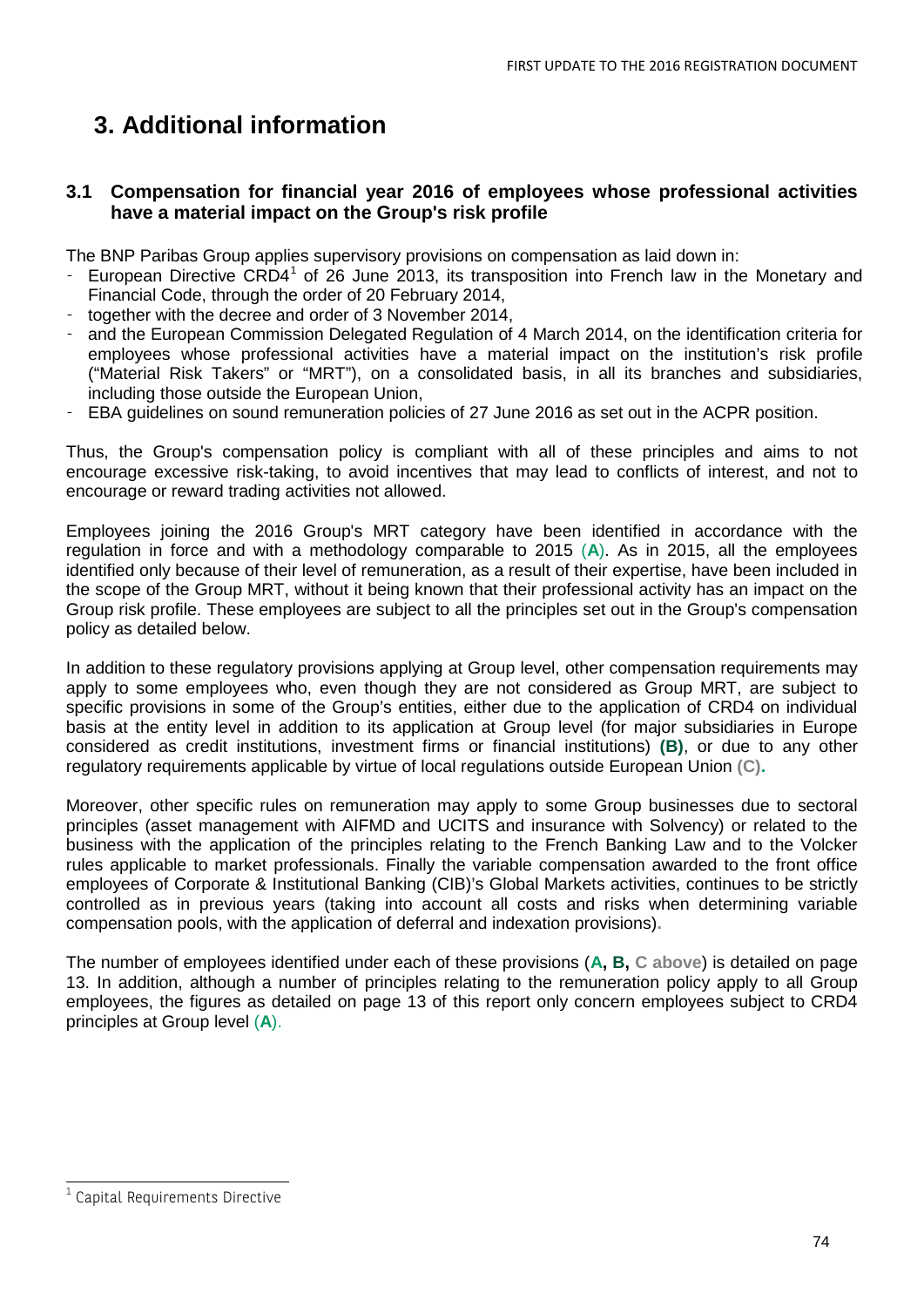## **1. Governance**

The BNP Paribas Group's compensation guidelines and compensation policy for MRT are drawn up and proposed by Group Human Resources in cooperation with the relevant business lines. They are presented to the Group Compliance, Risk and Finance Committee (CRIF) for validation, chaired by the Executive Management then presented to the Compensation Committee before approval by the Board of Directors. Since 2014, the General Shareholders Meeting is annually consulted on some subjects.



### **GROUP COMPLIANCE, RISK AND FINANCE COMMITTEE (CRIF)**

The CRIF Committee is chaired by Mr Philippe Bordenave, Chief Operating Officer, and includes the heads of these three departments (or representatives appointed by them).

The following also attend CRIF meetings:

- The transversal Deputy Chief Operating Officer and deputy chairman of the CRIF Committee by delegation of Mr Philippe Bordenave.
- the Head of Group Human Resources,
- the Head of Compensation and Benefits, who acts as secretary.

Compensation policy for regulated employees is presented to and discussed by the CRIF Committee, which receives and validates:

- the policy's compliance with current regulations and professional standards;
- its adequacy and consistency with the institution's risk management policy;
- consistency between variable compensation practices and the need to ensure a sufficient level of the bank's capital base.

This Committee met four times with respect to the compensation process for the year 2016.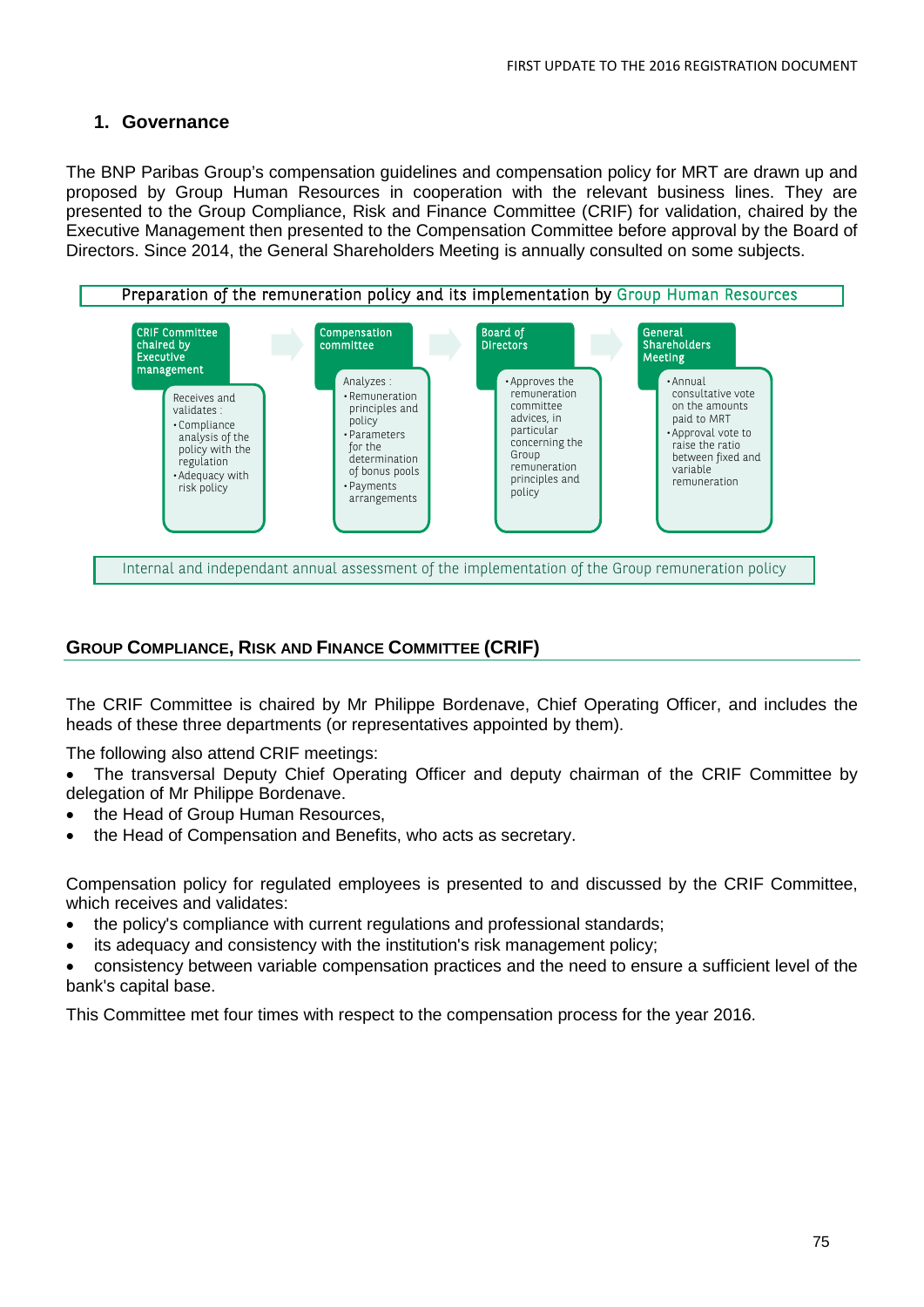#### **COMPENSATION COMMITTEE AND BOARD OF DIRECTORS**

The Compensation Committee is chaired by Mr. Pierre-André de Chalendar. It further comprises Mr. Jean-François Lepetit, who is also chairman of the Internal Control, Risk and Compliance Committee, Ms. Monique Cohen, also a member of the Accounts Committee, and Ms. Nicole Misson, who serves as the employee representative to the Compensation Committee and who is also a member of the Internal Control, Risk and Compliance Committee.

Its membership is consistent with the recommendations of the AFEP-MEDEF's Corporate Governance Code: its members are predominantly independent directors and have experience in compensation systems and market practices in this field; an employee director is also a member of the committee. This membership is conducive to promoting the Board of Directors' efforts at balancing BNP Paribas' compensation guidelines with its risk policy. Finally, the Chairman of the Board of Directors is not a member, but is invited to participate in discussions, except when they concern him personally.

The internal rules of the Board of Directors define the Compensation Committee's mission, which prepares the Board of Directors' decisions concerning remuneration, in particular those that affect risk and risk management. In this context, it prepares the work of the Board of Directors on the principles of remuneration policy, in particular as regards employees whose activities have a significant impact on the company's risk profile, in accordance with Regulations and executive directors of the Group. The Compensation Committee receives the decisions validated by the CRIF Committee.

Thus, the Compensation Committee analyses compensation guidelines and compensation policy for regulated employees, as well as the annual review process guidelines presented by the Executive Management, including:

- parameters for the determination of variable compensation envelopes (i.e. "bonus pools") for business lines and their projected levels;
- terms and conditions of allocations, individual awards and payments.

The Compensation Committee also reviews the list of names of beneficiaries whose compensation exceeds certain thresholds set each year by the Executive Management, and is responsible for controlling the individual compensation of the head of Risk function and Compliance function at Group level.

The items discussed during the Compensation Committee meetings are then presented to the Board of Directors for general approval.

The Compensation Committee met four times to deliberate on the compensation process for the year 2016.

#### **GENERAL SHAREHOLDERS MEETING**

The BNP Paribas General Shareholders Meeting is consulted annually about the compensation package paid in the past financial year to employees identified as Group MRT for that financial year, including fixed and variable compensation (see p. 17).

Moreover, the Group CRIF decides to propose to the remuneration committee of the Board of Directors to submit a proposal for the General Shareholders Meeting's approval to raise the variable to fixed compensation ratio from 100% to 200% (see p 12). A two-thirds majority of the General Shareholders Meetings is required for approval, provided that at least half of the shareholders or holders of equivalent property rights are represented, lacking which, a three-quarters majority is required. Employees identified as MRT for the previous year are not allowed to take part of the vote.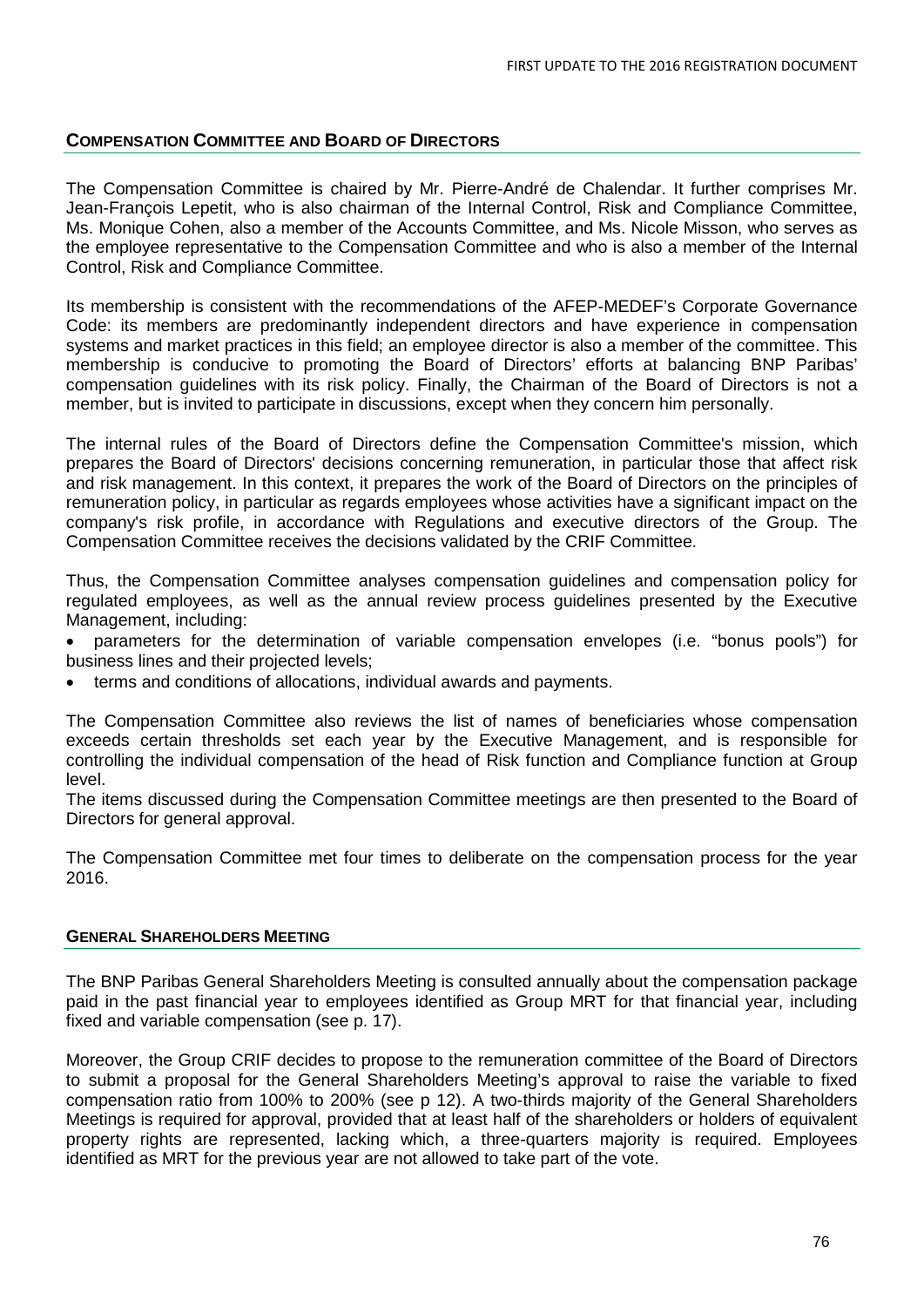Finally, the remuneration of directors and corporate officers is subject annually to specific resolutions submitted to the annual general shareholders meeting, in particular within the framework of "loi Sapin" and that are detailed in the Board report to the annual general shareholders meeting.

#### **AUDIT AND CONTROLS**

The operating procedures implementing the Group's compensation policy are documented to provide an effective audit trail of any decisions. In addition, controls have been defined by Group Human Resources and implemented by Human Resources poles, entities and functions of the Group in order to ensure the correct identification of the MRT employees and the correct application of all regulatory requirements applicable to this population (deferral rules, indexation, variable to fixed ratio). At the end of the annual compensation review process, these controls are certified by each of the Group's poles, businesses and functions.

Moreover, the Group's internal audit (Inspection Générale) performs an annual, independent *ex post facto* review of the compensation process to ensure that it complies in actual fact with the guidelines and procedures stipulated in the Group's compensation policy. The Board's Compensation Committee is systematically provided with a summary of this report.

The review performed in 2016 by the Group internal audit team concerning the 2015 process and the implementation of the CRD4 principles including the identification of employees according to criteria defined by Delegated Regulation, concluded that the guidelines and regulations had been appropriately applied. A summary of this review was brought to the attention of the Board's Compensation Committee and communicated to the regulator.

## **2. Group compensation guidelines and compensation policy for MRT**

#### **COMPENSATION GUIDELINES APPLICABLE TO ALL GROUP EMPLOYEES**

Compensation for the Group's employees comprises a fixed component and a variable component.

#### **FIXED COMPENSATION**

Fixed salary rewards competence, experience, qualification level, as well as the level of involvement in assigned tasks. It is set on the basis of local and professional market conditions and the principle of internal consistency within the BNP Paribas Group. It is composed of a fixed base salary, which compensates the skills and responsibilities corresponding to the position held, and where appropriate, fixed pay supplements linked, in particular, to the specific characteristics of the position held.

#### **VARIABLE COMPENSATION**

Variable compensation rewards employees for their performance during the year based on the achievement of quantitative and qualitative targets and individual assessments according to fixed objectives. It takes into account the local and/or professional market practices, the business line's results and the achievement of quantitative and qualitative targets, as well as contribution to risk management and respect of compliance rules. It does not constitute a right and is set each year in accordance with the compensation policy for the year in question and current corporate governance guidelines.

Variable compensation is determined so as to avoid the introduction of incentives that could lead to conflicts of interest between employees and customers, or non-compliance with the compliance rules. In addition, variable compensation may also consist of a medium-or long-term retention plan, or any other suitable instrument aimed at motivating and building the loyalty of the Group's key executives and high potential employees, by giving them an interest in the growth of the value created.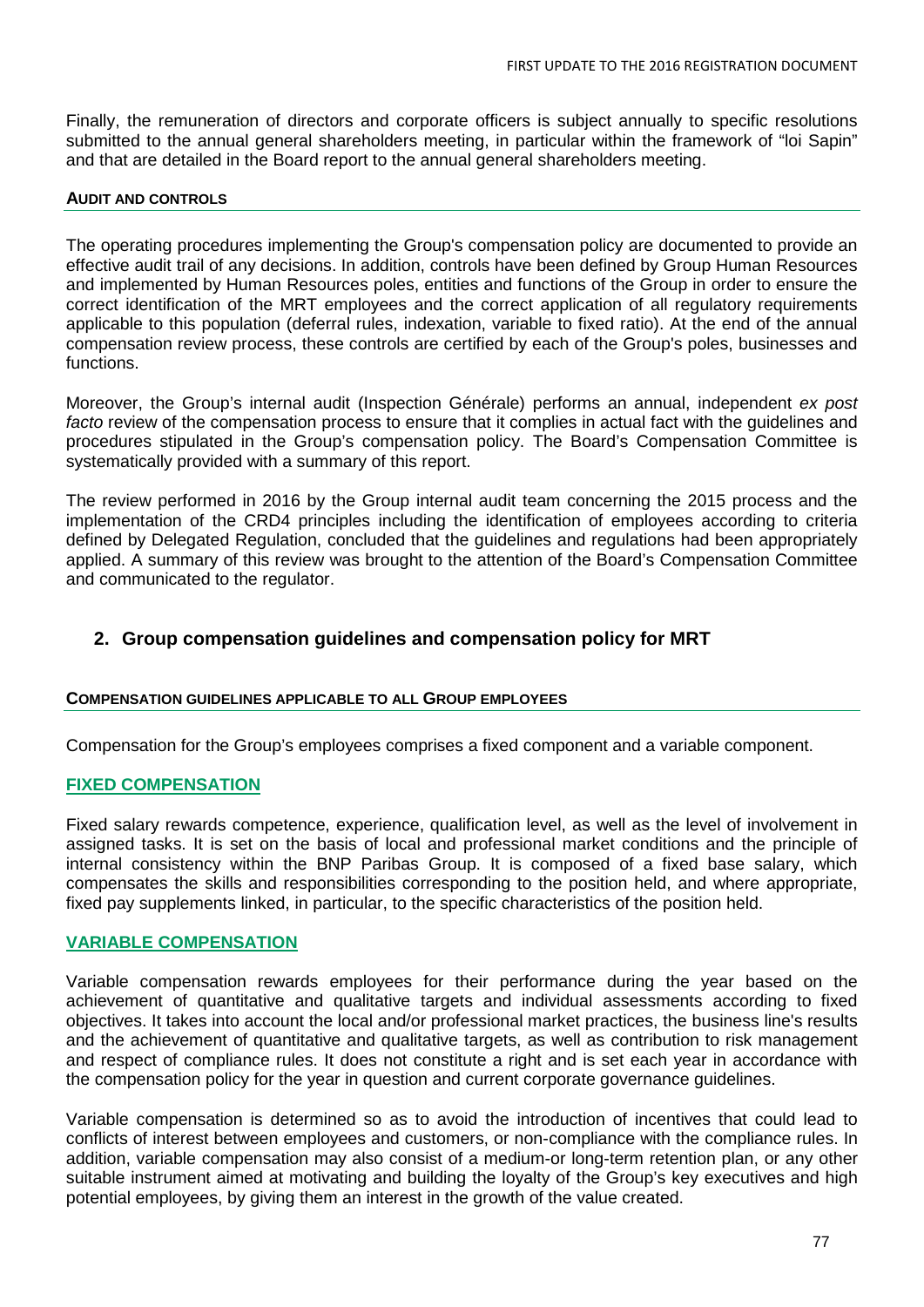The fixed salary must represent a sufficiently high proportion of the total compensation to reward employees for their work, seniority level, expertise and professional experience without necessarily having to pay a variable compensation component.

#### **THE ANNUAL COMPENSATION REVIEW PROCESS**

Compensation reviews are managed through a single annual process across the Group and via a centralized system that enables the Executive Management to obtain at any time updated proposals within the Group, particularly for all MRT, and to oversee the process until individual decisions are taken and announced, based on the economic climate, the institution's results and market conditions.

#### **OTHER ELEMENTS RELATING TO COMPENSATION POLICY**

An advance guarantee of payment of variable compensation is prohibited. However, in the context of hiring, especially to attract a candidate with a key skill, the allocation of variable compensation may be guaranteed on an exceptional basis the first year; this award shall in any event be subject to the same conditions as variable compensation (i.e. with a deferred portion, indexing, and performance conditions where appropriate).

Hedging or insurance coverage by beneficiaries of risk related to share price fluctuation or the profitability of business lines, aimed at eliminating the uncertainties related to their deferred compensation or during the retention period, is prohibited.

Buyout awards to newly hired experienced executives will be paid according to a schedule and under conditions as equivalent as possible to the initial vesting dates and conditions of the repurchased instruments and in accordance with the payment and behavioural conditions stipulated in the framework of the BNP Paribas Group's deferred compensation plan in effect at the time of the buyout awards to these employees.

In case of the early termination of an employment contract, any amount paid in the transactional context (beyond the existing legal minima and collective agreements) shall reflect the actual past performance of the employee.

#### **COMPENSATION POLICY FOR MRT**

#### **PERIMETER**

MRT are identified according to criteria defined by the European Commission Delegated Regulation, and through additional criteria stipulated by the Group, according to the following methodology:

#### At Group level

- the Group's executive body: directors and corporate officers,
- other members of the Group's Executive Committee,
- the heads at Group level of Finance, Human Resources, Compensation Policy, Legal Affairs, Fiscal Affairs, IT, and Economic Analysis,
- within the Compliance and internal audit functions: the head at Group level and the managers directly under this person,
- within the Risk function, the head at Group level, the managers who directly report to this person, as well as the other Executive Committee members for this function,
- Senior managers responsible for business lines, geographical areas, business areas and operational entities with a material impact on the Group's risk profile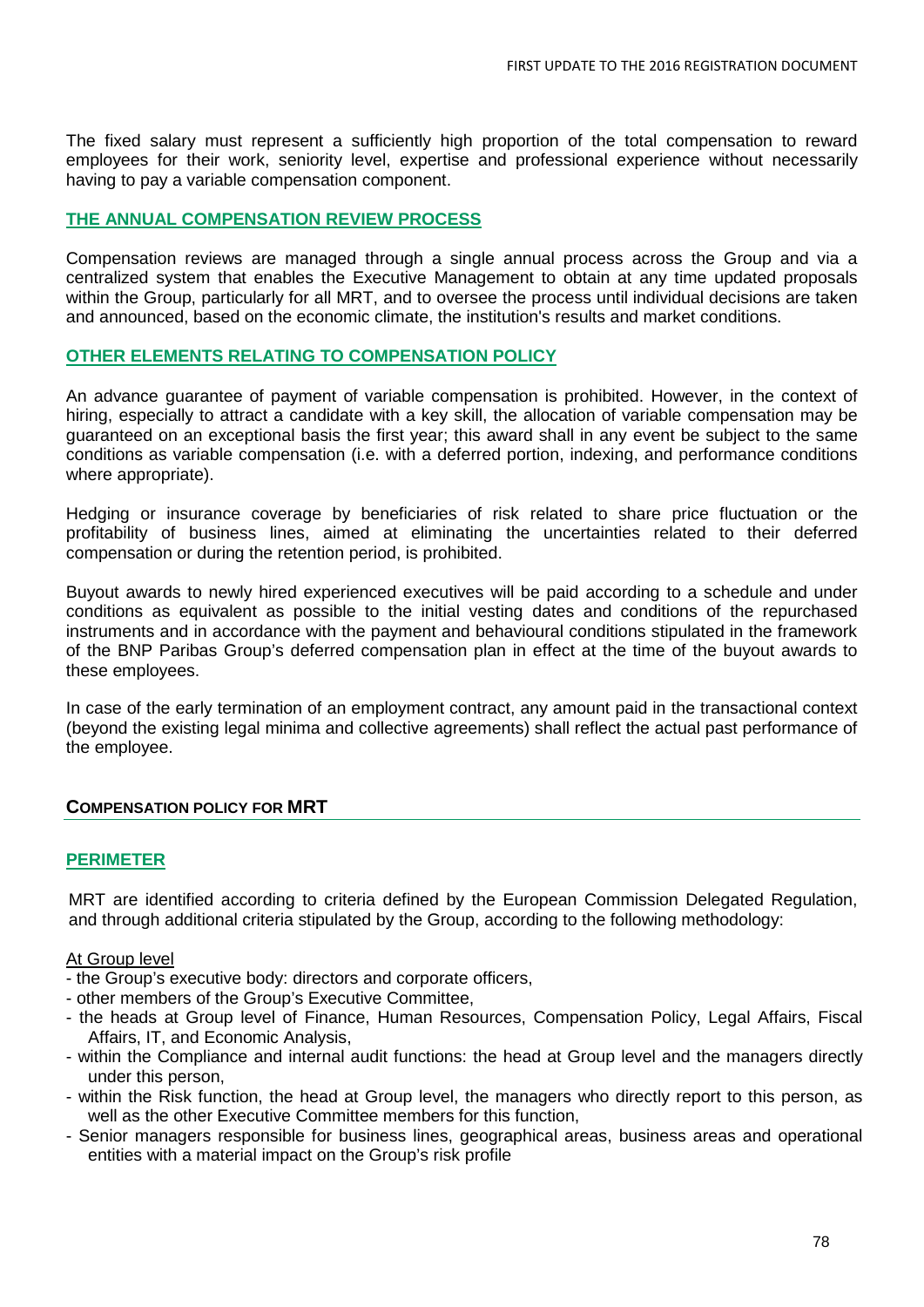At the level of the Group's main business lines (significant entities for which the Group allocates more than 2% of its internal capital):

- the head and the managers directly under this person,
- the head of risk and the managers directly under this person,

#### By virtue of risk criteria

- employees with delegations on credit that exceed certain thresholds (0.5% of the Group's Common Equity Tier 1 "CET1") and those with authority to approve or reject such credit decisions,
- Group employees with the authority to initiate transactions of which the Value at Risk "VaR" exceeds certain thresholds (5% of the Group's VaR limit), and those who have authority to approve or reject such transactions,
- members with authority among the committees to accept or reject transactions, operations or new products,
- managers whose cumulated delegations for their direct employees exceed the threshold for credit risk.

#### By virtue of the compensation level

Furthermore, the list also includes Group employees whose total annual compensation for the preceding year exceeds certain absolute thresholds (€ 500,000) or relative thresholds (within the 0.3% of best paid staff), unless it is established that their professional activity has no material impact on the Group's risk profile. In such a case they can benefit from an exemption.

For 2016, Group has decided not to request such exemptions.

#### **DETERMINATION OF BONUS POOLS AND BREAKDOWN BY BUSINESS LINE**

#### **Global markets activities**

In the context of strict oversight of compensation for all Global Markets staff, the variable compensation pool for these business lines is determined by taking account of all components of revenues and risk, including:

- direct revenues;
- direct and indirect costs allocated to the business line;
- refinancing cost billed internally (including actual cost of liquidity);
- the cost of risk generated by the business line:
- preferred return on capital awarded to the activity.

The bonus pools thus calculated are distributed among the Global Markets business lines on the basis of clearly defined and documented criteria specific to each business line or team, which reflect:

• quantitative performance measurement (including the creation and development of long-term competitive advantages for the Group);

- the measurement of underlying risk;
- market value of the teams and the competitive situation.

These elements are supplemented by factual elements designed to measure the collective behaviour of the teams in terms of:

- ongoing control, compliance and respect for procedures;
- team spirit within the business line and cross-selling within the Group.

The criteria selected are based on quantitative indicators and factual elements, which are defined each year at the beginning of the compensation review process.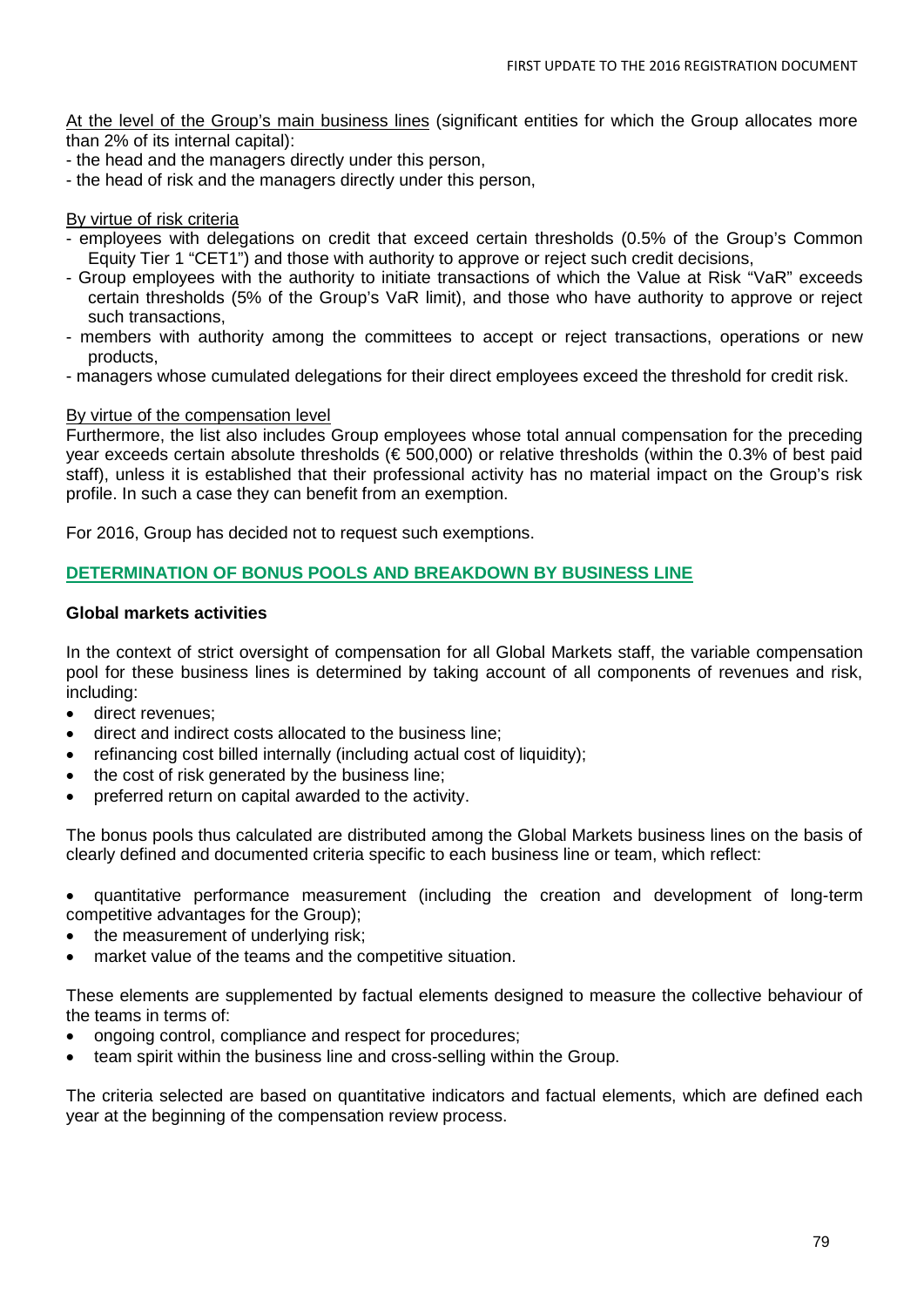#### **The Group's other business lines**

Variable compensation pools for the Group's other business lines are determined on the basis of the net revenues, after direct costs and cost of capital, after taking into account risk (in particular for Corporate Banking activities), or by the application of a variation rate from the preceding financial year, set in particular on the basis of the Group's performance profile or the performance profile of the business line as a whole after taking into account risk (in particular for Retail Banking activities), as well as on the basis of market practices.

#### **Pools for support and control functions**

Variable compensation pools for Group central support functions and integrated control functions<sup>[1](#page-73-0)</sup> are determined independently of the performance of the business lines for which they validate or verify the operations.

Variable compensation pools for the support functions within business areas and business lines are defined with respect to those of Group central support functions, taking into account, to a limited extent and where appropriate, specific job market situations.

#### **INDIVIDUAL AWARDS**

Individual awards are made by management decision based on:

- the performance of the team to which the concerned party belongs and his or her individual performance (performance is measured on the basis of results achieved and the risk level associated with these results),
- assessments (a mandatory annual individual assessment performed by the line manager), which simultaneously evaluate:
- qualitative achievements in relation to fixed objectives;
- -professional behaviour with respect to the Group's values, compliance rules, Code of Conduct and procedures of the Group;
- contribution to risk management, including operational risk and,
- the managerial behaviour of the concerned party where applicable.

Failure to comply with applicable rules and procedures or blatant breaches of compliance rules or Group Code of Conduct shall entail the reduction or cancellation of the bonus, independently of any disciplinary proceedings.

The employees identified as Group MRT are formally assessed annually against the Respect of Code of Conduct and Rules & Regulations and against the Risk Assessment & Management such as defined by the Group. Failure to comply with at least one of these rules leads to a reduction or cancellation of the variable remuneration of the year for the relevant employees.

Individual awards for employees of support functions and control functions are made in accordance with these principles and independently of the performance of the business lines controlled by the employees. Furthermore, particular emphasis is given to the employee's contribution to risk management during the annual appraisal process.

Thus, risk and risk measurement are taken into account in the process of determining bonus pools and of sub-allocating variable compensation pools to the business lines; they also serve as appraisal criteria in the process of assessing and allocating individual variable compensation awards; furthermore, they help strengthen the risk culture of all staff members.

<span id="page-79-0"></span> $1$  Risk, Compliance, Internal Audit, Legal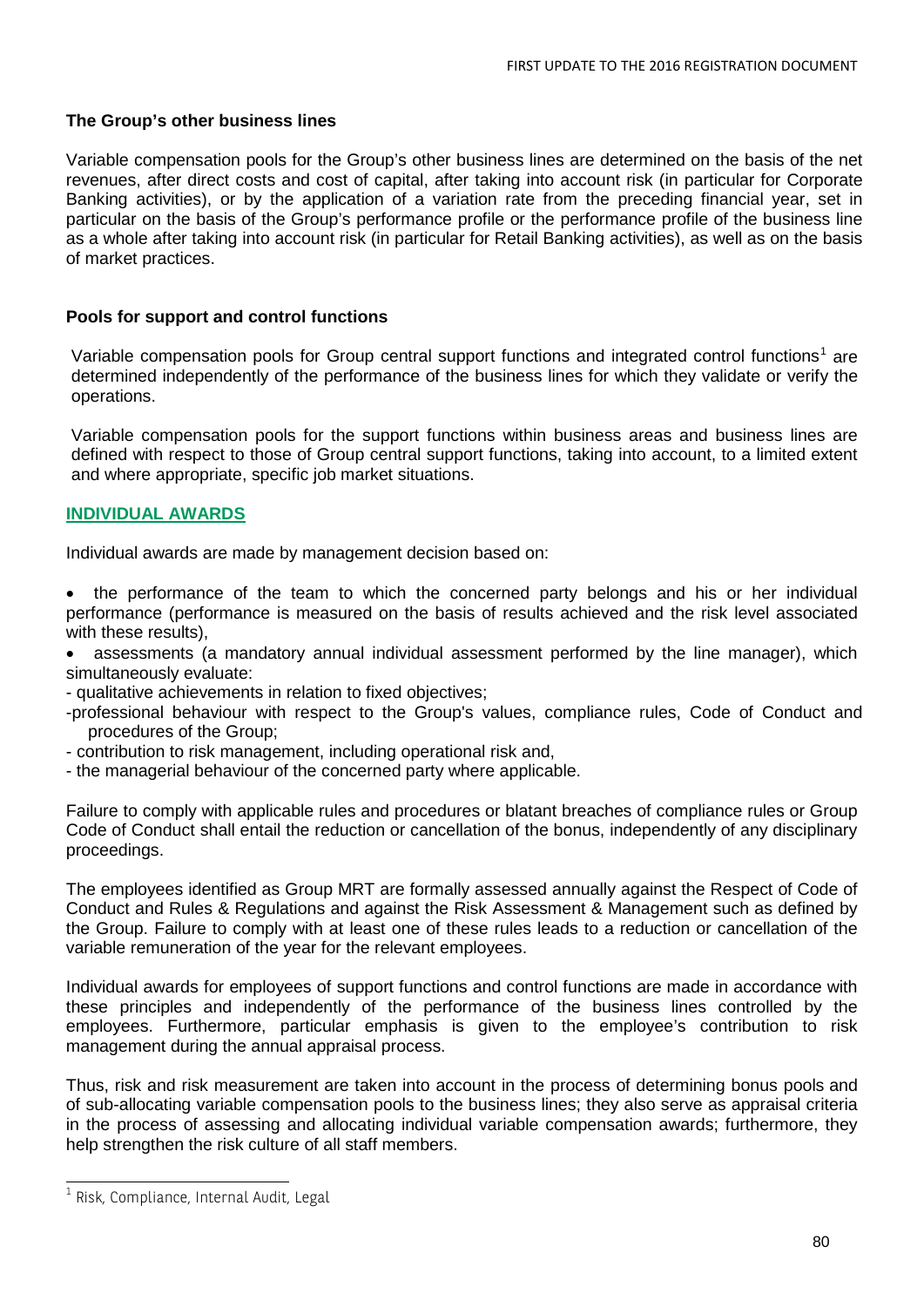### **PAYMENT OF VARIABLE COMPENSATION**

For MRT, variable compensation includes a non-deferred portion and a deferred portion.

The deferred portion increases in proportion of the level of the amount of variable compensation, according to a grid set each year by the Executive Management, ranging from at least 40% to 60% for the highest variable compensation amounts.

In accordance with regulatory requirements, bonuses (including both the deferred and non-deferred portions) are paid as follows:

- half in cash:
- half in cash indexed on the BNP Paribas share price, at the end of a six-month retention period.

Indexing on the share price has a double purpose: to align the beneficiaries interests with those of shareholders, and to ensure solidarity with the institution's overall performance results.

The deferred portion is acquired by third following the award date. Thus the payment of bonuses subject to deferral over 3 years, is spread over 8 payment dates, with the last payment in September 2020, i.e. 3 years and 9 months after the reference year for determining the variable compensation awards.

The deferred portion vests progressively over a minimum of 3 years following the year of award, subject to achieving the business line, activity and Group financial performance targets and meeting the behavioral criteria set at the time of award.

For directors and corporate officers, and members of the Group Executive Committee, variable compensation is deferred by fifth, over 5 years following the award date.

Vesting of each annual portion is thus conditional upon the fulfillment of the conditions defined initially at the award date on each annual vesting date, based on the profitability level of the business line and/or activity, and/or the Group as a whole. These conditions are designed to promote an awareness of the impact that activities in a given year could have on results in subsequent years and to align individual conduct with the institution's strategy and interests. If these conditions are not met during the course of a financial year, the annual deferred portion is lost ("Malus").

Some MRT are also beneficiaries of a fully deferred 3 to 5-year loyalty scheme in the form of a contingent capital instrument whose payment is subject to the absence of regulatory resolution measures and keeping the Group's CET[1](#page-79-0)<sup>1</sup> ratio above 7%.

The figure below shows an example of variable compensation payment rules applicable to a MRT employee subject to a deferred rate of 60% over 3-year and benefiting from an allocation of 10% of its total variable compensation under the group loyalty scheme:

<sup>1</sup> The Group's Common Equity Tier 1 stood at 11.5% on 31/12/2016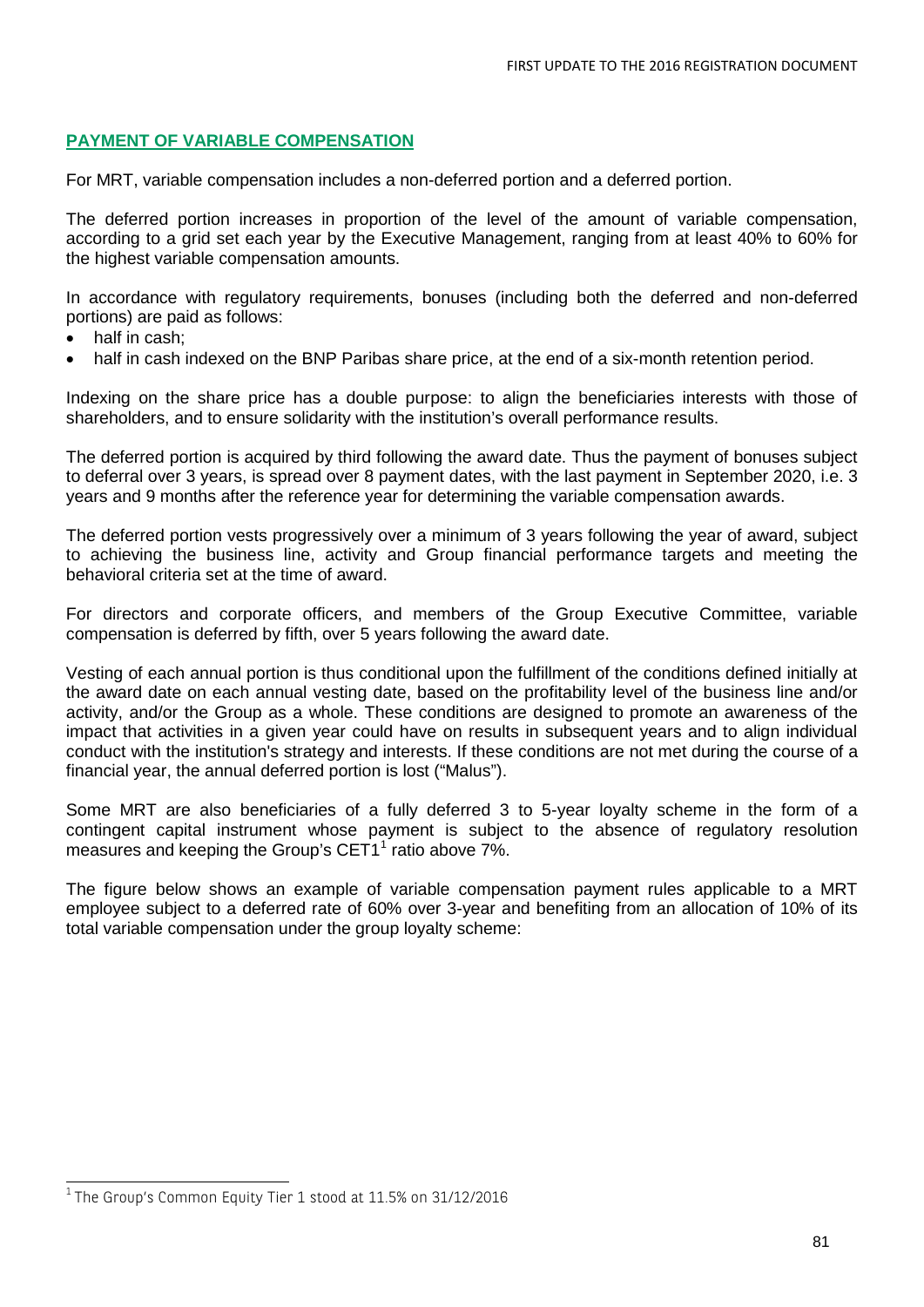

According to the application of the proportionality principle and for administrative purposes, any deferred instalment inferior to  $\epsilon$  5,000 is paid by anticipation at the award date.

In case of dismissal for misconduct (or for employees who left the Group, the misconduct that would have led to his/her dismissal if it have been revealed while she/he was an employee), particularly when the employee's action involves the breach of risk control rules, compliance or the respect of the Code of Conduct, or also a dissimulation or an action that resulted in a distortion of the conditions under which bonuses previously allocated were set, all or part of the rights to the deferred portions of the previously allocated bonuses shall be lost ("Malus") and potentially any elements of variable compensation already paid shall be recovered ("Clawback") (subject to respect for local labour law).

In addition, in the event of the implementation of a resolution plan, as defined in Article L. 613-50 and following of the Monetary and Financial Code, the deferred variable compensation plan regulations will provide for the conditions under which parts of variable remuneration may be reduced or canceled.

Finally, the variable remuneration of employees working in capital market activities, not included in the category of MRT, continues to be strictly controlled and subject to payment rules including deferral, indexation and payment conditions arrangements.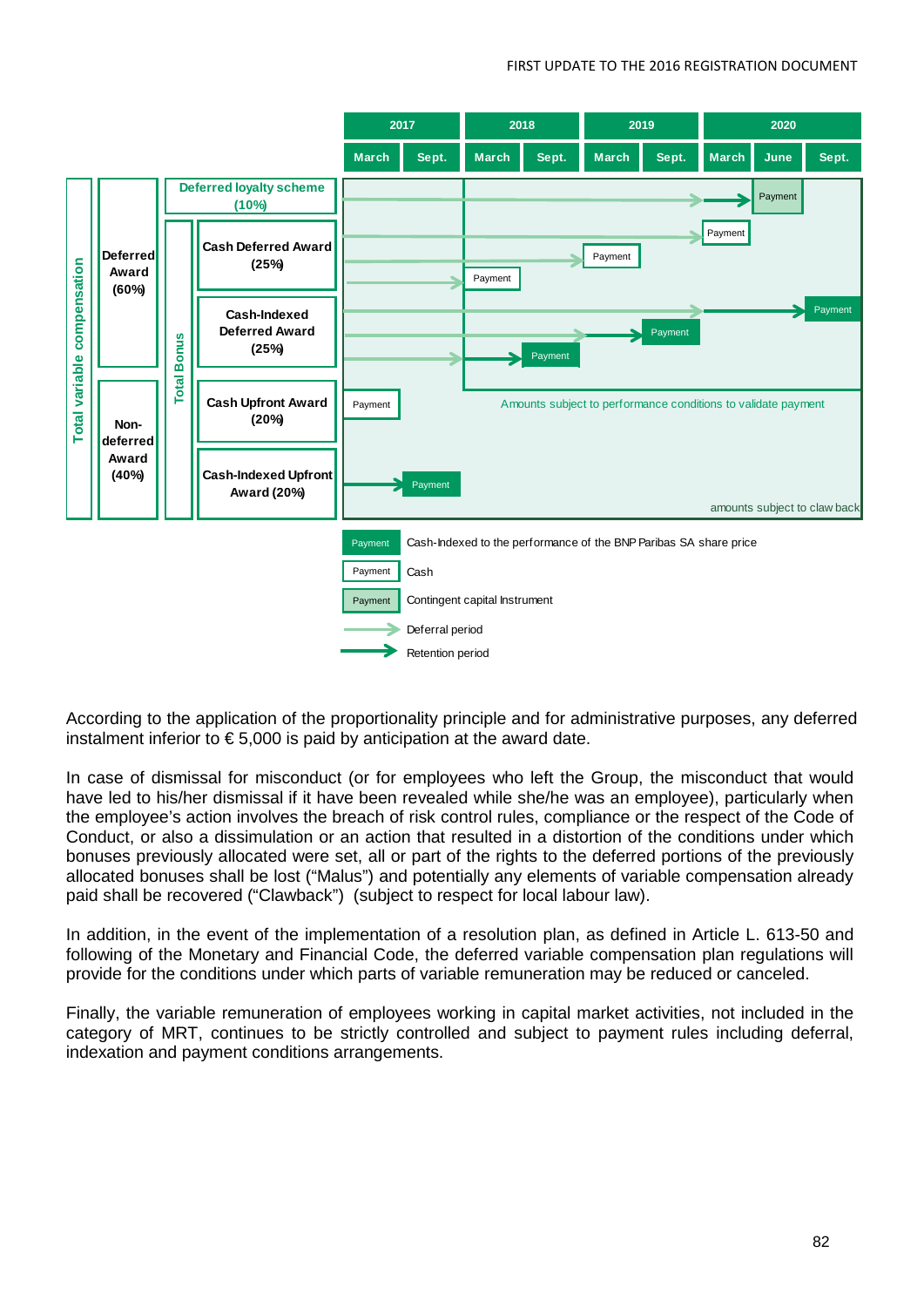#### **RATIO BETWEEN VARIABLE AND FIXED COMPENSATION**

Variable compensation awarded to an employee including in the MRT category, considered at its notional value at the award date, cannot exceed his or her fixed compensation for the same year multiplied by a ratio.

The CRIF Committee proposes to increase the ratio from 100% to 200% to the compensation committee of the Board of Directors. This proposal is then submitted for approval to the General Meeting of Shareholders. The General Meeting of May 13, 2015 approved to more than 80% the increase of the ratio to 200% for a 3-year period. For the purpose of calculating the ratio, a discount rate may be applied to the portion of variable compensation deferred to 5 years and paid in the form of instruments, up to a limit of 25% of total variable compensation.

The increase of the ratio benefited, for 2016 performance, to 42% of employees identified as MRT in 2016.

#### **SCOPE OF APPLICATION AND LOCAL RULES**

The provisions described above are generally applicable to the Group's MRT. Special provisions, sometimes more restrictive in particular concerning payment conditions of variable compensation or the ratio, may apply to MRT in some countries, due in part to the local transposition of CRD4 rules.

Moreover, according to the Order of 3<sup>rd</sup> November, 2014, the Group's activities subject to certain regulatory provisions (e.g. AIFMD and UCITS for Asset Management and Solvency for insurance) or entities not subject to CDR4 whose total assets are below € 10 billion and whose activities have no impact on the solvency and liquidity of the Group (in particular Real Estate activity) are not affected by CRD4 provisions.

#### **DIRECTORS AND CORPORATE OFFICERS**

Finally, the variable compensation of the Group's directors and corporate officers is determined in compliance with the principles set out above applicable to all Group MRT and in accordance with the terms and conditions proposed by the Compensation Committee and adopted by BNP Paribas' Board of Directors. Specific compensation principles and policy applicable to the Group's directors and corporate officers are detailed in chapter 2 of the 2016 Registration Document and Annual Financial Report.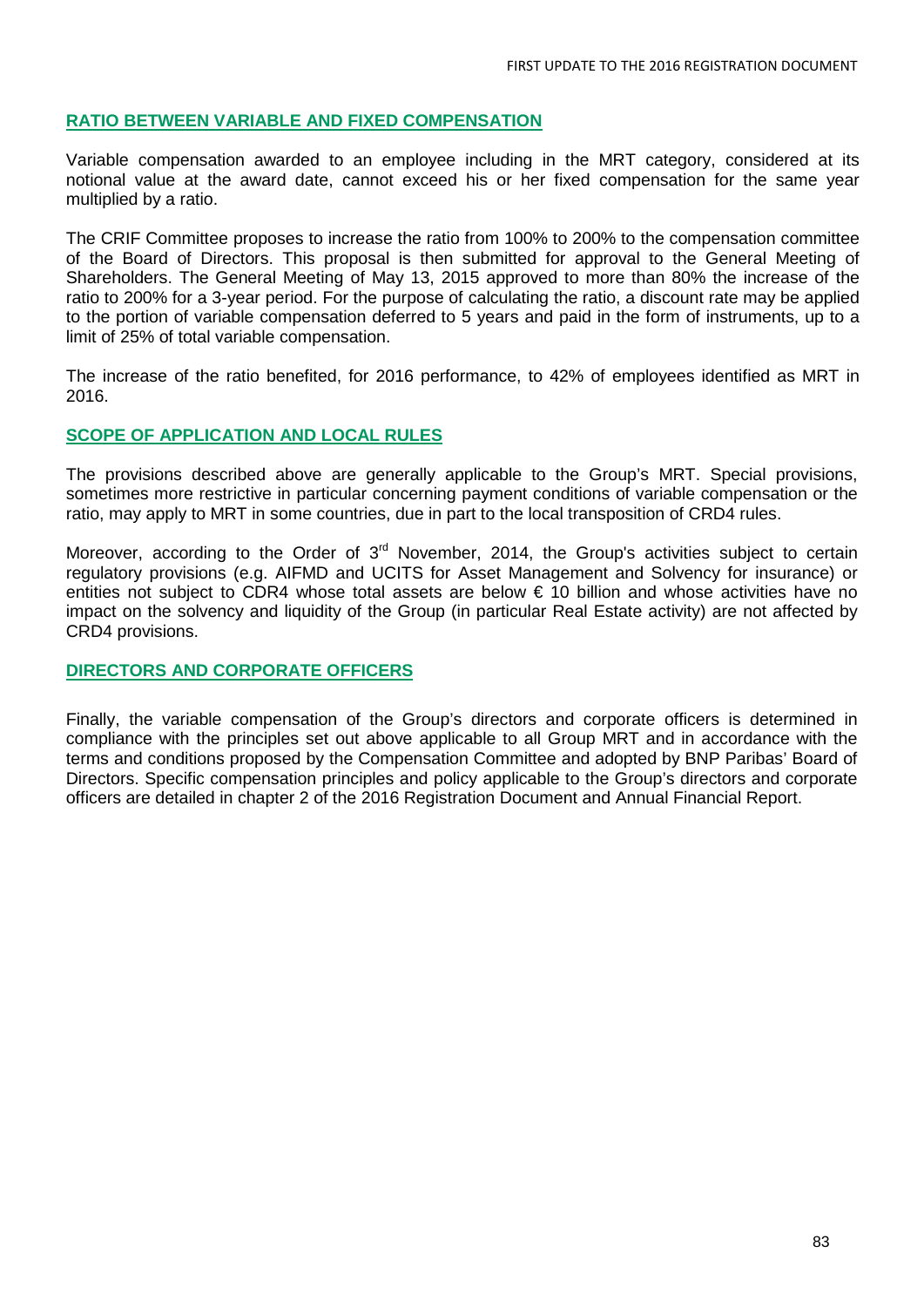## **3. Quantitative information on compensation awarded to MRT for the 2016 financial year**

#### *AGGREGATE DATA*

### **GROUP EMPLOYEES WHOSE 2016 COMPENSATION IS SUBJECT TO OVERSIGHT RULES**

The figure below shows the number of employees whose 2016 compensation is subject to oversight rules on the basis of regulatory provisions applicable worldwide and of internal rules such as described in the introduction.



Thus, the increase of that 262 employees that have been added in 2016 to the Group MRT perimeter compared to 2015, is mainly due to the exchange rate effect (euro / local currency parity of the country in which the MRTs are exercised) between the two reference date (31.12.2014 and 31.12.2015), which applies to the remuneration used as a reference for the identification of employees according to the compensation criteria.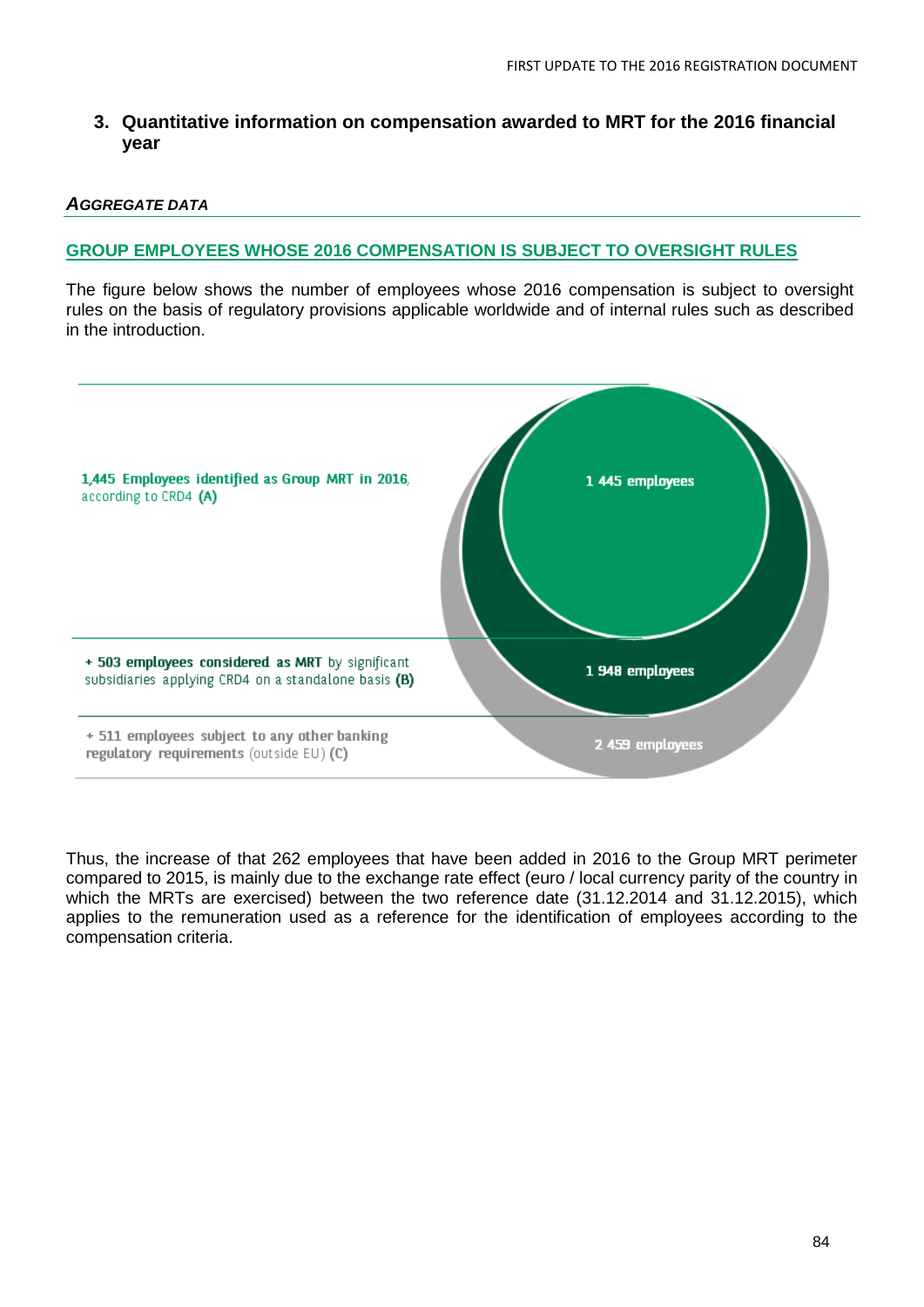#### **COMPENSATION OF GROUP MRT EMPLOYEES IN 2016**

The quantitative information set out below concerns compensation awarded for the year 2016 to employees identified as MRT at Group level under CRD4 rules, but does not concern compensation awarded to other Group employees whose compensation is also subject to oversight.

Compensation awarded to Group MRT for the financial year 2016 breaks down as follows:

|                                          | Number of<br>employees<br>concerned | Amount of<br>total<br>compensation | Amount of<br>fixed<br>compensation | Amount of<br>variable<br>compensation<br>awarded |
|------------------------------------------|-------------------------------------|------------------------------------|------------------------------------|--------------------------------------------------|
| Directors - Executive corporate officers | $\overline{2}$                      | 6 601                              | 2 6 2 0                            | 3 9 8 0                                          |
| <b>CIB</b>                               | 879                                 | 679 672                            | 321 687                            | 357 985                                          |
| Retail banking                           | 234                                 | 118 196                            | 65 897                             | 52 300                                           |
| Central functions                        | 266                                 | 111 902                            | 63 879                             | 48 0 23                                          |
| Other MRT                                | 64                                  | 42 994                             | 23 307                             | 19 687                                           |
| <b>Total MRT</b>                         | 1 4 4 5                             | 959 365                            | 477 390                            | 481 975                                          |

*Amounts awarded in thousands of euros and excluding employer contributions*

The amount of variable compensation paid in cash in March 2017 for financial year 2016 to employees identified as MRT in 2016 totaled € 130 million. The balance of variable compensation (i.e. a theoretical amount of € 352 million), is spread out over 7 to 11 conditional payments between September 2017 and September 2022. Total variable compensation awarded for the year 2016 to employees worldwide amounted to € 482 million.

On this basis, average total compensation by employee has decreased by 5% in 2016 compared to 2015.

#### *OTHER DATA ON THE 2016 GROUP MRT PERIMETER (IN THOUSANDS OF EUROS EXCLUDING EMPLOYER CONTRIBUTIONS)*

## **STRUCTURE OF THE VARIABLE COMPONENT OF COMPENSATION**

|                              | Vested amount paid or<br>delivered | Conditional deferred<br>amount* |
|------------------------------|------------------------------------|---------------------------------|
| Executive corporate officers | 542                                | 3 4 3 9                         |
| Other MRT                    | 129 875                            | 348 120                         |
| Total                        | 130 417                            | 351 559                         |

*\*Spread out for deferred bonus over 7 to 11 payments between September 2017 and September 2022, including € 106 million in September 2017.*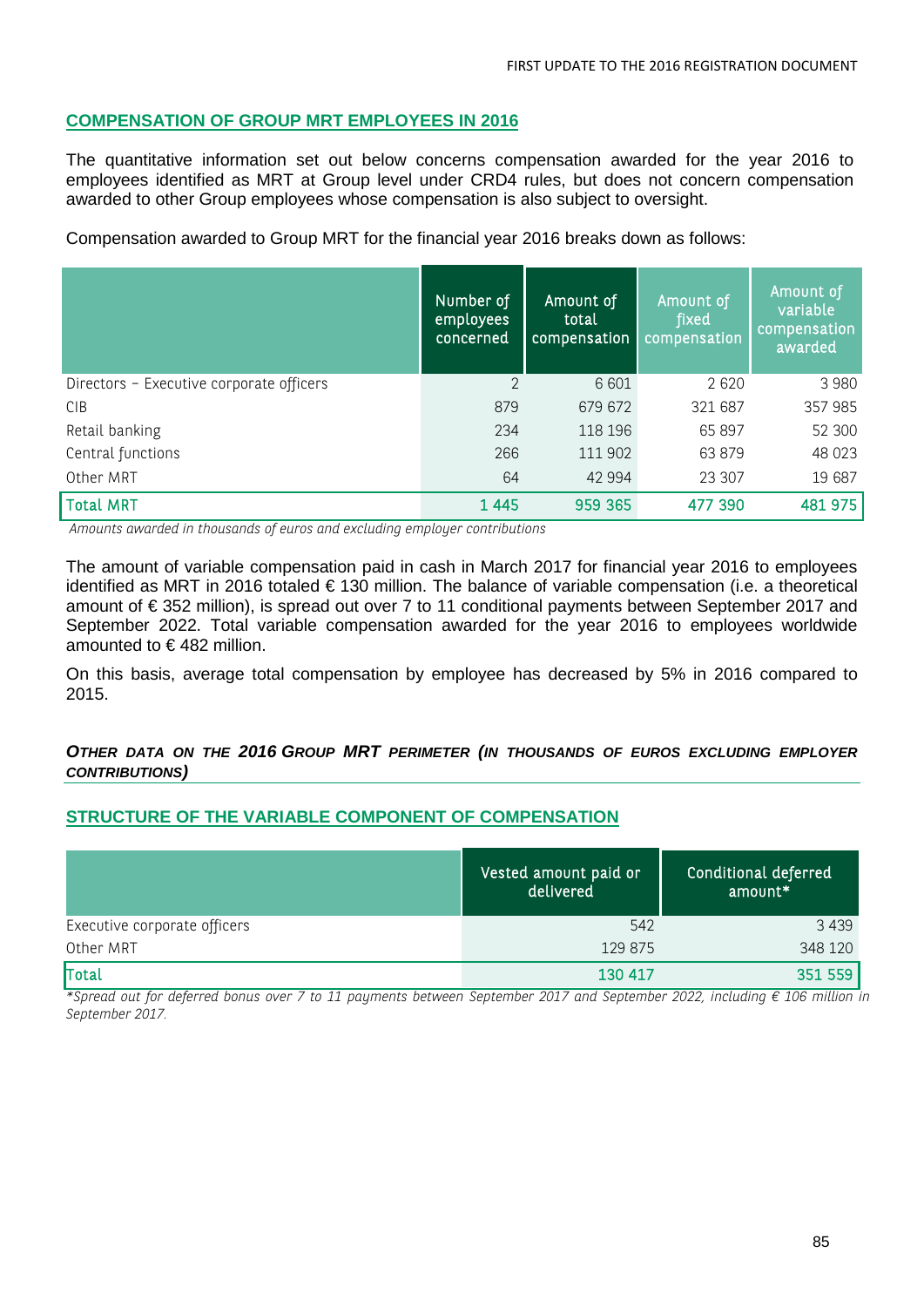#### FIRST UPDATE TO THE 2016 REGISTRATION DOCUMENT

|                              | Payment in cash | Payment in shares or<br>equivalent instruments |
|------------------------------|-----------------|------------------------------------------------|
| Executive corporate officers | 1 3 5 4         | 2626                                           |
| Other MRT                    | 231 109         | 246 886                                        |
| Total                        | 232 463         | 249 512                                        |

## **UNVESTED VARIABLE COMPENSATION**

|                              | Amount of unvested<br>deferred<br>compensation for the year | Amount of unvested<br>deferred<br>compensation for<br>previous years |
|------------------------------|-------------------------------------------------------------|----------------------------------------------------------------------|
| Executive corporate officers | 3 4 3 9                                                     | 14 902                                                               |
| Other MRT                    | 348 120                                                     | 443 199                                                              |
| Total                        | 351 559                                                     | 458 101                                                              |

#### **DEFERRED COMPENSATION PAID OR REDUCED AS A RESULT OF THE YEAR'S PERFORMANCE**

|                              | Amount of deferred<br>compensation<br>paid | Amount of reductions<br>to deferred<br>compensation |
|------------------------------|--------------------------------------------|-----------------------------------------------------|
| Executive corporate officers | 1969                                       | $\overline{0}$                                      |
| Other MRT                    | 274 103                                    | $\Omega$                                            |
| <b>Total</b>                 | 276 072                                    |                                                     |

## **SUMS PAID TO NEW HIRES AND TERMINATIONS DURING THE YEAR**

|                              | Severance benefits paid and number<br>01<br>beneficiaries |                            | Sums paid to new hires and<br>number of beneficiaries |                            |
|------------------------------|-----------------------------------------------------------|----------------------------|-------------------------------------------------------|----------------------------|
|                              | Sums paid                                                 | number of<br>beneficiaries | Sums paid                                             | number of<br>beneficiaries |
| Executive corporate officers |                                                           |                            |                                                       | 0                          |
| Other MRT                    | 3993                                                      | 19                         | 302                                                   | 6                          |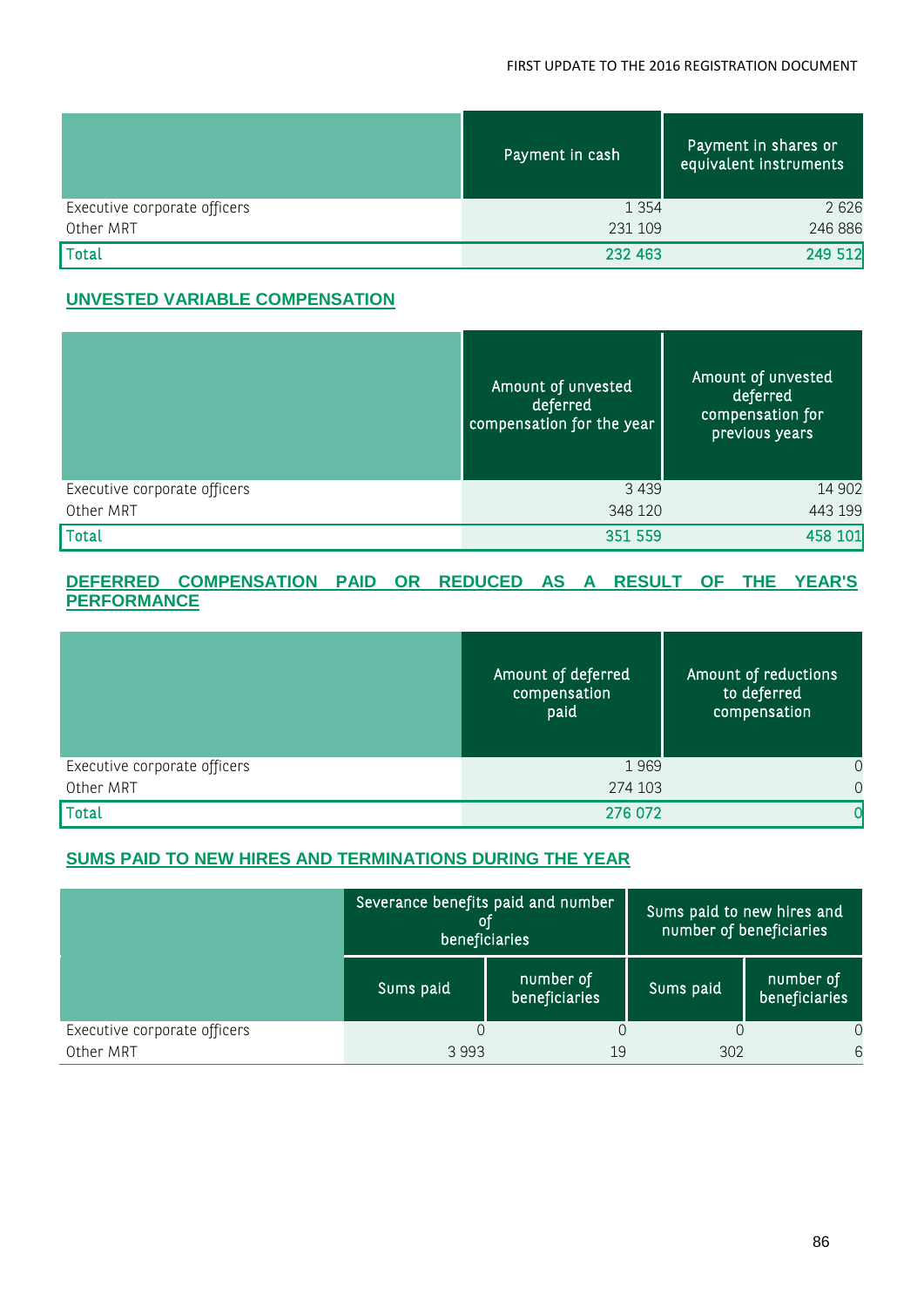## **SEVERANCE BENEFIT GUARANTEES**

|                              | Severance benefit guarantees granted during the year |                         |  |
|------------------------------|------------------------------------------------------|-------------------------|--|
|                              | Total amount                                         | Number of beneficiaries |  |
| Executive corporate officers |                                                      |                         |  |
| Other MRT                    |                                                      |                         |  |
|                              | Highest guarantee                                    |                         |  |
| Executive corporate officers |                                                      |                         |  |
| Other MRT                    |                                                      |                         |  |

#### **NUMBER OF MRT EMPLOYEES WHOSE TOTAL COMPENSATION FOR 2016 EXCEEDS €1 MILLION**

| <b>Total compensation</b>                       | Number of MRT |
|-------------------------------------------------|---------------|
| Between $E1$ and $E1.5$ million                 | 129           |
| Between €1.5 and €2 million                     | 54            |
| Between $\epsilon$ 2 and $\epsilon$ 2.5 million | 18            |
| Between $\epsilon$ 2.5 and $\epsilon$ 3 million | 9             |
| Between $\epsilon$ 3 and $\epsilon$ 3.5 million |               |
| Between $\epsilon$ 3.5 and $\epsilon$ 4 million | 3             |
| Between $\epsilon$ 4 and $\epsilon$ 4.5 million |               |
| Between $\epsilon$ 4.5 and $\epsilon$ 5 million | $\Omega$      |
| Between $\epsilon$ 5 and $\epsilon$ 6 million   |               |

Among the 220 employees listed in the table above, 68 work in the United Kingdom, 61 in the United States, 39 in Asia, 38 in France and the other employees listed are spread over 7 other countries.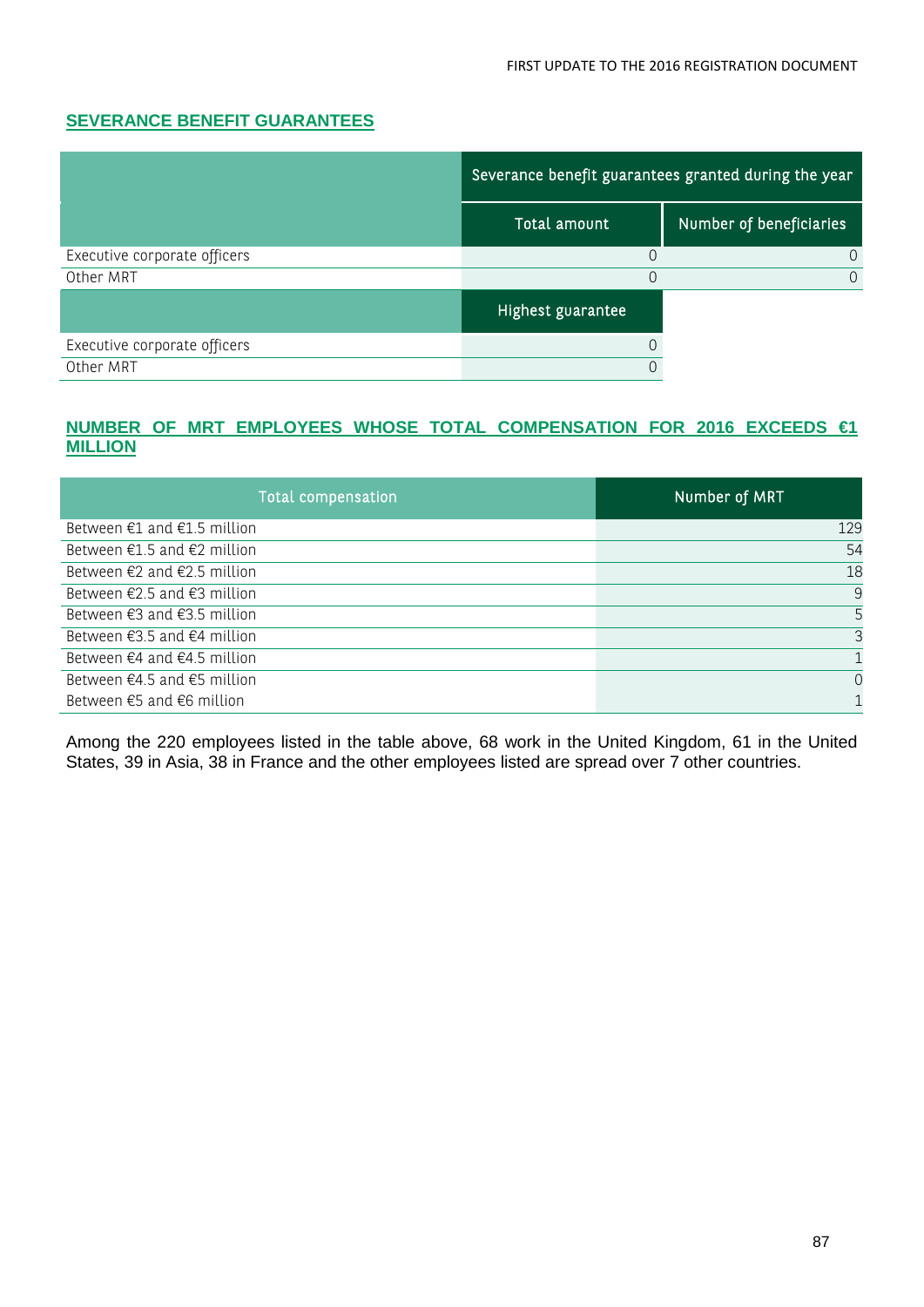## **4. Quantitative information on compensation paid to MRT in 2016**

In accordance with article L511-73 of the Monetary and Financial Code, the BNP Paribas Annual Shareholders' Meeting of 23 May 2017 will vote on a consultative basis in its fourteenth resolution, on the global amount of compensation paid in 2016 to employees identified as MRT in 2016. These remunerations are, by definition, different from that presented in paragraph 3. above, which reflect the compensations awarded in 2017 for financial year 2016.

Compensations actually paid out in 2016 refer to partial payments of variable compensation awarded between 2013 (for financial year 2012) and 2016 (for financial year 2015), for the portion payable in 2016 in accordance with applicable provisions.

The amount paid for these variable compensation awarded in previous years may be affected by a failure to achieve performance conditions and by fluctuations in the BNP Paribas share price between the award date and the payment date.

The amount of fixed compensation reflects the amount actually paid out in the year, taking into account any potential salary increases awarded during the year. Fixed compensation, awarded as set out above in section 3., reflects fixed compensation at 31/12/2016 considered on an annual basis.

Therefore, the total compensation paid out in 2016, subject of the consultation of General Shareholders meeting, amounted to €903 million.

|                               | 2016                                 |                                            |  |
|-------------------------------|--------------------------------------|--------------------------------------------|--|
| Number of employees concerned | Amount of fixed<br>compensation paid | Amount of variable<br>compensation<br>paid |  |
| 1445                          | 462 388                              | 440 491                                    |  |

Variable compensation paid includes:

|                                                            | 2016        |                 |  |
|------------------------------------------------------------|-------------|-----------------|--|
| Amount in thousands of euros                               | Award value | Payment value** |  |
| 2015 bonus paid in the year                                | 250 166     | 255 802         |  |
| 2014 deferred bonus                                        | 39 083      | 38 1 29         |  |
| 2013 deferred bonus                                        | 36 907      | 33 978          |  |
| 2012 deferred bonus                                        | 53 506      | 54 671          |  |
| 2013 LTIP                                                  | 26 3 32     | 27 693          |  |
| Free shares                                                | 8 4 5 7     | 12 908          |  |
| Other<br>$\circ$ f<br>components<br>variable compensation* | 16 5 83     | 17 310          |  |
| <b>Total</b>                                               | 431 034     | 440 491         |  |

\* sign-on bonuses, buyout awards, collective profit sharing schemes, etc…

\*\* the difference between the award value and the payment value results from the partial indexation of variable compensation to the BNP Paribas share price and from performance conditions.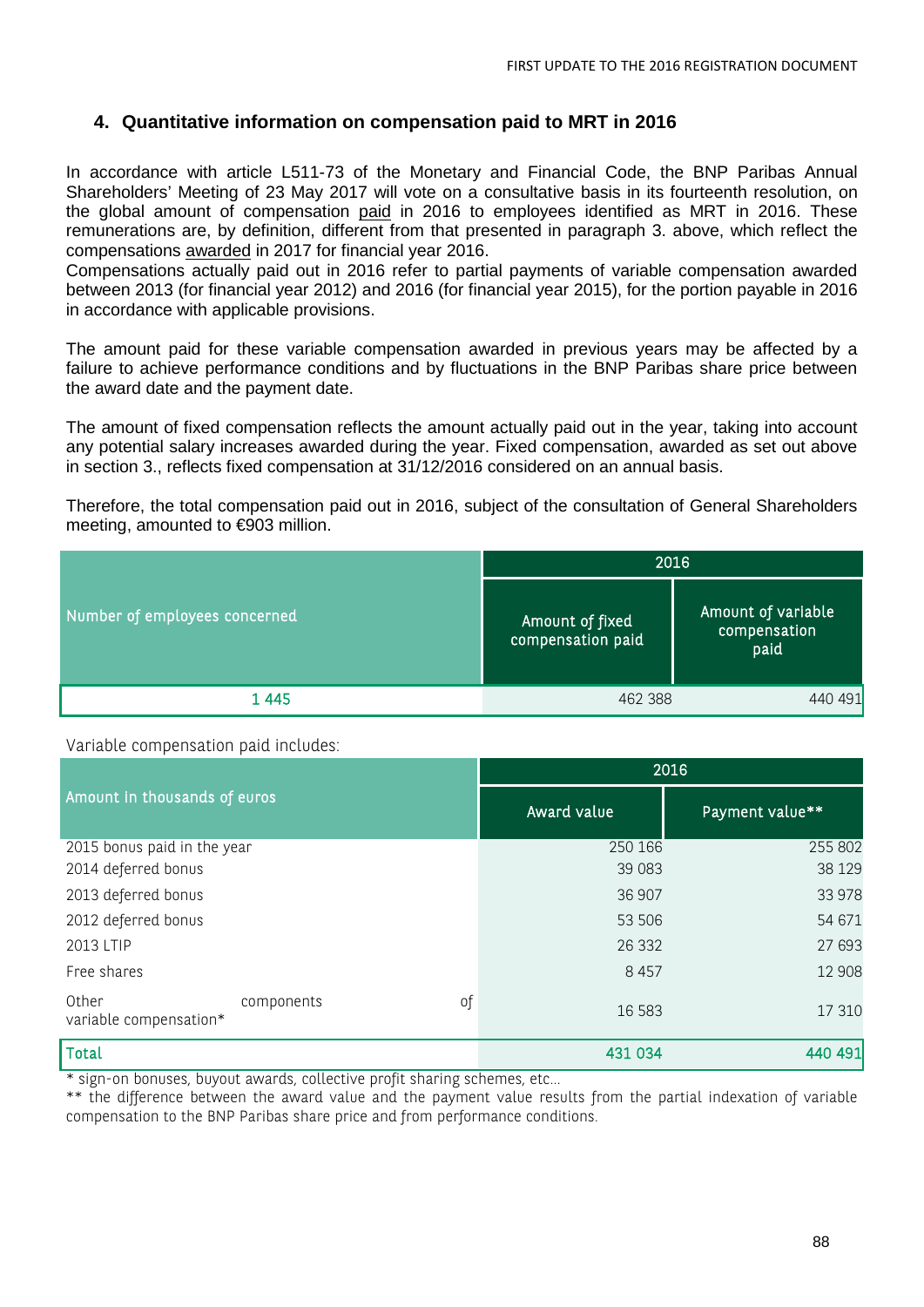## **3.2 Contingent liabilities: legal proceedings and arbitration**

Two of the legal proceedings and arbitration described in the note 7b of the 2016 Registration document and annual financial report have been updated.

The Bank and certain of its subsidiaries are defendants in several actions pending before the United States Bankruptcy Court Southern District of New York brought by the Trustee appointed for the liquidation of Bernard L. Madoff Investment Securities LLC ("BLMIS"). These actions, known generally as "clawback claims", are similar to those brought by the BLMIS Trustee against numerous institutions, and seek recovery of amounts allegedly received by the BNP Paribas entities from BLMIS or indirectly through BLMIS-related "feeder funds" in which BNP Paribas entities held interests. The BLMIS Trustee claims in these actions that the amounts which BNP Paribas entities received are avoidable and recoverable under the US Bankruptcy Code and New York state law. In the aggregate, the amount sought to be recovered in these actions approximates USD 1.3 billion. BNP Paribas has substantial and credible defenses to these actions and is defending against them vigorously. On 22 November 2016, the Bankruptcy Court issued a decision on the ability of the BLMIS Trustee to recover foreign transfers from foreign defendants in these actions. The decision resulted in the dismissals of the majority of the BLMIS Trustee's claims against BNP Paribas entities, which constitute most of the total amount sought to be recovered in these actions. These dismissals are subject to appeal.

Regulatory and law enforcement authorities in multiple jurisdictions are conducting investigations or making inquiries of a number of financial institutions regarding trading on the foreign exchange markets, including, among other things, possible collusion among financial institutions to manipulate certain benchmark currency exchange rates. The Bank has to date received requests for information in this respect from regulatory and law enforcement authorities in the United Kingdom, the United States and several countries in the Asia-Pacific region as well as from the European Competition Commission. The Bank has cooperated with the investigations and inquiries and has responded to the information requests. In November 2014 the Financial Conduct Authority in the United Kingdom, in December 2014 the Hong Kong Monetary Authority, in October 2015, the Financial Services Agency in Japan, on 17 November 2016 the US Commodity and Futures Trading Commission, and on 22 March 2017 the US Department of Justice Fraud Section, informed the Bank that they had discontinued their investigation as to BNP Paribas. Regarding the United States, the Bank has now completed its internal review and has presented the findings to the relevant U.S. authorities (the Department of Justice Antitrust Division, the Federal Reserve Bank of New York and the New York Department of Financial Services). It should be noted that similar reviews regarding foreign exchange trading have been conducted by numerous financial institutions and have often led to settlements including in particular the payment of fines or penalties in substantial amounts depending on the circumstances specific to each financial institution.

## **3.3 Documents on display**

This document is freely available at BNP Paribas' head office: 16, boulevard des Italiens, 75009 Paris.

The French version of this document is also available on:

- The *Autorité des Marchés Financiers* (AMF) website at [www.amf-france.org](http://www.amf-france.org/)
- The BNP Paribas website at [www.invest.bnpparibas.com.](http://www.invest.bnpparibas.com/)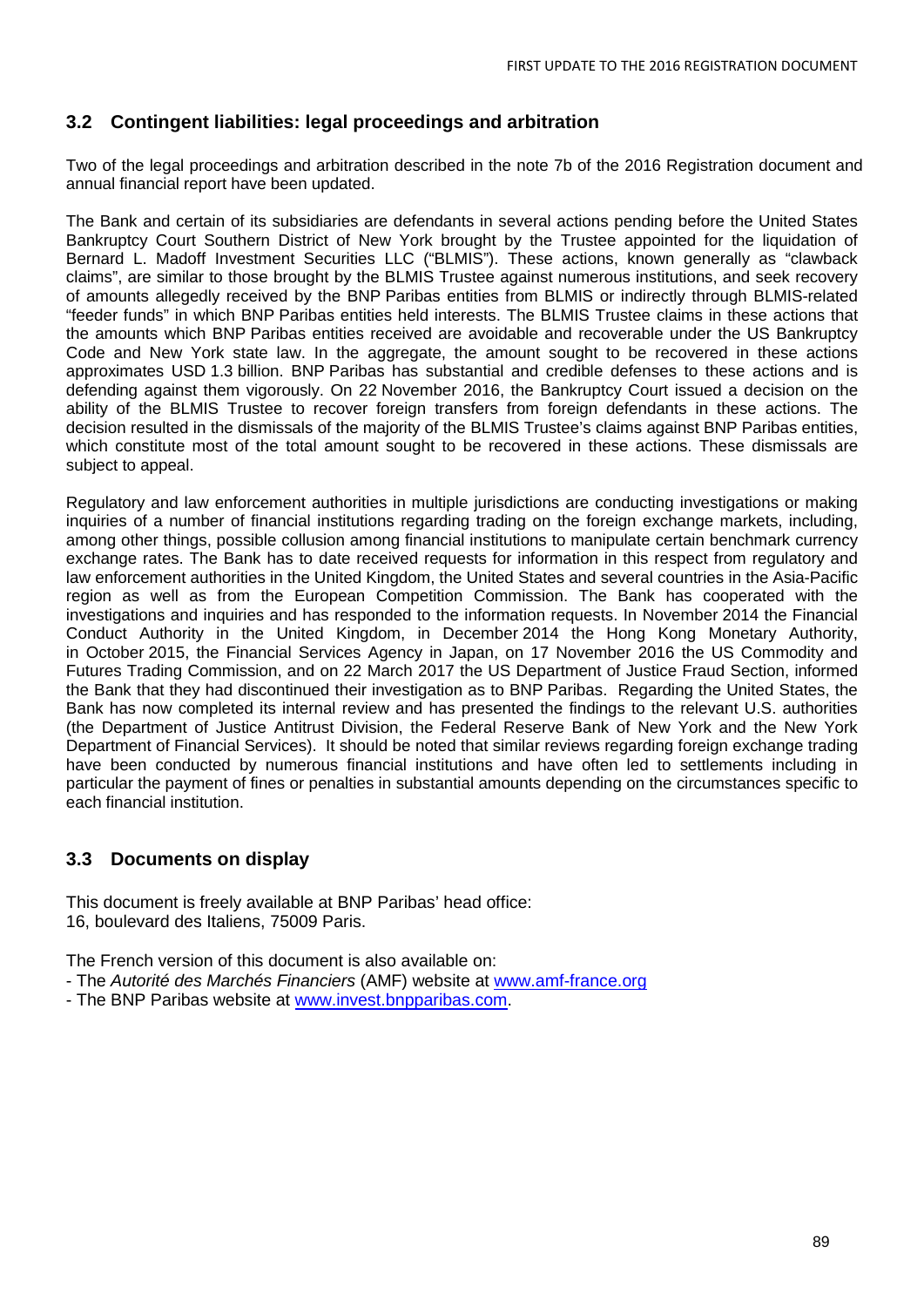## **3.4 Significant changes**

Save as disclosed in this document, there has been no significant change in the financial position of the BNP Paribas Group since the end of the last financial period for which audited financial statements have been published.

### **3.5 Dependance on external parties**

In April 2004, BNP Paribas SA began outsourcing IT Infrastructure Management Services to the BNP Paribas Partners for Innovation (BP²I) joint venture set up with IBM France at the end of 2003. BP²I provides IT Infrastructure Management Services for BNP Paribas SA and several BNP Paribas subsidiaries in France (including BNP Paribas Personal Finance, BP2S, and BNP Paribas Cardif), Switzerland, and Italy. In mid-December 2011 BNP Paribas renewed its agreement with IBM France for a period lasting until end-2017. At the end of 2012, the parties entered into an agreement to gradually extend this arrangement to BNP Paribas Fortis as from 2013. The Swiss subsidiary was closed at 31 December 2016.

BP<sup>2</sup>I is under the operational control of IBM France. BNP Paribas has a strong influence over this entity, which is 50/50 owned with IBM France. The BNP Paribas staff made available to BP<sup>2</sup>I make up half of that entity's permanent staff, its buildings and processing centres are the property of the Group, and the governance in place provides BNP Paribas with the contractual right to monitor the entity and bring it back into the Group if necessary.

ISFS, a fully-owned IBM subsidiary, has changed its name to IBM Luxembourg, and handles IT Infrastructure Management for part of BNP Paribas Luxembourg's entities.

BancWest's data processing operations are outsourced to Fidelity Information Services (FIS) for its core banking. The hosting and production's operations are also located at FIS in Honolulu.

Cofinoga France's data processing is outsourced to SDDC, a fully-owned IBM subsidiary.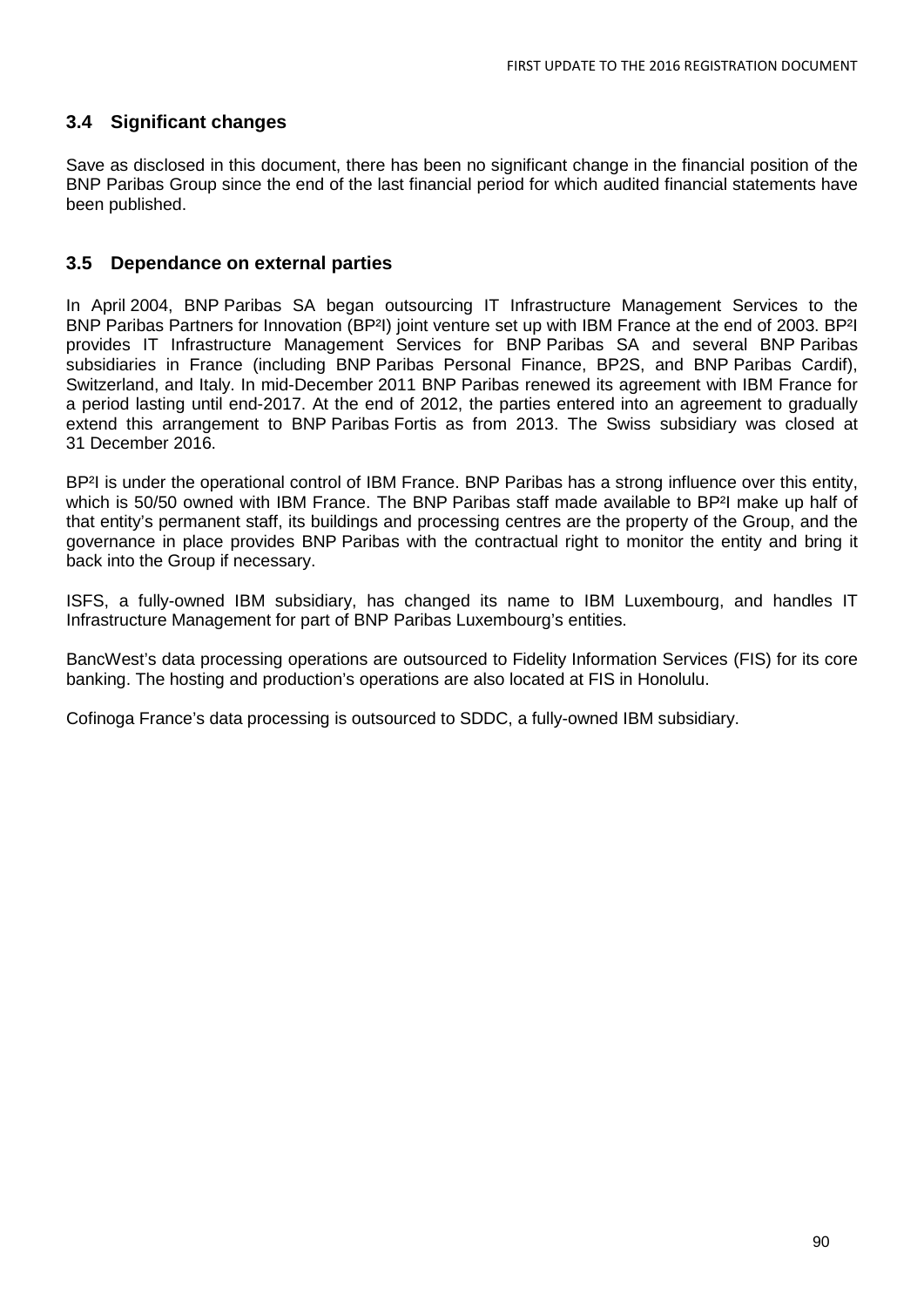## **4. Statutory Auditors**

**Deloitte & Associés** 185, avenue Charles de Gaulle 92524 Neuilly-sur-Seine Cedex **PricewaterhouseCoopers Audit** 63, rue de Villiers 92208 Neuilly-sur-Seine Cedex

**Mazars** 61, rue Henri Regnault 92400 Courbevoie

• Deloitte & Associés was re-appointed as Statutory Auditor at the Annual General Meeting of 23 May 2012 for a six-year period expiring at the close of the Annual General Meeting called in 2018 to approve the financial statements for the year ending 31 December 2017. The firm was first appointed at the Annual General Meeting of 23 May 2006. Deloitte & Associés is represented by Damien Leurent.

#### *Deputy:*

Société BEAS, 195, avenue Charles de Gaulle, Neuilly-sur-Seine (92), France, SIREN No. 315 172 445, Nanterre trade and companies register.

• PricewaterhouseCoopers audit was re-appointed as Statutory Auditor at the Annual General Meeting of 23 May 2012 for a six-year period expiring at the close of the Annual General Meeting called in 2018 to approve the financial statements for the year ending 31 December 2017. The firm was first appointed at the Annual General Meeting of 26 May 1994.

PricewaterhouseCoopers Audit is represented by Etienne Boris.

*Deputy:*

Anik Chaumartin, 63, rue de Villiers, Neuilly-sur-Seine (92), France.

• Mazars was re-appointed as Statutory Auditor at the Annual General Meeting of 23 May 2012 for a six-year period expiring at the close of the Annual General Meeting called in 2018 to approve the financial statements for the year ending 31 December 2017. The firm was first appointed at the Annual General Meeting of 23 May 2000.

Mazars is represented by Hervé Hélias.

*Deputy:*

Michel Barbet-Massin, 61, rue Henri Regnault, Courbevoie (92), France.

Deloitte & Associés, PricewaterhouseCoopers, and Mazars are registered as Statutory Auditors with the Versailles Regional Association of Statutory Auditors, under the authority of the French National Accounting Oversight Board (*Haut Conseil du Commissariat aux comptes*).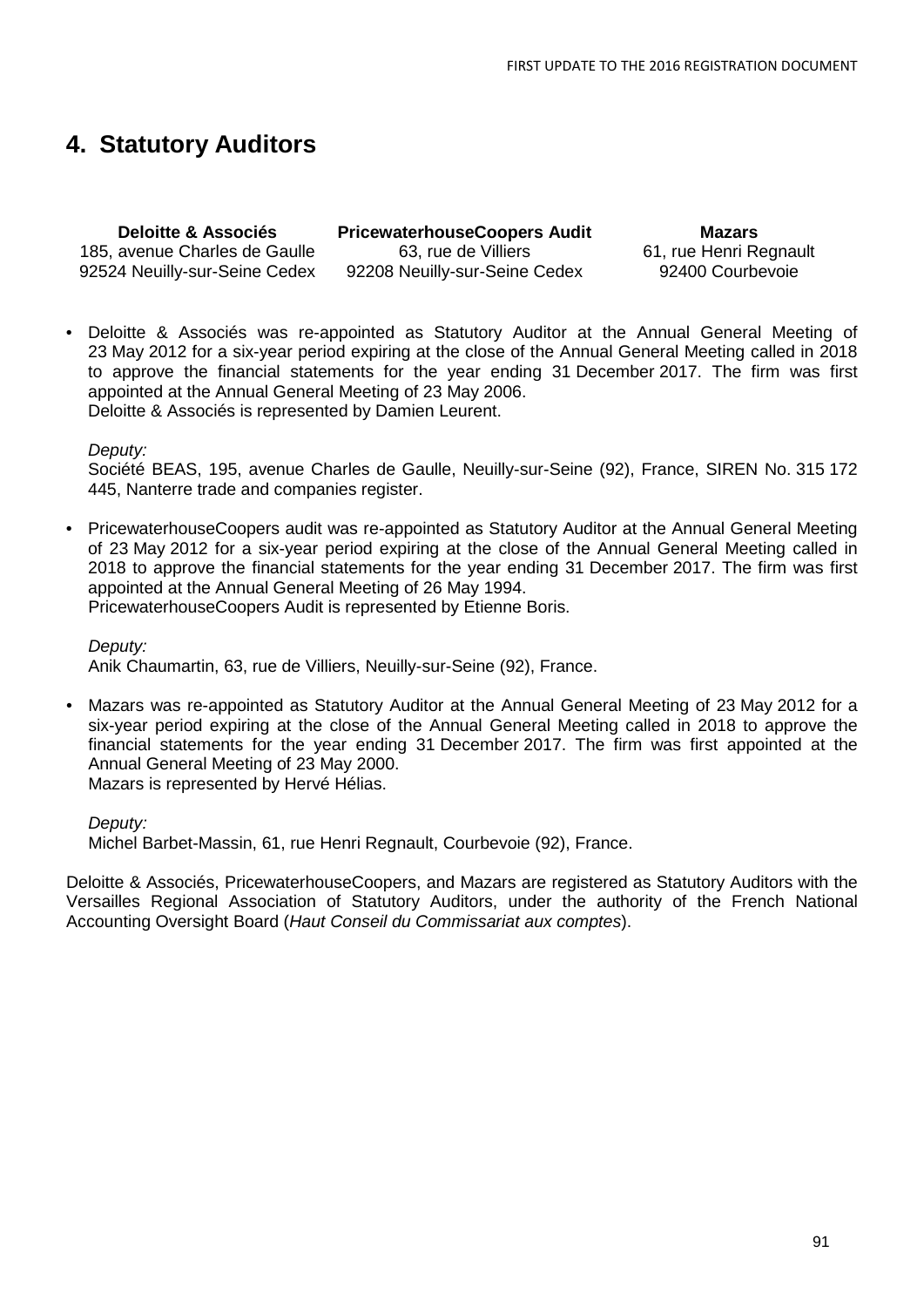## **5. Person responsible for the update to the Registration Document**

#### **PERSON RESPONSIBLE FOR THE REGISTRATION DOCUMENT AND ITS UPDATES**

Jean-Laurent BONNAFÉ, Chief Executive Officer of BNP Paribas

#### **STATEMENT BY THE PERSON RESPONSIBLE FOR THE REGISTRATION DOCUMENT AND ITS UPDATES**

I hereby declare to the best of my knowledge, and after having taken all reasonable precautions, that the information contained in the present update of the Registration Document is in accordance with the facts and contains no omission likely to affect its import.

I obtained a completion letter from the Statutory Auditors, Deloitte & Associés, PricewaterhouseCoopers Audit, and Mazars, in which they state that they have verified the information contained in the present update about the Group's financial position and accounts and that they have read the Registration document and its update in their entirety.

Paris, 3 May 2017,

Chief Executive Officer

Jean-Laurent BONNAFÉ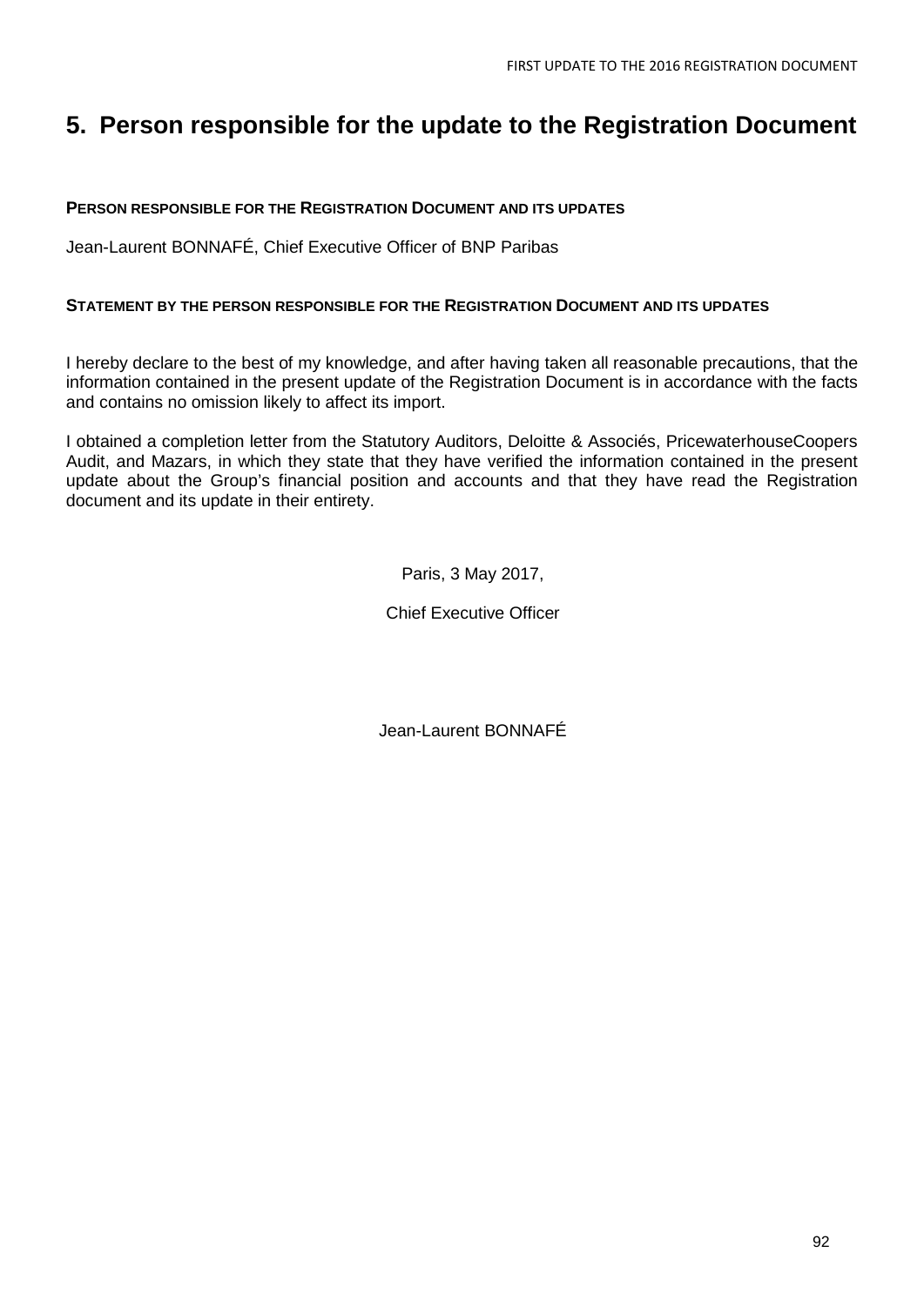# **6. Table of concordance**

|                                                                   | First update          | Registration document filed        |
|-------------------------------------------------------------------|-----------------------|------------------------------------|
|                                                                   |                       |                                    |
|                                                                   | filed with the AMF on | with the AMF on March 7,           |
|                                                                   | May 3, 2017           | 2017                               |
| 1.<br><b>Persons responsible</b>                                  | 92                    | 550                                |
| 2.<br><b>Statutory auditors</b>                                   | 91                    | 548                                |
| 3.<br>Selected financial information                              |                       |                                    |
| 3.1. Historical financial information                             | 3-64                  | 4                                  |
| 3.2. Financial information for interim periods                    | $3-64$                | <b>NA</b>                          |
| <b>Risk factors</b>                                               | 68-73                 | 238-383                            |
| 4.                                                                |                       |                                    |
| 5.<br>Information about the issuer                                |                       |                                    |
| 5.1. History and development of the issuer                        | 3                     | 5                                  |
| 5.2. Investments                                                  |                       | 126; 214-215; 451; 531             |
| <b>Business overview</b><br>6.                                    |                       |                                    |
| 6.1. Principal activities                                         | 3                     | $6-15$ ; 162-164; 532-538          |
| 6.2. Principal markets                                            |                       | 6 15 ; 162 164 ; 532 538           |
| 6.3. Exceptional events                                           |                       | 104-105; 116; 130; 161             |
| 6.4. Possible dependency                                          | 90                    | 530                                |
|                                                                   |                       |                                    |
| 6.5. Basis for any statements made by the issuer regarding its    |                       | $6-15$ ; 104-115                   |
| competitive position                                              |                       |                                    |
| <b>Organisational structure</b><br>7.                             |                       |                                    |
| 7.1. Brief description                                            | 3                     |                                    |
| 7.2. List of significant subsidiaries                             |                       | 222-230; 448-450; 532-537          |
| Property, plant, and equipment<br>8.                              |                       |                                    |
| 8.1. Existing or planned material tangible fixed assets           |                       | 189; 432                           |
| 8.2. Environmental issues that may affect the issuer's            |                       |                                    |
| utilisation of the tangible fixed assets                          |                       | 511-518                            |
| <b>Operating and financial review</b><br>9.                       |                       |                                    |
| 9.1. Financial situation                                          |                       |                                    |
|                                                                   | $3-64;67$             | 134 ; 136 ; 414-415                |
| 9.2. Operating results                                            | 16-17; 56-64          | 104; 106-116; 124-125; 134;<br>414 |
|                                                                   |                       |                                    |
| 10. Capital resources                                             |                       |                                    |
| 10.1. Issuer's capital resources                                  |                       | 138-139; 444                       |
| 10.2. Sources and amounts of cash flows                           |                       | 137                                |
| 10.3. Borrowing requirements and funding structure                |                       | 128; 360-371                       |
| 10.4 Information regarding any restrictions on the use of capital |                       |                                    |
| resources that have materially affected, or could materially      |                       | NА                                 |
| affect, the issuer's operations.                                  |                       |                                    |
| 10.5. Anticipated sources of funds                                |                       | NA                                 |
| 11. Research and development, patents, and licences               |                       | NА                                 |
| <b>Trend information</b><br>12.                                   |                       | 127-128                            |
| 13. Profit forecasts or estimates                                 |                       | <b>NA</b>                          |
|                                                                   |                       |                                    |
| 14. Administrative, management, and supervisory bodies,           |                       |                                    |
| and senior management                                             |                       |                                    |
| 14.1. Administrative and management bodies                        |                       | 30-42; 102                         |
| 14.2. Administrative and management bodies' conflicts of          |                       | 43-60; 65-66; 78-79                |
| interest                                                          |                       |                                    |
| 15. Remuneration and benefits                                     |                       |                                    |
| 15.1. Amount of remuneration paid and benefits in kind granted    | 74-88                 | 43-60 : 200-209                    |
| 15.2. Total amounts set aside or accrued by the issuer or its     |                       |                                    |
| subsidiaries to provide pension, retirement, or similar           | 74-88                 | 43-60; 200-209                     |
| benefits                                                          |                       |                                    |
|                                                                   |                       |                                    |
| 16. Board practices                                               |                       |                                    |
| 16.1. Date of expiry of the current terms of office               |                       | $30 - 41$                          |
| 16.2. Information about members of the administrative bodies'     |                       | NA.                                |
| service contracts with the issuer                                 |                       |                                    |
| 16.3. Information about the audit committee and remuneration      |                       |                                    |
| committee                                                         |                       | 67-74                              |
| 16.4. Corporate governance regime in force in the issuer's        |                       |                                    |
| country of incorporation                                          |                       | 61                                 |
| 17. Employees                                                     |                       |                                    |
|                                                                   | 3                     |                                    |
| 17.1. Number of employees                                         |                       | 4 ; 487-488                        |
| 17.2. Shareholdings and stock options                             |                       | 43 60 ; 155 ; 495 496              |
|                                                                   |                       |                                    |